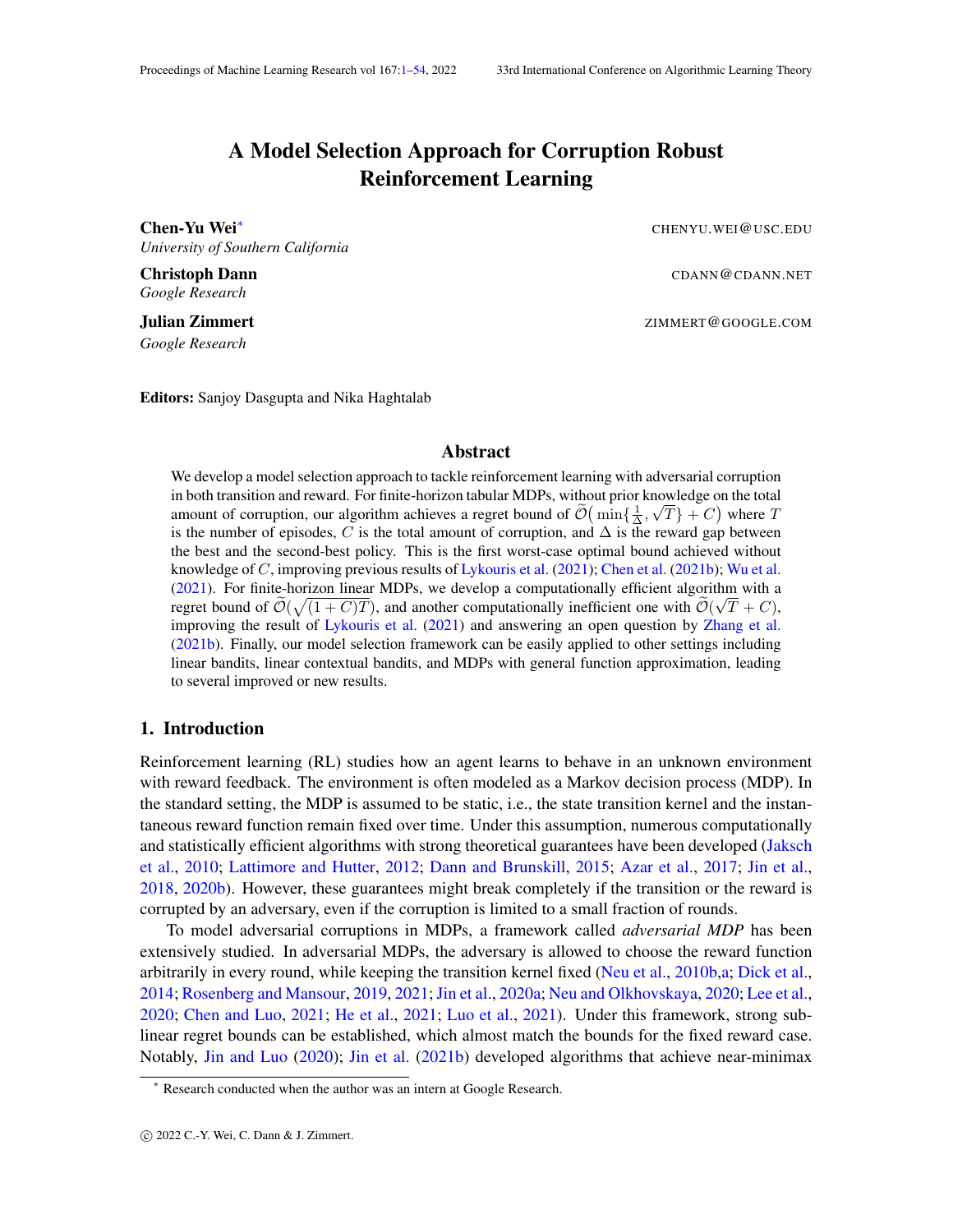regret bound in the adversarial reward case, while preserving refined instance-dependent bounds in the static case, showing that adversarial reward can be handled almost without price.

The situation becomes very different when the transition kernel can also be corrupted. It is first shown by [Abbasi-Yadkori et al.](#page-15-0) [\(2013\)](#page-15-0) that achieving sub-linear regret in this setting is *computationally hard*, and recently enhanced by [Tian et al.](#page-19-3) [\(2021\)](#page-19-3) showing that it is even *informationtheoretically hard*. To establish meaningful guarantees, previous work aims to achieve a regret bound that smoothly degrades with the amount of corruption, and thus the learner can still behave well when only a small fraction of data is corrupted. When the total amount corruption is given as a prior knowledge to the learner, [Wu et al.](#page-19-0) [\(2021\)](#page-19-0) designed an algorithm with a regret upper bound that scales optimally with the amount of corruption. However, this kind of prior knowledge is rarely available in practice. When the total amount of corruption is unknown, efforts were made by [Lykouris et al.](#page-18-0) [\(2021\)](#page-18-0); [Chen et al.](#page-16-0) [\(2021b\)](#page-16-0); [Cheung et al.](#page-16-4) [\(2020\)](#page-16-4); [Wei and Luo](#page-19-4) [\(2021\)](#page-19-4); [Zhang](#page-19-1) [et al.](#page-19-1) [\(2021b\)](#page-19-1) to obtain similar guarantees. Unfortunately, all their bounds scale sub-optimally in the amount of corruption. Therefore, the following question remains open: *When both reward and transition can be corrupted, how can the learner achieve a regret bound that has optimal dependence on the unknown amount of corruption?* We address this open problem by designing an efficient algorithm with the desired worst-case optimal bound. Specifically, in tabular MDPs, our emicient argorithm with the desired worst-case optimal bound. Specifically, in tabular MDPs, our regret bound scales with  $\sqrt{T} + C$  where T is the number of rounds and C is the total amount of corruption (omitting dependencies on other quantities). This matches the lower bound by [Wu](#page-19-0) [et al.](#page-19-0) [\(2021\)](#page-18-0). In contrast, the bounds obtained by [Lykouris et al.](#page-18-0) (2021) and [Chen et al.](#page-16-0) [\(2021b\)](#page-16-0) et al. (2021). In contrast, the bounds obtained by Lykouris et al. (2021) and Chen et al. (2021b)<br>are  $(1+C)\sqrt{T}+C^2$  and  $\sqrt{T}+C^2$  respectively, which are non-vacuous only when  $C \leq \sqrt{T}$ , a rather limited case. The bounds obtained by [Cheung et al.](#page-16-4) [\(2020\)](#page-16-4); [Wei and Luo](#page-19-4) [\(2021\)](#page-19-4); [Zhang et al.](#page-19-5) [\(2021a\)](#page-19-5) are  $(1+C)^{1/4}T^{3/4}$ ,  $\sqrt{T}+C^{1/3}T^{2/3}$ , and  $\sqrt{(1+C)T}$  respectively. Although these bounds are meaningful for all  $C \leq T$ , the dependence on C is *multiplicative* to T, which is undesirable.

For tabular MDPs, we further show that the bound can be improved to  $\min\{\frac{1}{\Delta}\}$  $\frac{1}{\Delta}$ ,  $\sqrt{T}$  + C, where  $\Delta$  is the gap between the expected reward of the best and the second-best policies. This kind of refined instance-dependent regret bound is also established by [Lykouris et al.](#page-18-0) [\(2021\)](#page-18-0) and [Chen et al.](#page-16-0) [\(2021b\)](#page-16-0). The bound of [Lykouris et al.](#page-18-0) [\(2021\)](#page-18-0) is  $(1+C)\min\{G, \sqrt{T}\} + C^2$  for some gap-complexity  $G \leq \frac{1}{\Delta}$  $\frac{1}{\Delta}$ , while [Chen et al.](#page-16-0) [\(2021b\)](#page-16-0) obtained  $\min\{\frac{1}{\Delta}\}$ ained  $\min\{\frac{1}{\Delta}, \sqrt{T}\}+C^2$ . It is left as an open question whether the best-of-all-world bound  $\min\{G, \sqrt{T}\} + C$  is achievable.

Our method is based on the framework of *model selection* [\(Agarwal et al.,](#page-15-1) [2017;](#page-15-1) [Foster et al.,](#page-17-7) [2019;](#page-17-7) [Arora et al.,](#page-15-2) [2021;](#page-15-2) [Abbasi-Yadkori et al.,](#page-15-3) [2020;](#page-15-3) [Pacchiano et al.,](#page-18-9) [2020a,](#page-18-9)[b\)](#page-18-10). In model selection problems, the learner is given a set of *base algorithms*, each with an underlying model or assumption for the world. However, the learner does not know in advance which model fits the real world the best. The goal of the learner is to be comparable to the best base algorithm in hindsight. In our case, a model of the world corresponds to a hypothetical amount of corruption  $C$ ; for a given  $C$ , there are algorithms with near-optimal bounds (e.g., [Wu et al.](#page-19-0) [\(2021\)](#page-19-0)) that can serve as base algorithms. Therefore, the problem of handling unknown corruption can be cast as a model selection problem. Therefore, the problem of nandling unknown corruption can be cast as a model selection problem.<br>To get the bound of  $\sqrt{T} + C$ , we adopt the idea of *regret balancing* similar to those of [Abbasi-](#page-15-3)[Yadkori et al.](#page-15-3) [\(2020\)](#page-15-3); [Pacchiano et al.](#page-18-9) [\(2020a\)](#page-18-9), while to get  $\min\{\frac{1}{\Delta}\}$  $\frac{1}{\Delta}$ ,  $\sqrt{T}$  + C, we develop another novel *two-model selection* algorithm to achieve the goal (see [Section 5\)](#page-11-0).

Extensions to linear and general function approximation Our model selection framework can be readily extended to the cases of linear contextual bandits and linear MDPs. However, in [Ap](#page-20-0)[pendix A,](#page-20-0) we demonstrate that even with at most  $C$  corrupted rounds, a straightforward extension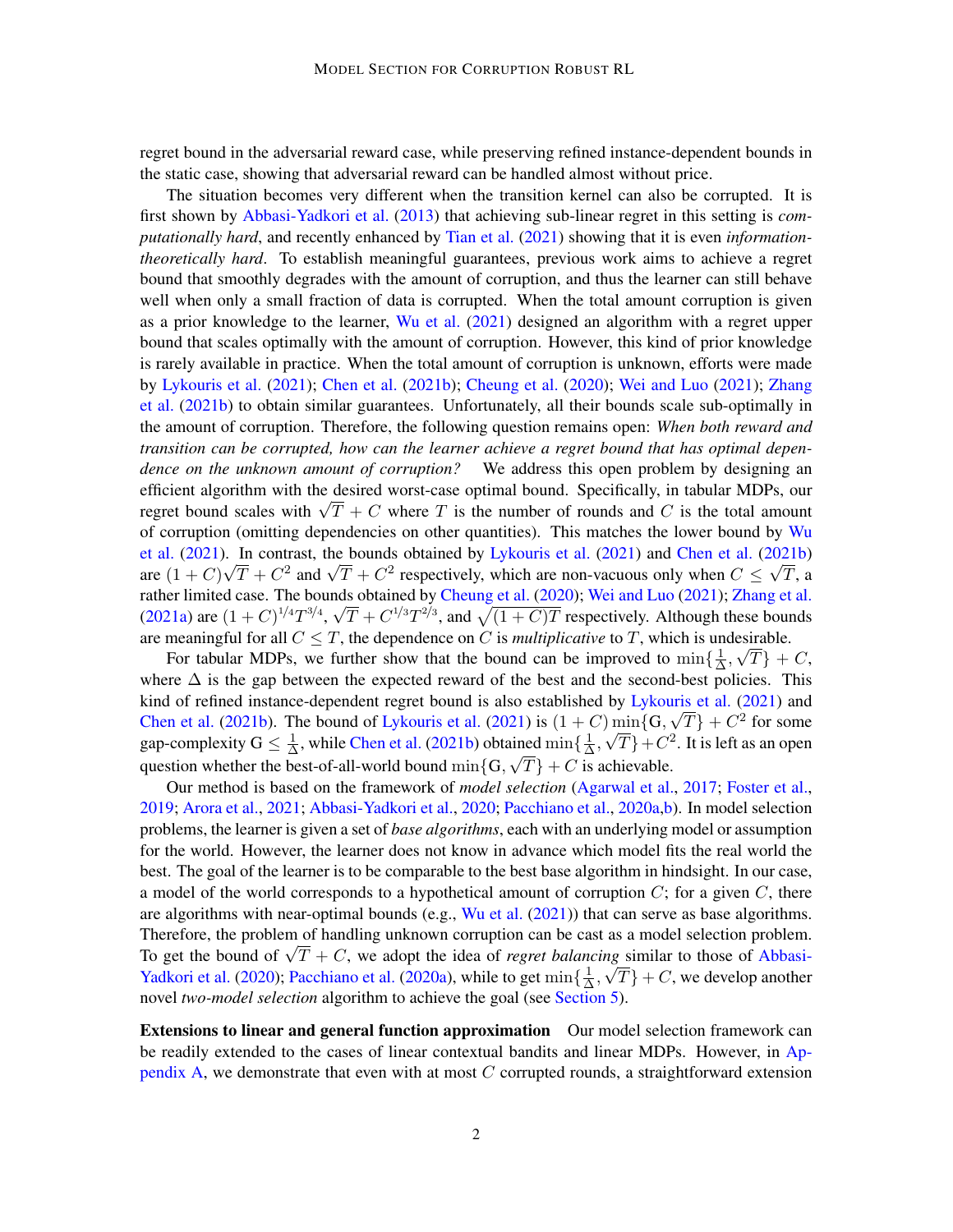<span id="page-2-0"></span>Table 1: \* indicates computationally inefficient algorithms. G is the GapComplexity defined in [\(Simchowitz](#page-19-6) [and Jamieson,](#page-19-6) [2019\)](#page-19-6); ∆ is the gap between the expected reward of the best and second-best policy. It holds that  $G \leq \frac{1}{\Delta}$ .  $C^{\mathsf{a}} = \sum_{t} c_t$  and  $C^{\mathsf{r}} = \sqrt{T \sum_{t} c_t^2}$ , where  $c_t$  is the amount of corruption in round t. By definition,  $C^{\mathsf{a}} \leq C^r \leq \min\{\sqrt{C^{\mathsf{a}}T}, T\max_{t} c_t\}$ .  $C^{\mathsf{a}}$  is the standard notion of corruption in the literature. A refined version of this table with other dependencies explicitly written out is in [Table 2](#page-36-0) in [Appendix G.](#page-36-1) <sup>†</sup>: The bound reported in [\(Jin et al.,](#page-18-8) [2021b\)](#page-18-8) is  $\min\{G + \sqrt{GC^a}, \sqrt{T}\}\$ under a different definition of regret.  $\sharp$ : Linearized corruption restricts that the corruption on action  $a$  equals to  $c^\top a$  for some vector  $c$  shared among all actions.

| Setting                     | Algorithm                           | $Reg(T)$ in $\mathcal{O}(\cdot)$                          | Restrictions                                   |
|-----------------------------|-------------------------------------|-----------------------------------------------------------|------------------------------------------------|
| <b>Tabular MDP</b>          | (Lykouris et al., 2021)             | $(1+C^{\mathsf{a}})\min\{G,\sqrt{T}\}+(C^{\mathsf{a}})^2$ |                                                |
|                             | (Chen et al., 2021b)                | $\min\{\frac{1}{\Delta},\sqrt{T}\}+(C^{\mathsf{a}})^2$    | $\ast$                                         |
|                             | (Jin et al., $2021b$ ) <sup>†</sup> | $\min\{G,\sqrt{T}\}+C^{\mathsf{a}}$                       | only for corruption<br>in reward               |
|                             | G-COBE + UCBVI                      | $\min\{\frac{1}{\Delta},\sqrt{T}\}+C^{\mathsf{a}}$        |                                                |
| Linear bandit               | (Li et al., 2019)                   | $\frac{1}{\Lambda^2}+\frac{C^a}{\Lambda}$                 |                                                |
|                             | (Bogunovic et al., 2020)            | $(1+C^{\mathsf{a}})\sqrt{T}$                              |                                                |
|                             | (Bogunovic et al., 2021)            | $\sqrt{T}+(C^{\mathsf{a}})^2$                             |                                                |
|                             | (Lee et al., 2021)                  | $\min\{\frac{1}{\Delta},\sqrt{T}\}+C^{\mathsf{a}}$        | only for linearized<br>corruption <sup>#</sup> |
|                             | $G-COBE + PE$                       | $\min\{\frac{1}{\Delta},\sqrt{T}\}+C^{\mathsf{a}}$        |                                                |
| Linear contextual<br>bandit | (Foster et al., 2020)               | $\overline{\sqrt{T}}$ + $C^r$                             |                                                |
|                             | $COBE + OFUL$                       | $\sqrt{T}+C^{\mathsf{r}}$                                 |                                                |
|                             | COBE + VOFUL                        | $\sqrt{T} + C^{\mathsf{a}}$                               | $\ast$                                         |
| Linear MDP                  | (Lykouris et al., 2021)             | $\sqrt{T} + (C^{\mathsf{a}})^2 \sqrt{T}$                  |                                                |
|                             | (Wei and Luo, $2021$ )              | $\sqrt{T} + (C^{a})^{1/3}T^{2/3}$                         |                                                |
|                             | COBE + LSVI-UCB                     | $\sqrt{T}+C^{\mathsf{r}}$                                 |                                                |
|                             | COBE + VARLin                       | $\sqrt{T} + C^{\mathsf{a}}$                               | $\ast$                                         |
| Low BE-dimension            | $COBE + GOLF$                       | $\sqrt{T} + C^r$                                          | $\ast$                                         |

of standard algorithms (i.e., OFUL [\(Abbasi-Yadkori et al.,](#page-15-4) [2011\)](#page-15-4), LSVI-UCB [\(Jin et al.,](#page-17-2) [2020b\)](#page-17-2)) or standard algorithms (i.e., OFUL (Abbasi-YadKori et al., 2011), LSVI-UCB (Jin et al., 2020b))<br>results in an overall regret of  $\Omega(\sqrt{CT})$ , a sharp contrast with the  $\mathcal{O}(\sqrt{T}+C)$  bound in tabular MDPs. We find that the  $\mathcal{O}(\sqrt{T}+C)$  bound can indeed be achieved efficiently in the non-contextual case (i.e., linear bandits with a fixed action set) by using the Phased Elimination (PE) approach developed by [Lattimore et al.](#page-18-13) [\(2020\)](#page-18-13); [Bogunovic et al.](#page-16-6) [\(2021\)](#page-16-6). We achieve the same bounds for linear contextual bandits and linear MDPs, but we resort to the idea of [Zhang et al.](#page-20-1) [\(2021c\)](#page-20-1), who deal with linear models through a sophisticated and computationally inefficient clipping technique. Note that the original purpose of [Zhang et al.](#page-20-1) [\(2021c\)](#page-20-1) is to get a variance-reduced bound for linear contextual bandits and a horizon-free bound for linear mixture MDPs, which are very different from our goal here. Their idea being applicable to improve robustness against corruption is surprising and of independent interest. The fact that additive dependence on  $C$  is possible under linear settings (though computationally inefficient) partially answers an open question by [Zhang et al.](#page-19-1) [\(2021b\)](#page-19-1).

We further extend our framework to general function approximation settings. We consider the class of MDPs that have low Bellman-eluder dimension [\(Jin et al.,](#page-17-9) [2021a\)](#page-17-9), and derive a corruption-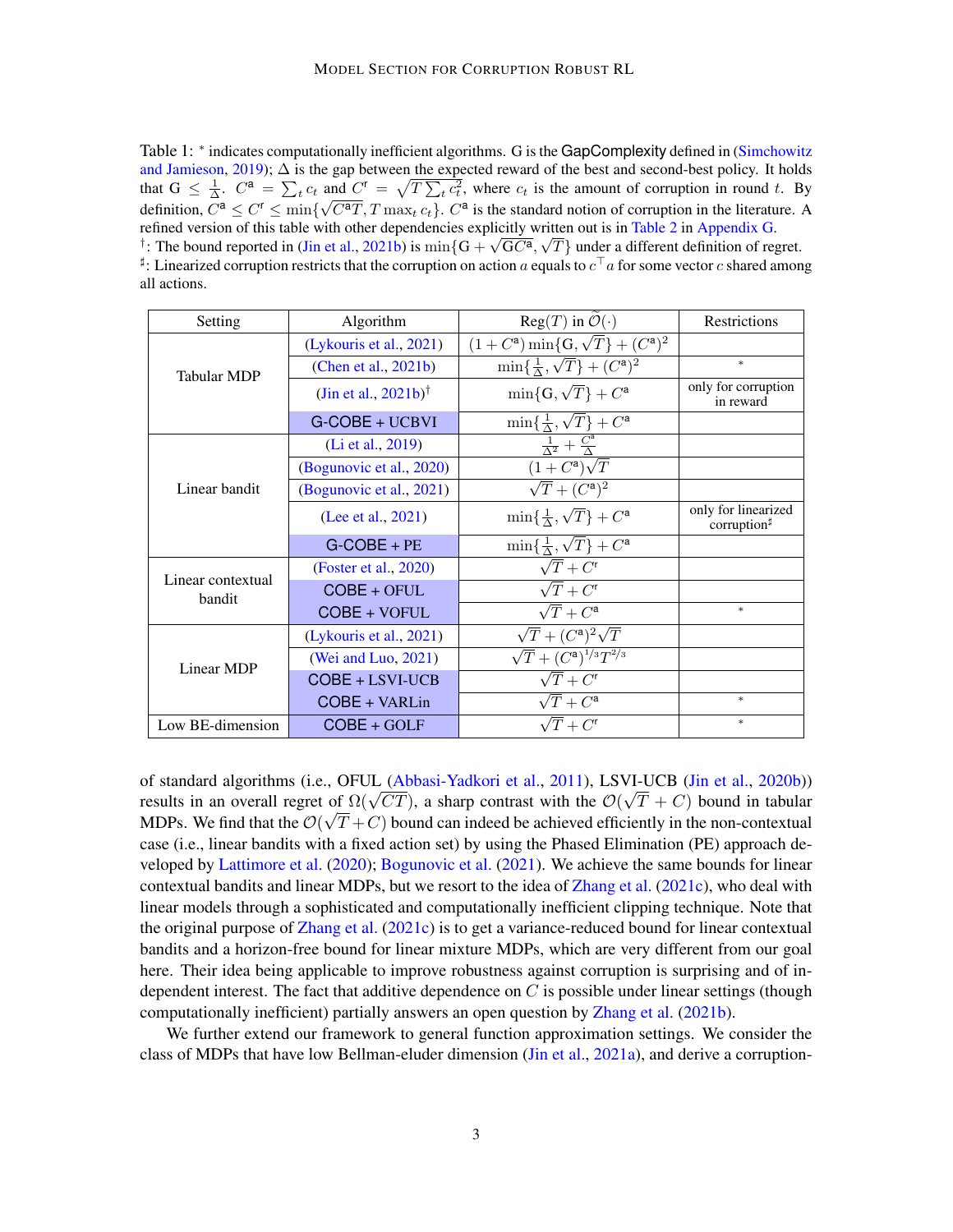robust version of their algorithm (GOLF). The algorithm achieves a regret bound of  $\mathcal{O}(\sqrt{(1+C)T})$ . Whether the bound of  $\mathcal{O}(\sqrt{T}+C)$  is possible is left as an open problem.

In [Table 1,](#page-2-0) we compare our bounds with those in previous works (omitting dependencies other In Table 1, we compare our bounds with those in previous works (omitting dependencies other than C and T). Note that  $C^r$  is best interpreted as  $\sqrt{CT}$  in the notation of prior work. More precise bounds (including dependencies other than  $C$  and  $T$ ) are provided in [Table 2](#page-36-0) in [Appendix G.](#page-36-1)

#### <span id="page-3-0"></span>2. Related Work

Corruption-robust bandit/RL have been studied under various setting, and have many other closely related topics, as we discuss in this section.

Corrupted multi-armed bandits and tabular MDPs Corruption-robust multi-armed bandits have been studied by [Lykouris et al.](#page-18-14) [\(2018\)](#page-18-14); [Gupta et al.](#page-17-10) [\(2019\)](#page-17-10); [Zimmert and Seldin](#page-20-2) [\(2019\)](#page-20-2) through three representative approaches. Interestingly, these three approaches have all been extended to the tabular MDP case by [Lykouris et al.](#page-18-0) [\(2021\)](#page-18-0); [Chen et al.](#page-16-0) [\(2021b\)](#page-16-0); [Jin et al.](#page-18-8) [\(2021b\)](#page-18-8) respectively. However, the extensions by [Lykouris et al.](#page-18-0) [\(2021\)](#page-18-0); [Chen et al.](#page-16-0) [\(2021b\)](#page-16-0) produce a new  $+C^2$  term in the regret bound, largely limiting the use case of their algorithms. Besides, the computational complexity of [Chen et al.](#page-16-0) [\(2021b\)](#page-16-0)'s algorithm scales with the number of policies, which is exponentially high. On the other hand, [Jin et al.](#page-18-8) [\(2021b\)](#page-18-8) successfully achieves a near-optimal bound, but requires that the transition remains uncorrupted.

Corrupted linear bandits [Li et al.](#page-18-11) [\(2019\)](#page-18-11) and [Bogunovic et al.](#page-16-5) [\(2020\)](#page-16-5) extend the ideas of [Gupta](#page-17-10) [et al.](#page-17-10) [\(2019\)](#page-17-10) and [Lykouris et al.](#page-18-14) [\(2018\)](#page-18-14) to linear bandits and Gaussian bandits respectively. Their regret bounds both have multiplicative dependence on  $C$ . [Bogunovic et al.](#page-16-6) [\(2021\)](#page-16-6) considers a stronger corruption model where the adversary can observe the action in the current round. Their stronger corruption model where the adversary can observe the action in the current round. Their<br>bound  $\sqrt{T} + C^2$  additively depends on C, but can only tolerate  $C \leq \sqrt{T}$ . Recently, [Lee et al.](#page-18-12) [\(2021\)](#page-18-12) established the first upper bound that has optimal dependence on the amount of corruption as well as a refined gap-dependent bound. However, their algorithm only handles a restricted form of corruption – the corruption injected to action a must be in the form of  $a^{\top}c$  for some vector c shared among all actions. In our work, we are able to get a similar bound but without this strong assumption.

Corrupted MDPs with linear function approximation [Lykouris et al.](#page-18-0)  $(2021)$  studies corrupted linear MDPs and gets a bound of order  $C^2\sqrt{T}$ , which only tolerates  $C \leq T^{1/4}$ . [Zhang et al.](#page-19-1) [\(2021b\)](#page-19-1) leverages the intrinsic robustness of policy gradient and tools in robust statistics to achieve an improved bound  $\sqrt{(1 + C)T}$  when the feature space has a bounded *relative condition number*. [Zhang et al.](#page-19-5) [\(2021a\)](#page-19-5) further studies offline RL in linear MDPs, showing that if the offline data has wide coverage, then there is an algorithm that can output a  $\mathcal{O}(\sqrt{1/T} + C/T)$ -optimal policy after seeing T samples with C of them corrupted. Although this result indicates that  $+C$  penalty in regret might be possible, their result heavily relies on the coverage assumption and does not apply to our setting.

**Robust statistics** The goal of robust statistics is to design estimators of some unknown quantity that are robust to data corruption. In several recent works, computationally efficient and highly robust estimators for linear regression that tolerate a constant fraction of data corruption have been designed [\(Bhatia et al.,](#page-16-7) [2017;](#page-16-7) [Diakonikolas et al.,](#page-17-11) [2019;](#page-17-11) [Chen et al.,](#page-16-8) [2021a\)](#page-16-8). However, such strong

<sup>1.</sup> In the stronger adversary setting consider by [Bogunovic et al.](#page-16-6) [\(2021\)](#page-16-6), however, the  $C<sup>2</sup>$  dependence is unavoidable.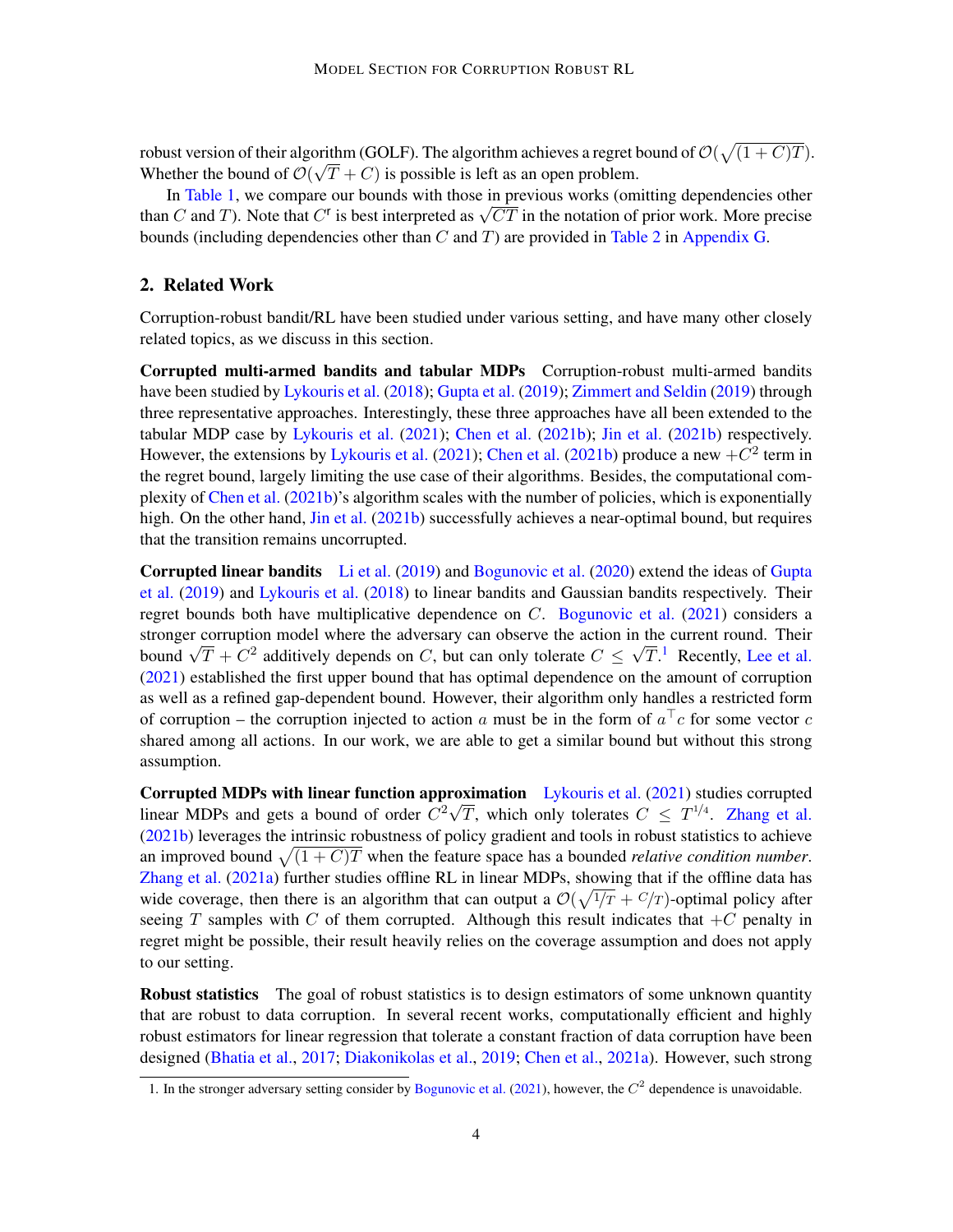guarantees usually require additional assumptions on the data generation process or the corruption process. Robust statistics has been used in corruption-robust RL under special cases. For example, [Zhang et al.](#page-19-1) [\(2021b,](#page-19-1)[a\)](#page-19-5) achieve robustness in MDPs with certain exploratory properties, and [Awasthi](#page-16-9) [et al.](#page-16-9) [\(2020\)](#page-16-9) handles the case where the corrupted rounds are i.i.d. generated.

Model mis-specification The notion of corruption we consider subsumes the notion of model mis-specification studied in many previous works [\(Jiang et al.,](#page-17-12) [2017;](#page-17-12) [Du et al.,](#page-17-13) [2020;](#page-17-13) [Jin et al.,](#page-17-2) [2020b;](#page-17-2) [Zanette et al.,](#page-19-7) [2020;](#page-19-7) [Lattimore et al.,](#page-18-13) [2020;](#page-18-13) [Wang et al.,](#page-19-8) [2020\)](#page-19-8). These works assume that the model class can only approximate the true world up to an order of  $\mathcal{O}(\epsilon)$ , and they establish regret bounds that have an additive  $\mathcal{O}(\epsilon T)$  penalty. Clearly, one can also view the difference between the bounds that have an additive  $O(\epsilon I)$  penalty. Clearly, one can also view the difference between the model and the true world as corruption, and as shown in [Table 1,](#page-2-0) all our bounds (both  $\sqrt{T} + C^a$ model and the true world as corruption, and as shown in Table 1, all our bounds (both  $\sqrt{T} + C^*$ ) and  $\sqrt{T} + C^r$ ) recover the  $\mathcal{O}(\sqrt{T} + \epsilon T)$  bound in the mis-specification case. While many previous works assume a known  $\epsilon$ , there are also works dealing with the case of unknown  $\epsilon$  [\(Takemura et al.,](#page-19-9) [2021;](#page-19-9) [Foster et al.,](#page-17-8) [2020;](#page-17-8) [Pacchiano et al.,](#page-18-9) [2020a\)](#page-18-9).

Best-of-both-world bounds The best-of-both-world problem was studied by [Bubeck and Slivkins](#page-16-10) [\(2012\)](#page-16-10); [Seldin and Slivkins](#page-19-10) [\(2014\)](#page-19-10); [Auer and Chiang](#page-16-11) [\(2016\)](#page-16-11); [Seldin and Lugosi](#page-19-11) [\(2017\)](#page-19-11); [Wei and](#page-19-12) [Luo](#page-19-12) [\(2018\)](#page-19-12); [Zimmert and Seldin](#page-20-2) [\(2019\)](#page-20-2); [Zimmert et al.](#page-20-3) [\(2019\)](#page-20-3); [Jin and Luo](#page-17-6) [\(2020\)](#page-17-6); [Ito](#page-17-14) [\(2021\)](#page-17-14); [Jin](#page-18-8) [et al.](#page-18-8) [\(2021b\)](#page-18-8); [Lee et al.](#page-18-12) [\(2021\)](#page-18-12) for various settings including multi-armed bandits, combinatorial semi-bandits, linear bandits, and tabular MDPs. The goal of this line of work is to have a single algorithm that achieves a  $\mathcal{O}(\sqrt{T})$  regret bound when the reward is adversarial and  $\mathcal{O}(\log T)$  when the reward is stochastic, without knowing the type of reward in advance. Compared to our setting, their regret bound is always sub-linear in  $T$  against a fixed policy, while ours is linear in the amount of corruption. However, their results usually rely on stronger structural assumptions than the corrupted setting we consider (e.g., the fixed transition assumption for MDPs or the linearized corruption assumption for linear bandits).

Non-stationary RL Non-stationary RL is another line of research that deals with non-static reward and transition [\(Cheung et al.,](#page-16-4) [2020;](#page-16-4) [Wei and Luo,](#page-19-4) [2021\)](#page-19-4). In non-stationary RL, the difficulty of the problem is usually quantified by the number of times the reward or transition changes, or their fine-grained amount of variation. The corruption setting can be viewed as a special case of it, so existing algorithms for the latter can be readily applied. However, since non-stationary RL is more general, this reduction only leads to sub-optimal regret bounds. For example, the tight bound  $\overline{T} + B^{1/3}T^{2/3}$  obtained in [Wei and Luo](#page-19-4) [\(2021\)](#page-19-4), where  $B$  is the overall variation, only translates to  $\sqrt{1 + B}$  /° 1 <sup>1</sup> obtained in Wei and Luo (2021), where *B* is the a sub-optimal bound  $\sqrt{T} + C^{1/3}T^{2/3}$  in the corruption setting.

Model selection Our approach is closely related to the *regret balancing* technique developed by [Abbasi-Yadkori et al.](#page-15-3) [\(2020\)](#page-15-3); [Pacchiano et al.](#page-18-9) [\(2020a\)](#page-18-9); [Cutkosky et al.](#page-16-12) [\(2021\)](#page-16-12). [Pacchiano et al.](#page-18-9) [\(2020a\)](#page-18-9); [Cutkosky et al.](#page-16-12) [\(2021\)](#page-16-12) have applied regret balancing to tackle model mis-specification, but it remains unclear whether it also handles the more general corruption setting, where the adversary chooses which rounds to corrupt. Existing techniques which choose base learners deterministically can only use a regret bound that includes the total corruption budget  $\theta$  which leads to loose guarantees. Instead, our randomized choice allows us to scale regret bounds of base learners as  $\alpha_i \theta$ , where  $\alpha_i$  is the probability of being selected. While [Pacchiano et al.](#page-18-9) [\(2020a\)](#page-18-9); [Cutkosky et al.](#page-16-12) [\(2021\)](#page-16-12) also provide a version of their algorithm with a randomized learner choice for the special case of linear stochastic bandits with adversarial contexts, they resort to a weaker elimination test that requires additional information from base learners. Our work shows that this is indeed unnecessary by pair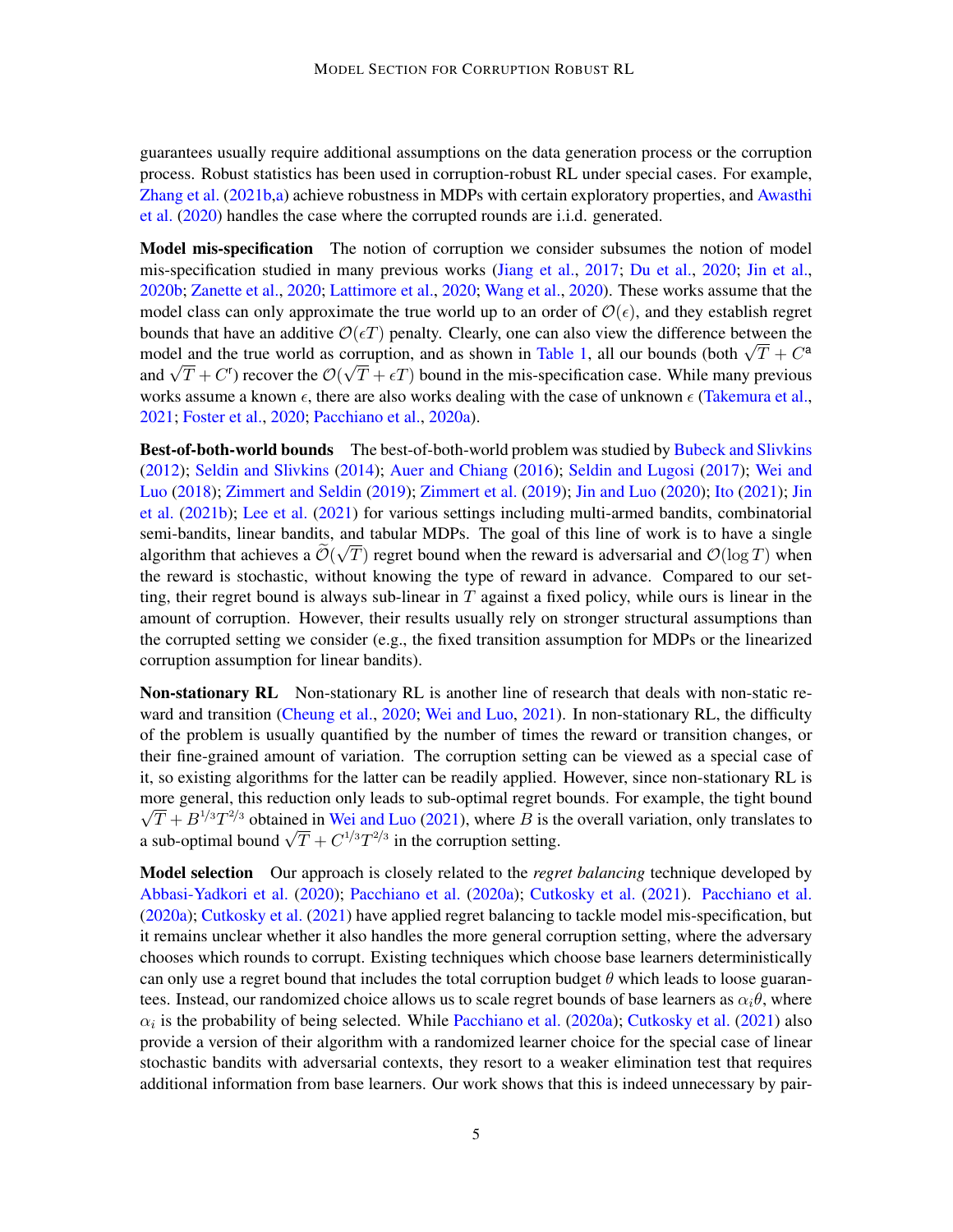ing a randomized learner selection with a simple elimination test. This may be of interest beyond the corruption setting.

In our work, we also develop a special model selection algorithm that achieves a gap-dependent In our work, we also develop a special model selection algorithm that achieves a gap-dependent<br>bound that is better than  $\sqrt{T}$ . This kind of better-than- $\sqrt{T}$  bound is rare in the literature of model selection, and even proven to be impossible for general cases [\(Pacchiano et al.,](#page-18-10) [2020b\)](#page-18-10). To our best selection, and even proven to be impossible for general cases (Pacchiano et al., 20206). To our best knowledge, the only work on model selection that breaks the  $\sqrt{T}$  barrier is [Arora et al.](#page-15-2) [\(2021\)](#page-15-2), who considers a stationary multi-armed bandit setting where every base algorithm learns over a subset of arms, and the best arm is only controlled by one of the base algorithms. However, their stochastic bandit setting is less challenging than our adversarial/corrupted RL setting, so their techniques cannot be directly applied. We hope that our technique can also hint about how to achieve mques cannot be directly applied. We nope that our technique can<br>better-than- $\sqrt{T}$  bounds in more general model selection problems.

#### <span id="page-5-2"></span>3. Problem Setting

We consider a general decision making framework that covers a wide range of problems. We first describe the *uncorrupted* setting. The learner is given a policy set  $\Pi$  and a context set  $\mathcal{X}$ . Ahead of time, the environment decides a context-to-expected-reward mapping  $\mu^{\pi}$  :  $\mathcal{X} \to [0,1]$  for all  $\pi \in \Pi$ , which are hidden from the learner. In each round  $t = 1, \ldots, T$ , the environment first arbitrarily generates a context  $x_t \in \mathcal{X}$ , and generates a noisy reward  $r_t^{\pi} \in [0, 1]$  for all  $\pi$  such that  $\mathbb{E}[r_t^{\pi}] = \mu^{\pi}(x_t)$ . The context  $x_t$  is revealed to the learner. Then the learner chooses a policy  $\pi_t$ , and receives  $r_t \triangleq r_t^{\pi_t}$ . The goal of the learner is to minimize the regret defined as

<span id="page-5-1"></span><span id="page-5-0"></span>
$$
Reg(T) = \max_{\pi \in \Pi} \sum_{t=1}^{T} (\mu^{\pi}(x_t) - \mu^{\pi_t}(x_t)).
$$
 (1)

In the *corrupted* setting, the protocol is similar, but in each round  $t$ , an adversary can change the context-to-expected-reward mapping from  $\mu^{\pi}(\cdot)$  to  $\mu^{\pi}_{t}(\cdot)$ . Then  $r^{\pi}_{t}$  is drawn such that  $\mathbb{E}[r^{\pi}_{t}]$  =  $\mu_t^{\pi}(x_t)$ . We assume that  $\mu_t^{\pi}(x_t)$  and  $r_t^{\pi}$  still lie in [0, 1]. As before, the learner observes  $x_t$ , chooses  $\pi_t$ , and receives  $r_t = r_t^{\pi_t}$ . The goal of the learner remains to minimize the regret defined in [Eq. \(1\)](#page-5-0) (notice that it is defined through the uncorrupted  $\mu$ ). The adversary we consider falls into the category of an *adaptive adversary*, an adversary that can decide the corruption in round t based on the history up to round  $t - 1$ .

We consider the realizable setting, where the following assumption holds:

# **Assumption 1** There exists a policy  $\pi^* \in \Pi$  such that  $\mu^{\pi^*}(x_t) \geq \mu^{\pi}(x_t)$  for all t and all  $\pi \in \Pi$ .

Below, we instantiate this framework to linear (contextual) bandits and episodic MDPs. For each setting, we define a suitable quantity  $c_t$  to measure the amount of corruption in round t. It always holds that  $\max_{\pi \in \Pi} |\mu^{\pi}(x_t) - \mu^{\pi}_t(x_t)| \leq c_t$ , but  $c_t$  might be strictly larger than  $\max_{\pi \in \Pi} |\mu^{\pi}(x_t) - \mu^{\pi}_t(x_t)|$  $\mu_t^{\pi}(x_t)$  in some cases.

Linear contextual bandits In linear contextual bandits, the policy set can be identified as a bounded parameter set  $W \subset \mathbb{R}^d$  in which the true underlying parameter  $w^*$  lies, and the "context" can be identified as the "action set" in each round. In the uncorrupted setting, in each round  $t$ , the environment first generates an action set  $A_t \subset \mathbb{R}^d$  (the context). Then each policy  $w \in \mathcal{W}$  is associated with an action  $a^w(\mathcal{A}_t) = \text{argmax}_{a \in \mathcal{A}_t} \langle w, a \rangle$ . The expected reward of policy w under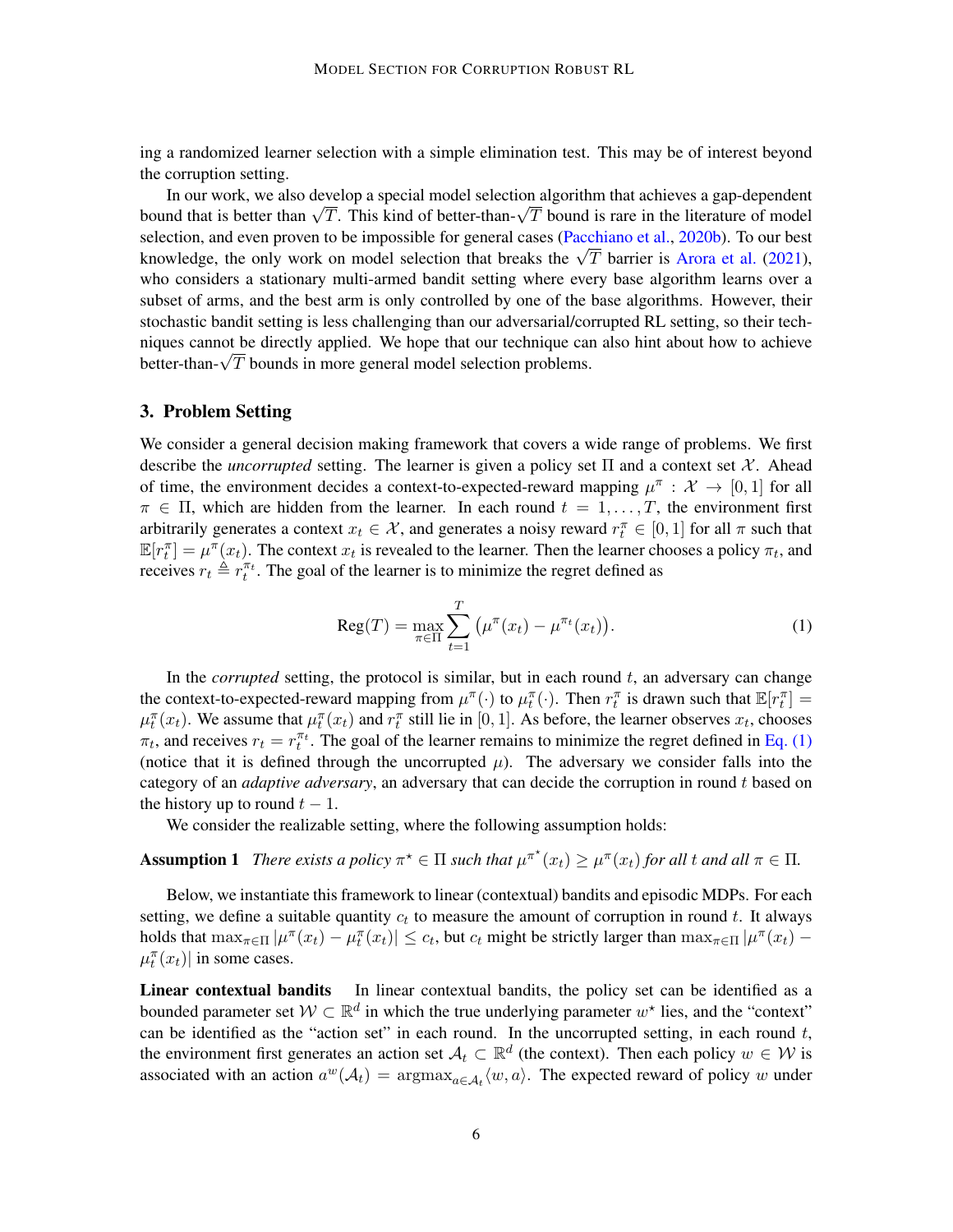context  $\mathcal{A}_t$  is then given by  $\mu^w(\mathcal{A}_t) = \langle w^*, a^w(\mathcal{A}_t) \rangle \in [0, 1]$  for all w. Clearly,  $w^*$  is a policy that satisfies [Assumption 1.](#page-5-1)

In the corrupted setting, for any t and w, the adversary can choose  $\mu_t^w(\cdot)$  to be an arbitrary mapping from  $\mathcal{A}_t$  to  $[0, 1]$ , and  $r_t^w$  is generated such that  $\mathbb{E}[r_t^w] = \mu^w(\mathcal{A}_t)$  and  $r_t^w \in [0, 1]$ . We define  $c_t = \max_{w \in \mathcal{W}} |\mu^w(\mathcal{A}_t) - \mu^w_t(\mathcal{A}_t)|$ .

Linear bandits Linear bandits can be viewed as a special case of linear contextual bandits with a fixed action set  $A_t = A$  for all t. In this case, since every policy chooses the same action in every round, a more direct formulation is to identify the policy set as the action set  $A$  and ignore the context. The expect reward of policy/action  $a \in \mathcal{A}$  is given by  $\mu^a = \langle w^*, a \rangle \in [0, 1]$  for some unknown  $w^*$ . Note that the action  $\arg \max_a \langle w^*, a \rangle$  satisfies [Assumption 1.](#page-5-1) In the corrupted setting,  $\mu_t^a$  can be set to an arbitrary value in [0, 1], and  $r_t^a$  is generated such that  $\mathbb{E}[r_t^a] = \mu_t^a$  and  $r_t^a \in [0, 1]$ . We define  $c_t = \max_{a \in \mathcal{A}} |\mu^a - \mu_t^a|$ .

**Episodic Markov decision processes** An episodic MDP is associated with a state space  $S$ , an action space A, a number of layers H, a transition kernel  $p : S \times A \rightarrow \Delta_S$ , and a reward function  $\sigma: \mathcal{S} \times \mathcal{A} \rightarrow [0, \frac{1}{H}]$  $\frac{1}{H}$ ]. A policy  $\pi = {\pi_h : S \to A, h = 1, 2, ..., H}$  consists of mappings  $S \to A$ for each layer that specifies which action it takes in each state in that layer. The context is identified as the "initial state."

In the uncorrupted setting, in each round  $t$ , the environment arbitrarily generates an initial state  $s_{t,1} \in S$  (the context). Then the learner decides a policy  $\pi_t = {\{\pi_{t,h}\}}_{h=1}^H$ , and interacts with the environment for H steps starting from  $s_{t,1}$ . On the h-th step, she chooses an action  $a_{t,h} = \pi_{t,h}(s_{t,h})$ , observes a noisy reward  $\sigma_{t,h} \in [0, \frac{1}{H}]$  $\frac{1}{H}$ ] with  $\mathbb{E}[\sigma_{t,h}] = \sigma(s_{t,h}, a_{t,h})$ , and transitions to the next state  $s_{t,h+1} \sim p(\cdot|s_{t,h}, a_{t,h})$ .<sup>[2](#page-0-1)</sup> The round ends right after the learner transitions to state  $s_{t,H+1}$ . With this procedure, the expected reward of policy  $\pi$  given the initial state s can be represented as

<span id="page-6-0"></span>
$$
\mu^{\pi}(s) = \mathbb{E}\left[\sum_{h=1}^{H} \sigma(s_h, a_h) \middle| s_1 = s, a_h = \pi_h(s_h), s_{h+1} \sim p(\cdot|s_h, a_h), \ \forall h = 1, ..., H\right], \quad (2)
$$

and  $r_t^{\pi}$  is a realized reward of policy  $\pi$  in round t, which satisfies  $\mathbb{E}[r_t^{\pi}] = \mu^{\pi}(s_{t,1})$ .

In the corrupted setting, in round t, we allow the adversary to change p and  $\sigma$  to  $p_t$  and  $\sigma_t$ respectively. The corrupted expected value  $\mu_t^{\pi}(s)$  is defined similarly to [Eq. \(2\)](#page-6-0) but with p and  $\sigma$ replaced by  $p_t$  and  $\sigma_t$ . We assume that after corruption,  $\sigma_{t,h}$  (whose expectation is  $\sigma_t(s_{t,h}, a_{t,h})$ ) still lies in  $[0, \frac{1}{H}]$  $\frac{1}{H}$ .

To measure the amount of corruption in round t, we define the Bellman operators  $\mathcal{T}: \mathbb{R}^{\mathcal{S}} \to$  $\mathbb{R}^{S \times A}$  under the uncorrupted MDP and  $\mathcal{T}_t$  under the corrupted MDP as  $(\mathcal{T}V)(s, a) \triangleq \sigma(s, a) +$  $\mathbb{E}_{s' \sim p(\cdot|s,a)}[V(s')]$  and  $(\mathcal{T}_t V)(s,a) \triangleq \sigma_t(s,a) + \mathbb{E}_{s' \sim p_t(\cdot|s,a)}[V(s')]$  for  $V \in \mathbb{R}^S$ . Then the amount of corruption in round t is defined as  $c_t \triangleq H \cdot \sup_{s,a} \sup_{V \in [0,1]^S} |(TV - \mathcal{T}_t V)(s, a)|$ .

Additional note on corruption In all the above settings, we assume that the corruption is bounded. It holds that  $c_t \leq c_{\text{max}}$  for some  $c_{\text{max}}$  in all t. For linear (contextual) bandits, we can set  $c_{\text{max}} = 1$ , while for episodic MDPs, we can set  $c_{\text{max}} = 2H$ . While we assume bounded corruption to keep the exposition clean, our algorithm can actually handle more general scenarios. For example, for linear contextual bandits, we can handle the case where  $\mu^{\pi}(\cdot) \in [0,1]$ , but  $\mu^{\pi}_{t}(\cdot)$  can be arbitrary, and

<sup>2.</sup> Our setting is a scaled version of the standard episodic MDP setting where all rewards are scaled by  $1/H$ . This scaling does not affect the difficulty of the problem but allows us to unify the presentation with our other settings.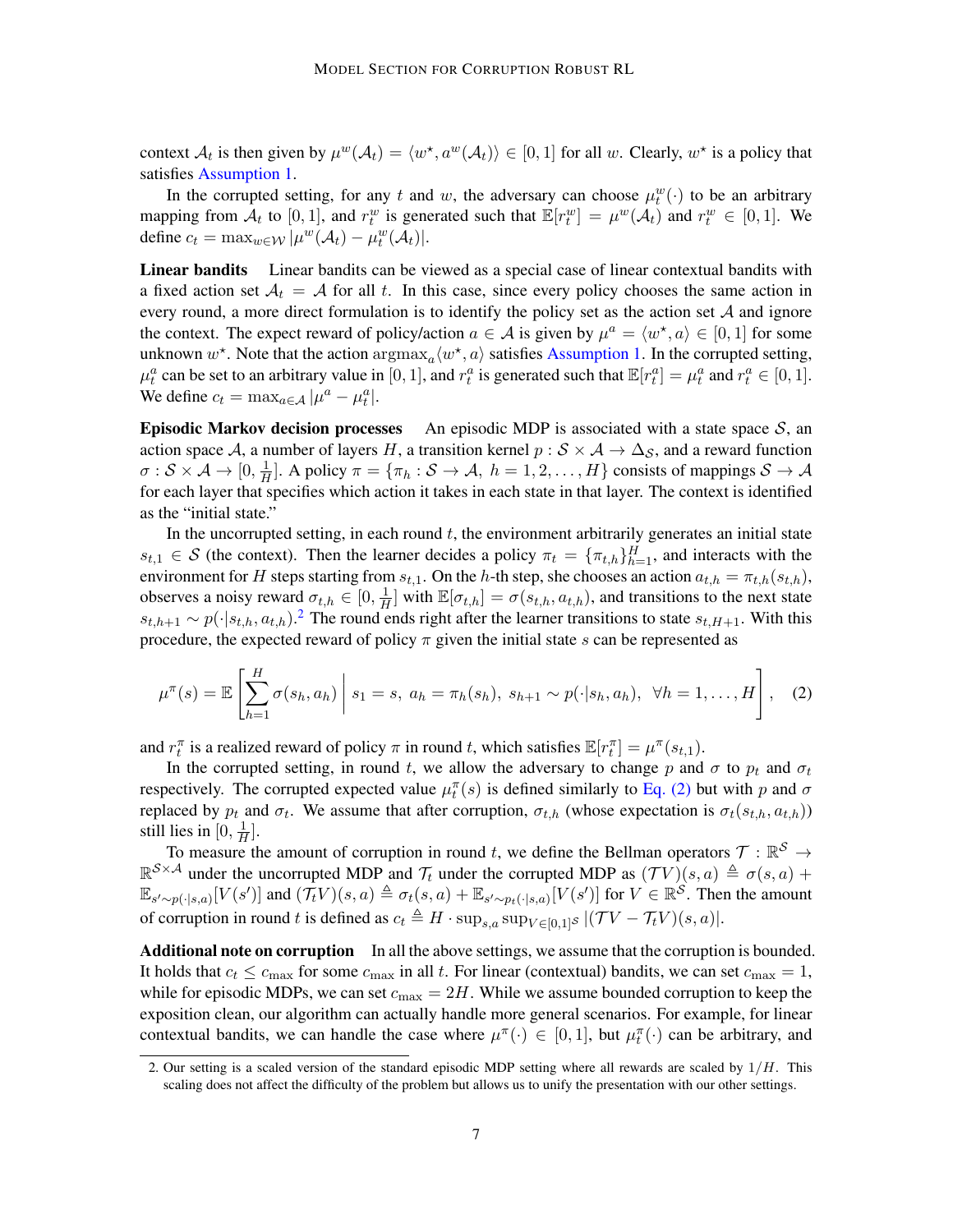$r_t^{\pi} - \mu_t^{\pi}(x_t)$  is zero-mean and 1-sub-Gaussian. For this case, since  $r_t^{\pi} - \mu_t^{\pi}(x_t)$  is bounded between  $\pm c' \log(1/\delta)$  for some absolute constant c' with high probability (i.e., with probability  $1 - \mathcal{O}(\delta)$ ), if we receive a reward  $r_t$  that is outside  $[-c' \log(1/\delta), 1 + c' \log(1/\delta)]$ , then with high probability it is caused by corruption. The learner only needs to project the reward back to this range. This essentially reduces the problem to bounded corruption case.

**Other notations** We use  $[u, v]$  to denote  $\{u, u + 1, \ldots, v\}$ , and  $[u]$  to denote  $\{1, 2, \ldots, u\}$ . The notations  $\mathcal{O}(\cdot)$ ,  $\Theta(\cdot)$  hide poly-logarithmic factors.

#### <span id="page-7-1"></span>3.1. Two Ways to Compute Aggregated Corruption

In previous works of corruption-robust RL, the total corruption is defined as  $C = \sum_{t=1}^{T} c_t$ , where  $c_t$ is the per-round corruption defined above. In [Section 1](#page-0-2) and [Section 2,](#page-3-0) we also adopt this definition when comparing with previous works. However, to unify the analysis under different settings, we introduce another notion of total regret defined as  $\sqrt{T \sum_{t=1}^{T} c_t^2}$ . To distinguish them, we denote  $C^{\mathsf{a}} = \sum_{t=1}^{T} c_t$  and  $C^{\mathsf{r}} = \sqrt{T \sum_{t=1}^{T} c_t^2}$ , for that  $C^{\mathsf{a}}$  is T times the *arithmetic mean* of  $c_t$ 's, while  $C^r$  is T times the *root mean square* of  $c_t$ 's. By defining  $C^r$ , we are able to recover the bounds in the "model misspecification" literature, in which the regret bound is often expressed through  $T$  max<sub>t</sub>  $c_t$ , which is an upper bound of  $C^r$  (see [Table 1](#page-2-0) and [Section 2](#page-3-0) for more details). We further define  $C_t^a \triangleq \sum_{\tau=1}^t c_\tau$  and  $C_t^r \triangleq \sqrt{t \sum_{\tau=1}^t c_\tau^2}$ .

#### <span id="page-7-2"></span>4. Gap-Independent Bounds via Model Selection

In this section, we develop a general corruption-robust algorithm based on model selection. The regret bound we achieve is of order  $\mathcal{O}(\sqrt{T} + C)$ , where C is either  $C^a$  or  $C^r$  (see [Table 1](#page-2-0) for the choices in different settings). Model selection approaches rely on a meta algorithm learning over a set of base algorithms. We first specify the properties that each base algorithm should satisfy:

Assumption 2 (base algorithm, with either  $C_t \triangleq C_t^{\mathsf{a}}$  or  $C_t \triangleq C_t^{\mathsf{r}}$ ) ALG *is an algorithm that takes as input a time horizon* T*, a confidence level* δ*, and a hypothetical corruption level* θ*.* ALG *ensures the following: with probability at least*  $1 - \delta$ , *for all*  $t \leq T$  *such that*  $C_t \leq \theta$ , *it holds that* 

<span id="page-7-0"></span>
$$
\sum_{\tau=1}^t (r_\tau^{\pi^\star} - r_\tau) \le \mathcal{R}(t,\theta)
$$

*for some function*  $\mathcal{R}(t, \theta)$ *. Without loss of generality, we assume that*  $\mathcal{R}(t, \theta)$  *is non-decreasing in both*  $t$  *and*  $\theta$ *, and that*  $\mathcal{R}(t, \theta) \geq \theta$ *.* 

If a base algorithm satisfies [Assumption 2](#page-7-0) with  $C_t \triangleq C_t^a$ , we call it a type-a base algorithm, while if  $C_t \triangleq C_t^r$ , we call it a type-r. Base algorithms are essentially corruption-robust algorithms that require the prior knowledge of the total corruption. Therefore, the algorithms developed by [Lykouris et al.](#page-18-0) [\(2021,](#page-18-0) Appendix B) or [Wu et al.](#page-19-0) [\(2021\)](#page-19-0) can be readily used as our base algorithms. For example, for tabular MDPs, a variant of the UCBVI algorithm [\(Azar et al.,](#page-16-2) [2017\)](#page-16-2) satisfies For example, for tabular MDPs, a variant of the UCBVT algorithm (Azar et al., 2017) satisfies<br>[Assumption 2](#page-7-0) with  $C_t \triangleq C_t^a$  and  $\mathcal{R}(t, \theta) = \text{poly}(H, \log(SAT/\delta))(\sqrt{SAt} + S^2A + SA\theta)$ ; for linear MDPs, a variant of the LSVI-UCB algorithm [\(Jin et al.,](#page-17-2) [2020b\)](#page-17-2) satisfies [Assumption 2](#page-7-0) with  $C_t \triangleq C_t^r$ MDPs, a variant of the LSVI-UCB aigorithm (Jin et al., 2020b) satisfies Assumption 2 with  $C_t$  and  $\mathcal{R}(t, \theta) = \text{poly}(H, \log(dT/\delta))(\sqrt{d^3t} + d\theta)$ . More examples are provided in [Appendix G.](#page-36-1)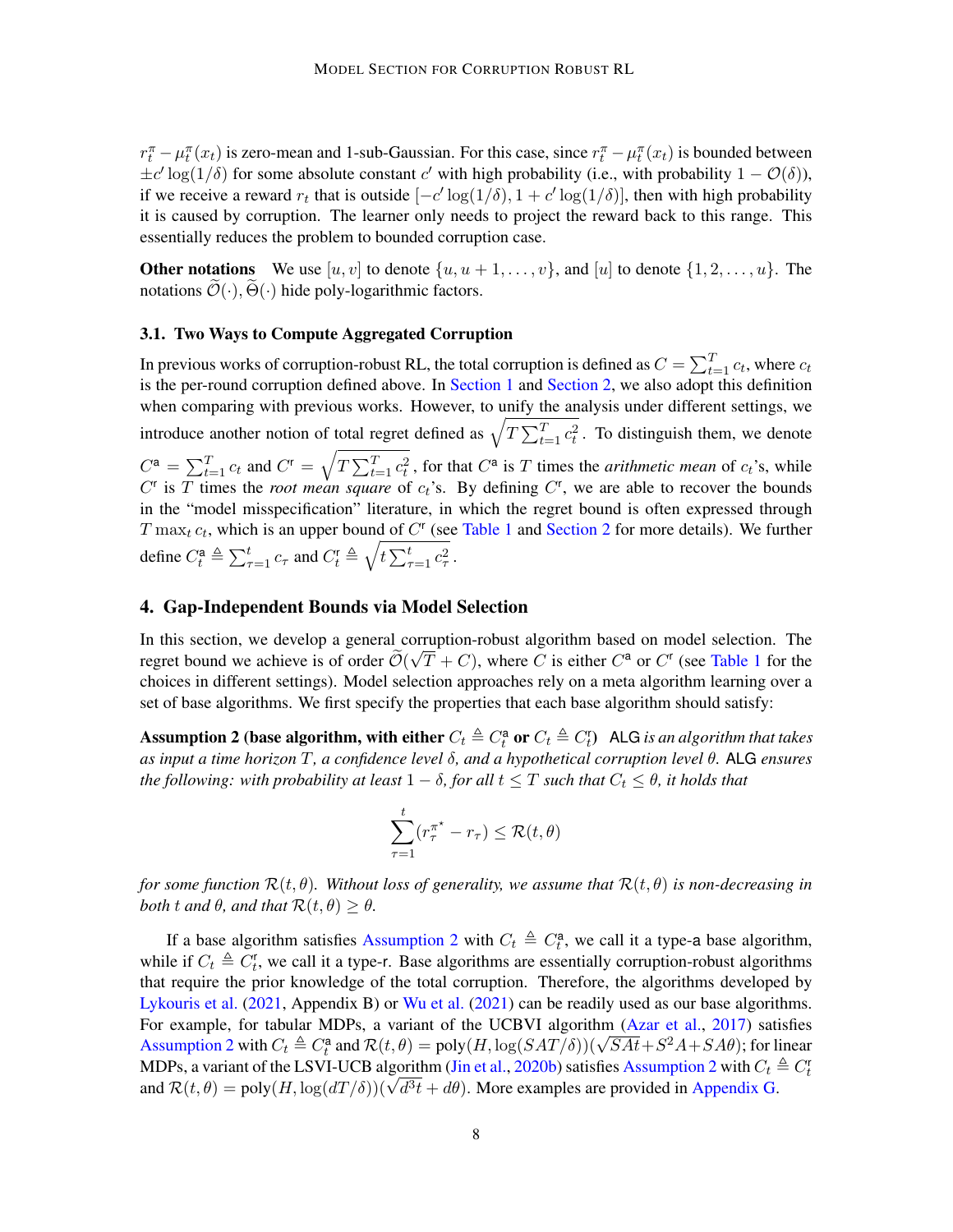A base algorithm with a higher hypothetical corruption level  $\theta$  is more *robust*, but incurs more regret overhead. In contrast, base algorithms with lower hypothetical corruption level introduce less overhead, but have higher possibility of mis-specifying the amount of corruption. When the true total corruption is unknown, just running a single base algorithm with a fixed  $\theta$  is risky either way.

The idea of our algorithm is to simultaneously run multiple base algorithms (in each round, sample one of the base algorithms and execute it), each with a different hypothesis on the total amount of corruption. This idea is also used by [Lykouris et al.](#page-18-0) [\(2021\)](#page-18-0). Intuitively, if two base algorithms have a valid hypothesis for the total corruption (i.e., their hypotheses upper bound the true total corruption), then the one with smaller hypothesis should learn faster than the larger one because its hypothesis is closer to the true value, and incurs less overhead. Therefore, if at some point we find that the average performance of a base algorithm with a smaller hypothesis is significantly worse than that of a larger one, it is an evidence that the former has mis-specified the amount of corruption. If this happens, we simply stop running this base algorithm.

There are two key questions to be answered. First, what distribution should we use to select among the base algorithms? Second, given this distribution, how should we detect mis-specification of the amount of corruption by comparing the performance of base algorithms? In [Section 4.1,](#page-8-0) we answer the second question. The first question will be addressed in [Section 4.2](#page-10-0) and [Section 5](#page-11-0) slightly differently depending on our target regret bound.

#### <span id="page-8-0"></span>4.1. Single Epoch Algorithm

In this section, we analyze BASIC [\(Algorithm 1\)](#page-9-0), a building block of our final algorithms. In BASIC, the distribution over base algorithms is fixed and given as an input ( $\alpha$  in [Algorithm 1\)](#page-9-0). Other inputs include: a length parameter  $L$  that specifies the maximum number of rounds (the algorithm might terminate before finishing all L rounds though) and an index  $k \in [k_{\text{max}}]$  ( $k_{\text{max}}$  is defined in [Algorithm 1\)](#page-9-0) that specifies the smallest index of base algorithms (the base algorithms are indexed by  $k, k+1, \ldots, k_{\text{max}}$ ).

Below, we sometimes unify the statements for the two definitions of total corruption (see [Sec](#page-7-1)[tion 3.1\)](#page-7-1). The notations  $(C, C_t)$  refer to  $(C^a, C^a_t)$  if the base algorithm is type-a, and refer to  $(C^{\mathsf{r}}, C_t^{\mathsf{r}})$  if it is type-r. We will explicitly write the superscripts if we have to distinguish them.

The base algorithm with index  $i \in [k, k_{\text{max}}]$  (denoted as  $\mathsf{ALG}_i$ ) hypothesizes that the total corruption C is upper bounded by  $2^i$ . We say ALG<sub>i</sub> is *well-specified* at round t if  $C_t \leq 2^i$ ; otherwise we say it is *mis-specified* at round t. Naively, we might want to set the  $\theta$  parameter of ALG<sub>i</sub> to  $2^i$ . However, we can actually set it to be smaller to reduce the overhead, as explained below. Since each base algorithm is sub-sampled according to the distribution  $\alpha$ , the total corruption experienced by ALG<sub>i</sub> in [1, t] is only roughly  $\sum_{\tau \leq t} \alpha_i c_\tau \leq \alpha_i C^{\mathsf{a}}$  or  $\sqrt{(\alpha_i t) \sum_{\tau \leq t} \alpha_i c_\tau^2} \leq \alpha_i C^{\mathsf{r}}$  (for type-a and type-r base algorithms respectively). This means that  $ALG_i$ , which hypothesizes a total corruption of  $2^i$ , only needs to set the  $\theta$  parameter in [Assumption 2](#page-7-0) to roughly  $\alpha_i 2^i$ , instead of  $2^i$ . Our choice of  $\theta_i$  in [Eq. \(3\)](#page-9-1) is slightly larger than  $\alpha_i 2^i$  to accommodate the randomness in the sampling procedure.

<span id="page-8-1"></span>Besides performing sampling over base algorithms, BASIC also compares the performance any two base algorithms using [Eq. \(4\).](#page-9-2) If all base algorithms hypothesize large enough corruption, then all of them enjoy the regret bound specified in [Assumption 2](#page-7-0) in the subset of rounds they are executed. In this case, we can show that with high probability, the termination condition Eq.  $(4)$  will not hold. This is formalized in [Lemma 1.](#page-8-1)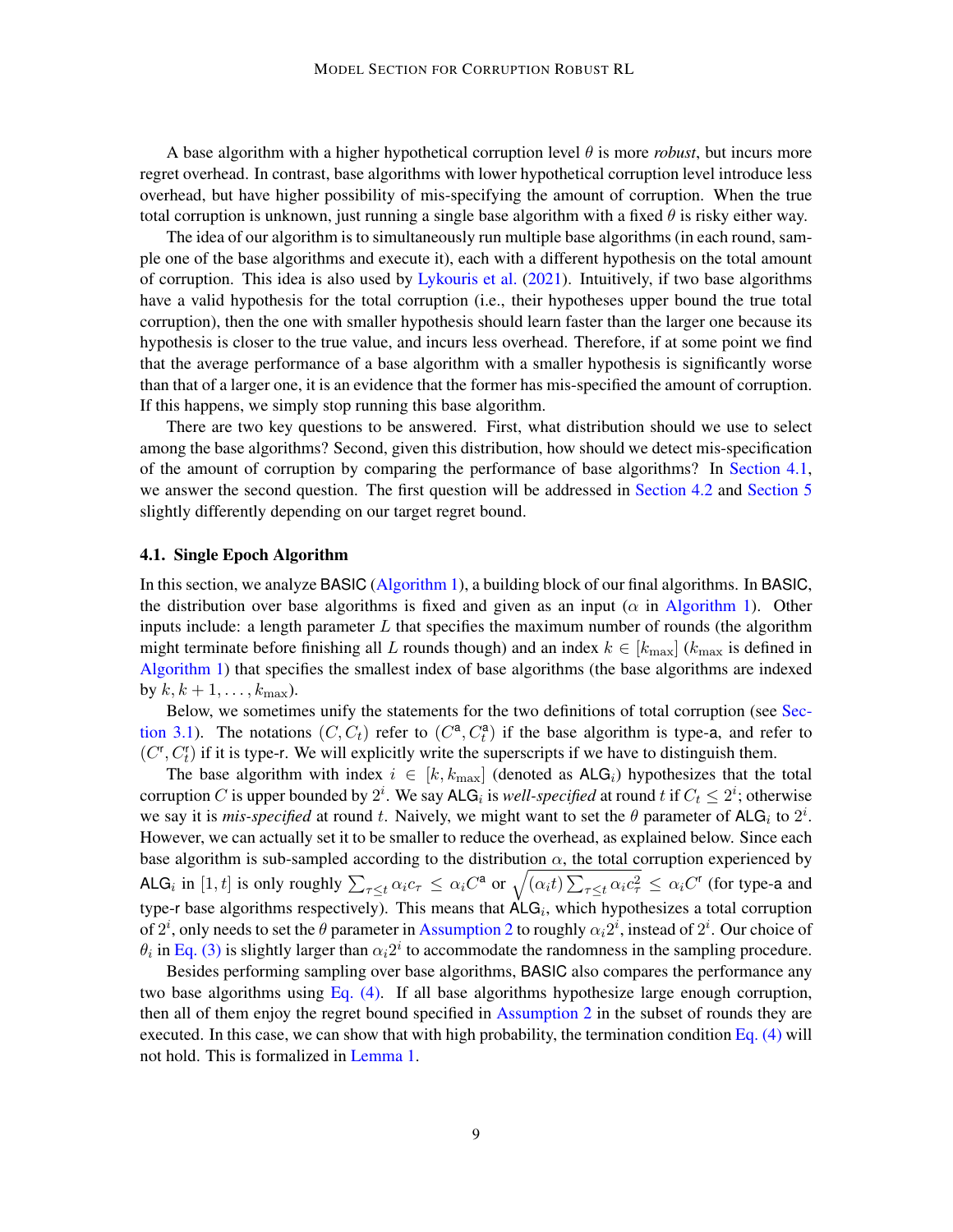<span id="page-9-0"></span>Algorithm 1 Base Algorithms run Simultaneously with mIs-specification Check (BASIC) **input**: base algorithm ALG satisfying [Assumption 2,](#page-7-0)  $L \in [T]$ ,  $k \in [k_{\text{max}}]$  where  $k_{\text{max}} \triangleq$  $\lceil \log_2(c_{\max}L) \rceil$ ,  $\delta \in (0,1)$ , and a distribution  $\alpha = (\alpha_k, \alpha_{k+1}, \dots, \alpha_{k_{\max}})$  satisfying:

<span id="page-9-2"></span><span id="page-9-1"></span>
$$
\alpha_k \ge \alpha_{k+1} \ge \cdots \ge \alpha_{k_{\max}} > 0
$$
 and  $\sum_{i=k}^{k_{\max}} \alpha_i = 1$ .

for  $i = k, \ldots, k_{\text{max}}$  do

Initiate an instance of ALG with inputs  $T$ ,  $\delta$ , and  $\theta$  chosen as below:

$$
\theta_i \triangleq \begin{cases} 1.25 \cdot \alpha_i 2^i + 21 c_{\text{max}} \log(T/\delta) & \text{if ALG is type-a} \\ 1.25 \cdot \alpha_i 2^i + 8 c_{\text{max}} \sqrt{\alpha_i L \log(T/\delta)} + 21 c_{\text{max}} \log(T/\delta) & \text{if ALG is type-r} \end{cases} \tag{3}
$$

(We call this instance  $ALG_i$ .)

end

for  $t = 1, \ldots, L$  do Random pick an sub-algorithm  $i_t \sim \alpha$ , receive the context  $x_t$ , and use ALG $i_t$  to output  $\pi_t$ . Execute  $\pi_t$ , receive feedback, and perform update on ALG $_{i_t}$ . Define  $N_{t,i} \triangleq \sum_{\tau=1}^t \mathbf{1}[i_{\tau} = i], R_{t,i} \triangleq \sum_{\tau=1}^t \mathbf{1}[i_{\tau} = i]r_{\tau}.$ if  $\exists i, j \in [k, k_{\text{max}}], i < j$ , such that  $R_{t,i}$  $\frac{R_{t,i}}{\alpha_i} + \frac{\mathcal{R}(N_{t,i}, \theta_i)}{\alpha_i}$  $\frac{\partial V_{t,i},\theta_i)}{\partial x_i} < \frac{R_{t,j}}{\alpha_j}$  $\frac{\alpha_{i,j}}{\alpha_j} - 8$  $\int$   $\sqrt{t \log(T/\delta)}$  $\frac{\log(T/\delta) }{\alpha_j} + \frac{\log(T/\delta) + \theta_j}{\alpha_j}$  $\alpha_j$  $\setminus$  $(4)$ | return false. end end

return true.

**Lemma 1** *With probability at least*  $1 - \mathcal{O}(k_{\text{max}}\delta)$ *, the termination condition [Eq.](#page-9-2)* (4) *of the* BASIC algorithm, does not hold in any round  $t$ , such that  $C_t \leq 2^k$ .

In other words, [Eq. \(4\)](#page-9-2) is triggered only when  $C_t > 2^k$ , i.e., ALG<sub>k</sub> is mis-specified at round t. Once this happens, the BASIC algorithm terminates. Checking condition Eq.  $(4)$  essentially ensures that the quantity  $\frac{R_{t,i}}{\alpha_i}$  of all base algorithms remain close. Notice that at all t, there is always a well-specified base algorithm  $i^*$  with  $C_t \leq 2^{i^*}$  which enjoys the regret guarantee of [Assumption 2.](#page-7-0) Therefore,  $\frac{R_{t,i^*}}{\alpha_i}$  is not too low, and thus, testing condition [Eq. \(4\)](#page-9-2) prevents  $\frac{R_{t,i}}{\alpha_i}$  of any i from falling too low. This directly controls the performance of every base algorithms before termination. The following lemma bounds the learner's cumulative regret at termination.

**Lemma 2** Let  $L_0 \leq L$  be the round at which BASIC terminates, and let i<sup>\*</sup> be the smallest i  $\in$  $[k, k_{\text{max}}]$  *such that*  $C_{L_0} \leq 2^i$ *. Then with probability at least*  $1 - \mathcal{O}(k_{\text{max}}\delta)$ *,* 

<span id="page-9-3"></span>
$$
\sum_{t=1}^{L_0} (r_t^{\pi^\star} - r_t) \leq \sum_{i=k}^{k_{\text{max}}} \mathcal{R}(N_{L_0,i}, \theta_i) + \widetilde{\mathcal{O}}\left(\mathbf{1}\left[i^\star > k\right] \left(\sqrt{\frac{L_0}{\alpha_{i^\star}}} + \frac{\mathcal{R}(N_{L_0,i^\star}, \theta_{i^\star})}{\alpha_{i^\star}}\right)\right).
$$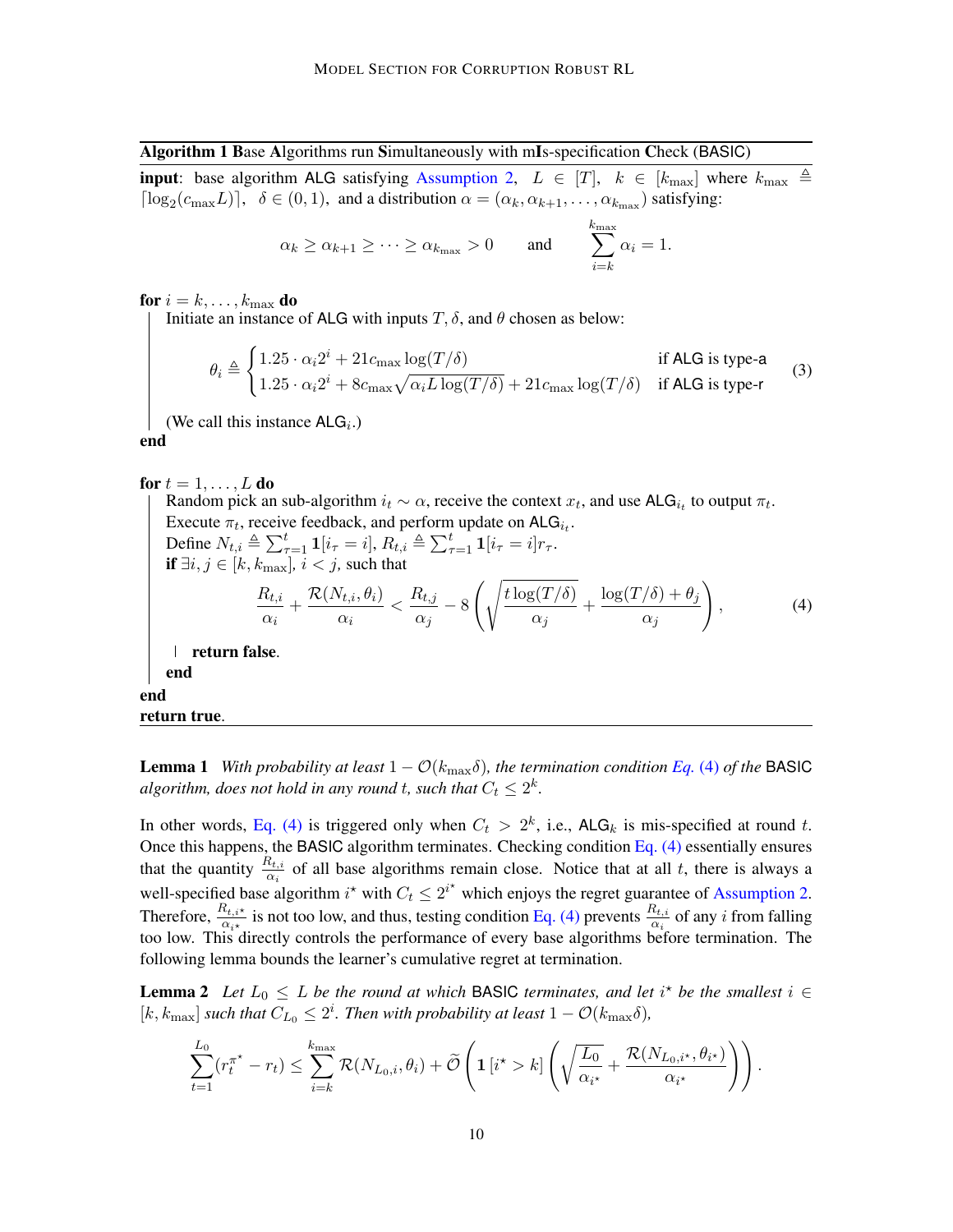<span id="page-10-3"></span>Algorithm 2 COrruption-robustness through Balancing and Elimination (COBE)

- 1 **input**: base algorithm ALG satisfying [Assumption 2](#page-7-0) with the form specified in Eq.  $(5)$ .
- 2 define:  $Z \triangleq c_{\text{max}}$  if ALG is type-a, and  $Z \triangleq c_{\text{max}}\sqrt{T}$  if ALG is type-r.
- 3  $k_{\text{init}} \triangleq \max \left\{ \left[ \log_2 \frac{\sqrt{\beta_1 T} + \beta_2 Z + \beta_3}{\beta_2} \right] \right\}$  $\overline{\beta_2}$  $\Big]$ , 0 with  $\beta_1, \beta_2, \beta_3$  defined in [Eq. \(5\).](#page-10-1)
- <span id="page-10-4"></span>4 for  $k = k_{init}, \ldots$  do
- <span id="page-10-6"></span>5 Run BASIC with input k and  $L = T$ , and  $\{\alpha_i\}_{i=k}^{k_{\text{max}}}$  specified in [Eq. \(6\),](#page-10-2) until it terminates or the total number of rounds reaches T. end

*where*  $N_{L_0,i}$  *is the total number of rounds*  $\mathsf{ALG}_i$  *was played.* 

# <span id="page-10-0"></span>4.2. Corruption-robust Algorithms with  $\sqrt{T}+C^{\mathbf{a}}$  or  $\sqrt{T}+C^{\mathbf{r}}$  Bounds

Next, we use BASIC to build a corruption-robust algorithm with a regret bound of either  $\sqrt{T} + C^{\mathsf{a}}$ Next, we use BASIC to build a corruption-robust algorithm with a regret bound of either  $\sqrt{I} + C^*$  or  $\sqrt{T} + C^*$  without prior knowledge of  $C^a$  or  $C^r$ . The algorithm is called COBE and presented in [Algorithm 2.](#page-10-3) We consider base algorithms with the following concrete form of  $\mathcal{R}(t, \theta)$ :

<span id="page-10-2"></span><span id="page-10-1"></span>
$$
\mathcal{R}(t,\theta) = \sqrt{\beta_1 t} + \beta_2 \theta + \beta_3 \tag{5}
$$

for some  $\beta_1, \beta_2, \beta_3 \ge 1$ . COBE starts with  $k = k_{init}$  (defined in [Algorithm 2\)](#page-10-3) and runs BASIC with inputs k and  $L = T$  and the following choice of  $\{\alpha_i\}_{i=k}^{k_{\text{max}}}$ :

$$
\alpha_i = \begin{cases} 2^{k-i-1} & \text{for } i > k, \\ 1 - \sum_{i=k+1}^{k_{\text{max}}} \alpha_i & \text{for } i = k. \end{cases} \tag{6}
$$

Whenever the subroutine BASIC terminates before T, we eliminate the  $ALG_k$  and start a new instance of BASIC with  $k$  increased by 1 (see the for-loop in COBE). This is because as indicated by [Lemma 1,](#page-8-1) early termination implies that  $ALG_k$  mis-specifies the amount of corruption.

I and it can be trained in the state  $\text{ALG}_k$  mis-specifies the amount of corruption.<br>Notice that  $2^{k_{\text{init}}}$  is roughly of order  $\sqrt{T}$ , i.e., we start from assuming that the total amount of Notice that  $2^{n_{\text{max}}}$  is roughly of order  $\sqrt{I}$ , i.e., we start from assuming that the total amount of corruption is  $\sqrt{T}$ . This is because we only target the worst-case regret rate of  $\sqrt{T} + C$  here, so refinements for smaller corruption levels  $C \leq \sqrt{T}$  do not improve the asymptotic bound. Our choice of  $\alpha_i$  makes  $\alpha_i 2^i \approx 2^k$  for all i, and this further keeps the magnitudes of  $\mathcal{R}(N_{t,i}, \theta_i)$  of all i's roughly the same. This conforms with the regret balancing principle by [Abbasi-Yadkori et al.](#page-15-3) [\(2020\)](#page-15-3); [Pacchiano et al.](#page-18-9) [\(2020a\)](#page-18-9), as well as the sub-sampling idea of [Lykouris et al.](#page-18-0) [\(2021\)](#page-18-0). This makes the bound of the model selection algorithm only worse than the best base algorithm by a factor of  $\mathcal{O}(k_{\text{max}}) = \widetilde{\mathcal{O}}(1)$  if all base algorithms are well-specified.

In the following theorem, we show guarantees of COBE for both  $C \triangleq C^{\mathsf{a}}$  and  $C \triangleq C^{\mathsf{r}}$ . The proof essentially plugs the choices of parameters into [Lemma 2,](#page-9-3) and sum the regret over epochs.

<span id="page-10-5"></span>**Theorem 3** If ALG satisfies [Assumption 2](#page-7-0) and  $\mathcal{R}(t, \theta)$  in the form of [Eq.](#page-10-1) (5), then with  $\alpha_i$ 's specified *in [Eq.](#page-10-2)* (6), COBE guarantees with probability at least  $1 - \mathcal{O}(k_{\text{max}}\delta)$  *that* 

$$
Reg(T) = \widetilde{\mathcal{O}}\left(\sqrt{\beta_1 T} + \beta_2 (C^{\mathsf{a}} + Z) + \beta_3\right),
$$

*where*  $Z = c_{\text{max}}$  *if*  $C \triangleq C^{\mathsf{a}}$  *and*  $Z = c_{\text{max}}$  $\sqrt{T}$  *if*  $C \triangleq C^r$ .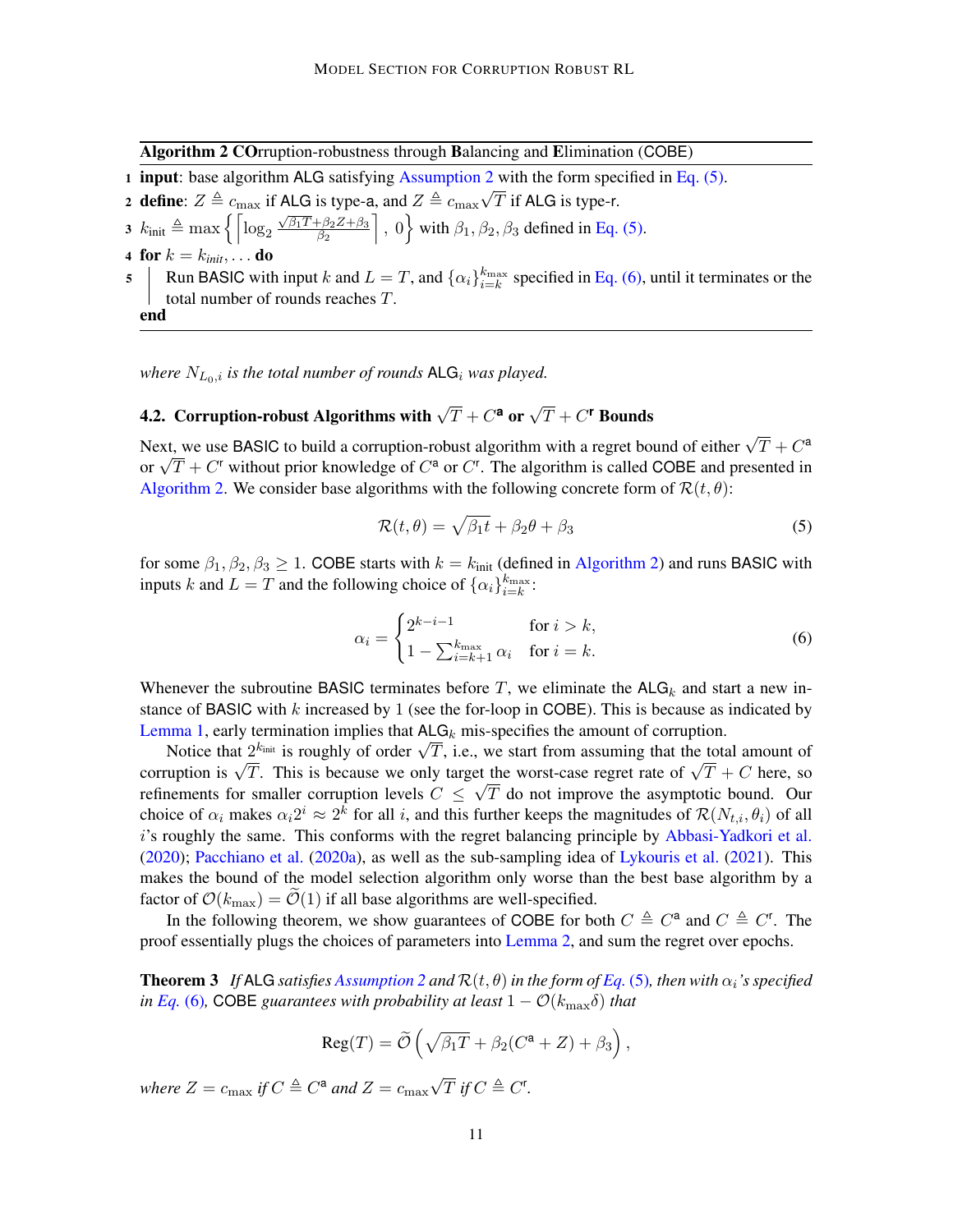<span id="page-11-2"></span>Algorithm 3 Gap-bound enhanced COBE (G-COBE)

<span id="page-11-3"></span> $\frac{1}{k_{\text{init}}} = \max \left\{ \left[ \log_2 \frac{\sqrt{\beta_1} + \beta_2 c_{\text{max}} + \beta_3}{\beta_2} \right] \right\}$  $\overline{\beta_2}$ , 0,  $\beta_4 = 10^4 (2\beta_1 + 42\beta_2 c_{\text{max}} \log(T/\delta) + 2\beta_3).$ 2 for  $k = k_{init}, \ldots$  do  $3$  // Phase 1 4 Let L be the smallest integer such that  $\sqrt{\beta_4 L} \ge \beta_2 2^k$ .  $5$  if  $L > T$  then break; 6 Run BASIC with input k and L, and  $\{\alpha_i\}_{i=k}^{k_{\text{max}}}$  specified in [Eq. \(6\)](#page-10-2) until it terminates or the number of rounds reaches T. Let  $o$  be its output, and let  $\hat{\pi}$  be the policy that is executed the most number of times by the base algorithm  $ALG_k$ .  $7 \mid \text{if } o = \text{true} \text{ then}$  $8$  |  $\frac{\sqrt{2}}{2}$  Phase 2 9 Run TwoModelSelect with  $L, \hat{\pi}, \mathcal{B}_{\hat{\pi}}$ , until it terminates or the number of rounds reaches T. end end 10 // Phase 3

<span id="page-11-4"></span>11 Run COBE in the remaining rounds.

### <span id="page-11-0"></span>5. Gap-Dependent Bounds

In this section, the goal is to get instance-dependent bounds similar to those in [Lykouris et al.](#page-18-0) [\(2021\)](#page-18-0); [Chen et al.](#page-16-0) [\(2021b\)](#page-16-0). There are extra assumptions to be made in this section. First, we only deal with the case without contexts, i.e., the following assumption holds:

**Assumption 3** *Assume that*  $\mu^{\pi}(x_t) = \mu^{\pi}$ *.* 

This covers linear bandits and MDPs with a fixed initial state. In fact, our approach can handle a slightly more general case where the context is i.i.d. generated in the uncorrupted case, and the non-iid-ness of the context distribution is considered as corruption (in contrast, in [Section 4,](#page-7-2) the non-iid-ness of contexts is not considered as corruption). Besides, our bound depends on the suboptimality gap defined in the following:

<span id="page-11-1"></span>**Assumption 4** *There exists a policy*  $\pi^* \in \Pi$  *such that for all*  $\pi \in \Pi \setminus \{ \pi^* \}, \mu^{\pi} \leq \mu^{\pi^*} - \Delta$ *.* 

This gap assumption is in fact stronger than that made by [Chen et al.](#page-16-0) [\(2021b\)](#page-16-0). In [\(Chen et al.,](#page-16-0) [2021b\)](#page-16-0),  $\Delta := \min_{\pi: \Delta_{\pi} > 0} \Delta_{\pi}$  where  $\Delta_{\pi} = \mu^{\pi^*} - \mu^{\pi}$ . Their definition keeps  $\Delta > 0$  when there are multiple optimal policies, while our [Assumption 4](#page-11-1) forces  $\Delta = 0$  if there are two optimal policies with the same expected reward. This kind of stronger gap assumption is similar to those in [\(Lee](#page-18-12) [et al.,](#page-18-12) [2021;](#page-18-12) [Jin et al.,](#page-18-8) [2021b\)](#page-18-8). Finally, we only focus on the case with  $C = C^a$  throughout this section.  $3$ 

#### 5.1. Algorithm Overview

Our algorithm G-COBE [\(Algorithm 3\)](#page-11-2) consists of three phases where the first two phases are executed interleavingly. In Phase 1 [\(Line 4](#page-10-4)[-Line 6](#page-11-3) in G-COBE), we run BASIC with a type-a base

<sup>3.</sup> When  $C = C^{\dagger}$ , our approach produces a regret term of  $c_{\text{max}}\sqrt{T}$  as in [Theorem 3,](#page-10-5) spoiling the gap-dependent bound.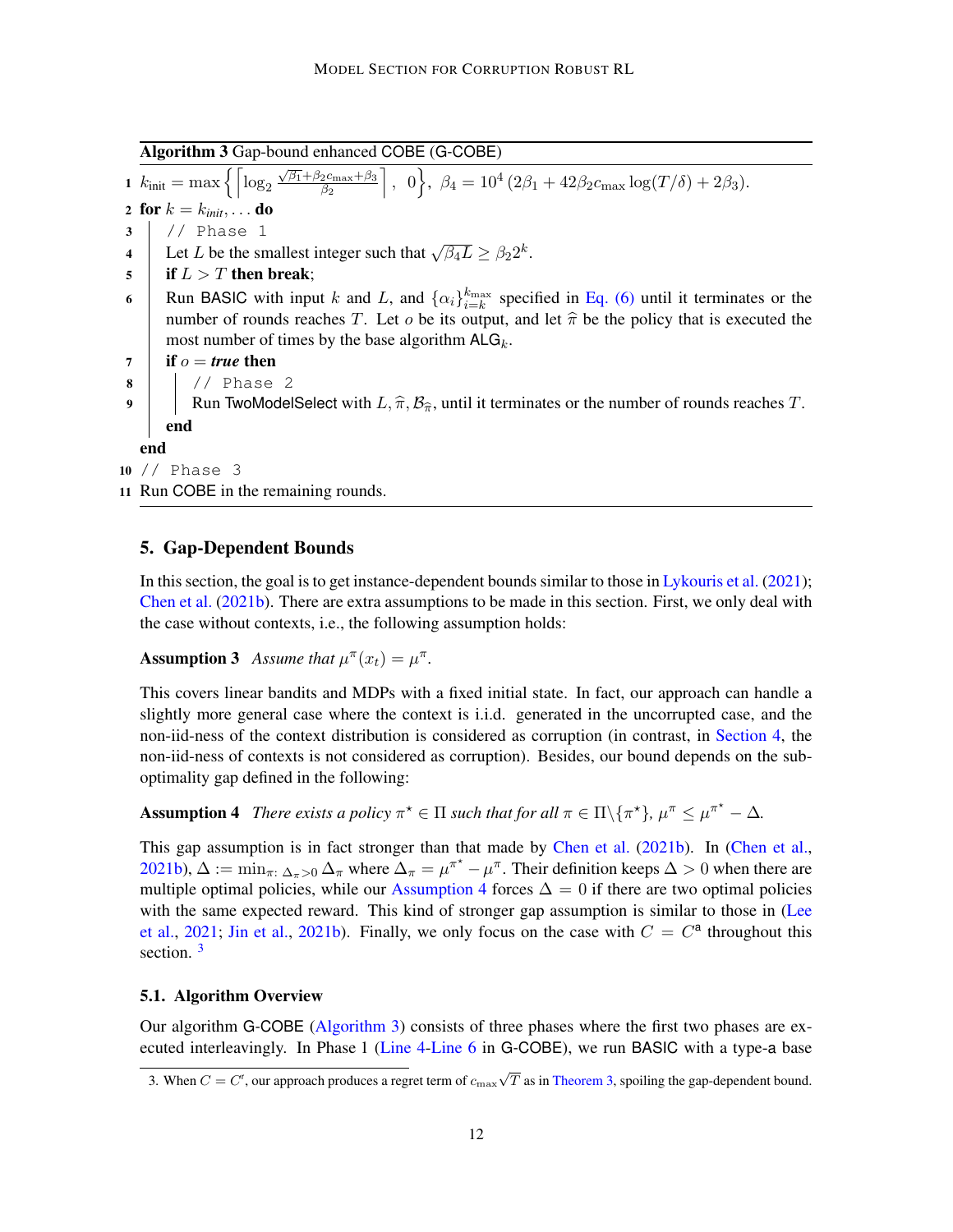algorithm that satisfies [Assumption 2](#page-7-0) with the following gap-dependent bound:

<span id="page-12-3"></span>
$$
\mathcal{R}(t,\theta) = \min\left\{\sqrt{\beta_1 t}, \frac{\beta_1}{\Delta}\right\} + \beta_2 \theta + \beta_3 \tag{7}
$$

for some  $\beta_1, \beta_2, \beta_3$  satisfying  $\beta_1 \ge 16 \log(T/\delta)$ ,  $\beta_2 \ge 1$ ,  $\beta_3 \ge 10\sqrt{\beta_1 \log(T/\delta)}$ .

In every for-loop of  $k$ , if BASIC in Phase 1 returns true, the algorithm proceeds to Phase 2 [\(Line 9](#page-11-4) in G-COBE). In Phase 2 we execute TwoModelSelect [\(Algorithm 4\)](#page-14-0). TwoModelSelect is a specially designed two-model selection algorithm that dynamically chooses between two instances. One of the them is  $\hat{\pi}$ , a candidate optimal policy identified in Phase 1 (defined in [Line 6](#page-11-3) of G-COBE); the other is an algorithm with  $\hat{\pi}$  as input (we call this algorithm  $B_{\hat{\pi}}$ ). We assume that  $B_{\hat{\pi}}$ has the following property:

**Assumption 5**  $\mathcal{B}_{\hat{\pi}}$  *is a corruption-robust algorithm over the policy set*  $\Pi \setminus {\hat{\pi}}$  *without the prior knowledge of total corruption. In other words, when running alone, in every round* t*, it chooses a policy*  $\pi_t \in \Pi \setminus {\hat{\pi}}$  *and receives*  $r_t$  *with*  $\mathbb{E}[r_t] = \mu_t^{\pi_t}$ . It ensures the following for all t with probability at least 1  $\delta$ . *probability at least*  $1 - \delta$ *:* 

<span id="page-12-6"></span><span id="page-12-0"></span>
$$
\max_{\pi \in \Pi \setminus \{\hat{\pi}\}} \sum_{\tau=1}^t \left( r_\tau^\pi - r_\tau \right) \leq \mathcal{R}_{\mathcal{B}}(t, C_t) \triangleq \sqrt{\beta_1 t} + \beta_2 C_t + \beta_3. \tag{8}
$$

Notice that in [Section 4.2](#page-10-0) we have already developed a corruption-robust algorithm COBE, whose guarantee is already in the form of Eq.  $(8)$ , albeit over the original policy set  $\Pi$  (see [Theorem 3\)](#page-10-5). In [Appendix F,](#page-35-0) we describe how to implement  $\mathcal{B}_{\hat{\pi}}$  through running COBE on a modified MDP.

The TwoModelSelect in Phase 2 might end earlier than time T. This happens only when  $\frac{1}{\Delta} + C$ is larger than the order of  $2^k$ . In this case, the algorithm goes back to Phase 1 with k increased by Is larger than the order of  $2^{\infty}$ . In this case, the algorithm goes back to Phase 1 with  $\kappa$  increased by 1. When  $2^k$  grows to the order of  $\sqrt{T}$  (implying that  $\sqrt{T} \gtrsim \frac{1}{\Delta} + C$ ), we instead proceed to Phase 3 and simply run COBE in the remaining rounds [\(Line 5](#page-10-6) of G-COBE).

The regret guarantee of G-COBE is summarized by the following theorem.

Theorem 4 G-COBE *ensures that (with* β<sup>4</sup> *defined in [Algorithm 3\)](#page-11-2)*

<span id="page-12-1"></span>
$$
Reg(T) = \widetilde{\mathcal{O}}\left(\min\left\{\sqrt{\beta_4 T}, \frac{\beta_4}{\Delta}\right\} + \beta_2 C + \beta_4\right).
$$

[Theorem 4](#page-12-1) gives the first  $\min\{\frac{1}{\Delta}\}$  $\frac{1}{\Delta}$ ,  $T$ } + C bound in the literature of corrupted MDPs without the knowledge of  $C$ . To show [Theorem 4,](#page-12-1) we establish some key lemmas for Phase 1 and Phase 2 in [Section 5.2](#page-12-2) and [Section 5.3](#page-13-0) respectively. The complete proof of [Theorem 4](#page-12-1) is given in [Appendix E.](#page-29-0) Note that within the sub-routines BASIC and TwoModelSelect, we re-index the time so that they both start from  $t = 1$  for convenience.

#### <span id="page-12-2"></span>5.2. Phase 1 of **G-COBE**

In Phase 1 we run BASIC with base algorithms that achieve gap-dependent bounds [Eq. \(7\).](#page-12-3) The regret bound of BASIC under general choices of  $\mathcal{R}(t, \theta)$  and  $\alpha_i$  is already derived in [Lemma 2.](#page-9-3) Here, we apply it with the new form of  $\mathcal{R}(t, \theta)$  in [Eq. \(7\),](#page-12-3) and the new choice of  $\alpha_i$  as below:

<span id="page-12-5"></span><span id="page-12-4"></span>
$$
\alpha_i = \begin{cases} \min\left\{ \frac{\sqrt{\beta_1 L}/\beta_2 + 2^k}{2^i}, \frac{1}{2(k_{\text{max}} - k)} \right\} & \text{for } i > k\\ 1 - \sum_{i=k+1}^{k_{\text{max}}} \alpha_i & \text{for } i = k \end{cases} \tag{9}
$$

The regret bound of BASIC under such choices of parameters is summarized as the following: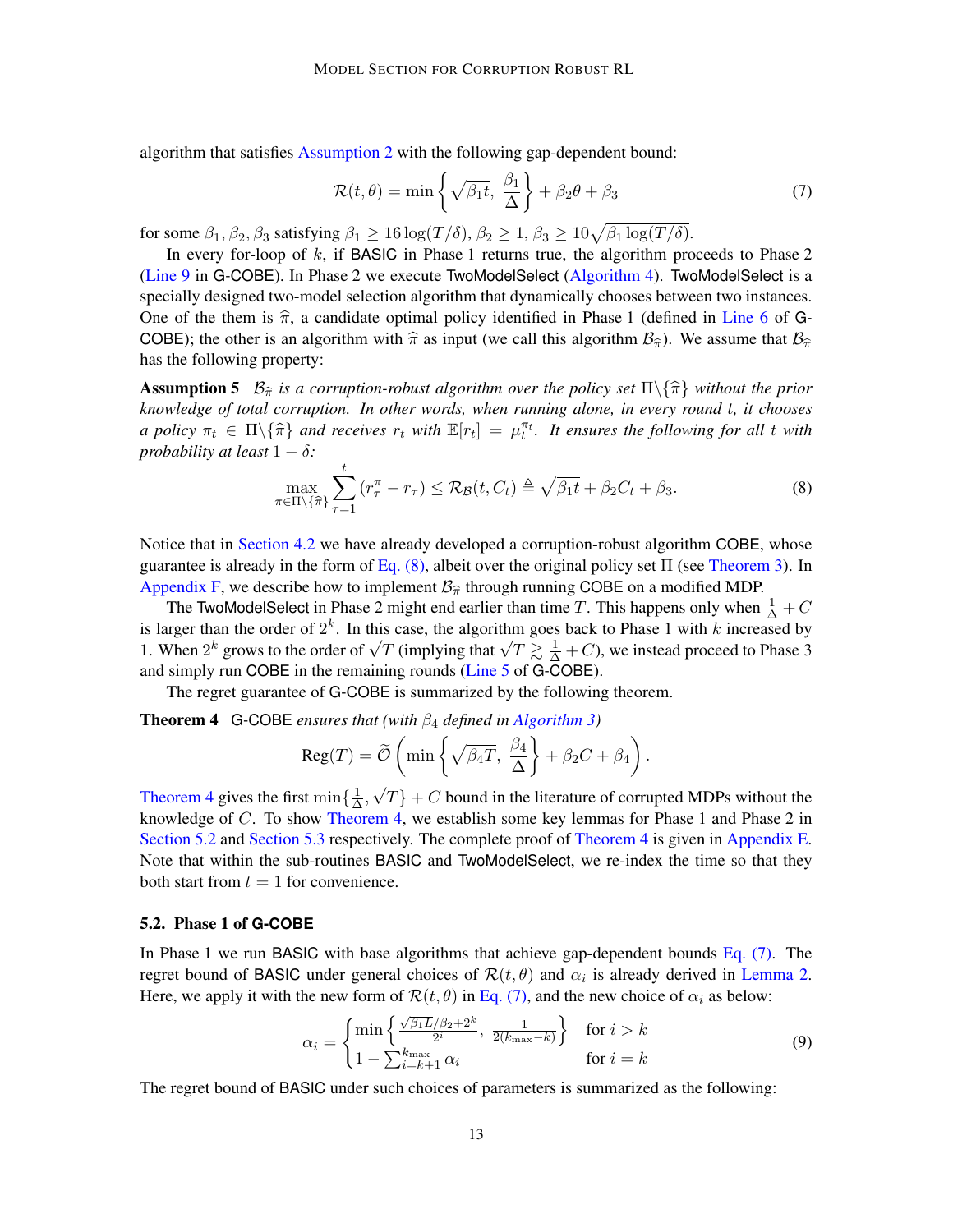**Lemma 5** *Let*  $L_0 \leq L$  *be the round at which* BASIC *terminates. If*  $\mathcal{R}(t, \theta)$  *is in the form of*  $Eq. (7)$  $Eq. (7)$ *,*  $\alpha_i$ 's follow *[Eq.](#page-12-4)* (9), then with high probability, **BASIC** guarantees

$$
\sum_{t=1}^{L_0} (r_t^{\pi^*} - r_t) = \widetilde{\mathcal{O}}\left(\sqrt{\beta_1 L_0} + \beta_2 C_{L_0} + \beta_2 c_{\max} + \beta_3\right).
$$

We see that even though our base algorithms achieve a gap-dependent bound  $(Eq. (7))$ , the advantage is not reflected on the final bound of BASIC (as can be seen in [Lemma 5,](#page-12-5) we still do not achieve a gap-dependent bound). This is due to the fundamental limitation of general model selection problems [\(Pacchiano et al.,](#page-18-10) [2020b\)](#page-18-10). Therefore, [Lemma 5](#page-12-5) does not seem to give any advantage over [Theorem 3.](#page-10-5) However, the hidden advantage of using base algorithms with gap-dependent bounds is that if a base algorithm well-specifies the total corruption, it will quicker concentrate on the best policy. This enables the learner to *identify the best policy* faster. This is formalized in [Lemma 6.](#page-13-1)

<span id="page-13-1"></span>**Lemma 6** *Suppose that we run* BASIC *with base algorithms satisfying [Eq.](#page-12-3)* (7)*. Let*  $L_0 \leq L$  *be the round at which* BASIC *terminates.* If  $32\left(\frac{\beta_4}{\Delta} + \beta_2 C_{L_0}\right) \leq \beta_2 2^k \leq \sqrt{\beta_4}$ β4L*, then with probability at least*  $1 - \mathcal{O}(\delta)$ *,*  $L_0 = L$ *, and the following holds:* 

<span id="page-13-2"></span>
$$
\sum_{t=1}^{L} \mathbf{1}[i_t = k] \mathbf{1}[\pi_t = \pi^*] > \frac{1}{2} \sum_{t=1}^{L} \mathbf{1}[i_t = k].
$$
\n(10)

[Lemma 6](#page-13-1) ensures that if  $2^k \gtrsim \frac{1}{\Delta} + C$ , by looking at which policy is most frequently executed by ALG<sub>k</sub>, the learner can correctly identify the best policy  $\hat{\pi} = \pi^*$  with high probability (by [Eq. \(10\)](#page-13-2) and the definition of  $\hat{\pi}$  in G COBE). and the definition of  $\hat{\pi}$  in G-COBE).

#### <span id="page-13-0"></span>5.3. Phase 2 of **G-COBE**

In Phase 2, we execute TwoModelSelect, which is a model selection algorithm between  $\hat{\pi}$  and  $\mathcal{B}_{\hat{\pi}}$ . The high-level goal is to make the learner concentrate on executing  $\hat{\pi}$  until the end of T rounds if  $\hat{\pi} = \pi^*$  and  $\frac{1}{\Delta} + C$  is relatively small, and otherwise terminate the algorithm quickly before incurring too much regret. It proceeds in epochs of varying length, indexed with j. The quantity  $\Delta_i$ is an estimator of the gap between the average performance of  $\hat{\pi}$  and  $\mathcal{B}_{\hat{\pi}}$  at the beginning of epoch j;  $M_j$  is the maximum possible length of epoch j, and  $p_j$  is the probability that the learner chooses  $\mathcal{B}_{\hat{\pi}}$  in epoch j. The learner constantly monitors the difference between the average performance of  $\hat{\pi}$  and  $\mathcal{B}_{\hat{\pi}}$  [\(Line 9](#page-11-4)[-Line 13](#page-14-1) in TwoModelSelect). Whenever she finds that their performance gap is actually much smaller or larger than  $\Delta_i$  (i.e., if [Eq. \(11\)](#page-14-2) or [Eq. \(12\)](#page-14-3) holds), she updates  $\Delta_i$ ,  $M_i$ , and  $p_j$ , and restarts a new epoch. If at any time  $\hat{\Delta}_j$  becomes smaller than  $\hat{\Delta}_1$ , or j grows larger than  $3 \log^2 T$ , she terminates TwoModelSelect. We establish the following two key lemmas.

<span id="page-13-4"></span>**Lemma 7** *Let*  $T_0$  *be the last round of* TwoModelSelect, *then with probability at least*  $1 - \mathcal{O}(\delta)$ *,* 

$$
\sum_{t=1}^{T_0} (r_t^{\pi^*} - r_t) = \widetilde{\mathcal{O}}\left(\sqrt{\beta_4 L} + \beta_2 C_{T_0} + \beta_4\right).
$$

<span id="page-13-3"></span>**Lemma 8** *Let*  $T_0$  *be last round of* TwoModelSelect*. If*  $\hat{\pi} = \pi^*$  *and*  $\sqrt{\beta_4 L} \ge 16 \left( \frac{\beta_4}{\Delta} + \beta_2 C_{T_0} \right)$ , *then with probability at least*  $1 - \mathcal{O}(\delta)$ *, it is terminated because the number of rounds reaches*  $T$ *.* 

We combine [Lemma 5](#page-12-5)[-Lemma 8](#page-13-3) to prove [Theorem 4](#page-12-1) in [Appendix E.](#page-29-0)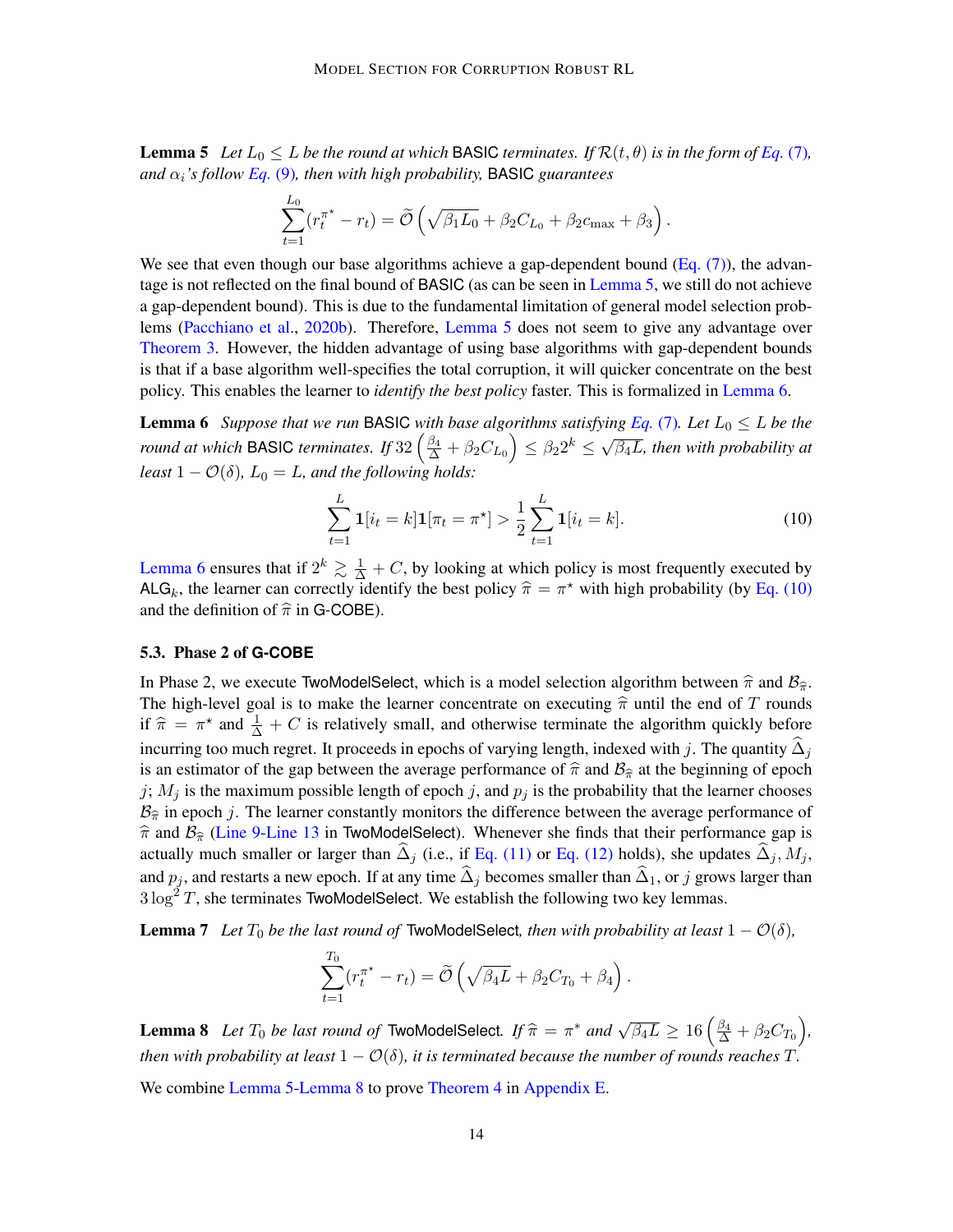<span id="page-14-0"></span>Algorithm 4 TwoModelSelect  $(L, \hat{\pi}, \mathcal{B}_{\hat{\pi}})$ 1 initialization:  $\widehat{\Delta}_1 \leftarrow \min \left\{ \sqrt{\frac{\beta_4}{L}} \right\}$  $\left\{\frac{\beta_4}{L}, 1\right\}, M_1 \leftarrow \frac{\beta_4}{\hat{\Delta}_1^2}$  $(\beta_4$  defined in [Algorithm 3\)](#page-11-2) 2 for  $j = 1, 2, \ldots, (3 \log^2 T)$  do  $3 \mid t_j \leftarrow t, \ \ p_j \leftarrow \frac{\beta_4}{2M_j\hat{\Delta}_j^2}, \text{ and re-initalize } \mathcal{B}_{\hat{\pi}}.$ 4 while  $t \le t_j + M_j - 1$  do 5 |  $Y_t \leftarrow \text{Bernoulli}(p_i)$ . 6 if  $Y_t = 1$  then Execute  $\mathcal{B}_{\hat{\pi}}$  for one round and update  $\mathcal{B}_{\hat{\pi}}$ ;<br>
selse Execute  $\hat{\pi}$  for one round ; 7 **else** Execute  $\hat{\pi}$  for one round ;<br>8  $t \leftarrow t + 1$  $t \leftarrow t + 1$  $\mathbf{9} \quad | \quad \Big| \quad \text{Let } \widehat{R}_0 = \frac{1}{1-p_j} \sum_{\tau=t_j}^{t-1} r_\tau \mathbf{1}[Y_\tau = 0], \ \ \widehat{R}_1 = \frac{1}{p_j}$  $\frac{1}{p_j} \sum_{\tau=t_j}^{t-1} r_{\tau} \mathbf{1}[Y_{\tau} = 1].$ 10 if  $\widehat R_0 \le \widehat R_1 + \frac{1}{2}$  $\frac{1}{2}(t-t_j) \widehat{\Delta}_{j} - \frac{5}{p_j}$  $\frac{5}{p_j} \mathcal{R}_{\mathcal{B}}\left(p_j(t-t_j),\frac{p_j \sqrt{\beta_1 L}}{\beta_2}\right)$  $\overline{\beta_2}$  $\setminus$ (11) 11 then  $\widehat{\Delta}_{j+1} \leftarrow \frac{1}{1.25} \widehat{\Delta}_{j}$  and break 12 if  $\widehat{R}_0 > \widehat{R}_1 + 3M_i\widehat{\Delta}_i + 8\sqrt{\beta_1L}$  $\beta_1 L$  (12) 13  $\parallel$  then  $\widehat{\Delta}_{j+1} \leftarrow 1.25\widehat{\Delta}_{j}$  and break end 14 if  $\widehat{\Delta}_{i+1} < \widehat{\Delta}_1$  then return; 15  $M_{j+1} \leftarrow 2(t-t_j) + \frac{\beta_4}{\hat{\Delta}_{j+1}^2}$ (13) end

#### <span id="page-14-4"></span><span id="page-14-3"></span><span id="page-14-2"></span><span id="page-14-1"></span>6. Applications to Different Settings

In [Appendix G,](#page-36-1) we give examples of the base algorithms whose regret bound is of the form  $Eq. (5)$ or [Eq. \(7\).](#page-12-3) For tabular MDPs, we directly use the Robust UCBVI algorithm by [Lykouris et al.](#page-18-0) [\(2021\)](#page-18-0) as our base algorithm [\(Appendix G.1\)](#page-36-2). For linear bandit, we adopt the Robust Phased Elimination algorithm developed by [Bogunovic et al.](#page-16-6)  $(2021)$ , and additionally prove a gap-dependent bound for it [\(Appendix G.2\)](#page-39-0). For linear contextual bandits and linear MDPs, we modify the OFUL/LSVI-UCB algorithm to make them robust to corruption (Appendix  $G(3)$ ). Then we extend the VOFUL/VARLin algorithms by [Zhang et al.](#page-20-1) [\(2021c\)](#page-20-1), further improving the dependence on  $C$  over the OFUL/LSVI-UCB approach [\(Appendix G.4\)](#page-46-0). Finally, we derive a corruption-robust variant of the GOLF algorithm by [Jin et al.](#page-17-9) [\(2021a\)](#page-17-9) for the general function approximation setting [\(Appendix G.5\)](#page-50-0).

#### 7. Conclusions and Future Work

In this work, we develop a general model selection framework to deal with corruption in bandits and reinforcement learning. In the tabular MDP setting, without knowing the total corruption, our result is the first to achieve a worst-case optimal bound. This resolves open problems raised by [Lykouris](#page-18-0) [et al.](#page-18-0) [\(2021\)](#page-18-0); [Chen et al.](#page-16-0) [\(2021b\)](#page-16-0); [Wu et al.](#page-19-0) [\(2021\)](#page-19-0). A general framework to obtain refined gapdependent bounds is also developed. In linear bandits, linear contextual bandits, and linear MDPs, our bounds also improve those of previous works in various ways.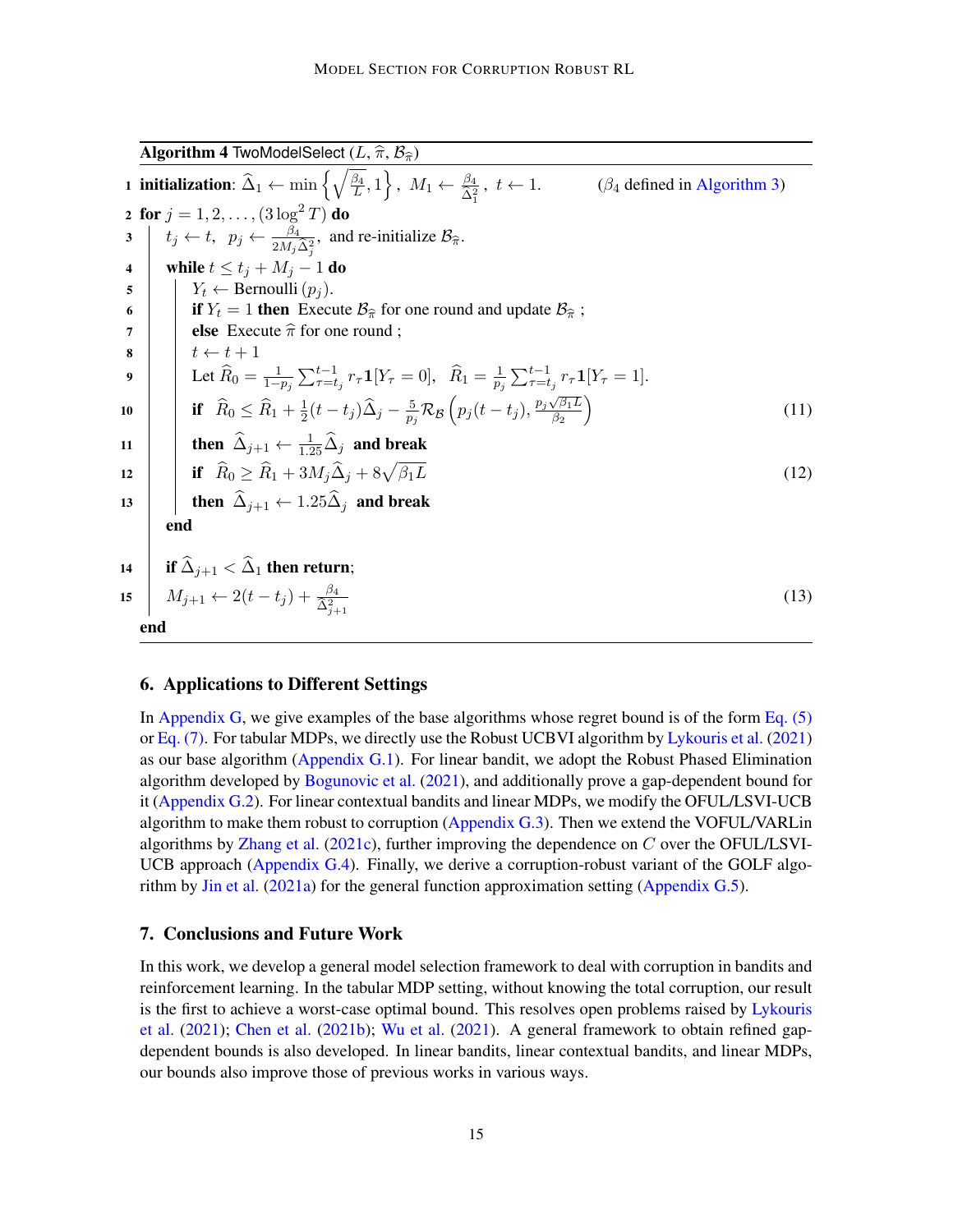However, our result is not the end of the story. There are many remaining open problems to be investigated in the future:

- For the tabular setting, our gap complexity measure is larger than those in [\(Simchowitz and](#page-19-6) [Jamieson,](#page-19-6) [2019;](#page-19-6) [Lykouris et al.,](#page-18-0) [2021;](#page-18-0) [Jin et al.,](#page-18-8) [2021b\)](#page-18-8). It is an important future direction to further improve our gap-dependent bound without sacrificing the worst-case dependence on  $T$  or  $C$ .
- For linear contextual bandits and linear MDPs, a regret bound with additive dependence on  $C^a$ is only achieved through computationally inefficient algorithms (i.e., the variants of VOFUL and VARLin). These algorithms also have a bad dependence on the feature dimension  $d$ . Can we address these computational and statistical issues?
- In the model mis-specification literature, [Agarwal et al.](#page-15-5) [\(2020a\)](#page-15-5); [Zanette et al.](#page-19-13) [\(2021\)](#page-19-13) defines a new notion of *local* model mis-specification for the state aggregation scenario. It is much smaller and more favorable than the notion of model mis-specification defined in [Jin et al.](#page-17-2) [\(2020b\)](#page-17-2); [Zanette et al.](#page-19-7) [\(2020\)](#page-19-7). Is there any counterpart for the corruption setting? If there is, how can we achieve robustness under such notion without prior knowledge?

#### Acknowledgments

The authors would like to thank Liyu Chen and Thodoris Lykouris for helpful discussions.

#### References

- <span id="page-15-4"></span>Yasin Abbasi-Yadkori, Dávid Pál, and Csaba Szepesvári. Improved algorithms for linear stochastic bandits. In *Conference on Neural Information Processing Systems*, 2011.
- <span id="page-15-0"></span>Yasin Abbasi-Yadkori, Peter L Bartlett, and Csaba Szepesvári. Online learning in markov decision processes with adversarially chosen transition probability distributions. In *Conference on Neural Information Processing Systems*, 2013.
- <span id="page-15-3"></span>Yasin Abbasi-Yadkori, Aldo Pacchiano, and My Phan. Regret balancing for bandit and rl model selection. In *Conference on Neural Information Processing Systems*, 2020.
- <span id="page-15-1"></span>Alekh Agarwal, Haipeng Luo, Behnam Neyshabur, and Robert E Schapire. Corralling a band of bandit algorithms. In *Conference on Learning Theory*, 2017.
- <span id="page-15-5"></span>Alekh Agarwal, Mikael Henaff, Sham Kakade, and Wen Sun. Pc-pg: Policy cover directed exploration for provable policy gradient learning. In *Conference on Neural Information Processing Systems*, 2020a.
- <span id="page-15-6"></span>Alekh Agarwal, Nan Jiang, Sham M. Kakade, and Wen Sun. Reinforcement learning: Theory and algorithms. [https://rltheorybook.github.io/rltheorybook\\_AJKS.pdf](https://rltheorybook.github.io/rltheorybook_AJKS.pdf), 2020b.
- <span id="page-15-2"></span>Raman Arora, Teodor Vanislavov Marinov, and Mehryar Mohri. Corralling stochastic bandit algorithms. In *International Conference on Artificial Intelligence and Statistics*, 2021.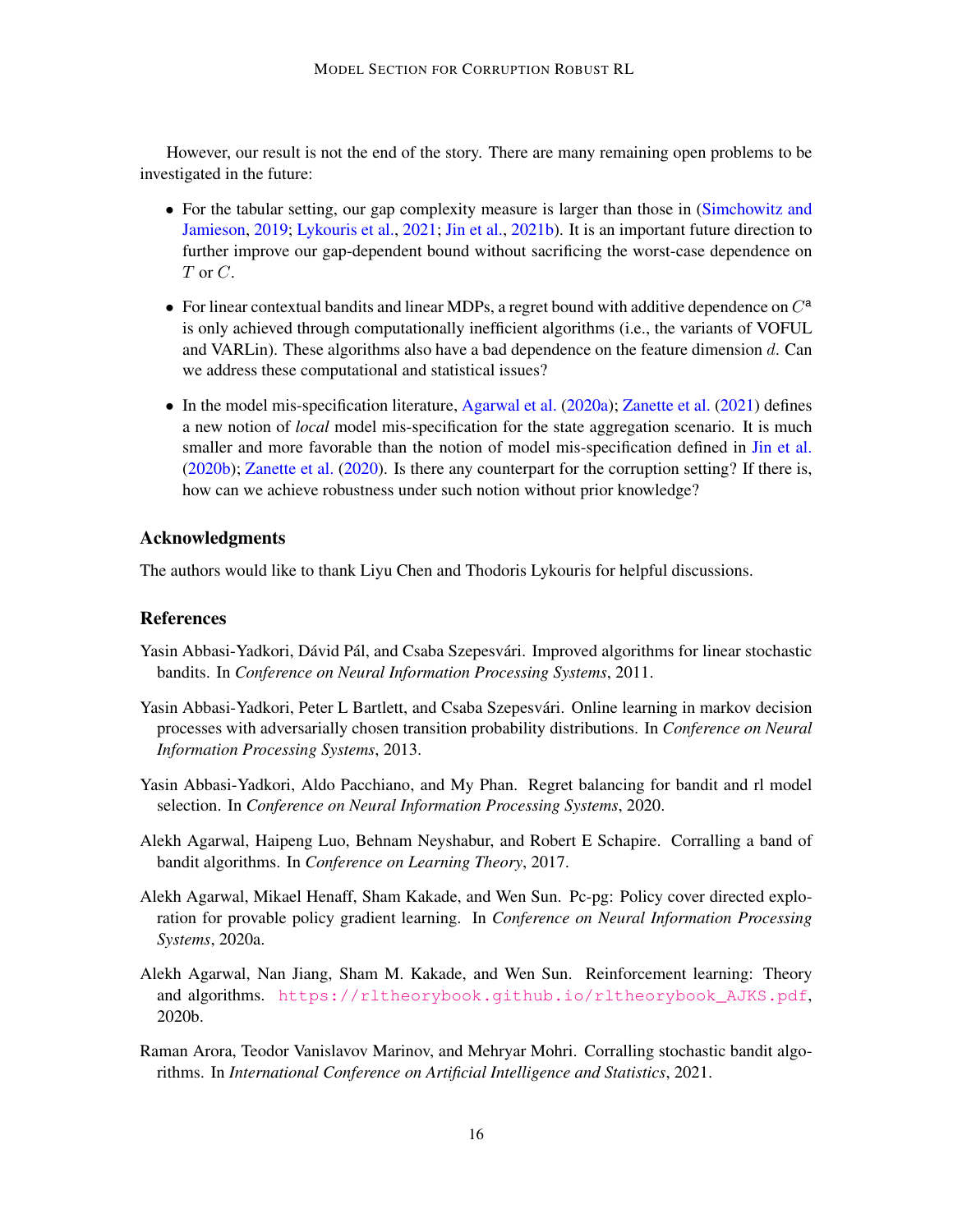- <span id="page-16-11"></span>Peter Auer and Chao-Kai Chiang. An algorithm with nearly optimal pseudo-regret for both stochastic and adversarial bandits. In *Conference on Learning Theory*, 2016.
- <span id="page-16-9"></span>Pranjal Awasthi, Sreenivas Gollapudi, Kostas Kollias, and Apaar Sadhwani. Online learning under adversarial corruptions. <https://openreview.net/forum?id=gBpYGXH9J7F>, 2020.
- <span id="page-16-2"></span>Mohammad Gheshlaghi Azar, Ian Osband, and Rémi Munos. Minimax regret bounds for reinforcement learning. In *International Conference on Machine Learning*, 2017.
- <span id="page-16-13"></span>Alina Beygelzimer, John Langford, Lihong Li, Lev Reyzin, and Robert Schapire. Contextual bandit algorithms with supervised learning guarantees. In *International Conference on Artificial Intelligence and Statistics*, 2011.
- <span id="page-16-7"></span>Kush Bhatia, Prateek Jain, Parameswaran Kamalaruban, and Purushottam Kar. Consistent robust regression. In *Conference on Neural Information Processing Systems*, 2017.
- <span id="page-16-5"></span>Ilija Bogunovic, Andreas Krause, and Jonathan Scarlett. Corruption-tolerant gaussian process bandit optimization. In *International Conference on Artificial Intelligence and Statistics*, 2020.
- <span id="page-16-6"></span>Ilija Bogunovic, Arpan Losalka, Andreas Krause, and Jonathan Scarlett. Stochastic linear bandits robust to adversarial attacks. In *International Conference on Artificial Intelligence and Statistics*, 2021.
- <span id="page-16-10"></span>Sébastien Bubeck and Aleksandrs Slivkins. The best of both worlds: Stochastic and adversarial bandits. In *Conference on Learning Theory*, 2012.
- <span id="page-16-3"></span>Liyu Chen and Haipeng Luo. Finding the stochastic shortest path with low regret: The adversarial cost and unknown transition case. In *International Conference on Machine Learning*, 2021.
- <span id="page-16-8"></span>Sitan Chen, Frederic Koehler, Ankur Moitra, and Morris Yau. Online and distribution-free robustness: Regression and contextual bandits with huber contamination. In *Symposium on Foundations of Computer Science*, 2021a.
- <span id="page-16-0"></span>Yifang Chen, Simon S. Du, and Kevin Jamieson. Improved corruption robust algorithms for episodic reinforcement learning. In *International Conference on Machine Learning*, 2021b.
- <span id="page-16-4"></span>Wang Chi Cheung, David Simchi-Levi, and Ruihao Zhu. Reinforcement learning for non-stationary markov decision processes: The blessing of (more) optimism. In *International Conference on Machine Learning*, 2020.
- <span id="page-16-12"></span>Ashok Cutkosky, Christoph Dann, Abhimanyu Das, Claudio Gentile, Aldo Pacchiano, and Manish Purohit. Dynamic balancing for model selection in bandits and rl. In *International Conference on Machine Learning*, 2021.
- <span id="page-16-1"></span>Christoph Dann and Emma Brunskill. Sample complexity of episodic fixed-horizon reinforcement learning. In *Conference on Neural Information Processing Systems*, 2015.
- <span id="page-16-14"></span>Christoph Dann, Yishay Mansour, Mehryar Mohri, Ayush Sekhari, and Karthik Sridharan. Reinforcement learning with feedback graphs. In *Conference on Neural Information Processing Systems*, 2020.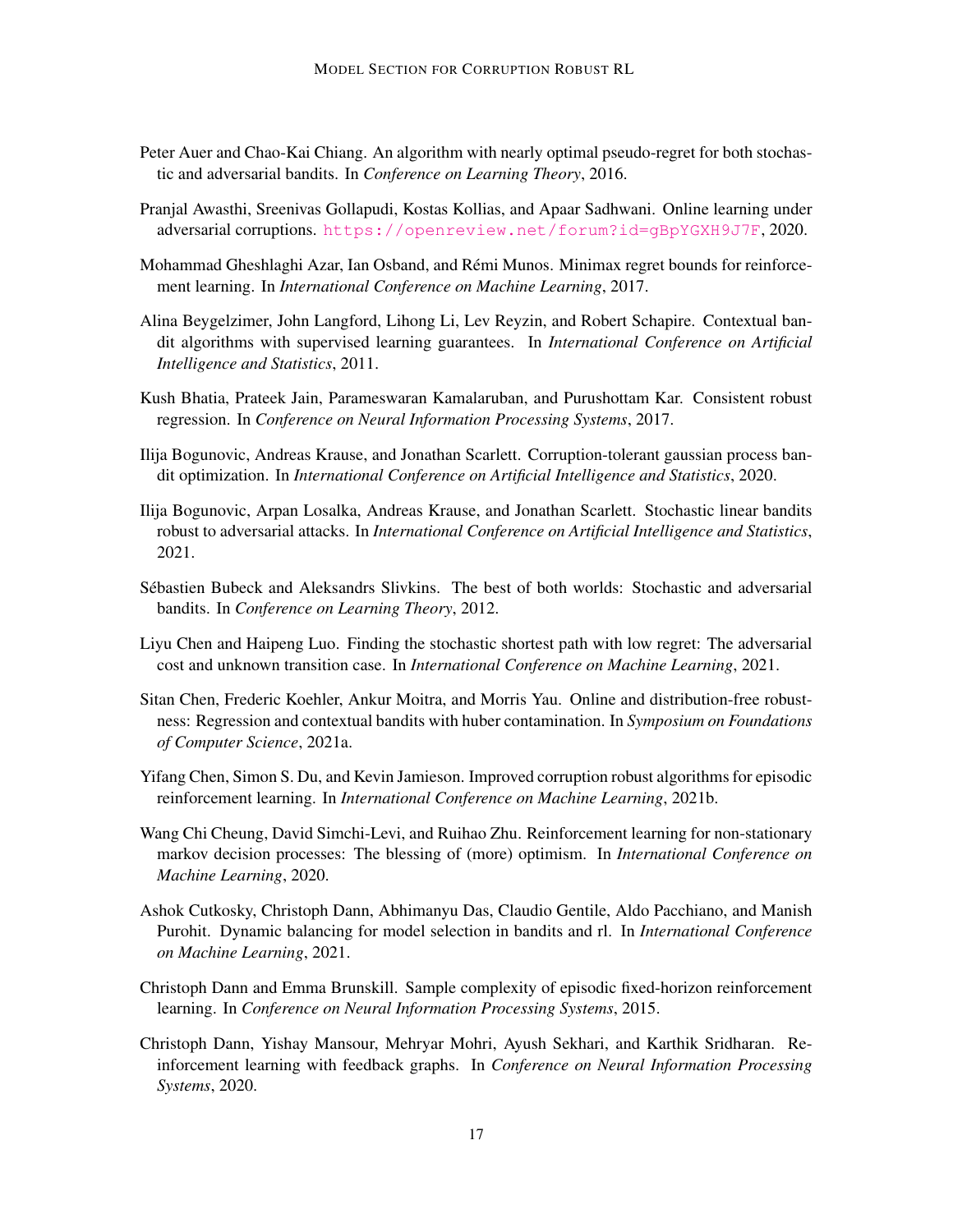- <span id="page-17-11"></span>Ilias Diakonikolas, Weihao Kong, and Alistair Stewart. Efficient algorithms and lower bounds for robust linear regression. *ACM-SIAM Symposium on Discrete Algorithms*, 2019.
- <span id="page-17-3"></span>Travis Dick, Andras Gyorgy, and Csaba Szepesvari. Online learning in markov decision processes with changing cost sequences. In *International Conference on Machine Learning*, 2014.
- <span id="page-17-13"></span>Simon S Du, Sham M Kakade, Ruosong Wang, and Lin F Yang. Is a good representation sufficient for sample efficient reinforcement learning? In *International Conference on Learning Representations*, 2020.
- <span id="page-17-7"></span>Dylan J Foster, Akshay Krishnamurthy, and Haipeng Luo. Model selection for contextual bandits. In *Conference on Neural Information Processing Systems*, 2019.
- <span id="page-17-8"></span>Dylan J Foster, Claudio Gentile, Mehryar Mohri, and Julian Zimmert. Adapting to misspecification in contextual bandits. In *Conference on Neural Information Processing Systems*, 2020.
- <span id="page-17-10"></span>Anupam Gupta, Tomer Koren, and Kunal Talwar. Better algorithms for stochastic bandits with adversarial corruptions. In *Conference on Learning Theory*, 2019.
- <span id="page-17-5"></span>Jiafan He, Dongruo Zhou, and Quanquan Gu. Nearly optimal regret for learning adversarial mdps with linear function approximation. *arXiv preprint arXiv:2102.08940*, 2021.
- <span id="page-17-14"></span>Shinji Ito. Parameter-free multi-armed bandit algorithms with hybrid data-dependent regret bounds. In *Conference on Learning Theory*, 2021.
- <span id="page-17-0"></span>Thomas Jaksch, Ronald Ortner, and Peter Auer. Near-optimal regret bounds for reinforcement learning. *Journal of Machine Learning Research*, 2010.
- <span id="page-17-12"></span>Nan Jiang, Akshay Krishnamurthy, Alekh Agarwal, John Langford, and Robert E Schapire. Contextual decision processes with low bellman rank are pac-learnable. In *International Conference on Machine Learning*, 2017.
- <span id="page-17-1"></span>Chi Jin, Zeyuan Allen-Zhu, Sebastien Bubeck, and Michael I Jordan. Is q-learning provably efficient? In *Conference on Neural Information Processing Systems*, 2018.
- <span id="page-17-4"></span>Chi Jin, Tiancheng Jin, Haipeng Luo, Suvrit Sra, and Tiancheng Yu. Learning adversarial markov decision processes with bandit feedback and unknown transition. In *International Conference on Machine Learning*, 2020a.
- <span id="page-17-2"></span>Chi Jin, Zhuoran Yang, Zhaoran Wang, and Michael I Jordan. Provably efficient reinforcement learning with linear function approximation. In *Conference on Learning Theory*, 2020b.
- <span id="page-17-9"></span>Chi Jin, Qinghua Liu, and Sobhan Miryoosefi. Bellman eluder dimension: New rich classes of rl problems, and sample-efficient algorithms. In *Conference on Neural Information Processing Systems*, 2021a.
- <span id="page-17-6"></span>Tiancheng Jin and Haipeng Luo. Simultaneously learning stochastic and adversarial episodic mdps with known transition. In *Conference on Neural Information Processing Systems*, 2020.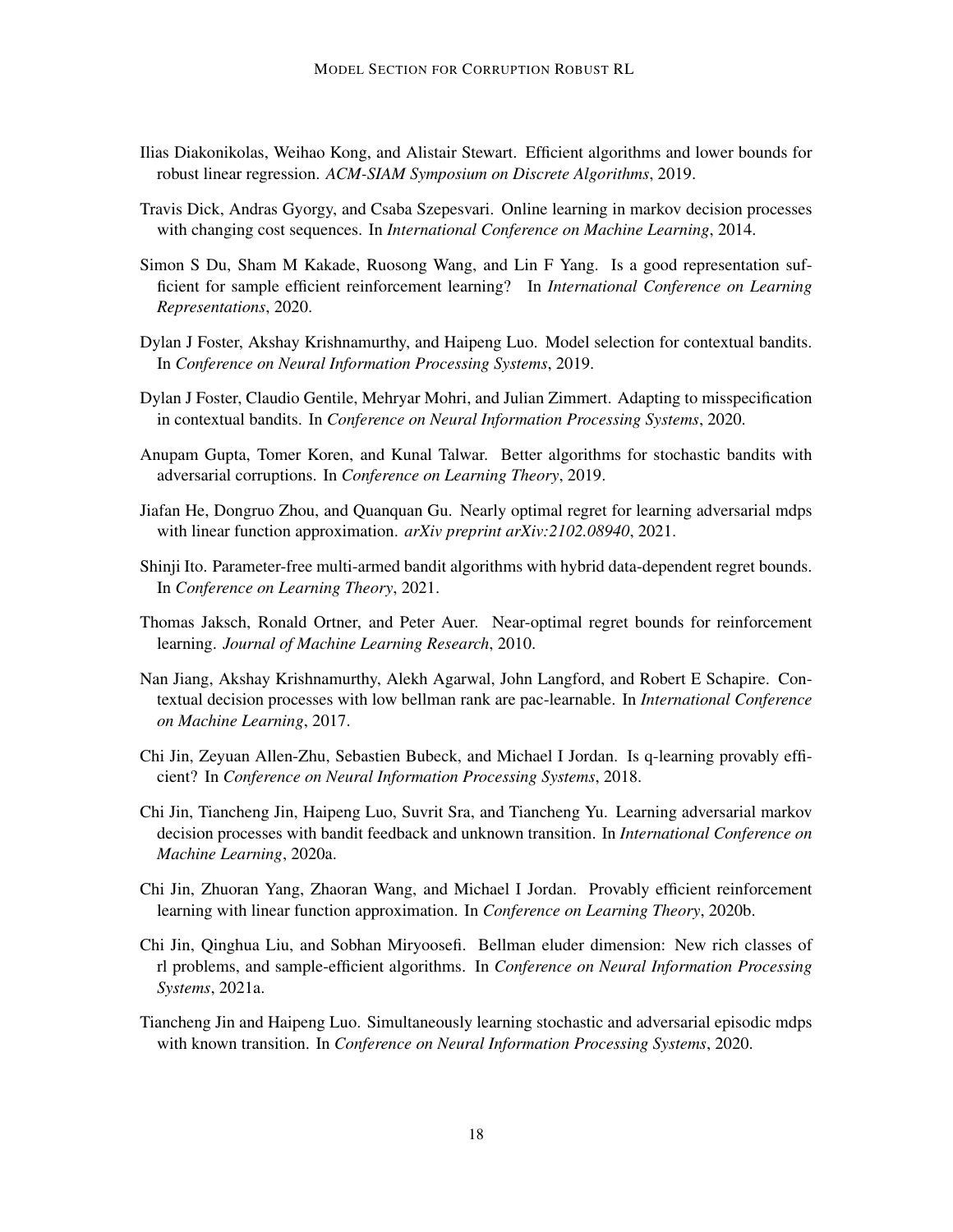- <span id="page-18-8"></span>Tiancheng Jin, Longbo Huang, and Haipeng Luo. The best of both worlds: stochastic and adversarial episodic mdps with unknown transition. In *Conference on Neural Information Processing Systems*, 2021b.
- <span id="page-18-1"></span>Tor Lattimore and Marcus Hutter. Pac bounds for discounted mdps. In *International Conference on Algorithmic Learning Theory*, 2012.
- <span id="page-18-13"></span>Tor Lattimore, Csaba Szepesvari, and Gellert Weisz. Learning with good feature representations in bandits and in rl with a generative model. In *International Conference on Machine Learning*, 2020.
- <span id="page-18-6"></span>Chung-Wei Lee, Haipeng Luo, Chen-Yu Wei, and Mengxiao Zhang. Bias no more: high-probability data-dependent regret bounds for adversarial bandits and mdps. In *Conference on Neural Information Processing Systems*, 2020.
- <span id="page-18-12"></span>Chung-Wei Lee, Haipeng Luo, Chen-Yu Wei, Mengxiao Zhang, and Xiaojin Zhang. Achieving near instance-optimality and minimax-optimality in stochastic and adversarial linear bandits simultaneously. In *International Conference on Machine Learning*, 2021.
- <span id="page-18-11"></span>Yingkai Li, Edmund Y Lou, and Liren Shan. Stochastic linear optimization with adversarial corruption. *arXiv preprint arXiv:1909.02109*, 2019.
- <span id="page-18-7"></span>Haipeng Luo, Chen-Yu Wei, and Chung-Wei Lee. Policy optimization in adversarial mdps: Improved exploration via dilated bonuses. In *Conference on Neural Information Processing Systems*, 2021.
- <span id="page-18-14"></span>Thodoris Lykouris, Vahab Mirrokni, and Renato Paes Leme. Stochastic bandits robust to adversarial corruptions. In *ACM SIGACT Symposium on Theory of Computing*, 2018.
- <span id="page-18-0"></span>Thodoris Lykouris, Max Simchowitz, Aleksandrs Slivkins, and Wen Sun. Corruption robust exploration in episodic reinforcement learning. In *Conference on Learning Theory*, 2021.
- <span id="page-18-5"></span>Gergely Neu and Julia Olkhovskaya. Online learning in mdps with linear function approximation and bandit feedback. *arXiv preprint arXiv:2007.01612*, 2020.
- <span id="page-18-3"></span>Gergely Neu, András György, Csaba Szepesvári, and András Antos. Online markov decision processes under bandit feedback. In *Conference on Neural Information Processing Systems*, 2010a.
- <span id="page-18-2"></span>Gergely Neu, András György, Csaba Szepesvári, et al. The online loop-free stochastic shortest-path problem. In *Conference on Learning Theory*, 2010b.
- <span id="page-18-9"></span>Aldo Pacchiano, Christoph Dann, Claudio Gentile, and Peter Bartlett. Regret bound balancing and elimination for model selection in bandits and rl. *arXiv preprint arXiv:2012.13045*, 2020a.
- <span id="page-18-10"></span>Aldo Pacchiano, My Phan, Yasin Abbasi-Yadkori, Anup Rao, Julian Zimmert, Tor Lattimore, and Csaba Szepesvari. Model selection in contextual stochastic bandit problems. In *Conference on Neural Information Processing Systems*, 2020b.
- <span id="page-18-4"></span>Aviv Rosenberg and Yishay Mansour. Online convex optimization in adversarial markov decision processes. In *International Conference on Machine Learning*, 2019.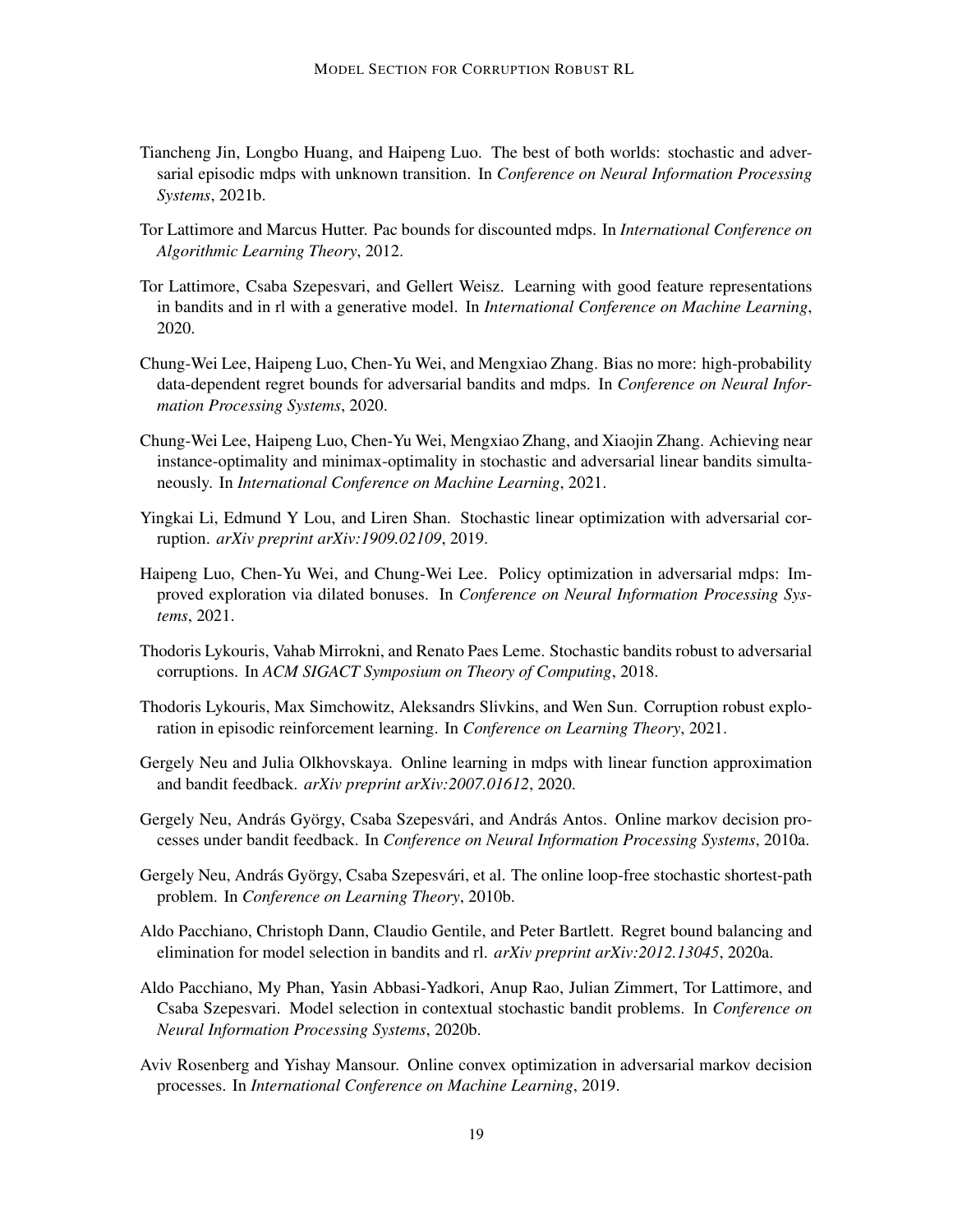- <span id="page-19-2"></span>Aviv Rosenberg and Yishay Mansour. Stochastic shortest path with adversarially changing costs. In *AAAI Conference on Artificial Intelligence*, 2021.
- <span id="page-19-11"></span>Yevgeny Seldin and Gábor Lugosi. An improved parametrization and analysis of the exp3++ algorithm for stochastic and adversarial bandits. In *Conference on Learning Theory*, 2017.
- <span id="page-19-10"></span>Yevgeny Seldin and Aleksandrs Slivkins. One practical algorithm for both stochastic and adversarial bandits. In *International Conference on Machine Learning*, 2014.
- <span id="page-19-6"></span>Max Simchowitz and Kevin G Jamieson. Non-asymptotic gap-dependent regret bounds for tabular mdps. In *Conference on Neural Information Processing Systems*, 2019.
- <span id="page-19-9"></span>Kei Takemura, Shinji Ito, Daisuke Hatano, Hanna Sumita, Takuro Fukunaga, Naonori Kakimura, and Ken-ichi Kawarabayashi. A parameter-free algorithm for misspecified linear contextual bandits. In *International Conference on Artificial Intelligence and Statistics*, 2021.
- <span id="page-19-3"></span>Yi Tian, Yuanhao Wang, Tiancheng Yu, and Suvrit Sra. Online learning in unknown markov games. In *International Conference on Machine Learning*, 2021.
- <span id="page-19-8"></span>Ruosong Wang, Ruslan Salakhutdinov, and Lin F Yang. Reinforcement learning with general value function approximation: Provably efficient approach via bounded eluder dimension. In *Conference on Neural Information Processing Systems*, 2020.
- <span id="page-19-12"></span>Chen-Yu Wei and Haipeng Luo. More adaptive algorithms for adversarial bandits. In *Conference On Learning Theory*, 2018.
- <span id="page-19-4"></span>Chen-Yu Wei and Haipeng Luo. Non-stationary reinforcement learning without prior knowledge: An optimal black-box approach. In *Conference on Learning Theory*, 2021.
- <span id="page-19-0"></span>Tianhao Wu, Yunchang Yang, Simon Du, and Liwei Wang. On reinforcement learning with adversarial corruption and its application to block mdp. In *International Conference on Machine Learning*, 2021.
- <span id="page-19-14"></span>Yihong Wu. Lecture 14: Packing, covering, and consequences on minimax risk. [http://www.](http://www.stat.yale.edu/~yw562/teaching/598/lec14.pdf) [stat.yale.edu/~yw562/teaching/598/lec14.pdf](http://www.stat.yale.edu/~yw562/teaching/598/lec14.pdf), 2016.
- <span id="page-19-7"></span>Andrea Zanette, Alessandro Lazaric, Mykel Kochenderfer, and Emma Brunskill. Learning near optimal policies with low inherent bellman error. In *Internation Conference on Machine Learning*, 2020.
- <span id="page-19-13"></span>Andrea Zanette, Ching-An Cheng, and Alekh Agarwal. Cautiously optimistic policy optimization and exploration with linear function approximation. In *Conference on Learning Theory*, 2021.
- <span id="page-19-5"></span>Xuezhou Zhang, Yiding Chen, Jerry Zhu, and Wen Sun. Corruption-robust offline reinforcement learning. *arXiv preprint arXiv:2106.06630*, 2021a.
- <span id="page-19-1"></span>Xuezhou Zhang, Yiding Chen, Xiaojin Zhu, and Wen Sun. Robust policy gradient against strong data corruption. In *International Conference on Machine Learning*, 2021b.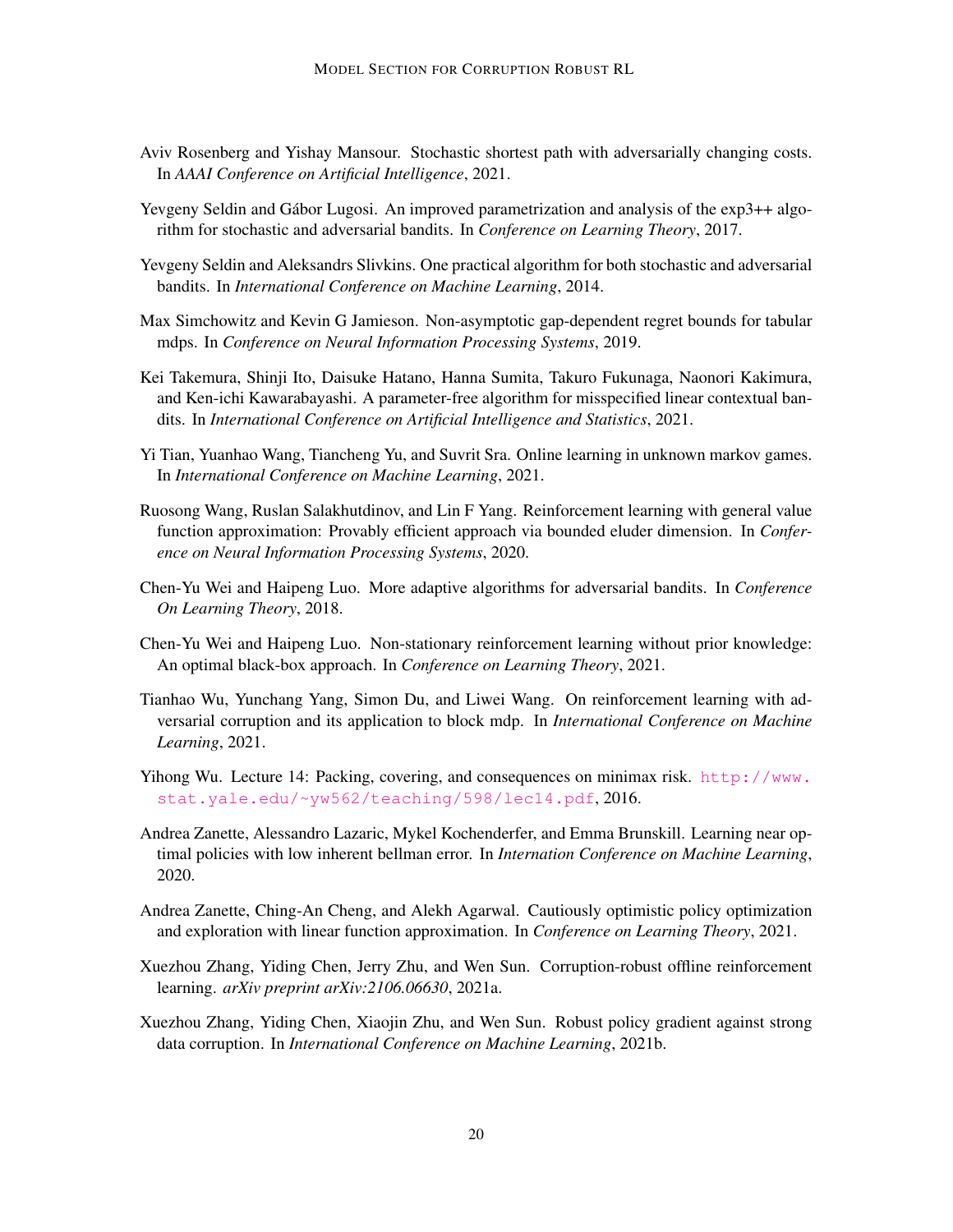- <span id="page-20-1"></span>Zihan Zhang, Jiaqi Yang, Xiangyang Ji, and Simon S. Du. Variance-aware confidence set: Variancedependent bound for linear bandits and horizon-free bound for linear mixture mdp. In *Conference on Neural Information Processing Systems*, 2021c.
- <span id="page-20-2"></span>Julian Zimmert and Yevgeny Seldin. An optimal algorithm for stochastic and adversarial bandits. In *International Conference on Artificial Intelligence and Statistics*, 2019.
- <span id="page-20-3"></span>Julian Zimmert, Haipeng Luo, and Chen-Yu Wei. Beating stochastic and adversarial semi-bandits optimally and simultaneously. In *International Conference on Machine Learning*, 2019.

#### <span id="page-20-0"></span>Appendix A. The Non-robustness of Least Square Regression

In this section, we show that for linear contextual bandits with non-i.i.d. contexts, the most natural extension from the standard OFUL algorithm to a corruption-robust version results in a regret bound extension from the standard OFOL afgortum to a corruption-robust version results in a regret bound<br>of  $\Omega(\sqrt{C^aT})$ , even if  $C^a$  is known. See [Section 3](#page-5-2) for the definition of the linear contextual bandit framework that we consider. Recall that in the standard OFUL algorithm [\(Abbasi-Yadkori et al.,](#page-15-4) [2011\)](#page-15-4), the learner constructs a confidence set for the underlying parameter:

<span id="page-20-4"></span>
$$
\mathcal{W}_t = \left\{ w \; : \; \|w - \widehat{w}_t\|_{\Lambda_t}^2 \le \iota_t \right\} \tag{14}
$$

for some  $u_t > 0$ , where

$$
\Lambda_t = \lambda I + \sum_{\tau=1}^{t-1} a_\tau a_\tau^\top, \qquad \widehat{w}_t = \Lambda_t^{-1} \left( \sum_{\tau=1}^{t-1} a_\tau r_\tau \right)
$$

for some hyper-parameter  $\lambda > 0$  ( $a_{\tau}$  is the action taken at round  $\tau$ , and  $r_{\tau}$  is the reward received at round  $t$ ). The action chosen at round  $t$  is

<span id="page-20-6"></span><span id="page-20-5"></span>
$$
a_t = \underset{a \in \mathcal{A}_t}{\operatorname{argmax}} \max_{w \in \mathcal{W}_t} a^{\top} w. \tag{15}
$$

To make this algorithm robust to corruption, a natural modification is to widen the confidence set Eq.  $(14)$ . That is, the confidence set is changed to

$$
\mathcal{W}_t = \left\{ w \ : \ \|w - \widehat{w}_t\|_{\Lambda_t}^2 \le \iota_t' \right\} \tag{16}
$$

for some  $t'_t > t_t$ . The definition of  $t'_t$  may involve the knowledge of  $C^a$ . Below we show a regret lower bound for this class of algorithms.

We consider the following example for  $d = 1$ . The action set in each round is the following:

$$
\mathcal{A}_t = \begin{cases} \{-1, 1\} & \text{if } 1 \le t \le C \\ \{-\epsilon, \epsilon\} & \text{if } t > C \end{cases}
$$

for some  $C \in \mathbb{N}$ . The true underlying parameter is  $w^* = 1$ , but in rounds  $1, 2, \ldots, C$ , the rewards are generated using  $w' = -1$ . We assume that there is no noise, i.e.,  $r_t = a_t w'$  for  $t \in [1, C]$  and  $r_t = a_t w^*$  for  $t > C$ .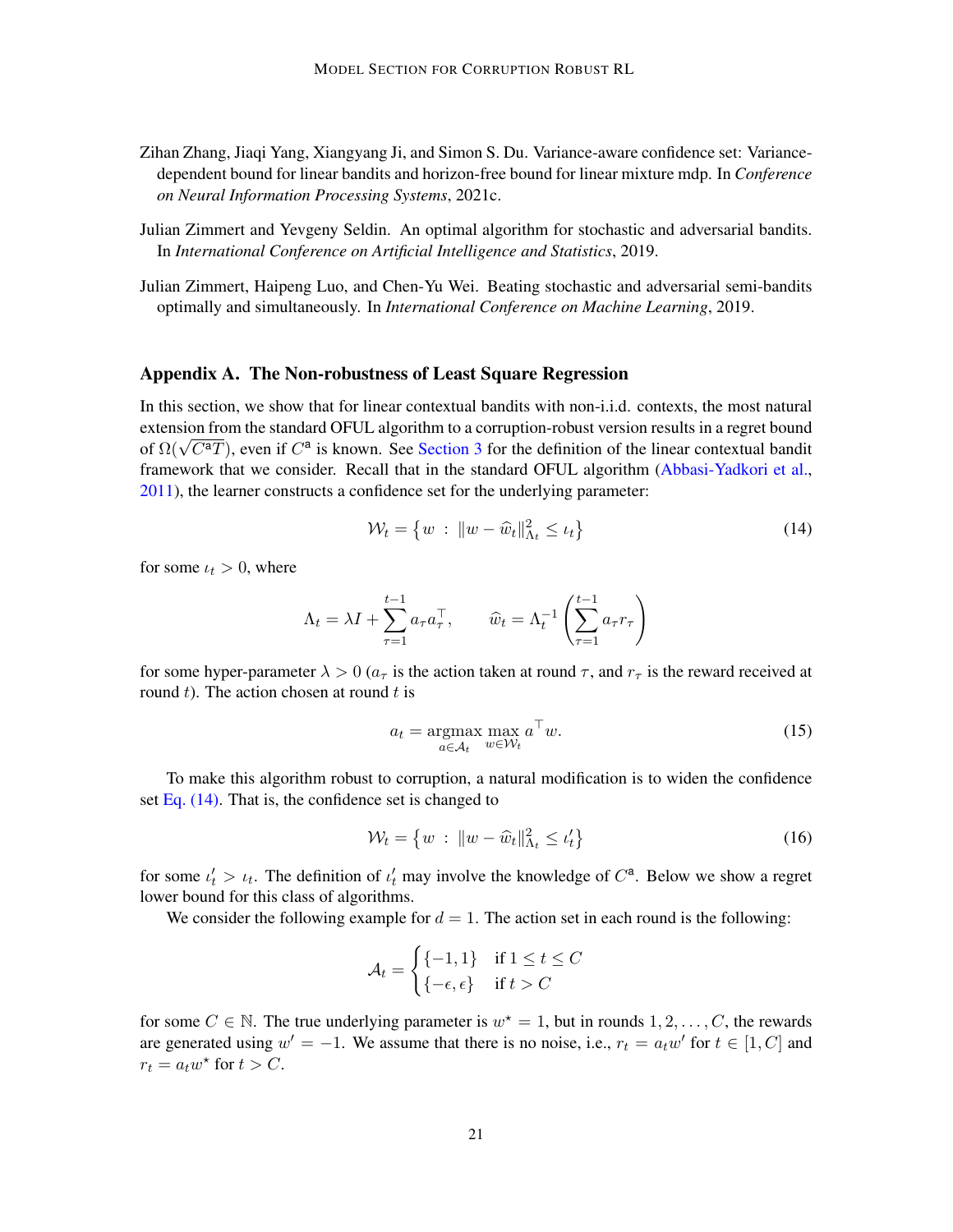In this case, the confidence set Eq.  $(16)$  can be written as

$$
\mathcal{W}_t = \left\{ w \ : \ (w - \widehat{w}_t)^2 \le \frac{\iota'_t}{\Lambda_t} \right\} \tag{17}
$$

where  $\Lambda_t = \lambda + \sum_{\tau=1}^{t-1} a_\tau^2$  and

<span id="page-21-0"></span>
$$
\widehat{w}_t = \frac{1}{\Lambda_t} \sum_{\tau=1}^{t-1} a_{\tau} r_{\tau}.
$$

By the reward generation process and the definition of action sets, we have that

$$
\sum_{\tau=1}^{t-1} a_{\tau} r_{\tau} = \sum_{\tau=1}^{t-1} a_{\tau} \left( \mathbf{1}[\tau \le C] a_{\tau} w' + \mathbf{1}[\tau > C] a_{\tau} w^{\star} \right)
$$

$$
= \begin{cases} (t-1)w' = -t+1 & \text{if } t \le C \\ Cw' + (t-1-C)\epsilon^2 w^{\star} = -C + (t-1-C)\epsilon^2 & \text{if } t > C \end{cases}
$$

Therefore,  $\hat{w}_t < 0$  for  $2 \le t \le C \left(1 + \frac{1}{\epsilon^2}\right)$ . Since the confidence set  $\mathcal{W}_t$  [\(Eq. \(17\)\)](#page-21-0) is symmetric around  $\hat{w}_t$ , by the action selection rule [Eq. \(15\),](#page-20-6) when  $\hat{w}_t < 0$ , the learner will choose action  $-1$  if  $t < C$  and  $\epsilon$  if  $t > C$  $t \leq C$ , and  $-\epsilon$  if  $t > C$ .

Therefore, the learner will choose sub-optimal actions in  $2 \le t \le C \left(1 + \frac{1}{\epsilon^2}\right)$ , and the regret is of order

$$
\sum_{t=2}^{C} w^*(1 - (-1)) + \sum_{t=C+1}^{\min\{C(1+1/\epsilon^2),T\}} w^*(\epsilon - (-\epsilon))
$$
  
=  $(C-1) \times 2 + \min\left\{\frac{C}{\epsilon^2}, T - C\right\} \times 2\epsilon = \Theta\left(C + \min\left\{\frac{C}{\epsilon}, \epsilon T\right\}\right).$ 

By picking  $\epsilon = \sqrt{\frac{C}{T}}$  $\overline{\frac{C}{T}}$ , we see that the regret is at least of order  $\sqrt{CT}$ . Finally, notice that in the example we construct  $C^a = \Theta(C)$ , hence proving our claim.

#### Appendix B. Concentration Inequalities

<span id="page-21-3"></span>**Lemma 9 (Freedman's inequality, Theorem 1 of [\(Beygelzimer et al.,](#page-16-13) [2011\)](#page-16-13))** *Let*  $\mathcal{F}_0 \subset \mathcal{F}_1 \subset$  $\cdots \subset \mathcal{F}_n$  be a filtration, and  $X_1, \ldots, X_n$  be real random variables such that  $X_i$  is  $\mathcal{F}_i$ -measurable,  $\mathbb{E}[X_i|\mathcal{F}_{i-1}]=0$ ,  $|X_i|\leq b$ , and  $\sum_{i=1}^n\mathbb{E}[X_i^2|\mathcal{F}_{i-1}]\leq V$  for some fixed  $b\geq 0$  and  $V\geq 0$ . Then with *probability at least*  $1 - \delta$ *,* 

$$
\sum_{i=1}^{n} X_i \le 2\sqrt{V \log(1/\delta)} + b \log(1/\delta).
$$

<span id="page-21-2"></span><span id="page-21-1"></span>Lemma 10 (Freedman's inequality, Lemma 4.4 of [\(Bubeck and Slivkins,](#page-16-10) [2012\)](#page-16-10)) *Let*  $\mathcal{F}_0 \subset \mathcal{F}_1 \subset$  $\cdots \subset \mathcal{F}_n$  be a filtration, and  $X_1, \ldots, X_n$  be real random variables such that  $X_i$  is  $\mathcal{F}_i$ -measurable,  $\mathbb{E}[X_i|\mathcal{F}_{i-1}] = 0$ ,  $|X_i| \leq b$ , for some fixed  $b \geq 0$ . Let  $V_n = \sum_{i=1}^n \mathbb{E}[X_i^2|\mathcal{F}_{i-1}]$ . Then with probabil*ity at least*  $1 - \delta$ *,* 

$$
\sum_{i=1}^{n} X_i \le 2\sqrt{V_n \log(n/\delta)} + 3b \log(n/\delta).
$$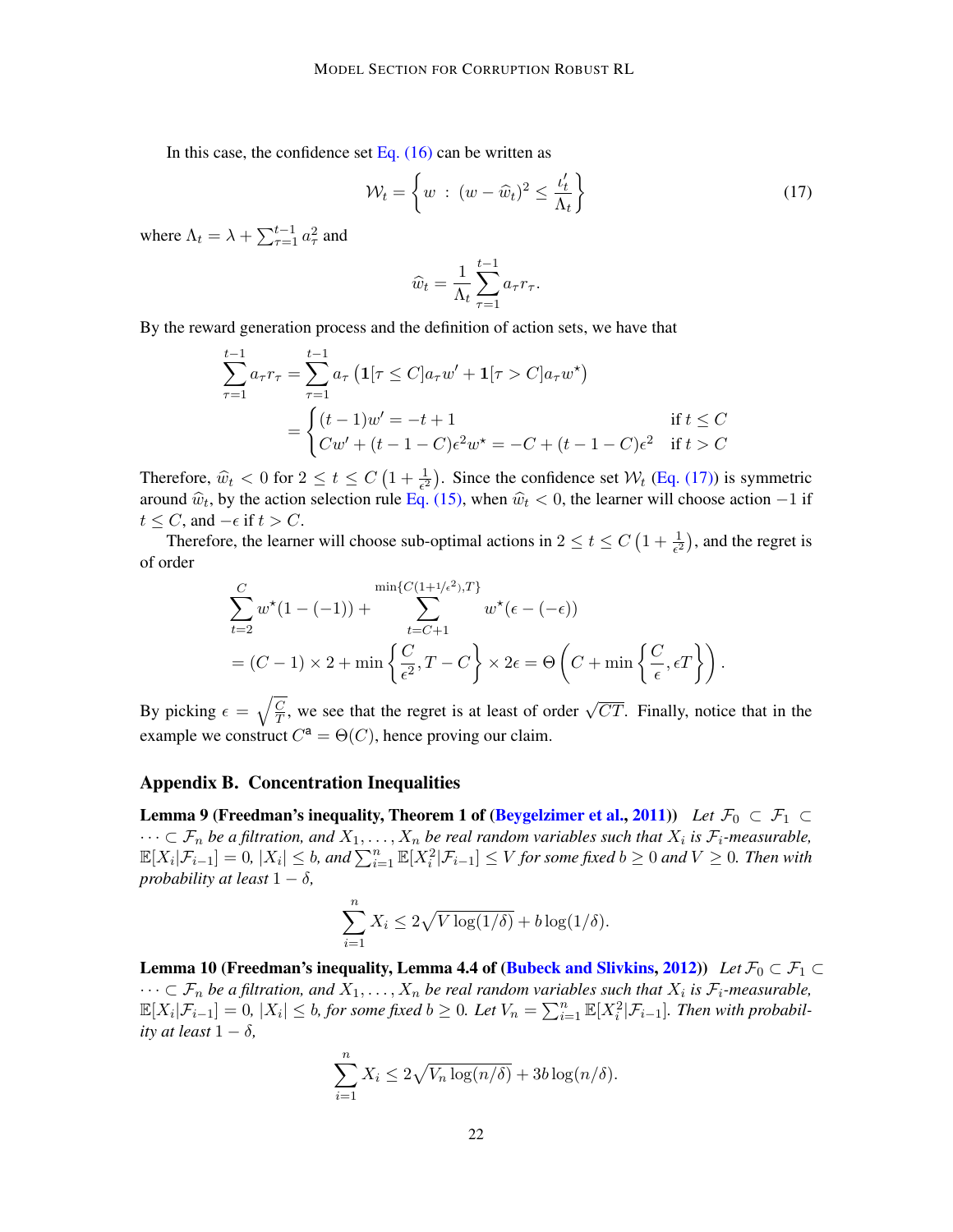**Lemma 11** Let  $\mathcal{F}_0 \subset \mathcal{F}_1 \subset \cdots \subset \mathcal{F}_T$  be a filtration, and  $X_1, \ldots, X_T$  be real random variables *such that*  $X_t$  *is*  $\mathcal{F}_t$ -measurable,  $\mathbb{E}[X_t | \mathcal{F}_{t-1}] = 0$ ,  $|X_t| \leq b$ , for some fixed  $b \geq 0$ . Let  $z_t \sim$ *Bernoulli*( $\alpha$ ) *be an i.i.d. random variable independent of all other variables, and let*  $0 \leq y_t \leq b$  *be a deterministic scalar given*  $\mathcal{F}_{t-1}$ *. Then with probability at least*  $1 - \delta$ *, the following holds for all*  $\mathcal{I} = [t_1, t_2] \subseteq [1, T]$ :

$$
\left|\sum_{t\in\mathcal{I}}y_t(z_t-\alpha)\right|\leq \min\left\{4\sqrt{\alpha\sum_{t\in\mathcal{I}}y_t^2\log(T/\delta)}+9b\log(T/\delta), \ \frac{1}{4}\alpha\sum_{t\in\mathcal{I}}y_t+21b\log(T/\delta)\right\}.
$$

**Proof** Fixing an interval  $\mathcal{I} \in [1, T]$ , we apply [Lemma 10](#page-21-1) with  $X_t = y_t(z_t - \alpha)$ . Then we get that with probability at least  $1 - 2\delta'$ ,

$$
\left| \sum_{t \in \mathcal{I}} y_t(z_t - \alpha) \right| \le 2 \sqrt{\sum_{t \in \mathcal{I}} y_t^2 \mathbb{E}_t[(z_t - \alpha)^2] \log(T/\delta')} + 3b \log(T/\delta') \quad (\text{define } \mathbb{E}_t[\cdot] = \mathbb{E}[\cdot | \mathcal{F}_{t-1}])
$$
  

$$
\le 2 \sqrt{\alpha \sum_{t \in \mathcal{I}} y_t^2 \log(T/\delta')} + 3b \log(T/\delta')
$$
  

$$
(\mathbb{E}_t[(z_t - \alpha)^2] = \alpha(1 - \alpha)^2 + (1 - \alpha)\alpha^2 \le \alpha)
$$
  

$$
\le 2 \sqrt{b \log(T/\delta')} \sqrt{\alpha \sum_{t \in \mathcal{I}} y_t} + 3b \log(T/\delta')
$$
  

$$
|y_t| \le b)
$$

$$
\leq \frac{1}{4}\alpha \sum_{t \in \mathcal{I}} y_t + 7b \log(T/\delta')
$$
 (AM-GM)

Notice that there are  $\frac{T(T-1)}{2}$  different *T*'s, so we pick  $\delta' = \frac{\delta}{T(T-1)}$ , and take an union bound over  $\mathcal{I}$ 's. This gives the desired bound.

#### Appendix C. Omitted Proofs in [Section 4](#page-7-2)

We start with some extra notations to be used in this section.

**Definition 12** For any time t, base algorithm i, and policy  $\pi$ , define  $C_{t,i}^{\mathsf{a}} \triangleq \sum_{\tau=1}^{t} \mathbf{1}[i_{\tau} = i]c_{\tau}$  and  $C_{t,i}^r \triangleq \sqrt{\left(\sum_{\tau=1}^t \mathbf{1}[i_{\tau}=i]\right)\left(\sum_{\tau=1}^t \mathbf{1}[i_{\tau}=i]c_{\tau}^2\right)}$ . Similarly, when we write  $C_{t,i}$  to indicate either  $C_{t,i}^{\mathsf{a}}$  *or*  $C_{t,i}^{\mathsf{r}}$ *, depending on the type of base algorithms we use.* 

**Definition 13** For any time t, base algorithm i, and policy  $\pi$ , define  $R_{t,i}^{\pi} = \sum_{\tau=1}^{t} \mathbf{1}[i_{\tau} = i]r_{\tau}^{\pi}$ .

Next, we prove some lemmas to be used in the later analysis.

**Lemma 14** *In* BASIC *[\(Algorithm 1\)](#page-9-0), for any fixed i<sub></sub>, with probability at least*  $1 - 2\delta$ *, the following holds for all* t*:*

<span id="page-22-0"></span>
$$
\frac{3}{4}\alpha_i t - 21\log(T/\delta) \le N_{t,i} \le \frac{5}{4}\alpha_i t + 21\log(T/\delta).
$$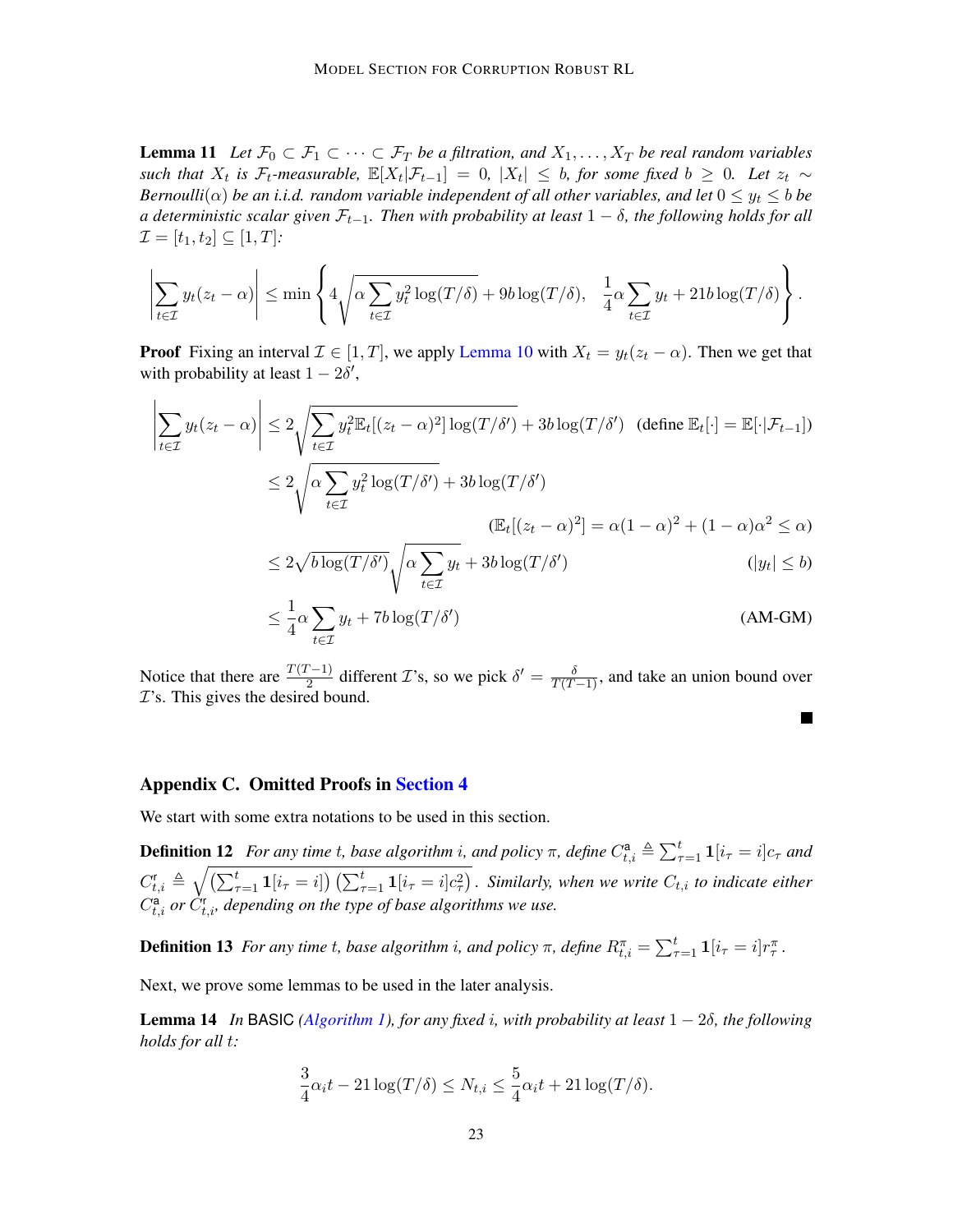**Proof** This is by directly applying [Lemma 11](#page-21-2) with  $y_t = 1$  and  $\alpha = \alpha_i$ 

<span id="page-23-0"></span>**Lemma 15** *For any fixed i, with probability at least*  $1 - 3\delta$ *, the following holds for all t:* 

$$
\begin{aligned} C_{t,i}^{\mathbf{a}} &\leq 1.25 \alpha_i C_t^{\mathbf{a}} + 21 c_{\text{max}} \log(T/\delta), \\ C_{t,i}^{\mathbf{r}} &\leq 1.25 \alpha_i C_t^{\mathbf{r}} + 8 c_{\text{max}} \sqrt{\alpha_i t \log(T/\delta)} + 21 c_{\text{max}} \log(T/\delta). \end{aligned}
$$

**Proof** We prove the lemma for  $(C_{t,i}, C) = (C_{t,i}^a, C^a)$  and  $(C_{t,i}, C) = (C_{t,i}^r, C^r)$  cases separately. **Case 1.**  $(C_{t,i}, C) = (C_{t,i}^a, C^a)$ .

$$
C_{t,i} = \sum_{\tau=1}^{t} c_{\tau} \mathbf{1}[i_{\tau} = i] \le \frac{5}{4} \alpha_i C + 21 c_{\text{max}} \log(T/\delta).
$$
  
(holds w.p.  $\ge 1 - \delta$  by Lemma 11 with  $y_{\tau} = c_{\tau}$ ,  $z_{\tau} = \mathbf{1}[i_{\tau} = i]$ )

**Case 2.**  $(C_{t,i}, C) = (C_{t,i}^r, C^r)$ .  $C_{t,i} = \sqrt{\left(\sum_{i=1}^{t} \right)^2}$  $\tau = 1$  $\mathbf{1}[i_\tau = i] \Big) \left( \sum^t \right)$  $\tau = 1$  $\mathbf{1}[i_\tau=i]c_\tau^2$  $\setminus$  $\leq \sqrt{\left(\frac{5}{4}\right)}$  $\frac{3}{4}\alpha_i t + 21\log(T/\delta)$  $\sqrt{5}$  $rac{3}{4}\alpha_i\sum$ t  $\tau=1$  $c_{\tau}^2 + 21c_{\max}^2 \log(T/\delta)$  $\setminus$ (holds w.p.  $\geq 1 - 2\delta$  by [Lemma 11](#page-21-2) with  $y_{\tau} = 1$  and  $y_{\tau} = c_{\tau}^2$ )  $\leq \sqrt{\frac{25}{16}}$  $\frac{25}{16} \alpha_i^2 t \sum$ t  $\tau = 1$  $c_{\tau}^2 + 52.5\alpha_i t c_{\text{max}}^2 \log(T/\delta) + 21^2 c_{\text{max}}^2 \log^2(T/\delta)$  $\leq \frac{5}{4}$  $rac{5}{4}\alpha_i\sqrt{t\sum_{i=1}^t}$ t  $\tau=1$  $c_{\tau}^2 + 8c_{\max}\sqrt{\alpha_i t \log(T/\delta)} + 21c_{\max}\log(T/\delta)$ ( √  $\overline{a+b+c} \leq \sqrt{a} +$ √  $\overline{b} + \sqrt{c}$  $=\frac{5}{4}$  $\frac{3}{4}\alpha_iC + 8c_{\text{max}}\sqrt{\alpha_i t \log(T/\delta)} + 21c_{\text{max}}\log(T/\delta).$ 

<span id="page-23-1"></span>**Lemma 16** For any *i*, with probability at least  $1 - \mathcal{O}(\delta)$ , the following holds for all t such that  $C_t \leq 2^i$ :

$$
R_{t,i}^{\pi^{\star}} - R_{t,i} \leq \mathcal{R}(N_{t,i}, \theta_i).
$$

**Proof** The total amount of corruption experienced by  $\text{ALG}_i$  up to round t is  $C_{t,i}$ , whose upper bound is given in [Lemma 15](#page-23-0) for both types of base algorithms. Comparing the upper bounds of  $C_{t,i}$  with our choice of  $\theta_i$  in [Eq. \(3\),](#page-9-1) we see that for a fixed i, under the condition  $C_t \leq 2^i$ , we have  $C_{t,i} \leq \theta_i$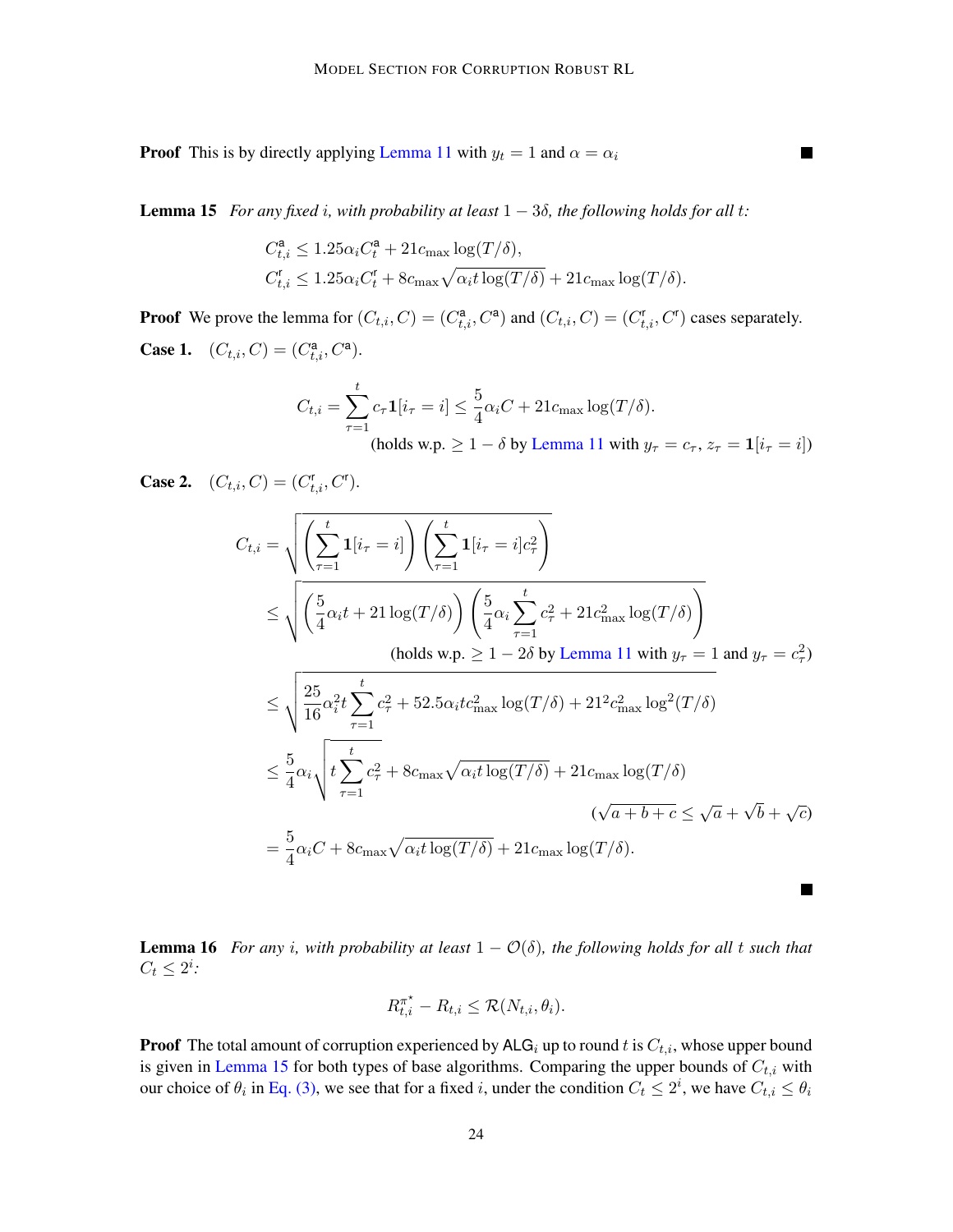with probability  $1 - \mathcal{O}(\delta)$ . In other words, the condition specified in [Assumption 2](#page-7-0) is satisfied for  $ALG_i$  in the rounds that it is executed. Therefore, by the regret bound in [Assumption 2,](#page-7-0) we have

$$
R_{t,i}^{\pi^*} - R_{t,i} = \sum_{\tau=1}^t (r_{\tau}^{\pi^*} - r_{\tau}) \mathbf{1}[i_{\tau} = i] \leq \mathcal{R}(N_{t,i}, \theta_i).
$$

 $\blacksquare$ 

<span id="page-24-2"></span><span id="page-24-1"></span> $\blacksquare$ 

<span id="page-24-0"></span>**Lemma 17** *For any fixed i, with probability at least*  $1 - \delta$ *, the following holds for all t:* 

$$
\left|\frac{1}{\alpha_i}R_{t,i}^{\pi^*} - \sum_{\tau=1}^t r_{t,i}^{\pi^*}\right| \leq 2\sqrt{\frac{t\log(T/\delta)}{\alpha_i}} + \frac{\log(T/\delta)}{\alpha_i}.
$$

**Proof** By [Lemma 9,](#page-21-3) for a fixed i, with probability  $1 - \delta$ , for all t,

$$
\left|\frac{1}{\alpha_i}R_{t,i}^{\pi^*} - \sum_{\tau=1}^t r_{t,i}^{\pi^*}\right| = \left|\sum_{\tau=1}^t \left(\frac{\mathbf{1}[i_{\tau}=i]}{\alpha_i} - 1\right)r_{\tau}^{\pi^*}\right| \leq 2\sqrt{\frac{t\log(T/\delta)}{\alpha_i}} + \frac{\log(T/\delta)}{\alpha_i}.
$$

**Proof of [Lemma 1.](#page-8-1)** Notice that  $C_t \leq 2^k$  implies that  $C_t \leq 2^i$  for all  $i \in [k, k_{\text{max}}]$ . Notice that

$$
R_{t,i} - R_{t,i}^{\pi^*} = \sum_{\tau=1}^t \mathbf{1}[i_{\tau} = i](r_{\tau} - r_{\tau}^{\pi^*})
$$
  
\n
$$
= \sum_{\tau=1}^t \mathbf{1}[i_{\tau} = i] \left(r_{\tau} - \mu^{\pi_{\tau}}(x_{\tau}) + \mu^{\pi_{\tau}}(x_{\tau}) - \mu^{\pi^*}(x_{\tau}) + \mu^{\pi^*}(x_{\tau}) - r_{\tau}^{\pi^*}\right)
$$
  
\n
$$
\leq \sum_{\tau=1}^t \mathbf{1}[i_{\tau} = i] \left(r_{\tau} - \mu_{\tau}^{\pi_{\tau}}(x_{\tau}) + \mu^{\pi^*}_{\tau}(x_{\tau}) - r_{\tau}^{\pi^*}\right) + 2C_{t,i}^{\mathbf{a}}
$$
  
\n
$$
(|\mu_{\tau}^{\pi}(x_{\tau}) - \mu^{\pi}(x_{\tau})| \leq c_{\tau} \text{ for all } \pi \text{ and } \tau)
$$
  
\n
$$
\leq 2\sqrt{2\alpha_i t} \log(T/\delta) + 6 \log(T/\delta) + 2C_{t,i}
$$
  
\n
$$
\text{(by Lemma 10 with an union bound over } t, \text{ and that } C_{t,i}^{\mathbf{a}} \leq C_{t,i}^{\mathbf{r}})
$$
  
\n
$$
\leq 2\sqrt{2\alpha_i t} \log(T/\delta) + 6 \log(T/\delta) + 2\theta_i.
$$
  
\n
$$
(C_{t,i} \leq \theta_i \text{ with high probability by Lemma 15)}
$$
  
\n(18)

Combining [Lemma 16](#page-23-1) and [Lemma 17,](#page-24-0) we see that the performance of  $ALG_i$  admits the following lower bound with probability at least  $1 - \mathcal{O}(\delta)$ :

$$
\frac{R_{t,i}}{\alpha_i} \ge \frac{R_{t,i}^{\pi^*} - \mathcal{R}(N_{t,i}, \theta_i)}{\alpha_i} \ge \sum_{\tau=1}^t r_{\tau}^{\pi^*} - \frac{\mathcal{R}(N_{t,i}, \theta_i)}{\alpha_i} - 2\sqrt{\frac{t \log(T/\delta)}{\alpha_i}} - \frac{\log(T/\delta)}{\alpha_i}.
$$
 (19)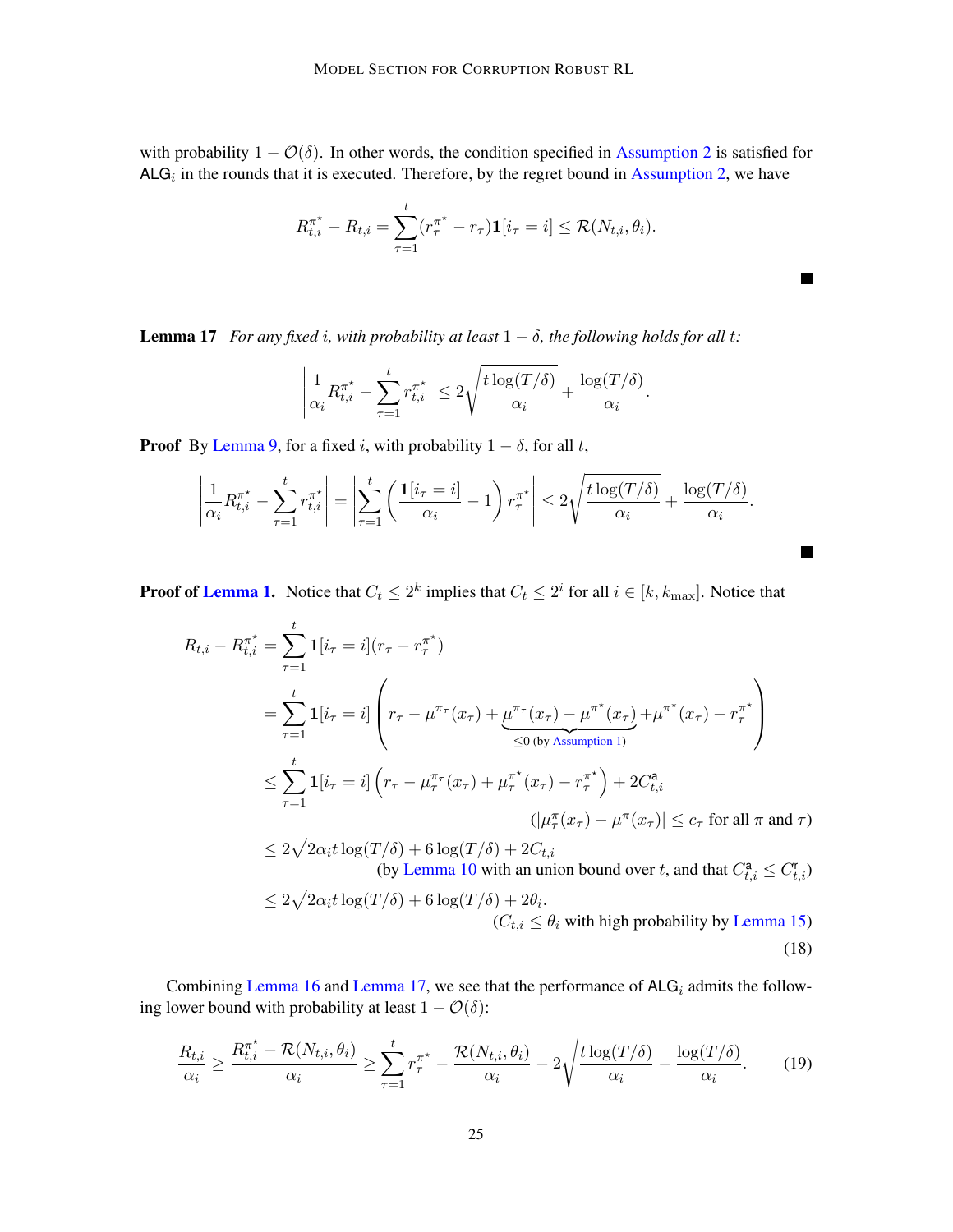Combining [Eq. \(18\)](#page-24-1) and [Lemma 17,](#page-24-0) we also have the following with probability at least  $1 - \mathcal{O}(\delta)$ :

$$
\frac{R_{t,i}}{\alpha_i} \le \frac{R_{t,i}^{\pi^*}}{\alpha_i} + 3\sqrt{\frac{t \log(T/\delta)}{\alpha_i}} + \frac{6 \log(T/\delta) + 2\theta_i}{\alpha_i}
$$
\n
$$
\le \sum_{\tau=1}^t r_{\tau}^{\pi^*} + 5\sqrt{\frac{t \log(T/\delta)}{\alpha_i}} + \frac{7 \log(T/\delta) + 2\theta_i}{\alpha_i}.
$$
\n(20)

The bounds [Eq. \(19\)](#page-24-2) and [Eq. \(20\)](#page-25-0) together with an union bound over i's indicate that the following holds for all  $i, j \in [k, k_{\text{max}}]$  with probability  $1 - \mathcal{O}(k_{\text{max}}\delta)$ :

$$
\frac{R_{t,i}}{\alpha_i} + \frac{\mathcal{R}(N_{t,i}, \theta_i)}{\alpha_i} + 2\sqrt{\frac{t \log(T/\delta)}{\alpha_i}} + \frac{\log(T/\delta)}{\alpha_i} \ge \sum_{\tau=1}^t r_{\tau}^{\pi^*} \ge \frac{R_{t,j}}{\alpha_j} - 5\sqrt{\frac{t \log(T/\delta)}{\alpha_j}} - \frac{7 \log(T/\delta) + 2\theta_j}{\alpha_j}.
$$

Further combined with the fact that  $\alpha_i \geq \alpha_j$  since  $i \leq j$ , the last inequality implies that the termination condition [Eq. \(4\)](#page-9-2) will not hold.

Proof of [Lemma 2.](#page-9-3)

$$
\sum_{t=1}^{L_0} \left( r_t^{\pi^*} - r_t \right) \le 1 + \sum_{i=k}^{k_{\text{max}}} \sum_{t=1}^{L_0 - 1} \left( r_t^{\pi^*} - r_t \right) \mathbf{1}[i_t = i] = 1 + \sum_{i=k}^{k_{\text{max}}} \left( R_{L_0 - 1, i}^{\pi^*} - R_{L_0 - 1, i} \right). \tag{21}
$$

For  $i \geq i^*$ , since the corruption level is well-specified, by [Lemma 16,](#page-23-1) with probability at least  $1 - \mathcal{O}(\delta),$ 

$$
R_{L_0-1,i}^{\pi^*} - R_{L_0-1,i} \le \mathcal{R}(N_{L_0-1,i}, \theta_i). \tag{22}
$$

<span id="page-25-3"></span><span id="page-25-2"></span><span id="page-25-1"></span><span id="page-25-0"></span> $\blacksquare$ 

For  $i < i^*$ , with probability  $1 - \mathcal{O}(\delta)$ ,

$$
\frac{R_{L_0-1,i}}{\alpha_i} \ge \frac{R_{L_0-1,i^{\star}}}{\alpha_{i^{\star}}} - \frac{\mathcal{R}(N_{L_0-1,i}, \theta_i)}{\alpha_i} - \mathcal{O}\left(\sqrt{\frac{(L_0-1)\log(T/\delta)}{\alpha_{i^{\star}}}} + \frac{\theta_{i^{\star}} + \log(T/\delta)}{\alpha_{i^{\star}}}\right)
$$
\n(by the termination condition Eq. (4))\n
$$
\sqrt{R_{L_0-1,i^{\star}}^{\pi^{\star}}} - \frac{\mathcal{R}(N_{L_0-1,i}, \theta_i)}{\mathcal{R}(N_{L_0-1,i}, \theta_i)} - \frac{\mathcal{O}\left(\sqrt{\frac{L_0}{L_0}} + \frac{\mathcal{O}\left(\frac{L_0}{\epsilon}\right)}{\mathcal{R}(N_{L_0-1,i^{\star}}, \theta_{i^{\star}})}\right)}{\mathcal{O}\left(\sqrt{\frac{L_0}{L_0}} + \frac{\mathcal{O}\left(\frac{L_0}{\epsilon}\right)}{\mathcal{R}(N_{L_0-1,i^{\star}}, \theta_{i^{\star}})}\right)}
$$

$$
\geq \frac{R_{L_0-1,i^*}}{\alpha_{i^*}} - \frac{\mathcal{R}(N_{L_0-1,i}, \theta_i)}{\alpha_i} - \widetilde{\mathcal{O}}\left(\sqrt{\frac{L_0}{\alpha_{i^*}}} + \frac{\mathcal{R}(N_{L_0-1,i^*}, \theta_{i^*})}{\alpha_{i^*}}\right)
$$
  
(by Lemma 16 and that  $\mathcal{R}(\cdot, \theta) \geq \theta$ )

$$
\geq \frac{R_{L_0-1,i}^{\pi^*}}{\alpha_{i^*}} - \frac{\mathcal{R}(N_{L_0-1,i}, \theta_i)}{\alpha_i} - \widetilde{\mathcal{O}}\left(\sqrt{\frac{L_0}{\alpha_{i^*}}} + \frac{\mathcal{R}(N_{L_0-1,i}, \theta_{i^*})}{\alpha_{i^*}}\right)
$$
(23)

where the last inequality is because by [Lemma 17](#page-24-0) we have

$$
\left|\frac{1}{\alpha_i}R_{L_0-1,i}^{\pi^*}-\frac{1}{\alpha_{i^*}}R_{L_0-1,i^*}^{\pi^*}\right|\leq \widetilde{\mathcal{O}}\left(\sqrt{\frac{L_0}{\alpha_i}}+\frac{1}{\alpha_i}+\sqrt{\frac{L_0}{\alpha_{i^*}}}+\frac{1}{\alpha_{i^*}}\right)=\widetilde{\mathcal{O}}\left(\sqrt{\frac{L_0}{\alpha_{i^*}}}+\frac{1}{\alpha_{i^*}}\right).
$$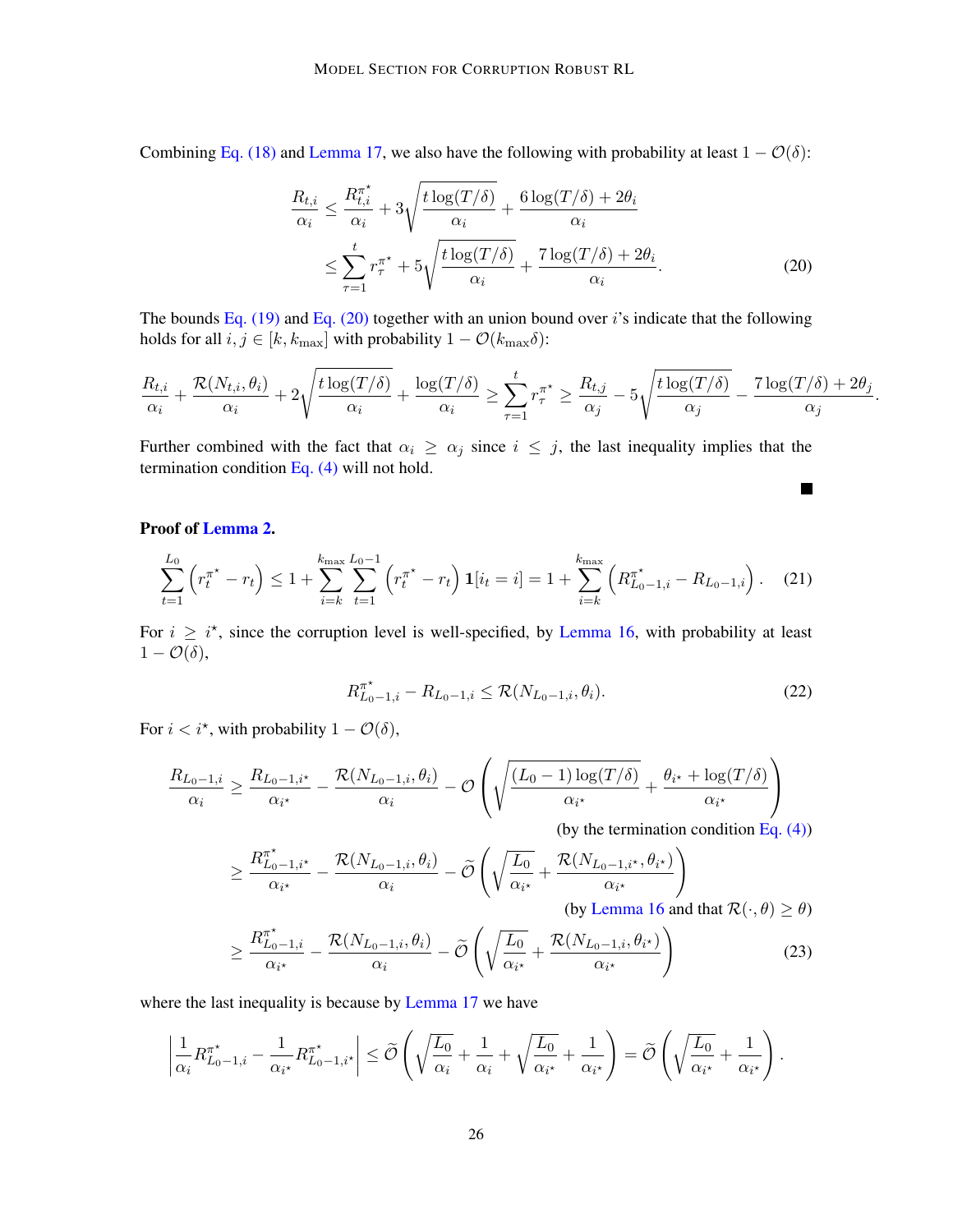Combining Eq.  $(23)$  with Eq.  $(21)$  and Eq.  $(22)$  and an union bound over i's, we get that with probability at least  $1 - \mathcal{O}(k_{\text{max}}\delta)$ ,

$$
\sum_{t=1}^{L_0} \left( r_t^{\pi^*} - r_t \right)
$$
\n
$$
\leq 1 + \sum_{i=k}^{k_{\text{max}}} \mathcal{R}(N_{L_0-1,i}, \theta_i) + \sum_{i < i^*} \alpha_i \times \widetilde{\mathcal{O}} \left( \sqrt{\frac{L_0}{\alpha_{i^*}}} + \frac{\mathcal{R}(N_{L_0-1,i^*}, \theta_{i^*})}{\alpha_{i^*}} \right)
$$
\n
$$
\leq 1 + \sum_{i=k}^{k_{\text{max}}} \mathcal{R}(N_{L_0-1,i}, \theta_i) + \widetilde{\mathcal{O}} \left( \mathbf{1}[i^* > k] \left( \sqrt{\frac{L_0}{\alpha_{i^*}}} + \frac{\mathcal{R}(N_{L_0-1,i^*}, \theta_{i^*})}{\alpha_{i^*}} \right) \right) \tag{24}
$$

 $\blacksquare$ 

where in the last inequality we use  $\sum_{i \leq i^*} \alpha_i \leq 1$ .

Proof of [Theorem 3.](#page-10-5) Recall that we define

$$
Z = \begin{cases} c_{\text{max}} & \text{if ALG is type-a,} \\ c_{\text{max}}\sqrt{T} & \text{if ALG is type-r.} \end{cases}
$$

Let i<sup>\*</sup> be the smallest  $i \in [k, k_{\text{max}}]$  such that  $C \leq 2^i$ . By [Lemma 2](#page-9-3) and by the choice of  $\theta_i$  in [Eq. \(3\),](#page-9-1) with probability at least  $1 - \mathcal{O}(k_{\text{max}}\delta)$ , the regret within an epoch is upper bounded by

$$
\widetilde{\mathcal{O}}\left(\sum_{i=k}^{k_{\text{max}}}\left(\sqrt{\beta_{1}\alpha_{i}T}+\beta_{2}\alpha_{i}2^{i}+\beta_{2}Z+\beta_{3}\right)+\mathbf{1}[k < i^{\star}]\left(\sqrt{\frac{T}{\alpha_{i^{\star}}}}+\frac{\sqrt{\beta_{1}\alpha_{i^{\star}}T}+\beta_{2}\alpha_{i^{\star}}2^{i^{\star}}+\beta_{2}Z+\beta_{3}}{\alpha_{i^{\star}}}\right)\right)
$$
\n
$$
=\widetilde{\mathcal{O}}\left(\sqrt{\beta_{1}T}+\beta_{2}2^{k}+\beta_{2}Z+\beta_{3}+\mathbf{1}[k < i^{\star}]\left(\sqrt{\frac{\beta_{1}T}{\alpha_{i^{\star}}}}+\beta_{2}2^{i^{\star}}+\frac{\beta_{2}Z+\beta_{3}}{\alpha_{i^{\star}}}\right)\right)
$$
\n
$$
(\alpha_{i}2^{i} \leq 2^{k} \text{ by the choice of } \alpha_{i})
$$

$$
= \widetilde{\mathcal{O}}\left(\sqrt{\beta_1 T} + \beta_2 (2^k + 2^{i^*}) + \beta_2 Z + \beta_3 + \sqrt{\frac{\beta_1 T \cdot 2^{i^*}}{2^k}} + \frac{(\beta_2 Z + \beta_3) 2^{i^*}}{2^k}\right)
$$
  
(by the choice of  $\alpha_{i^*}$ )

$$
= \widetilde{\mathcal{O}}\left(\sqrt{\beta_1 T} + \beta_2 (2^k + 2^{i^*}) + \beta_2 Z + \beta_3 + \beta_2 2^{i^*} + \frac{\beta_1 T}{\beta_2 2^k} + \beta_2 2^{i^*} \times \frac{\beta_2 Z + \beta_3}{\beta_2 2^k}\right)
$$
 (AM-GM)  
=  $\widetilde{\mathcal{O}}\left(\sqrt{\beta_1 T} + \beta_2 (2^k + 2^{i^*}) + \beta_2 Z + \beta_3\right)$ .  
(using  $\beta_2 2^k \ge \sqrt{\beta_1 T} + \beta_2 Z + \beta_3$  by the choice of  $k_{\text{init}}$ )

Notice that in COBE we start from  $k = k_{init}$ . If  $k_{init} \geq i^*$ , then by [Lemma 1,](#page-8-1) the algorithm will run with  $k = k_{init}$  throughout all T rounds. On the other hand, if  $k_{init} < i^*$ , the k used in COBE might increase from  $k_{init}$ . However, if  $k = i^*$  is ever reached, again by [Lemma 1,](#page-8-1) the learner will use this  $k$  throughout the rest of the steps. In short, the  $k$ 's used in COBE are upper bounded by  $\max\{k_{\text{init}}, i^*\}$  with high probability. Since there are at most  $\mathcal{O}(k_{\text{max}})$  epochs, the overall regret is upper bounded by

$$
\mathcal{O}(k_{\max}) \times \widetilde{\mathcal{O}}\left(\sqrt{\beta_1 T} + \beta_2 (2^{\max\{k_{\text{init}}, i^\star\}} + 2^{i^\star}) + \beta_2 Z + \beta_3\right) = \widetilde{\mathcal{O}}\left(\sqrt{\beta_1 T} + \beta_2 (C + Z) + \beta_3\right)
$$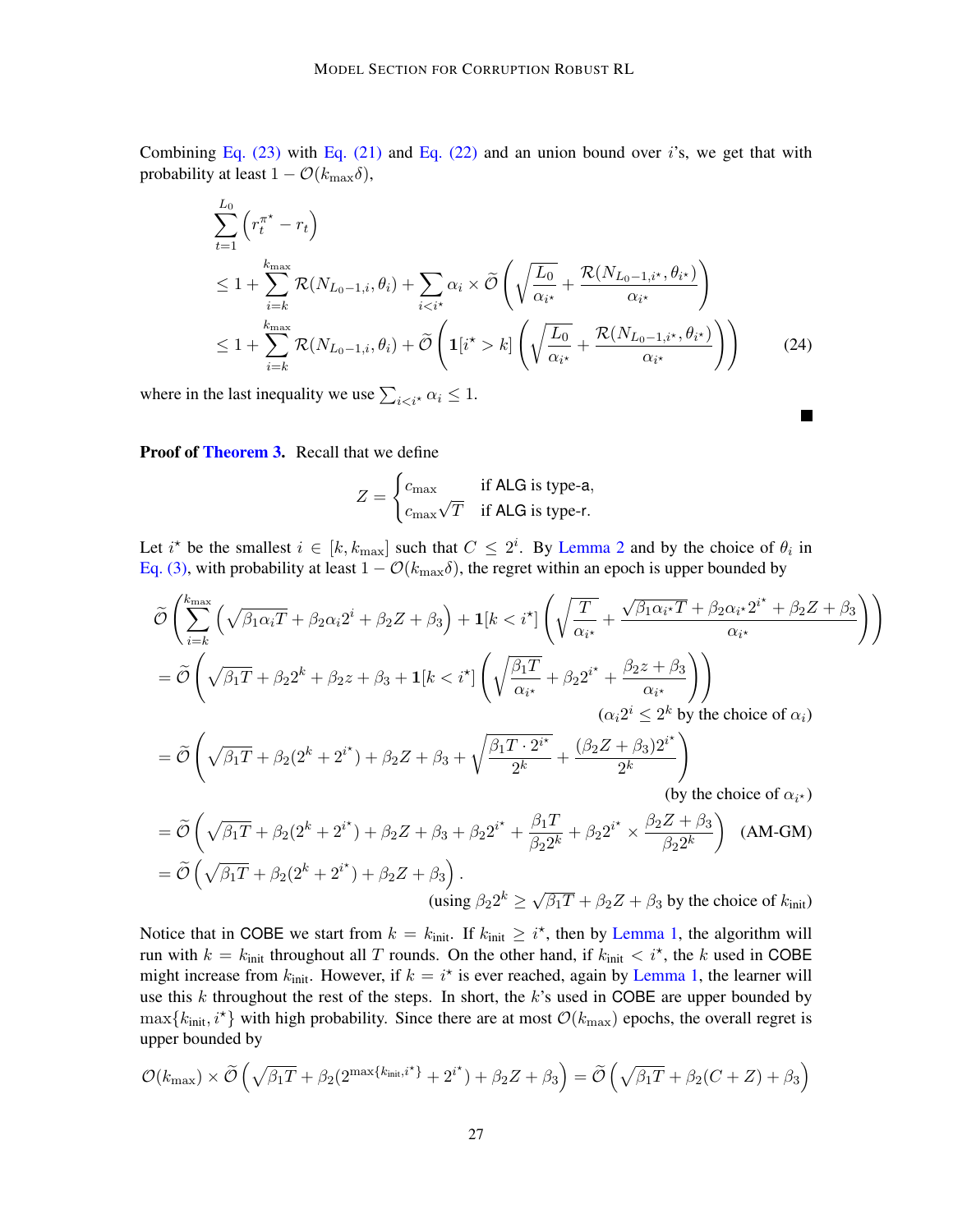with probability at least  $1 - \mathcal{O}(k_{\text{max}}^2 \delta)$  Considering the difference definitions of Z for type-a and type-r base algorithms finishes the proof.  $\blacksquare$ 

### Appendix D. Omitted Proofs in [Section 5.2](#page-12-2)

Proof of [Lemma 5.](#page-12-5) By [Lemma 2,](#page-9-3)

$$
\sum_{i=1}^{L_0} (r_i^{\pi^*} - r_i)
$$
\n
$$
\leq \sum_{i=k}^{k_{\text{max}}} \left( \min \left\{ \sqrt{\beta_1 N_{L_0,i}}, \frac{\beta_1}{\Delta} \right\} + \beta_2 \alpha_i 2^i + \beta_2 c_{\text{max}} + \beta_3 \right)
$$
\n
$$
+ \widetilde{\mathcal{O}} \left( \sqrt{\frac{L}{\alpha_{i^*}}} + \frac{\min \left\{ \sqrt{\beta_1 N_{L_0,i^*}}, \frac{\beta_1}{\Delta} \right\} + \beta_2 \alpha_i 2^{i^*} + \beta_2 c_{\text{max}} + \beta_3}{\alpha_{i^*}} \right)
$$
\n
$$
\leq \widetilde{\mathcal{O}} \left( \sqrt{\beta_1 L} + \beta_2 (2^k + 2^{i^*}) + \frac{\beta_2 c_{\text{max}} + \beta_3}{\alpha_{i^*}} + \sqrt{\frac{L}{\alpha_{i^*}}} + \frac{\sqrt{\beta_1 N_{L_0,i^*}}}{\alpha_{i^*}} \right)
$$
\n(by the definition of  $\alpha_i, \alpha_i 2^i = \mathcal{O}(2^k + \sqrt{\beta_1 L}/\beta_2)$ )\n
$$
= \widetilde{\mathcal{O}} \left( \beta_2 (2^k + 2^{i^*}) + \frac{\sqrt{\beta_1 + \beta_2 c_{\text{max}} + \beta_3}}{\alpha_{i^*}} + \sqrt{\frac{\beta_1 L}{\alpha_{i^*}}} \right)
$$
\n(susing  $N_{L_0,i^*} = \widetilde{\mathcal{O}} (\alpha_{i^*} L_0 + 1)$  by Lemma 14)\n
$$
= \widetilde{\mathcal{O}} \left( \beta_2 (2^k + 2^{i^*}) + (\sqrt{\beta_1} + \beta_2 c_{\text{max}} + \beta_3) \left( 1 + \frac{2^{i^*}}{\frac{\beta_1 L}{\beta_2}} \right) + \sqrt{\beta_1 L \left( 1 + \frac{2^{i^*}}{\frac{\beta_1 L}{\beta_2}} + 2^k \right)} \right)
$$
\n(by the definition of  $\alpha_i$ .)\n
$$
= \widetilde{\mathcal{O}} \left( \beta_2 (2^k + 2^{i^*}) + (\sqrt{\beta_1} + \beta_2 c_{\text{max}} +
$$

**Proof of [Lemma 6.](#page-13-1)** Since  $2^k \ge 32C_{L_0} \ge 32C_t$  for all t during execution, by [Lemma 1,](#page-8-1) with probability at least  $1 - \mathcal{O}(k_\text{max} \delta)$ , [Eq. \(4\)](#page-9-2) will not hold. Therefore, BASIC will finish all L steps

 $\blacksquare$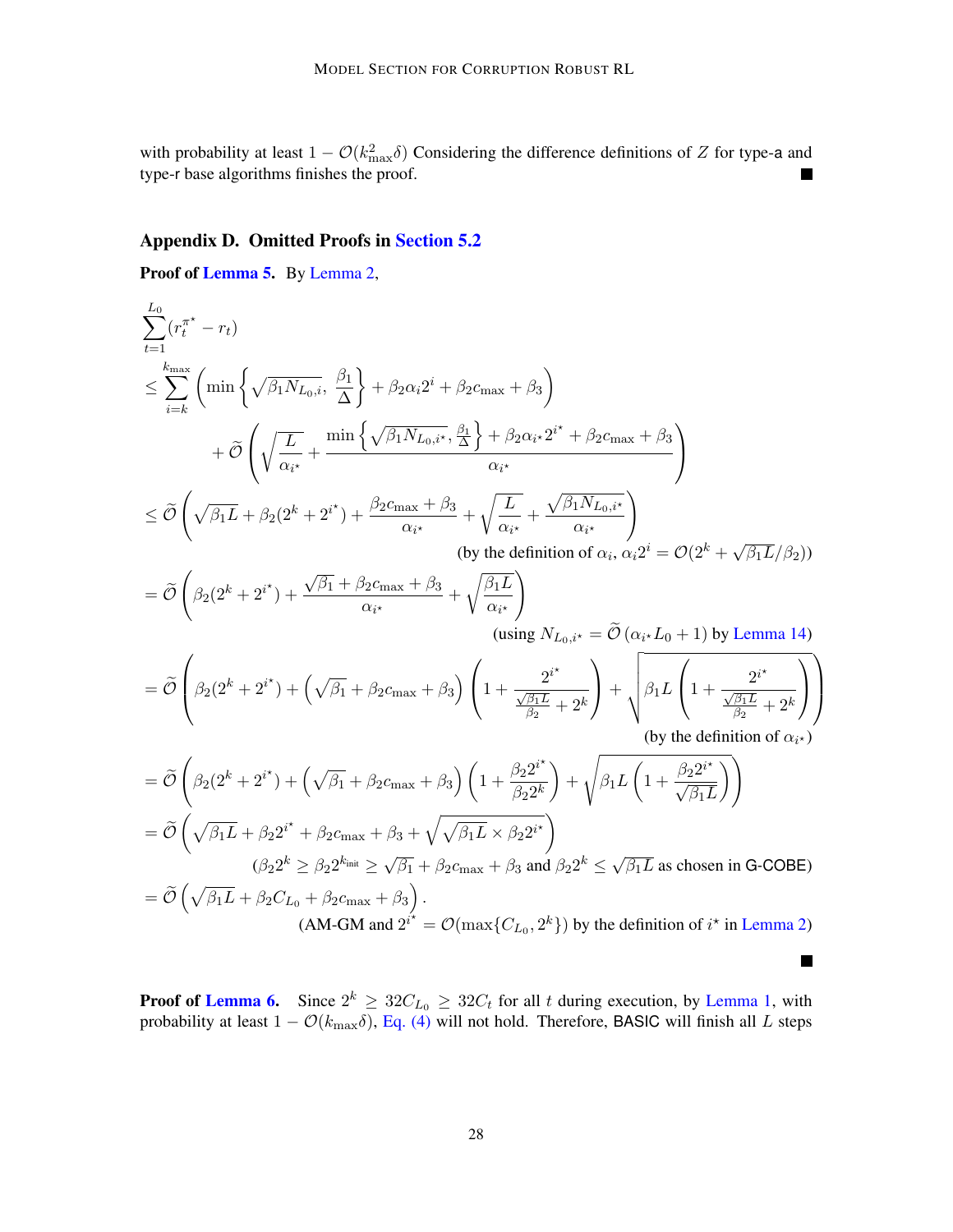(thus  $L_0 = L$ ) and return **true**. By [Lemma 16,](#page-23-1) we have that for ALG<sub>k</sub>, with probability  $1 - \mathcal{O}(\delta)$ ,

$$
\sum_{t=1}^{L} (r_t^{\pi^*} - r_t) \mathbf{1}[i_t = k]
$$
\n
$$
\leq \frac{\beta_1}{\Delta} + \beta_2 \theta_k + \beta_3
$$
\n
$$
\leq \frac{\beta_1}{\Delta} + \beta_2 \left(\frac{5}{4} \times 2^k + 21c_{\text{max}} \log(T/\delta)\right) + \beta_3 \qquad \text{(by the definition of } \theta_k)
$$
\n
$$
\leq \frac{2\beta_4}{\Delta} + \frac{5}{4} \beta_2 2^k. \qquad \text{(by the definition of } \beta_4 \text{ and that } \Delta \leq 1)
$$

On the other hand,

$$
\sum_{t=1}^{L} (r_t^{\pi^*} - r_t) \mathbf{1}[i_t = k]
$$
\n
$$
\geq \sum_{t=1}^{L} (\mu^{\pi^*} - \mu^{\pi_t}) \mathbf{1}[i_t = k] + \sum_{t=1}^{L} \left( r_t^{\pi^*} - \mu^{\pi^*} (x_t) + \mu^{\pi_t} (x_t) - r_t^{\pi_t} \right) \mathbf{1}[i_t = k] - 2 \sum_{t=1}^{L} \max_{\pi} |\mu^{\pi} - \mu^{\pi}_t|
$$
\n
$$
\geq \Delta \left( \sum_{t=1}^{L} \mathbf{1}[\pi_t \neq \pi^*] \mathbf{1}[i_t = k] \right) - 8 \sqrt{\sum_{t=1}^{L} \mathbf{1}[\pi_t \neq \pi^*] \mathbf{1}[i_t = k] \log(T/\delta) - 18 \log(T/\delta) - 2C_L}
$$
\n(by Lemma 11 with  $y_t = \mathbf{1}[i_t = k] \mathbf{1}[\pi_t \neq \pi^*]$ ,  $X_t = r_t^{\pi^*} - \mu_t^{\pi^*} (x_t) + \mu_t^{\pi_t} (x_t) - r_t^{\pi_t}$ )\n
$$
\geq \frac{3}{4} \Delta \left( \sum_{t=1}^{L} \mathbf{1}[\pi_t \neq \pi^*] \mathbf{1}[i_t = k] \right) - \frac{34 \log(T/\delta)}{\Delta} - 2C_L.
$$
\n(AM-GM and that  $\Delta \leq 1$ )

Combining the two inequalities above, and using that  $\beta_1 \geq 5 \log(T/\delta)$ ,  $\beta_2 \geq 1$ ,  $\beta_3 \geq 5 \log(T/\delta)$ , we get

<span id="page-28-0"></span>
$$
\sum_{t=1}^{L} \mathbf{1}[\pi_t \neq \pi^*] \mathbf{1}[i_t = k]
$$
\n
$$
\leq \frac{4}{3\Delta} \left( \frac{2\beta_4}{\Delta} + \frac{5}{4} \beta_2 2^k + \frac{34 \log(T/\delta)}{\Delta} + 2C_L \right)
$$
\n
$$
\leq \frac{4}{3\Delta} \left( \frac{2\beta_4}{\Delta} + \frac{7\beta_4}{\Delta} + 2C_L \right) + \frac{5}{3\Delta} \beta_2 2^k \qquad (\beta_4 \geq \beta_1 \geq 5 \log(T/\delta))
$$
\n
$$
\leq \frac{4}{3\Delta} \beta_2 2^k + \frac{5}{3\Delta} \beta_2 2^k \qquad \text{(by the condition specified in the lemma and that } L = L_0)
$$
\n
$$
= \frac{3\beta_2 2^k}{\Delta}. \qquad (25)
$$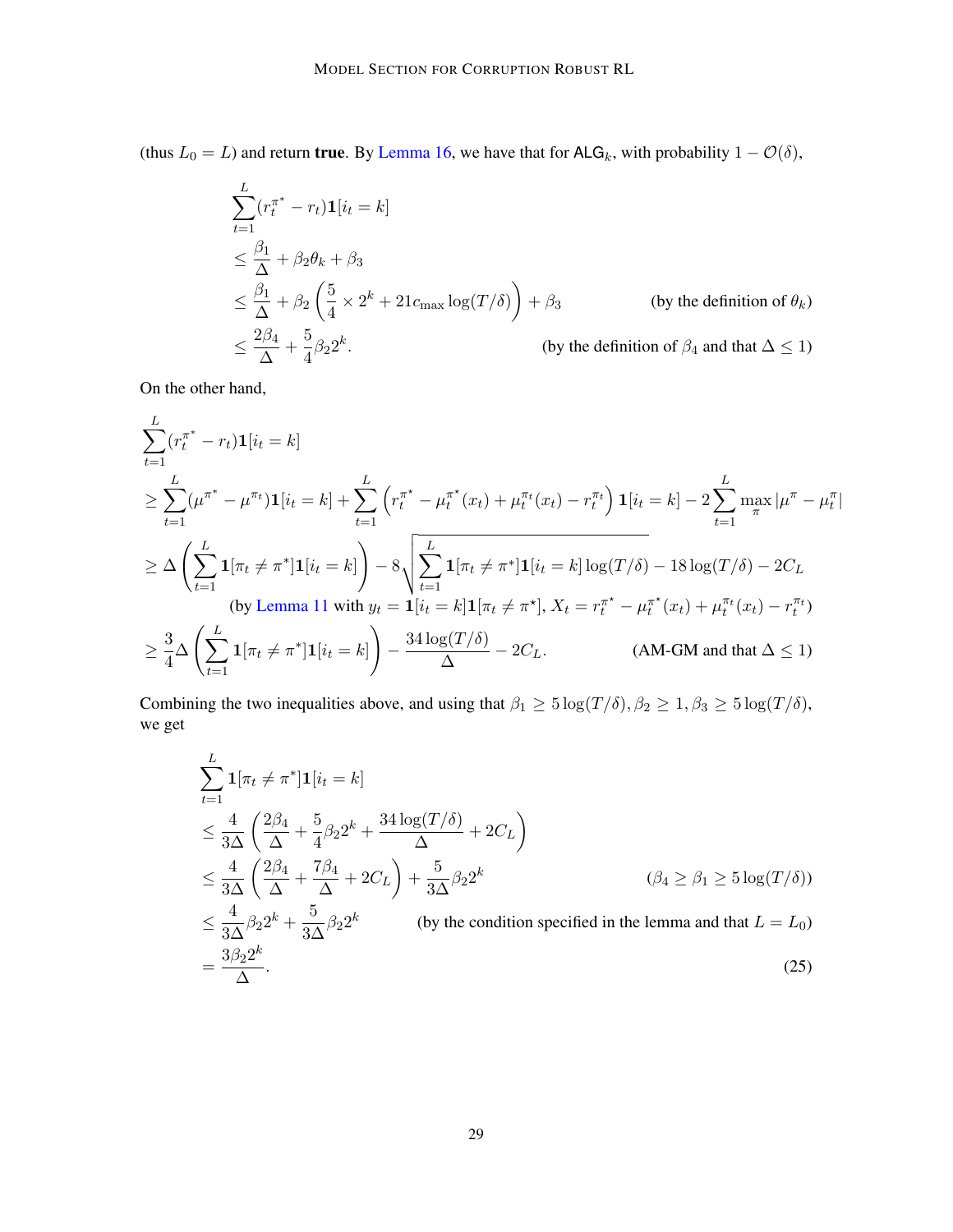We also have

$$
\sum_{t=1}^{L} \mathbf{1}[i_t = k]
$$
\n
$$
\geq \frac{3}{4} \alpha_k L - 21 \log(T/\delta)
$$
\n
$$
\geq \frac{3}{8} \frac{(\beta_2 2^k)^2}{\beta_4} - 5\beta_3
$$
\n
$$
\geq \frac{12\beta_2 2^k}{\Delta} - \beta_2 2^k
$$
\n
$$
\alpha_k \geq \frac{1}{2} \text{ and } \sqrt{\beta_4 L} \geq \beta_2 2^k \text{ and } \beta_3 \geq 5 \log(T/\delta))
$$
\n
$$
\geq \frac{12\beta_2 2^k}{\Delta} - \beta_2 2^k
$$
\n
$$
\beta_2 2^k \geq \frac{32\beta_4}{\Delta} \geq 32\beta_3 \text{ by the condition specified in the lemma)}
$$
\n
$$
\geq \frac{11\beta_2 2^k}{\Delta}.
$$
\n
$$
\tag{26}
$$

<span id="page-29-1"></span> $\blacksquare$ 

Combining Eq.  $(25)$  and Eq.  $(26)$  proves the lemma.

#### <span id="page-29-0"></span>Appendix E. Omitted Proofs in [Section 5.3](#page-13-0)

For TwoModelSelect, we define the following notations:

**Definition 18** Let  $\mathcal{E}_j$  be the set of rounds in epoch j, i.e.,  $\mathcal{E}_j \triangleq [t_j, t_{j+1} - 1]$ . Let  $\mathcal{E}'_j$  be the set of *rounds in epoch j except for the last round, i.e.,*  $\mathcal{E}'_j \triangleq [t_j, t_{j+1}-2]$  *(might be empty if*  $t_{j+1} = t_j + 1$ *).* 

**Definition 19** *Let*  $I ⊆ E_j$  *be any interval in epoch j. Define* 

$$
\widehat{N}_{\mathcal{I},0} \triangleq \sum_{t \in \mathcal{I}} \mathbf{1}[Y_t = 0], \qquad \widehat{N}_{\mathcal{I},1} \triangleq \sum_{t \in \mathcal{I}} \mathbf{1}[Y_t = 1],
$$
\n
$$
\widehat{R}_{\mathcal{I},0} \triangleq \frac{1}{1 - p_j} \sum_{t \in \mathcal{I}} \mathbf{1}[Y_t = 0]r_t, \qquad \widehat{R}_{\mathcal{I},1} \triangleq \frac{1}{p_j} \sum_{t \in \mathcal{I}} \mathbf{1}[Y_t = 1]r_t,
$$
\n
$$
\widehat{R}_{\mathcal{I},0}^{\pi} \triangleq \frac{1}{1 - p_j} \sum_{t \in \mathcal{I}} \mathbf{1}[Y_t = 0]r_t^{\pi}, \qquad \widehat{R}_{\mathcal{I},1}^{\pi} \triangleq \frac{1}{p_j} \sum_{t \in \mathcal{I}} \mathbf{1}[Y_t = 1]r_t^{\pi}.
$$

**Definition 20** With abuse of notations, define  $C_{\mathcal{I}} \triangleq \sum_{\tau \in \mathcal{I}} c_{\tau}$  (recall that we also define  $C_t$  =  $\sum_{\tau=1}^t c_{\tau}$ ).

**Definition 21**  $\Theta_j \triangleq \frac{5}{4}$  $\frac{5}{4}p_jC_{\mathcal{E}_j} + 21c_{\text{max}}\log(T/\delta).$ 

Below, we first establish some basic lemmas:

**Lemma 22** Let  $\mathcal{R}(t, \theta) = \sqrt{\beta_1 t} + \beta_2 \theta + \beta_3$  with  $\beta_3 \ge 10\sqrt{\beta_1 \log(T/\delta)}$ . Then with probability at *least*  $1 - \mathcal{O}(\delta)$ *, the following holds for all*  $\mathcal{I} = [t_j, t] \subseteq \mathcal{E}_j$  *and any*  $\theta \geq 0$ *:* 

<span id="page-29-2"></span>
$$
\frac{1}{2}\mathcal{R}(p_j|\mathcal{I}|,\theta) \leq \mathcal{R}(\widehat{N}_{\mathcal{I},1},\theta) \leq \frac{3}{2}\mathcal{R}(p_j|\mathcal{I}|,\theta).
$$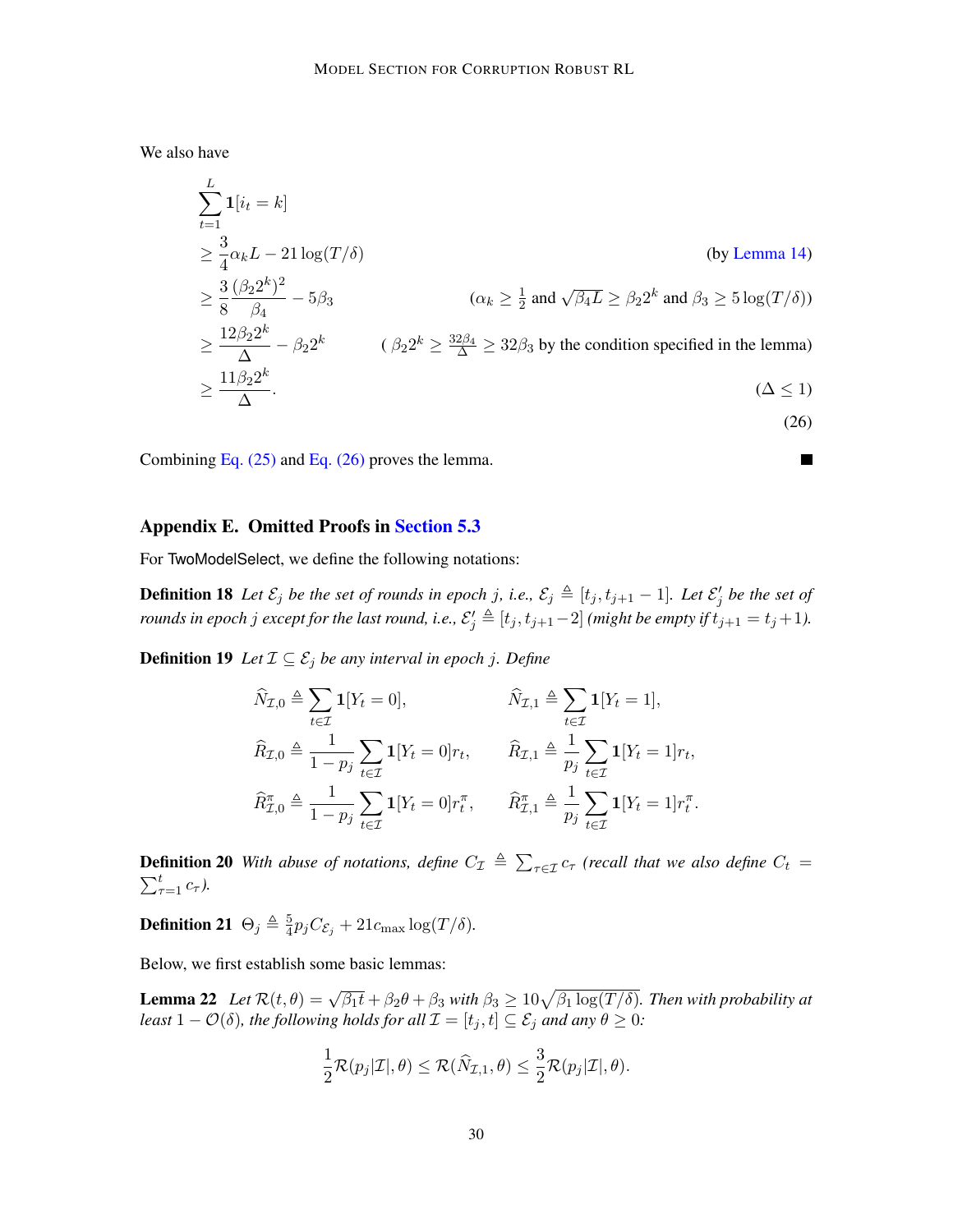**Proof** With probability at least  $1 - \mathcal{O}(\delta)$ ,

$$
\mathcal{R}(\widehat{N}_{\mathcal{I},1},\theta) = \sqrt{\beta_1 \widehat{N}_{\mathcal{I},1}} + \beta_2 \theta + \beta_3
$$
\n
$$
\leq \sqrt{\frac{5}{4} \beta_1 p_j |\mathcal{I}| + 21 \beta_1 \log(T/\delta)} + \beta_2 \theta + \beta_3 \quad \text{(by the same argument as Lemma 14)}
$$
\n
$$
\leq \frac{3}{2} \sqrt{\beta_1 p_j |\mathcal{I}|} + \beta_2 \theta + 5 \sqrt{\beta_1 \log(T/\delta)} + \beta_3
$$
\n
$$
\leq \frac{3}{2} \mathcal{R}(p_j |\mathcal{I}|, \theta).
$$
\n
$$
\tag{3.10}\n\sqrt{\beta_1 \log(T/\delta)}
$$

If  $p_j|\mathcal{I}| \geq 42 \log(T/\delta)$ , then

$$
\mathcal{R}(\widehat{N}_{\mathcal{I},1},\theta) = \sqrt{\beta_1 \widehat{N}_{\mathcal{I},1}} + \beta_2 \theta + \beta_3
$$
\n
$$
\geq \sqrt{\frac{3}{4} \beta_1 p_j |\mathcal{I}| - 21 \beta_1 \log(T/\delta)} + \beta_2 \theta + \beta_3 \quad \text{(by the same argument as Lemma 14)}
$$
\n
$$
\geq \frac{1}{2} \sqrt{\beta_1 p_j |\mathcal{I}|} + \beta_2 \theta + \beta_3
$$
\n
$$
\geq \frac{1}{2} \mathcal{R}(p_j |\mathcal{I}|, \theta);
$$

otherwise, we have  $p_j |\mathcal{I}| < 42 \log(T/\delta)$  and

$$
\mathcal{R}(\hat{N}_{\mathcal{I},1}, \theta) \ge \beta_2 \theta + \beta_3
$$
  
\n
$$
\ge 5\sqrt{\beta_1 \log(T/\delta)} + \beta_2 \theta + \frac{1}{2}\beta_3
$$
  
\n
$$
\ge 5\sqrt{\beta_1 \times \frac{1}{42}p_j|\mathcal{I}|} + \beta_2 \theta + \frac{1}{2}\beta_3
$$
  
\n
$$
\ge \frac{1}{2}\mathcal{R}(p_j|\mathcal{I}|, \theta).
$$
  
\n(10.62)

<span id="page-30-1"></span><span id="page-30-0"></span> $\blacksquare$ 

<span id="page-30-2"></span>**Lemma 23** *With probability at least*  $1 - \mathcal{O}(\delta)$ *, for all interval*  $\mathcal{I} = [t_j, t] \subseteq \mathcal{E}_j$ *,* 

$$
\left| \widehat{R}_{\mathcal{I},1} - |\mathcal{I}| \mu^{\pi'} \right| \leq \frac{3}{p_j} \mathcal{R}_{\mathcal{B}}\left(p_j|\mathcal{I}|,\Theta_j\right),\tag{27}
$$

$$
\left| \widehat{R}_{\mathcal{I},0} - |\mathcal{I}| \mu^{\widehat{\pi}} \right| \le 4\sqrt{|\mathcal{I}| \log(1/\delta)} + 4\log(T/\delta) + C_{\mathcal{I}} \le \frac{1}{p_j} \mathcal{R}_{\mathcal{B}}(p_j|\mathcal{I}|, \Theta_j). \tag{28}
$$

*where*  $\pi' = \argmax_{\pi' \in \Pi \setminus \{\widehat{\pi}\}} \mu^{\pi'}$ .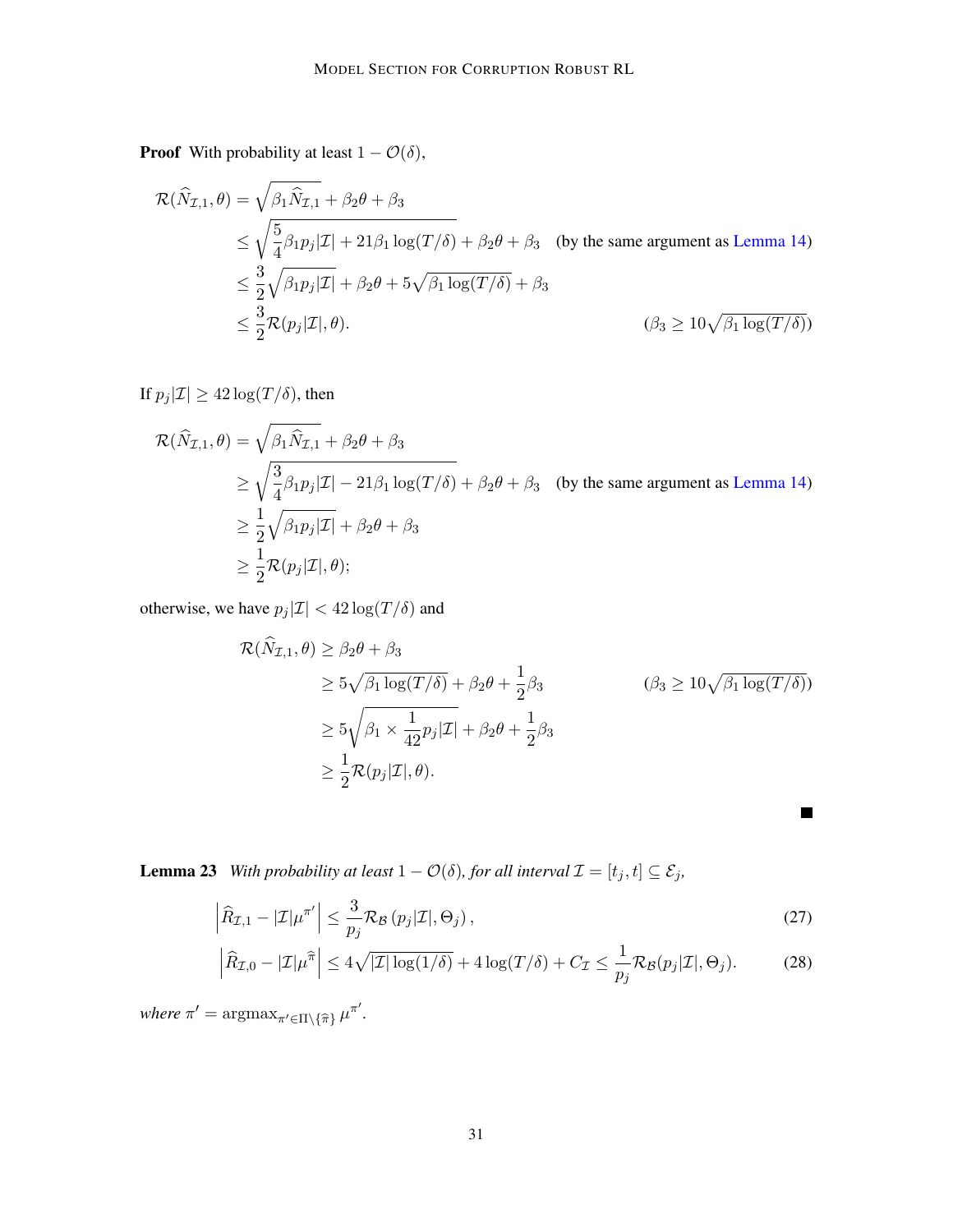**Proof** By the same argument as [Lemma 15,](#page-23-0) the corruption experienced by  $B_{\hat{\pi}}$  in *I* is upper bounded by  $\Theta_i$ . By the regret guarantee of  $\mathcal{B}_{\hat{\pi}}$ , we have with probability at least  $1 - \mathcal{O}(\delta)$ ,

$$
\widehat{R}_{\mathcal{I},1} \geq \widehat{R}_{\mathcal{I},1}^{\pi'} - \frac{1}{p_j} \mathcal{R}_{\mathcal{B}} \left( \widehat{N}_{\mathcal{I},1}, \Theta_j \right)
$$
\n
$$
\geq \sum_{t \in \mathcal{I}} \mu_t^{\pi'} - 2 \sqrt{\frac{2|\mathcal{I}| \log(T/\delta)}{p_j}} - \frac{2 \log(T/\delta)}{p_j} - \frac{2}{p_j} \mathcal{R}_{\mathcal{B}} \left( p_j|\mathcal{I}|, \Theta_j \right)
$$

(by [Lemma 9](#page-21-3) with a union bound over  $|\mathcal{I}|$  and [Lemma 22\)](#page-29-2)

$$
\geq |\mathcal{I}|\mu^{\pi'} - C_{\mathcal{I}} - 2\sqrt{\frac{2|\mathcal{I}| \log(T/\delta)}{p_j}} - \frac{2 \log(T/\delta)}{p_j} - \frac{2}{p_j} \mathcal{R}_{\mathcal{B}}(p_j|\mathcal{I}|, \Theta_j)
$$
  
\n
$$
\geq |\mathcal{I}|\mu^{\pi'} - \frac{3}{p_j} \mathcal{R}_{\mathcal{B}}(p_j|\mathcal{I}|, \Theta_j).
$$
  
\n(by the assumption  $\beta_1 \geq 8 \log(T/\delta), \beta_2 \geq 1, \beta_3 \geq 5 \log(T/\delta)$ )

Again by [Lemma 9](#page-21-3) with a union bound over  $|\mathcal{I}|$ , we also have with probability  $1 - \mathcal{O}(\delta)$ ,

$$
\widehat{R}_{\mathcal{I},1} \leq \sum_{t \in \mathcal{I}} \mu_t^{\pi'} + 2\sqrt{\frac{2|\mathcal{I}| \log(T/\delta)}{p_j}} + \frac{2\log(T/\delta)}{p_j}
$$
\n
$$
\leq |\mathcal{I}| \mu^{\pi'} + 2\sqrt{\frac{2|\mathcal{I}| \log(T/\delta)}{p_j}} + \frac{2\log(T/\delta)}{p_j} + C_{\mathcal{I}}
$$
\n
$$
\leq |\mathcal{I}| \mu^{\pi'} + \frac{1}{p_j} \mathcal{R}_{\mathcal{B}}(p_j|\mathcal{I}|, \Theta_j).
$$

Combining them, we get Eq.  $(27)$ . The first inequality in Eq.  $(28)$  can be obtained by [Lemma 9](#page-21-3) with the fact that  $1 - p_j \geq \frac{1}{2}$  $rac{1}{2}$  and  $\Big|$  $\left| \sum_{t \in \mathcal{I}} \left( \mu_t^{\pi'} - \mu^{\pi'} \right) \right| \leq C_{\mathcal{I}}$ ; the second inequality in [Eq. \(28\)](#page-30-1) can be obtained using the assumptions on  $\beta_1, \beta_2, \beta_3$ 

# <span id="page-31-0"></span>**Lemma 24** *For all*  $j, \hat{\Delta}_j \leq 1$ *.*

**Proof** When  $j = 1$ ,  $\Delta_1 \leq 1$  by definition. Assume that  $j + 1 \geq 2$  is the first j such that  $\Delta_{j+1} > 1$ . By the way we update  $\hat{\Delta}_j$ , it must be that  $\hat{\Delta}_j \ge \frac{1}{1.25}$  and that at the end of epoch j, [Eq. \(12\)](#page-14-3) is triggered.

However, notice that in [Eq. \(12\),](#page-14-3) the left-hand side  $\widehat{R}_0 = \frac{1}{1-p_j} \sum_{\tau=t_j}^t r_\tau \mathbf{1}[Y_\tau = 0] \leq \frac{1}{1-p_j} M_j \leq$  $2M_j$  since  $p_j = \frac{\beta_4}{2M}$  $\frac{\beta_4}{2M_j\widehat{\Delta}_j^2} \leq \frac{1}{2}$  $\frac{1}{2}$  by [Eq. \(13\),](#page-14-4) but the right-hand side of [Eq. \(12\)](#page-14-3) involves a term  $3M_j\hat{\Delta}_j \ge 3M_j \times \frac{1}{1.25} > 2M_j$ . Therefore, [Eq. \(12\)](#page-14-3) is impossible to be triggered at this j, contradicting our assumption. **T** 

<span id="page-31-1"></span>**Lemma 25** *With probability at least*  $1 - \mathcal{O}(\delta)$ *, for all interval*  $\mathcal{I} = [t_j, t] \subseteq \mathcal{E}_j$ *,* 

$$
\frac{1}{p_j} \mathcal{R}_{\mathcal{B}}\left(\widehat{N}_{\mathcal{I},1},\Theta_j\right) \leq \frac{2}{p_j} \mathcal{R}_{\mathcal{B}}\left(p_j|\mathcal{I}|,\Theta_j+\frac{p_j\sqrt{\beta_1 L}}{\beta_2}\right) \leq 0.02 M_j \widehat{\Delta}_j + 2.5 \beta_2 C_{\mathcal{E}_j} \log(T/\delta) + 2\sqrt{\beta_1 L}.
$$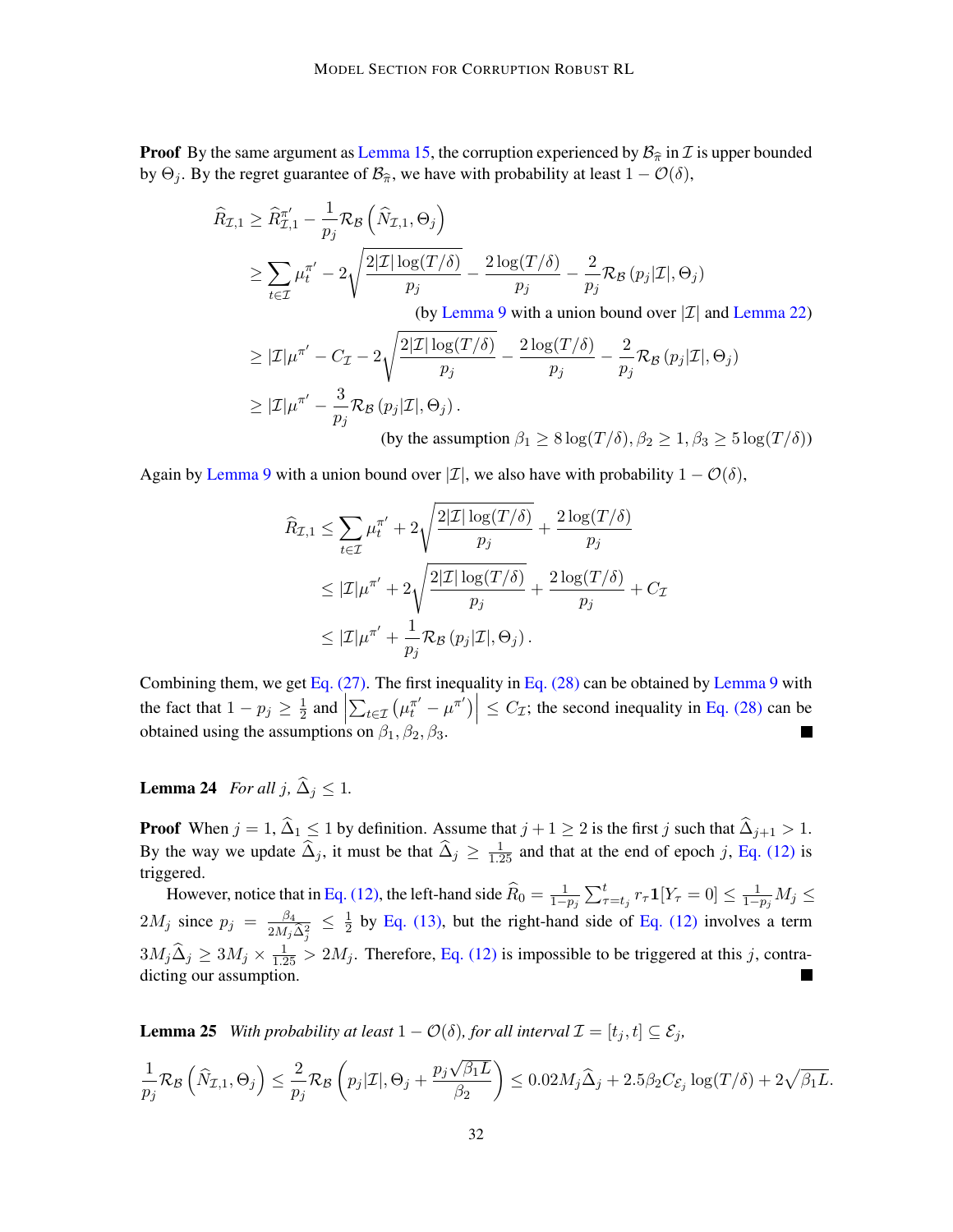Proof

$$
\frac{1}{p_j} \mathcal{R}_{\mathcal{B}} \left( \hat{N}_{\mathcal{I},1}, \Theta_j \right)
$$
\n
$$
\leq \frac{2}{p_j} \mathcal{R}_{\mathcal{B}} \left( p_j | \mathcal{I} |, \Theta_j + \frac{p_j \sqrt{\beta_1 L}}{\beta_2} \right) \qquad \text{(by Lemma 22)}
$$
\n
$$
= 2 \left( \sqrt{\frac{\beta_1 |\mathcal{I}|}{p_j} + \frac{\beta_2 \Theta_j}{p_j} + \frac{\beta_3}{p_j}} \right) + 2\sqrt{\beta_1 L}
$$
\n
$$
\leq 2 \left( \sqrt{\frac{2\beta_1}{\beta_4} |\mathcal{I}| M_j \hat{\Delta}_j + \frac{5}{4} \beta_2 C_{\mathcal{E}_j} + \frac{21\beta_2 c_{\max} \log(T/\delta) + \beta_3}{\beta_4} \times 2M_j \hat{\Delta}_j^2 \right) + 2\sqrt{\beta_1 L}
$$
\n
$$
\leq 0.02 M_j \hat{\Delta}_j + 2.5 \beta_2 C_{\mathcal{E}_j} + 2\sqrt{\beta_1 L}. \quad \text{(by the definition of } \beta_4 \text{ and that } \hat{\Delta}_j \leq 1 \text{ by Lemma 24})
$$

**Proof of [Lemma 7.](#page-13-4)** Let  $T_0$  be the round at which TwoModelSelect terminates. In the following proof, we assume that the high-probability events defined in previous lemmas hold.

Case 1. 
$$
\hat{\pi} \neq \pi^*
$$
.  
\n
$$
\sum_{t \in \mathcal{E}'_j} (r_t^{\pi^*} - r_t)
$$
\n
$$
= (1 - p_j) \left( \hat{R}_{\mathcal{E}'_j,0}^{\pi^*} - \hat{R}_{\mathcal{E}'_j,0}^{\pi} \right) + p_j \left( \hat{R}_{\mathcal{E}'_j,1}^{\pi^*} - \hat{R}_{\mathcal{E}'_j,1} \right)
$$
\n
$$
\leq (1 - p_j) \left( \hat{R}_{\mathcal{E}'_j,1}^{\pi^*} - \hat{R}_{\mathcal{E}'_j,0} \right) + (1 - p_j) \left( 2 \sqrt{\frac{2|\mathcal{E}'_j| \log(T/\delta)}{p_j}} + \frac{2 \log(T/\delta)}{p_j} \right) + p_j \left( \hat{R}_{\mathcal{E}'_j,1}^{\pi^*} - \hat{R}_{\mathcal{E}'_j,1} \right)
$$
\n(when  $Y_t = 0$  we execute  $\hat{\pi}$ , and by Lemma 9)

$$
\leq (1-p_j)\left(\widehat{R}_{\mathcal{E}'_{j},1} - \widehat{R}_{\mathcal{E}'_{j},0}\right) + \frac{1}{p_j}\mathcal{R}_{\mathcal{B}}\left(p_j|\mathcal{E}'_j|,0\right) + \left(\widehat{R}_{\mathcal{E}'_{j},1}^{\pi^*} - \widehat{R}_{\mathcal{E}'_{j},1}\right)
$$
\n(by the

(by the assumptions on  $\beta_1, \beta_3$ )

$$
\leq \frac{5}{p_j} \mathcal{R}_{\mathcal{B}}\left(p_j|\mathcal{E}_j'|, \frac{p_j\sqrt{\beta_1 L}}{\beta_2}\right) - \frac{1}{2}|\mathcal{E}_j'|\widehat{\Delta}_j + \frac{1}{p_j} \mathcal{R}_{\mathcal{B}}\left(p_j|\mathcal{E}_j'|, 0\right) + \frac{1}{p_j} \mathcal{R}_{\mathcal{B}}\left(\widehat{N}_{\mathcal{E}_j', 1}, \Theta_j\right)
$$
\n(by Eq. (11), and Assumption 5 with the assumption that  $\pi^* \in \Pi\setminus\{\widehat{\pi}\}$ )

$$
\leq \frac{8}{p_j} \mathcal{R}_{\mathcal{B}} \left( p_j | \mathcal{E}'_j |, \Theta_j + \frac{p_j \sqrt{\beta_1 L}}{\beta_2} \right) - \frac{1}{2} | \mathcal{E}_j | \widehat{\Delta}_j \tag{by Lemma 22}
$$
\n
$$
\leq 8.16 \, \text{MeV} \, \widehat{\Delta} \quad \text{(by Lemma 22)}
$$

$$
\leq 0.16M_j\widehat{\Delta}_j + 20\beta_2C_{\mathcal{E}_j} + 16\sqrt{\beta_1L} - 0.5|\mathcal{E}_j|\widehat{\Delta}_j.
$$
 (by Lemma 25)

For  $j \geq 2$ , the last expression is further upper bounded by

$$
\left(0.32|\mathcal{E}_{j-1}| + \frac{\beta_4}{\hat{\Delta}_j^2}\right)\hat{\Delta}_j + 20\beta_2C_{\mathcal{E}_j} + 16\sqrt{\beta_1L} - 0.5|\mathcal{E}_j|\hat{\Delta}_j \qquad \text{(by the definition of } M_j)
$$
\n
$$
\leq \frac{\beta_4}{\hat{\Delta}_j} + 20\beta_2C_{\mathcal{E}_j} + 16\sqrt{\beta_1L} + 0.4|\mathcal{E}_{j-1}|\hat{\Delta}_{j-1} - 0.5|\mathcal{E}_j|\hat{\Delta}_j \qquad (\hat{\Delta}_j \leq 1.25\hat{\Delta}_{j-1})
$$
\n
$$
< \tilde{\mathcal{O}}\left(\sqrt{\beta_1L} + \beta_2C_{\mathcal{E}_j} + \beta_1\right) + 0.4|\mathcal{E}_{j-1}|\hat{\Delta}_{j-1} - 0.5|\mathcal{E}_j|\hat{\Delta}_j \qquad (\hat{\Delta}_j > \hat{\Delta}_j = \min_{j} \left\{\sqrt{\beta_4} - 1\right\})
$$

$$
\leq \widetilde{\mathcal{O}}\left(\sqrt{\beta_4 L} + \beta_2 C_{\mathcal{E}_j} + \beta_4\right) + 0.4|\mathcal{E}_{j-1}|\widehat{\Delta}_{j-1} - 0.5|\mathcal{E}_j|\widehat{\Delta}_j; \quad (\widehat{\Delta}_j \geq \widehat{\Delta}_1 = \min\left\{\sqrt{\frac{\beta_4}{L}}, 1\right\})
$$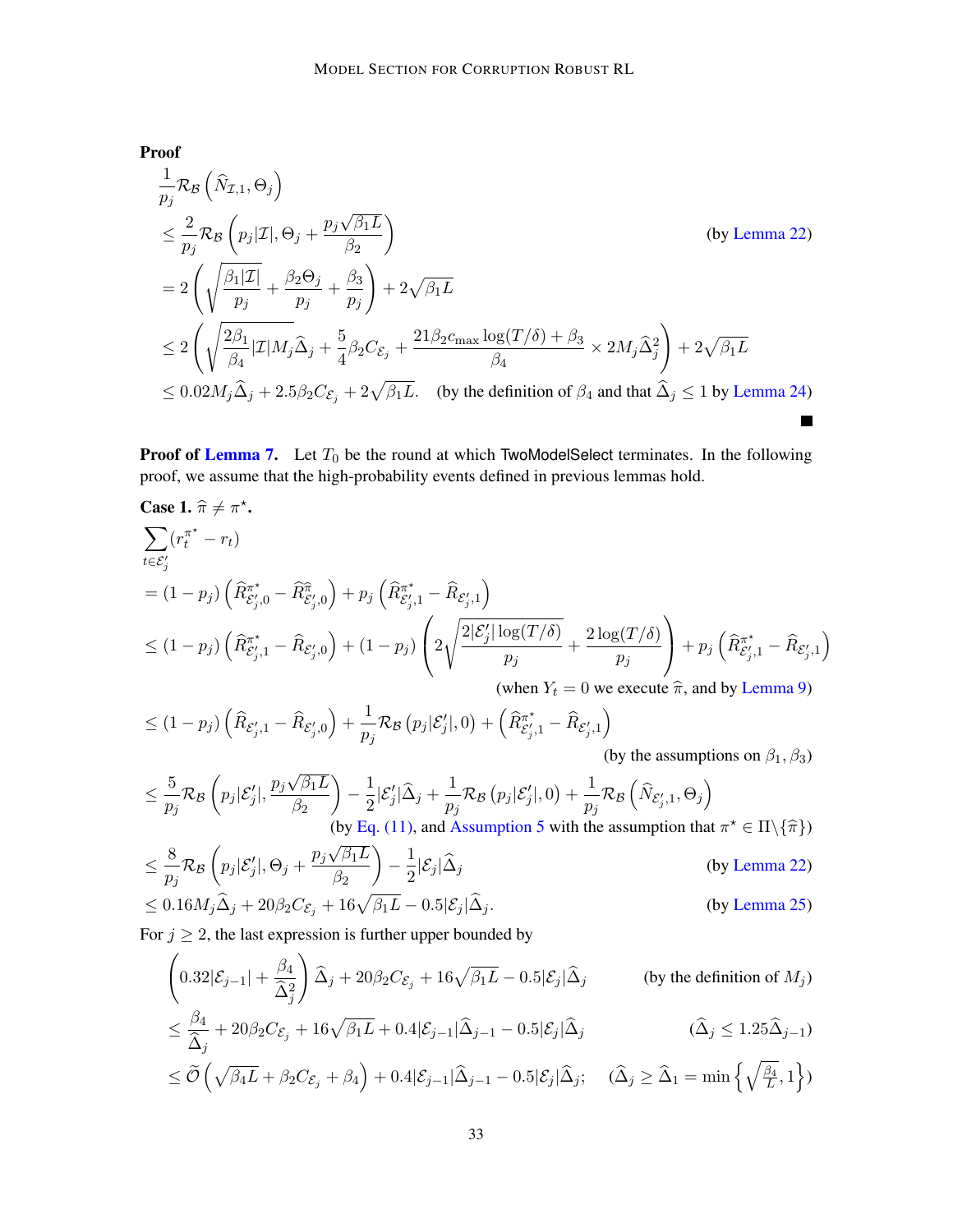for  $j = 1$ , it is upper bounded by

$$
\frac{0.16\beta_4}{\hat{\Delta}_1} + 20\beta_2C_{\mathcal{E}_1} + 16\sqrt{\beta_1L} - 0.5|\mathcal{E}_1|\widehat{\Delta}_1 = \widetilde{\mathcal{O}}\left(\sqrt{\beta_4L} + \beta_2C_{\mathcal{E}_1} + \beta_4\right) - 0.5|\mathcal{E}_1|\widehat{\Delta}_1.
$$

Summing up the above bound over  $j$  (and noticing that the number of epochs is upper bounded by  $3 \log^2 T$ , we see that

$$
\sum_{t=1}^{T_0} (r_t^{\pi^*} - r_t)
$$
\n
$$
\leq \widetilde{\mathcal{O}}\left(\sqrt{\beta_4 L} + \beta_2 C_{\mathcal{E}_1} + \beta_4\right) - 0.5|\mathcal{E}_1|\widehat{\Delta}_1 + \sum_{j=2}^{3\log^2 T} \left(\widetilde{\mathcal{O}}\left(\sqrt{\beta_4 L} + \beta_2 C_{\mathcal{E}_j} + \beta_4\right) + 0.4|\mathcal{E}_{j-1}|\widehat{\Delta}_{j-1} - 0.5|\mathcal{E}_j|\widehat{\Delta}_j\right)
$$
\n
$$
= \widetilde{\mathcal{O}}\left(\sqrt{\beta_4 L} + \beta_2 C_{T_0} + \beta_4\right).
$$

Case 2.  $\widehat{\pi} = \pi^*$ .

$$
\sum_{t \in \mathcal{E}'_j} \left( r_t^{\pi^*} - r_t \right) = p_j \left( \hat{R}_{t,1}^{\pi^*} - \hat{R}_{t,1} \right)
$$
\n
$$
\leq p_j \left( \hat{R}_{t,0}^{\pi^*} - \hat{R}_{t,1} \right) + \tilde{\mathcal{O}} \left( \sqrt{p_j |\mathcal{E}'_j|} + 1 \right) \qquad \text{(Lemma 9)}
$$
\n
$$
\leq p_j \left( \hat{R}_{t,0} - \hat{R}_{t,1} \right) + \tilde{\mathcal{O}} \left( \sqrt{p_j M_j} + 1 \right) \qquad \text{(since } \hat{\pi} = \pi^* \text{)}
$$
\n
$$
\leq \tilde{\mathcal{O}} \left( p_j M_j \hat{\Delta}_j + \sqrt{\beta_1 L} + \sqrt{p_j M_j} \right) \qquad \text{(by Eq. (12))}
$$
\n
$$
\leq \tilde{\mathcal{O}} \left( \frac{\beta_4}{\hat{\Delta}_j} + \sqrt{\beta_1 L} \right) \qquad \text{(by the definition of } p_j \text{)}
$$
\n
$$
= \tilde{\mathcal{O}} \left( \sqrt{\beta_4 L} + \beta_4 \right). \qquad \qquad (\hat{\Delta}_j \geq \hat{\Delta}_1 = \min \left\{ \sqrt{\frac{\beta_4}{L}}, 1 \right\} \text{)}
$$

 $\blacksquare$ 

Similarly, summing over epochs and using the fact that the number of epochs is upper bounded by  $\mathcal{O}(\log^2 T)$  we get the desired bound.

**Proof of [Lemma 8.](#page-13-3)** The condition in the lemma implies  $\Delta \ge 16\sqrt{\frac{\beta_4}{L}} = 16\hat{\Delta}_1$ . Below we prove by induction that  $\Delta \geq \widehat{\Delta}_j$  for all j. This holds for  $j = 1$ . Notice that  $\widehat{\Delta}_j$  only increases when the second break condition Eq.  $(12)$  holds. If Eq.  $(12)$  holds, we have

$$
|\mathcal{E}_j|\Delta = |\mathcal{E}_j|(\mu^{\pi^*} - \mu^{\pi'})
$$
  
\n
$$
\geq \widehat{R}_{\mathcal{E}_j,0} - \widehat{R}_{\mathcal{E}_j,1} - \frac{4}{p_j} \mathcal{R}_{\mathcal{B}} \left( \widehat{N}_{\mathcal{E}_j,1}, \Theta_j \right)
$$
  
\n
$$
\geq 3M_j \widehat{\Delta}_j + 9\sqrt{\beta_1 L} - 4 \left( 0.02 M_j \widehat{\Delta}_j + 2.5 \beta_2 C_{\mathcal{E}_j} + 2\sqrt{\beta_1 L} \right).
$$
  
\n(by Eq. (12) and Lemma 25)  
\n
$$
\geq 35M_j \widehat{\Delta}
$$
 (but the configuration specified in the lemma, we have  $\sqrt{2.5} \geq 10^9 \text{ G}.$ )

 $\geq 2.5 M_j \hat{\Delta}_j$ . (by the condition specified in the lemma, we have  $\sqrt{\beta_1 L} \geq 10 \beta_2 C_{\mathcal{E}_j}$ )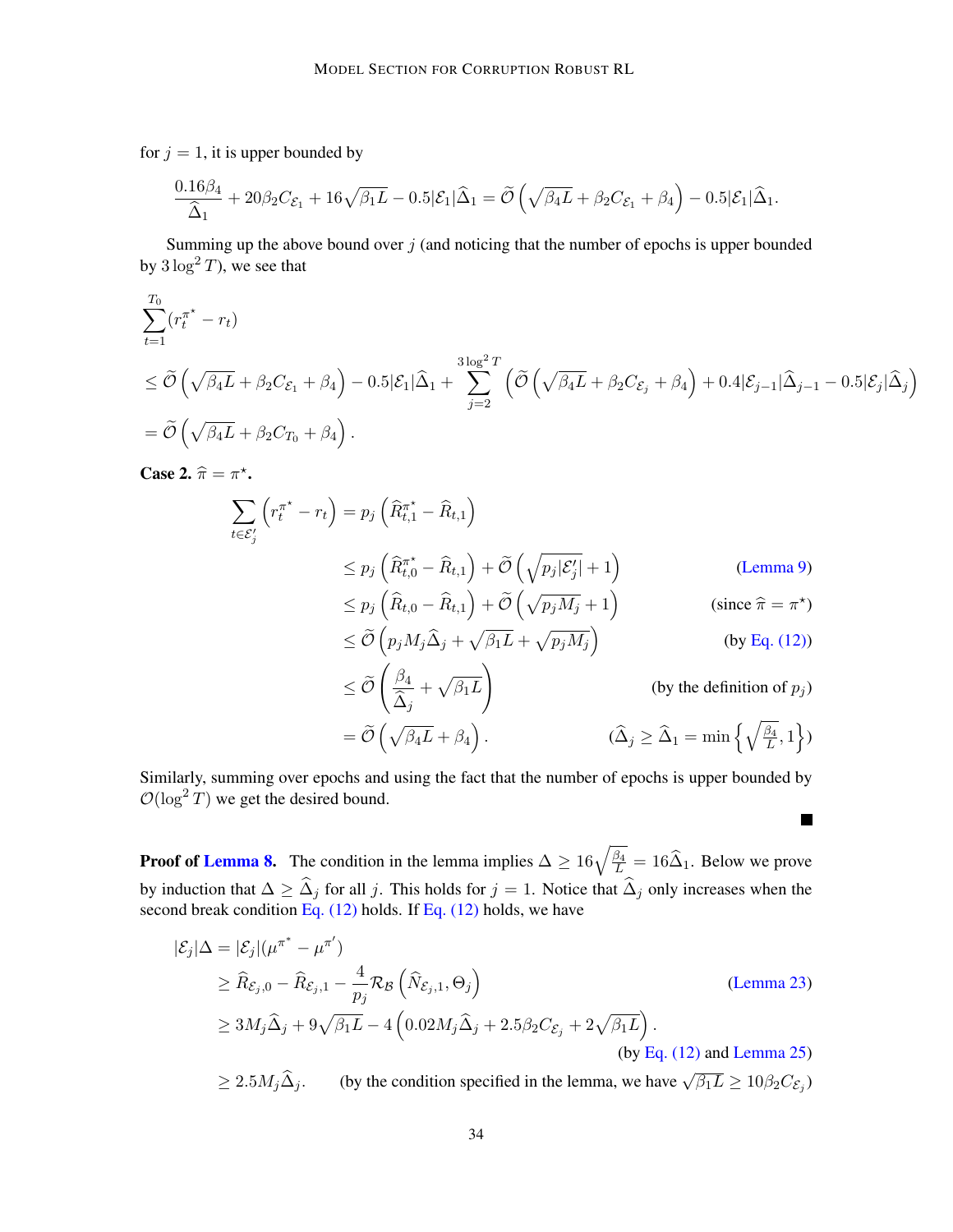Because  $|\mathcal{E}_j| \le M_j$ , we have  $\widehat{\Delta}_j \le \frac{1}{2.5}\Delta$ . Therefore, after the update,  $\widehat{\Delta}_{j+1} = 1.25\widehat{\Delta}_j \le \Delta$  still holds.

Next, we show that the first break condition Eq.  $(11)$  will not hold with high probability: at any time  $t$  within epoch  $i$ ,

$$
\hat{R}_{[t_j, t-1], 0} - \hat{R}_{[t_j, t-1], 1} - \frac{1}{2} (t - t_j) \hat{\Delta}_j
$$
\n
$$
= \left( \hat{R}_{[t_j, t-1], 0} - (t - t_j) \mu^{\pi^*} \right) + (t - t_j) \left( \mu^{\pi^*} - \mu^{\pi'} - \frac{1}{2} \hat{\Delta}_j \right) + \left( (t - t_j) \mu^{\pi'} - \hat{R}_{[t_j, t], 1} \right)
$$
\n
$$
\geq -\frac{4}{p_j} \mathcal{R}_{\mathcal{B}} \left( p_j (t - t_j), p_j C_{\mathcal{E}_j} \right) + (t - t_j) \left( \Delta - \frac{1}{2} \hat{\Delta}_j \right) \qquad \text{(Lemma 23)}
$$
\n
$$
\geq -\frac{4}{p_j} \mathcal{R}_{\mathcal{B}} \left( p_j (t - t_j), \frac{p_j \sqrt{\beta_1 L}}{\beta_2} \right).
$$
\n
$$
\left( \beta_2 C_{\mathcal{E}_j} \leq \sqrt{\beta_1 L} \text{ as assumed in the lemma; } \Delta \geq \hat{\Delta}_j \text{ for all } j \text{ as we just showed above} \right)
$$

Therefore, the first break condition will not be triggered. Overall, with high probability,  $\Delta_i$  is non-decreasing with  $j$ .

Under this high-probability event, since  $\hat{\Delta}_j$  never decreases, the number of times  $\hat{\Delta}_j$  increases is upper bounded by  $\log_{1.25} \frac{\Delta}{\hat{\Delta}}$  $\frac{\Delta}{\widehat{\Delta}_1} \leq \log_{1.25} \sqrt{\frac{L}{\beta_4}} \leq \frac{1}{2}$  $\frac{1}{2} \log_{1.25} T \leq 2 \log_2 T$ . Furthermore, between two times  $\hat{\Delta}_j$  increases, since [Eq. \(11\)](#page-14-2) and [Eq. \(12\)](#page-14-3) are not triggered, the epoch length is at least two times the previous one (by [Eq. \(13\)\)](#page-14-4). Therefore, between two times  $\hat{\Delta}_i$  increases, the number of epochs is upper bounded by  $\log_2 T$ . Overall, the total number of epochs is upper bounded by  $2\log_2 T \times \log_2 T = 2\log^2 T$ . Since we allow the maximum number of epochs to be  $3\log^2 T$  in [Algorithm 4,](#page-14-0) it will not end before the number of rounds reaches T.

**Proof of [Theorem 4.](#page-12-1)** Let  $L^*$  be the smallest L such that

$$
32\left(\frac{\beta_4}{\Delta}+\beta_2C\right)\leq \sqrt{\beta_4L}.
$$

In the for-loops where the learner uses  $L \leq L^*$ , by [Lemma 5](#page-12-5) and [Lemma 7,](#page-13-4) the sum of regret in Phase 1 and Phase 2 is upper bounded by

$$
\widetilde{\mathcal{O}}\left(\sqrt{\beta_4 L} + \beta_2 C + \beta_4\right) = \widetilde{\mathcal{O}}\left(\sqrt{\beta_4 L^{\star}} + \beta_2 C + \beta_4\right) = \widetilde{\mathcal{O}}\left(\frac{\beta_4}{\Delta} + \beta_2 C\right).
$$

In the for-loop where the learner first time uses  $L > L^*$ , we have

$$
\beta_2 2^k \ge \sqrt{\beta_4 (L-1)} \ge \sqrt{\beta_4 L^{\star}} \ge 32 \left(\frac{\beta_4}{\Delta} + \beta_2 C\right)
$$

where the first inequality is by the choice of  $L$  in COBE. By [Lemma 6,](#page-13-1) with probability at least  $1 - \mathcal{O}(\delta)$ ,  $\hat{\pi} = \pi^*$ . Further by [Lemma 8,](#page-13-3) with high probability, Phase 2 will continue until the total<br>number of rounds reaches  $T$ . In this case, using Lemma 5 and Lemma 7, we can still bound the number of rounds reaches T. In this case, using [Lemma 5](#page-12-5) and [Lemma 7,](#page-13-4) we can still bound the regret in the remaining steps by

$$
\widetilde{\mathcal{O}}\left(\sqrt{\beta_4 L} + \beta_2 C + \beta_4\right) = \widetilde{\mathcal{O}}\left(\sqrt{\beta_4 L^{\star}} + \beta_2 C + \beta_4\right) = \widetilde{\mathcal{O}}\left(\frac{\beta_4}{\Delta} + \beta_2 C\right).
$$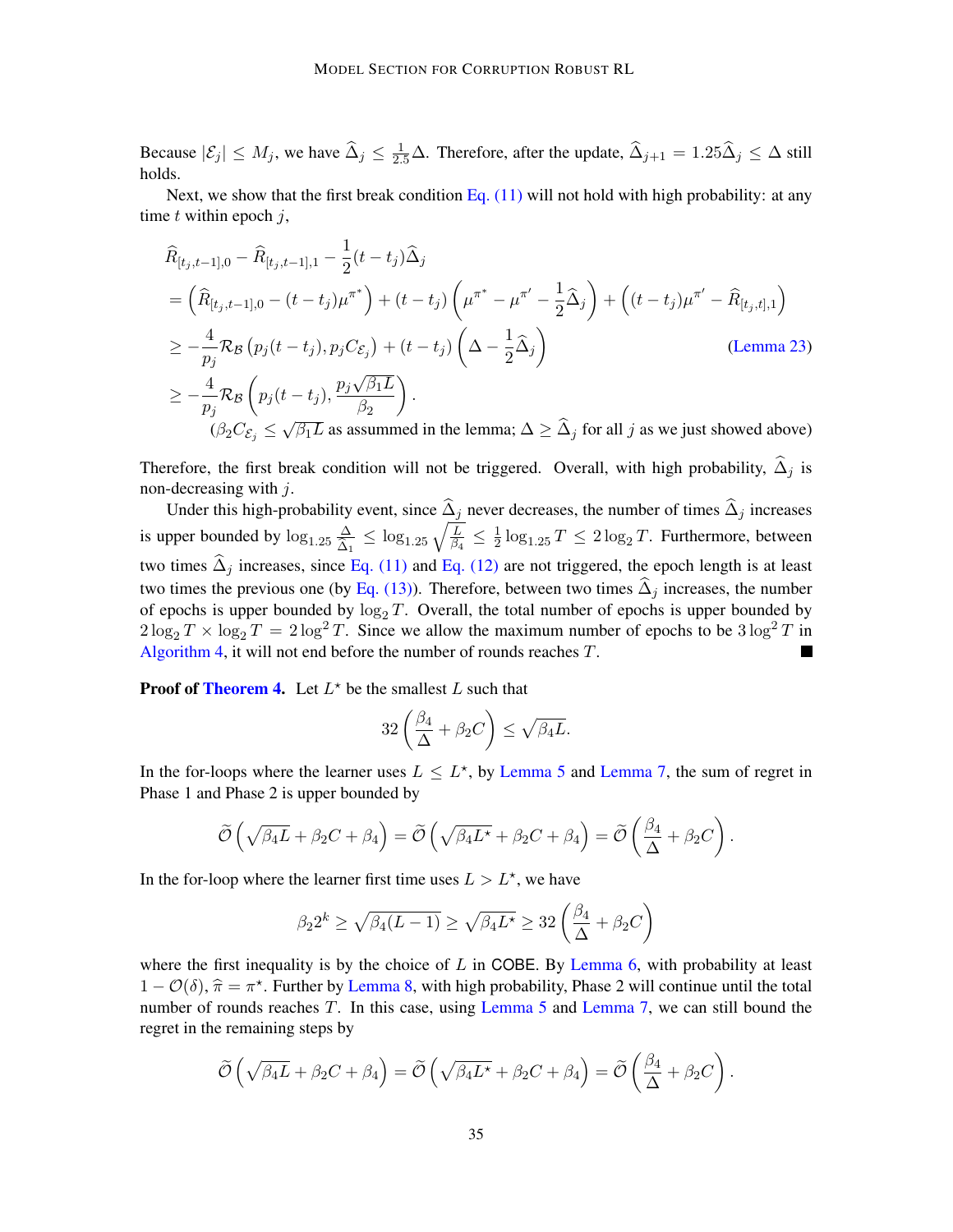By the discussions above, we also see that with high probability, in all for-loops, the learner uses  $L < 2L^*$  (because the algorithm will be locked in Phase 2 when the first time  $L > L^*$  happens). Therefore, by the condition of starting Phase 3, Phase 3 can only be reached when  $L^* = \Omega(T)$ . In this case, the regret incurred in Phase 3, by [Theorem 3,](#page-10-5) is upper bounded by

$$
\widetilde{\mathcal{O}}\left(\sqrt{\beta_1 T} + \beta_2 C + \beta_3\right) = \widetilde{\mathcal{O}}\left(\sqrt{\beta_1 L^{\star}} + \beta_2 C + \beta_3\right) = \widetilde{\mathcal{O}}\left(\frac{\beta_4}{\Delta} + \beta_2 C + \beta_4\right) = \widetilde{\mathcal{O}}\left(\frac{\beta_4}{\Delta} + \beta_2 C\right).
$$

Overall, after summing the regret in all phases and using the fact that the for-loop only repeat  $\mathcal{O}(1)$ times, we see that the total regret can be upper bounded by  $\widetilde{\mathcal{O}}\left(\frac{\beta_4}{\Delta} + \beta_2 C\right)$ . To show that the algorithm also simultaneously guarantees a bound of  $\tilde{\mathcal{O}}\left(\sqrt{\beta_4 T} + \beta_2 C + \beta_4\right)$ , simply bound the regret in all phases by  $\tilde{\mathcal{O}}(\sqrt{\beta_4 L} + \beta_2 C + \beta_4) = \tilde{\mathcal{O}}(\sqrt{\beta_4 T} + \beta_2 C + \beta_4)$ .  $\blacksquare$ 

#### <span id="page-35-0"></span>Appendix F. The Implementation of the Leave-one-policy-out MDP

We consider a tabular MDP  $\mathcal{M} = (\mathcal{S}, \mathcal{A}, r, p, H)$  with a fixed initial state  $s_1 \in \mathcal{S}$ . Let  $\Pi_{\mathcal{M}}$  denote the set of all deterministic policies in M. Now, given a deterministic policy  $\hat{\pi} \in \Pi_{\mathcal{M}}$ , our goal is to construct another MDP  $\mathcal{M}'$ , such that the policy set of  $\mathcal{M}'$  includes all policies in  $\mathcal M$  except for  $\hat{\pi}$ , and that for any  $\pi \in \Pi_{\mathcal{M}} \setminus {\widehat{\pi}}$ , the expected reward in M and M' is the same.<br>MDB  $M'$  here the expected regard for  $\mathcal{M} \setminus S \times S$  and beginn  $H + 1$ . In  $M'$  the expected

MDP  $\mathcal{M}'$  has state space  $\{s_0\} \cup \mathcal{S} \times \mathcal{S}$  and horizon  $H + 1$ . In  $\mathcal{M}'$ , the agent starts in the initial state  $s_0$  and takes one of S actions which makes it transition to one of S copies of the original MDP M. The s-th copy of M is denoted by  $\mathcal{M}_s$  and is identical to M except that the agent is not allowed to take the actions prescribed by  $\hat{\pi}$  in state s.

Note that we can obtain samples for  $\mathcal{M}'$  by playing in  $\mathcal{M}$ , and that

$$
\max_{\pi \in \Pi_{\mathcal{M}'}} \mu_{\mathcal{M}'}^{\pi} = \max_{\pi \in \Pi_{\mathcal{M}} \setminus \{\widehat{\pi}\}} \mu_{\mathcal{M}}^{\pi}
$$
(29)

where  $\mu_M^{\pi}$  denotes the expected reward of policy  $\pi$  under MDP  $\mathcal{M}$ . To see this, simply notice that for any  $\pi \in \Pi_{\mathcal{M}} \setminus {\hat{\pi}}$  which differs from  $\pi^*$  on state s, one can find a policy  $\pi' \in \Pi_{\mathcal{M}'}$  that first goog to  $M$  in the first stap, and than follow  $\pi$  in the rest of the stape. This policy  $\pi'$  give goes to  $\mathcal{M}_s$  in  $\mathcal{M}'$  in the first step, and then follow  $\pi$  in the rest of the steps. This policy  $\pi'$  gives the same expected reward as  $\pi$ . Conversely, for any  $\pi' \in \Pi_{\mathcal{M}'}$ , there is a policy  $\pi \in \Pi_{\mathcal{M}} \setminus {\hat{\pi}}$ which simply equals to  $\pi'$  on its 2 to  $H + 1$  steps. This  $\pi$  gives the same expected reward as  $\pi'$ .

Although M' has  $S^2 + 1$  states, and the total number of actions is  $(SA - 1) \times S + S$  (where  $SA - 1$  is the total number of actions in each copy of M, and the additional S is the number of actions on  $s_0$ ), running UCBVI on  $\mathcal{M}'$  can in fact yield the same gap-independent bound as running it in  $M$  if we share the samples among different copies of  $M$ . To see this in the uncorrupted case, notice that in the analysis of the UCBVI algorithm (see, e.g., [\(Azar et al.,](#page-16-2) [2017\)](#page-16-2), or Chapter 7 of [\(Agarwal et al.,](#page-15-6) [2020b\)](#page-15-6)), the regret bound is a sum of terms of the form  $\sum_{t} \sum_{h} \frac{\text{poly}(S, A, H)}{\sqrt{n_s (s^t - a^t)}}$  $n_t(s_h^t,a_h^t)$ or  $\sum_t \sum_h$  $poly(S, A, H)$  $\frac{\partial y(S, A, H)}{\partial t(s_h^t, a_h^t)}$ . When the samples of the S copies of M are shared, these sum will only scale with the original number of states and actions. This can also be proved formally through the use of feedback graphs [\(Dann et al.,](#page-16-14) [2020\)](#page-16-14). In the corrupted case, the amount of corruption (i.e.,  $c_t = H \cdot \sup_{s,a,V} |(\mathcal{T}V - \mathcal{T}_tV)(s,a)|$  remains the same in M and in M'. Therefore, the overall regret bound in  $\mathcal{M}'$  under corruption remains the same order as that in  $\mathcal{M}$ .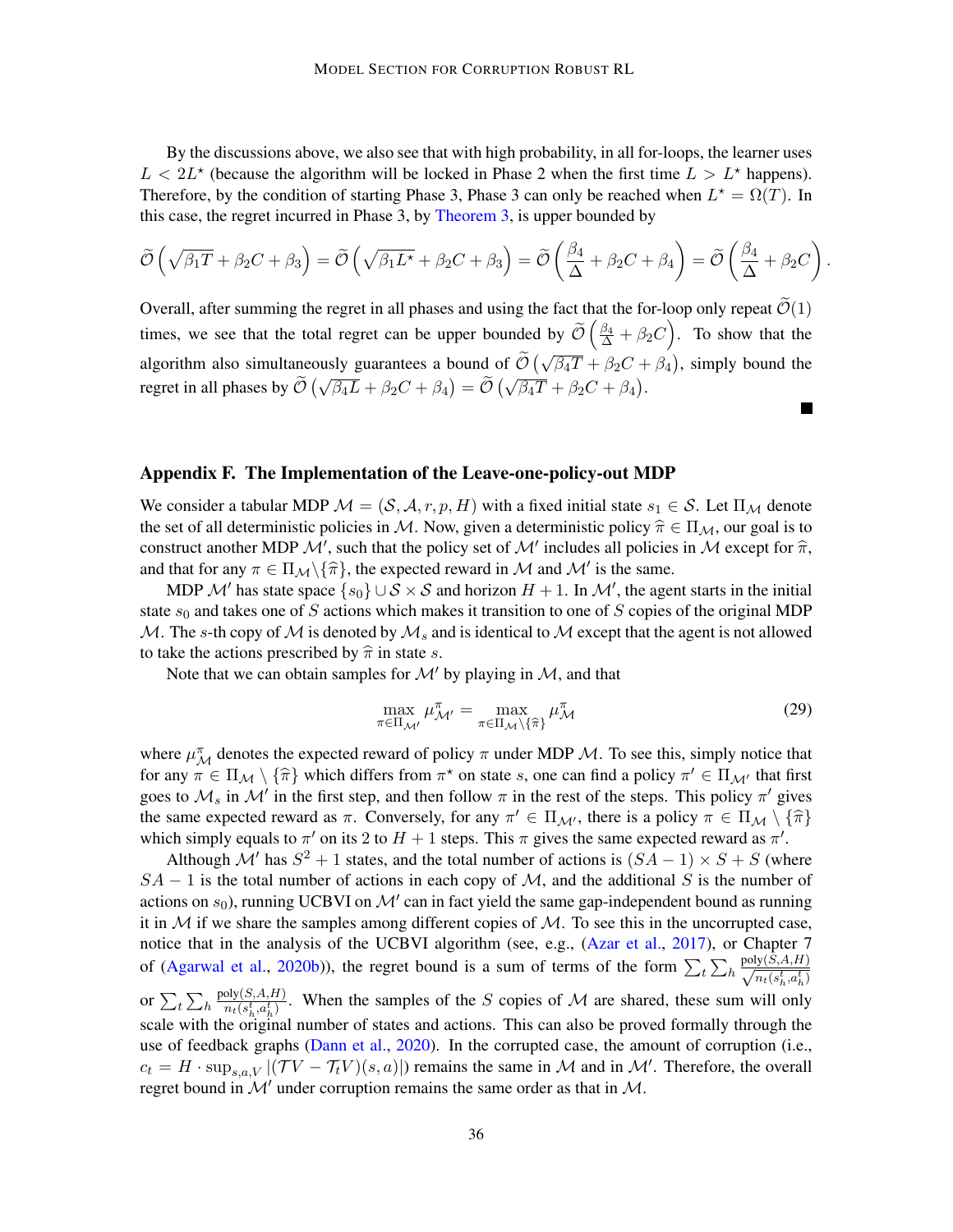<span id="page-36-0"></span>Table 2: A refined version of [Table 1](#page-2-0) with all dependencies explicitly written out. See Table 1 for the restrictions of every algorithm. S and A are the number of states and actions respectively;  $d$ is the feature dimension in linear settings; dim<sub>DE</sub> is the Bellman-eluder dimension defined in [\(Jin](#page-17-9) [et al.,](#page-17-9) [2021a\)](#page-17-9); G is the GapComplexity defined in [\(Simchowitz and Jamieson,](#page-19-6) [2019\)](#page-19-6);  $\Delta$  is the gap between the expected reward of the best and second-best policy. It holds that  $G \leq \frac{SA}{\Delta}$  $\frac{SA}{\Delta}$ .  $C^{\mathbf{a}} = \sum_{t} c_t$ and  $C^{\dagger} = \sqrt{T \sum_t c_t^2}$ , where  $c_t$  is the amount of corruption in round t.

| Setting                     | Algorithm                | $Reg(T)$ in $\mathcal{O}(\cdot)$                                                                               |
|-----------------------------|--------------------------|----------------------------------------------------------------------------------------------------------------|
| <b>Tabular MDP</b>          | (Lykouris et al., 2021)  | $poly(H)((1+C^a) \min {\lbrace G, \sqrt{SAT} \rbrace} + S^2AC^a + SA(C^a)^2)$                                  |
|                             | (Chen et al., 2021b)     | poly(H)(min $\{\frac{S^2 A^{3/2}}{\Delta}, \sqrt{S^4 A^3 T}\} + S^2 A^2 C^{\mathsf{a}} + (C^{\mathsf{a}})^2\}$ |
|                             | (Jin et al., 2021b)      | poly $(H)$ (min {G, $\sqrt{S^2A^2T}$ } + $C^a$ )                                                               |
|                             | COBE + UCBVI             | $poly(H)(\sqrt{SAT} + S^2A + SAC^a)$                                                                           |
|                             | G-COBE + UCBVI           | poly $(H)$ (min $\left\{\frac{S^2A}{\Delta}, \sqrt{S^2AT}\right\}+S^2A+SAC^a$ )                                |
| Linear bandit               | (Li et al., 2019)        | $\frac{\frac{d^6}{\Delta^2} + \frac{d^{5/2}C^a}{\Delta}}{d\sqrt{T} + C^a\sqrt{dT}}$                            |
|                             | (Bogunovic et al., 2020) |                                                                                                                |
|                             | (Bogunovic et al., 2021) | $d\sqrt{T}+d^2(C^{\mathsf{a}})^2$                                                                              |
|                             | (Lee et al., 2021)       | $\min\left\{\frac{d^2}{\Delta},d\sqrt{T}\right\}+C^{\mathsf{a}}$                                               |
|                             | $COBE + PE$              | $d\sqrt{T}+d^{3/2}C^{a}+d^{3/2}$                                                                               |
|                             | $G-COBE + PE$            | $\min \left\{ \frac{d^2}{\Delta}, d\sqrt{T} \right\} + d^{3/2}C^{\mathsf{a}} + d^2$                            |
| Linear contextual<br>bandit | (Foster et al., 2020)    | $d\sqrt{T} + \sqrt{d}C^{\dagger}$                                                                              |
|                             | $COBE + OFUL$            | $\overline{d\sqrt{T}+dC}$ <sup>r</sup>                                                                         |
|                             | COBE + VOFUL             | $d^{4.5}\sqrt{T}+d^4C^{\mathsf{a}}$                                                                            |
| Linear MDP                  | (Lykouris et al., 2021)  | $poly(H)(C^{\mathsf{a}}\sqrt{(d^3+dA)T}+(C^{\mathsf{a}})^2\sqrt{dT})$                                          |
|                             | (Wei and Luo, 2021)      | $poly(H) (\sqrt{d^3T} + (C^{\mathsf{a}})^{1/3} d^{4/3} T^{2/3})$                                               |
|                             | $COBE + LSVI-UCB$        | $poly(H)(\sqrt{d^3T}+dC^r)$                                                                                    |
|                             | COBE + VARLin            | $poly(H)(d^{4.5}\sqrt{T} + d^4C^a)$                                                                            |
| Low BE-dimension            | $COBE + GOLF$            | $poly(H)(\sqrt{\dim_{DE} \cdot T} + \sqrt{\dim_{DE} C^{r}})$                                                   |

#### <span id="page-36-1"></span>Appendix G. Base Algorithms

In this section, we describe and analyze the base algorithms for all settings considered in [Table 1.](#page-2-0) The precise regret bounds achieved by our approaches and comparison with previous works are summarized in [Table 2,](#page-36-0) which complements [Table 1.](#page-2-0) The proofs are sometimes brief since they mostly follow standard analysis appeared in previous works. More details can be found in the references.

#### <span id="page-36-2"></span>G.1. Robust UCBVI for tabular MDPs

A Robust UCBVI algorithm is presented by [Lykouris et al.](#page-18-0) [\(2021\)](#page-18-0) in their Appendix B. We translate it to our setting (i.e., our trajectory reward is bounded in  $[0, 1]$ , and our definition of  $C^a$  already includes an  $H$  factor). The resulting algorithm essentially runs the standard UCBVI algorithm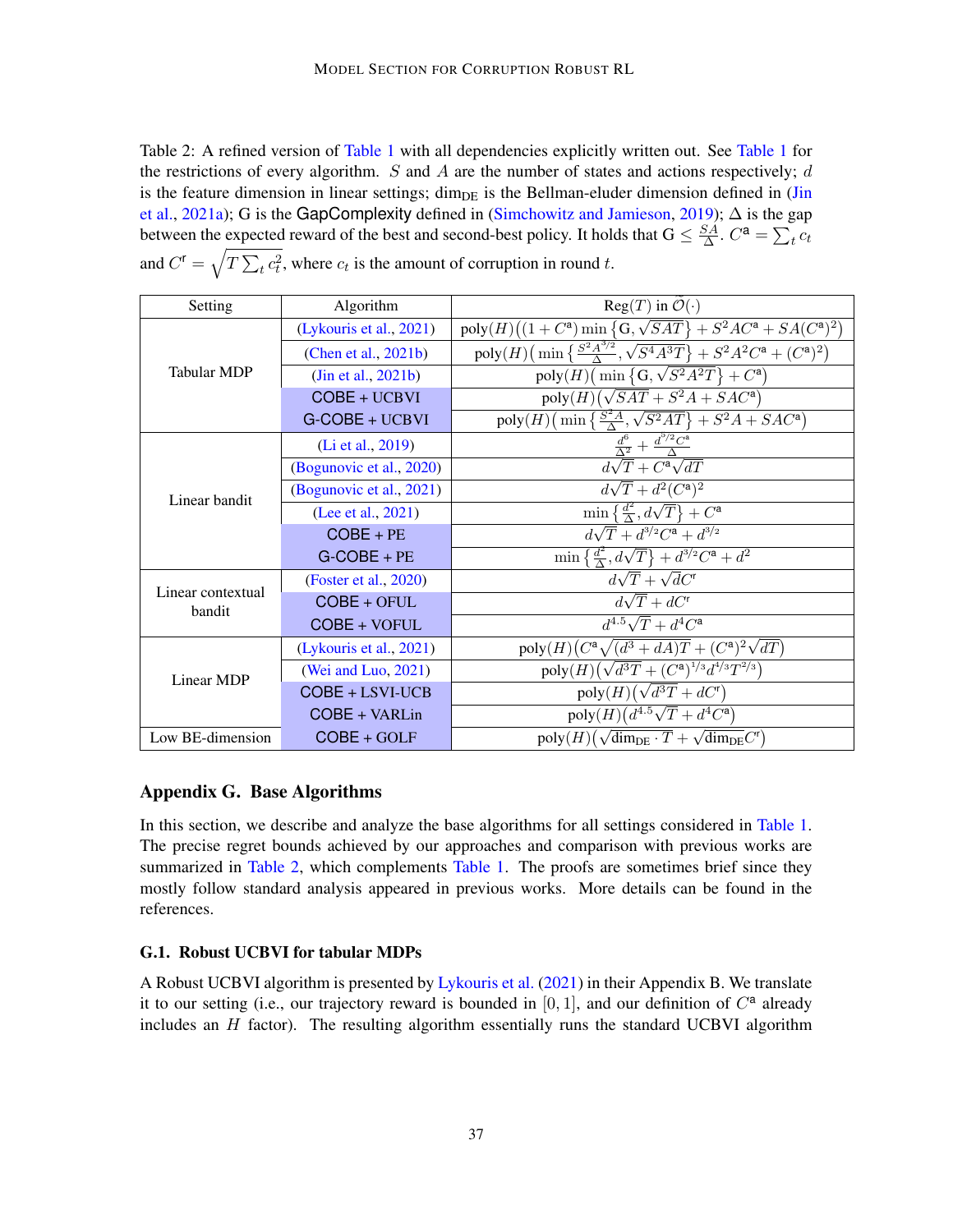[\(Azar et al.,](#page-16-2) [2017\)](#page-16-2) with enlarged bonuses

$$
b_t(s, a) = min \left\{ 2 \sqrt{\frac{2 \ln(64SAHT^2/\delta)}{n_t(s, a)}} + \frac{C^{\mathsf{a}}}{n_t(s, a)}, 1 \right\}
$$

where  $n_t(s, a)$  is the number of visits to  $(s, a)$  before episode t, and  $C^a$  is a given upper bound of the total corruption. This algorithm achieves the following bound (c.f. Eq. (B.1) in [Lykouris et al.](#page-18-0) [\(2021\)](#page-18-0)):

$$
\sum_{\tau=1}^{t} \left( V_1^{\star}(s_1^t) - V_1^{\pi_t}(s_1^t) \right) \le \text{poly}(H) \times \widetilde{\mathcal{O}} \left( \min \left\{ \text{GapComplexity}, \sqrt{SAt} \right\} + S^2 A + C^{\mathbf{a}} SA \right). \tag{30}
$$

Furthermore, by their definition of GapComplexity (with proper scaling for our setting), it holds that GapComplexity  $\leq \frac{SA}{\text{can}}$  $\frac{SA}{\text{gap}_{\min}} \leq \frac{SA}{\Delta}$  $\frac{SA}{\Delta}$ , where  $\text{gap}_{\text{min}} \triangleq \min_{s,a \neq \pi_h^{\star}(s),h} (V_h^{\star}(s) - Q_h^{\star}(s, a))$  and the second inequality is by the performance difference lemma,

$$
\Delta = \min_{\pi \neq \pi^{\star}} \Delta_{\pi} = \min_{\pi \neq \pi^{\star}} \mathbb{E} \left[ \sum_{h,s,a} \Pr[s_h = s] (V_h^{\star}(s) - Q_h^{\star}(s, a)) \middle| \pi \right]
$$
  

$$
\leq \min_{h,s,a \neq \pi_h^{\star}(s)} \mathbb{E} \left[ \Pr[s_h = s] (V_h^{\star}(s) - Q_h^{\star}(s, a)) \middle| \pi : \pi_h(s') = \pi_h^{\star}(s') \forall s' \neq s, \pi_h(s) = a \right]
$$

<span id="page-37-0"></span>(Let  $\pi$  be the policy that only differs from  $\pi^*$  on state s at level h)

 $\leq$  gap<sub>min</sub>.

Below we use these facts to derive our bound.

Theorem 26 *For finite-horizon tabular MDPs,* COBE *with Robust UCBVI as the base algorithm guarantees*  $\text{Reg}(T) = \tilde{O}(\text{poly}(H) \times (\sqrt{SAT} + S^2A + SAC^a))$ ; G-COBE *with Robust UCBVI* guarantees  $\text{Reg}(T) = \widetilde{\mathcal{O}}\left(\text{poly}(H) \times \left(\min\left\{\frac{S^2 A}{\Delta}\right.\right. \right)$  $\frac{A}{\Delta}$ ,  $\sqrt{S^2AT}$  +  $S^2A + SAC^a$  ).

**Proof** By Eq.  $(30)$  and Azuma's inequality, we have

$$
\sum_{\tau=1}^t \left( r_{\tau}^{\pi^*} - r_{\tau} \right) \le \text{poly}(H) \times \widetilde{\mathcal{O}} \left( \sqrt{SAt} + S^2 A + SAC^{\mathsf{a}} \right),
$$

which satisfies [Eq. \(5\)](#page-10-1) with  $\beta_1 = \widetilde{\Theta}(\text{poly}(H)SA)$ ,  $\beta_2 = \widetilde{\Theta}(\text{poly}(H)SA)$ ,  $\beta_3 = \widetilde{\Theta}(\text{poly}(H)S^2A)$ . Applying [Theorem 3](#page-10-5) with these parameters we get the bound for COBE.

Let  $N_t^{\neq \pi^\star} = \sum_{\tau=1}^t \mathbf{1}[\pi_\tau \neq \pi^\star]$  be the number of times the learner chooses sub-optimal policies. Using [Eq. \(30\)](#page-37-0) and noticing that the left-hand side of it is lower bounded by  $N_t^{\neq \pi^\star} \Delta$ , we get

$$
N_t^{\neq \pi^\star} \Delta \le \text{poly}(H) \times \widetilde{\mathcal{O}}\left(\frac{SA}{\Delta} + S^2 A + SAC^{\mathsf{a}}\right).
$$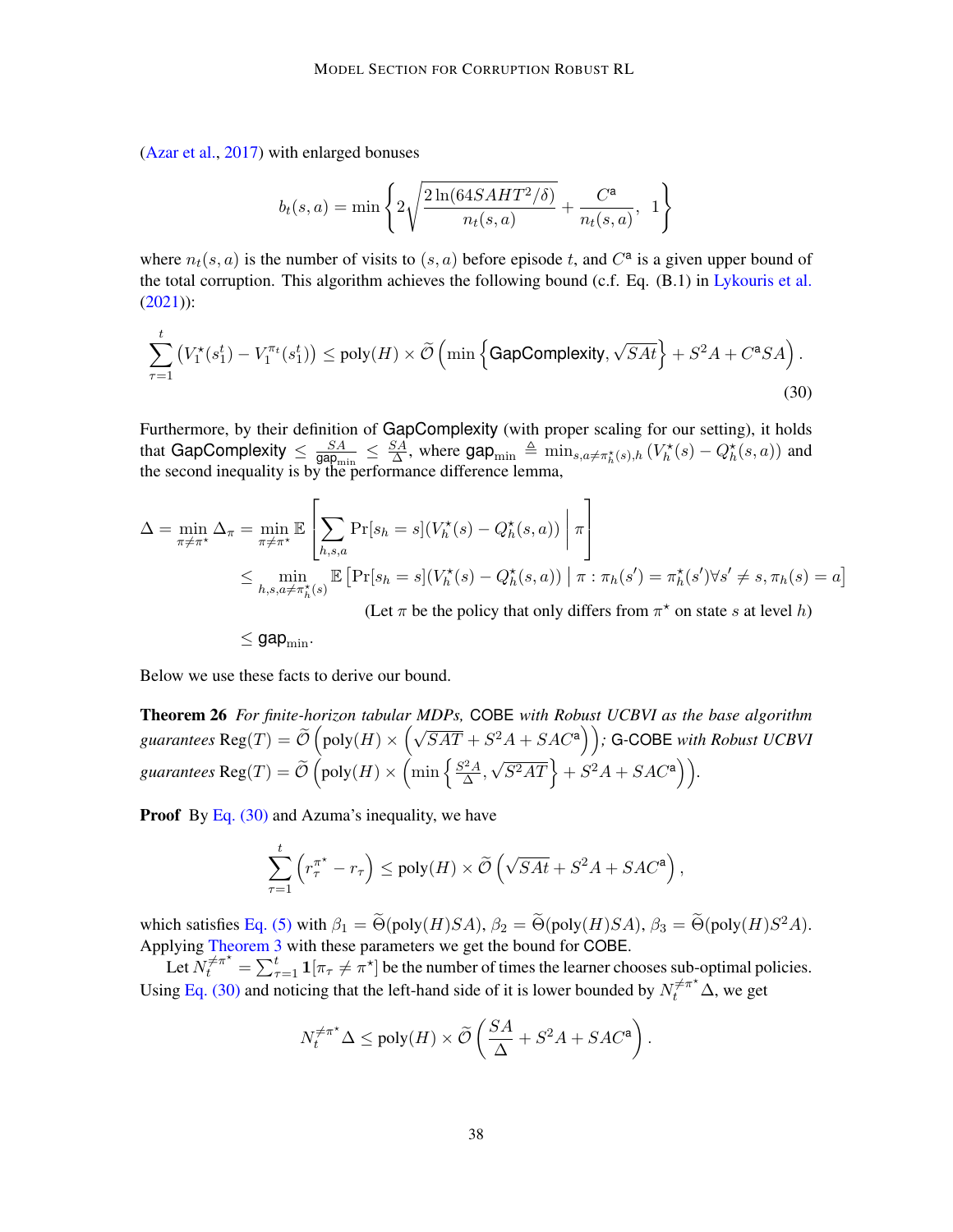<span id="page-38-0"></span>Algorithm 5 Robust Phased Elimination

input:  $C^a$ **define**:  $m_0 = 4d(\log \log d)_+ + 18$ initialize:  $A_0 \leftarrow A$ for  $k = 0, 1, 2, ...$  do Let  $m_k = 2^{k-1}m_0$ . Compute  $\zeta_k : \mathcal{A}_k \to [0, 1]$  such that  $\max_{a \in \mathcal{A}_k} \|a\|_{\Gamma(\zeta_k)^{-1}} \leq 2d$  and  $|\text{supp}(\zeta_k)| \leq m_0$ where  $\Gamma(\zeta_k) = \sum_{a \in \mathcal{A}_k} \zeta_k(a) a a^{\top}.$ Set  $u_k(a) = \begin{cases} 0 & \text{if } \zeta_k(a) = 0 \\ 0 & \text{if } \zeta_k(a) = 0 \end{cases}$  $\left\lceil m_k \max\{\zeta_k(a), \frac{1}{m}\right\rceil$  $\left[\frac{1}{m_0}\right]$  otherwise Draw each action  $a \in A_k$  exactly  $u_k(a)$  times, and get action-reward pairs  $(a_\tau, r_\tau)_{\tau=1}^{u_k}$ , where  $u_k = \sum_{a \in \mathcal{A}_k} u_k(a).$ Estimate parameter:  $w_k = \Gamma_k^{-1} \sum^{u_k}$  $\tau = 1$  $a_{\tau}r_{\tau}$ , where  $\Gamma_k = \sum$  $a \in \mathcal{A}_k$  $u_k(a)aa^{\top}.$ Update the active set  $\mathcal{A}_{k+1} \leftarrow$  $\int$  $a \in \mathcal{A}_k$ :  $\max_{a' \in \mathcal{A}_k} w_k^{\top}(a'-a) \leq 4d \sqrt{\frac{1}{m}}$  $m_k$  $\log(T/\delta) + \frac{4}{\epsilon}$ √  $2dm_0$  $\left\{\frac{2d m_0}{m_k} C^{\mathsf{a}}\right\}$ 

end

Therefore, by Azuma's inequality, we have with probability  $1 - \mathcal{O}(\delta)$ ,

$$
\sum_{\tau=1}^{t} (r_{\tau}^{\pi^{\star}} - r_{\tau}) \le \text{poly}(H) \times \widetilde{\mathcal{O}}\left(\min\left\{\frac{SA}{\Delta}, \sqrt{SAt}\right\} + S^2A + C^{\mathbf{a}}SA + \sqrt{N_t^{\neq \pi^{\star}}}\right)
$$

$$
\le \text{poly}(H) \times \widetilde{\mathcal{O}}\left(\min\left\{\frac{SA}{\Delta}, \sqrt{SAt}\right\} + S^2A + C^{\mathbf{a}}SA\right).
$$

.

This satisfies [Eq. \(7\)](#page-12-3) with  $\beta_1 = \Theta(\text{poly}(H)SA)$ ,  $\beta_2 = \Theta(\text{poly}(H)SA)$ ,  $\beta_3 = \Theta(\text{poly}(H)S^2A)$ (therefore,  $\beta_4 = \tilde{\Theta}(\text{poly}(H)S^2A)$ ). Applying [Theorem 4](#page-12-1) with these parameters we get the bound for G-COBE.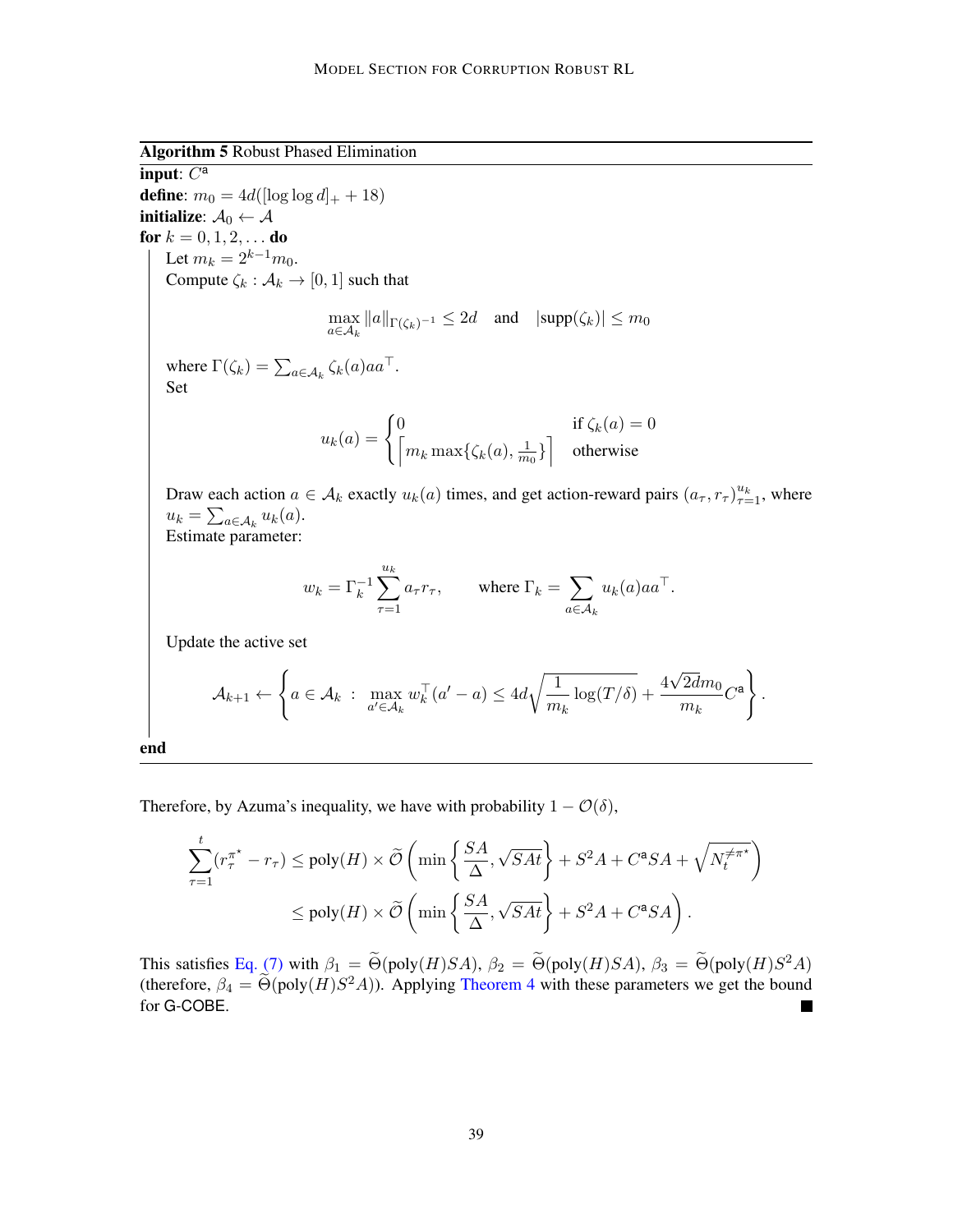#### <span id="page-39-0"></span>G.2. Robust Phased Elimination for linear bandits

The Robust Phased Elimination [\(Algorithm 5\)](#page-38-0) is exactly the Algorithm 1 of [Bogunovic et al.](#page-16-6) [\(2021\)](#page-16-6) with the choice of parameters specified in their Theorem 1 (i.e.,  $\nu = \frac{1}{m}$  $\frac{1}{m_0}$  in their notations). Its gap-independent bound is shown below:

**Lemma 27** *With probability at least*  $1 - \mathcal{O}(\delta)$ *, Robust Phased Elimination ensures* 

<span id="page-39-2"></span>
$$
\sum_{\tau=1}^t (r_\tau^{a^\star} - r_\tau) = \widetilde{\mathcal{O}}\left(d\sqrt{t\log(T/\delta)} + C^{\mathbf{a}}d^{3/2}\log T\right).
$$

**Proof** By Theorem 1 of [Bogunovic et al.](#page-16-6) [\(2021\)](#page-16-6), we have

$$
\sum_{\tau=1}^t (\mu^{a^*} - \mu^{a_t}) = \widetilde{\mathcal{O}}\left(\sqrt{dt \log(T|\mathcal{A}|/\delta)} + C^{\mathbf{a}} d^{3/2} \log T\right) = \widetilde{\mathcal{O}}\left(d\sqrt{t \log(T/\delta)} + C^{\mathbf{a}} d^{3/2} \log T\right)
$$

where for simplicity we assume  $|\mathcal{A}| = \mathcal{O}(T^d)$  without loss of generality. The conclusion follows by noticing that  $\sum_{\tau=1}^t |\mu^{a^*} - \mu^{a^*}_{\tau}| \leq C^{\mathsf{a}}, \sum_{\tau=1}^t |\mu^{a_{\tau}} - \mu^{a_{\tau}}_{\tau}| \leq C^{\mathsf{a}}$  by the definition of corruption, and that with probability  $1 - \mathcal{O}(\delta)$ ,  $\left| \sum_{\tau=1}^t \left( r_\tau^{a^\star - \mu_\tau^{a^\star}} \right) \right| = \mathcal{O}(\sqrt{t \log(T/\delta)})$ , and  $\left| \sum_{\tau=1}^t (r_\tau - \mu_\tau^{a_\tau}) \right| =$  $\mathcal{O}(\sqrt{t \log(T/\delta)})$  by Azuma's inequality.

Next, we further show that the same algorithm achieves a gap-dependent bound. We first restate an intermediate result of [Bogunovic et al.](#page-16-6) [\(2021\)](#page-16-6).

Lemma 28 (Appendix A.2 of [Bogunovic et al.](#page-16-6) [\(2021\)](#page-16-6)) *Robust Phased Elimination ensures that with probability at least*  $1 - \mathcal{O}(\delta)$ *,*  $a^* \in \mathcal{A}_k$  *for all k.* 

The gap-dependent bound of Robust Phased Elimination is then given by the following lemma.

**Lemma 29** *With probability*  $1 - \mathcal{O}(\delta)$ *, Robust Phased Elimination ensures* 

<span id="page-39-3"></span>
$$
\sum_{\tau=1}^t \left( r_{\tau}^{a^{\star}} - r_{\tau} \right) = \widetilde{\mathcal{O}} \left( \frac{d^2 \log(T/\delta)}{\Delta} + C^{\mathbf{a}} d^{3/2} \log T \right).
$$

**Proof** By Eq. (58) of [\(Bogunovic et al.,](#page-16-6) [2021\)](#page-16-6), for all  $a \in A_k$ ,  $a \neq a^*$ , we have

$$
\Delta \leq w^{\star \top}(a^{\star} - a) \leq 8d\sqrt{\frac{\log(T/\delta)}{m_k}} + \frac{8\sqrt{2d}m_0}{m_k}C^{\mathbf{a}}
$$

where the first inequality is by our assumption. Solving the inequality we get

<span id="page-39-1"></span>
$$
m_k \le \frac{256d^2 \log(T/\delta)}{\Delta^2} + \frac{16\sqrt{2d}m_0C^{\mathsf{a}}}{\Delta}.\tag{31}
$$

This means that as long as  $m_k$  grows larger than the right-hand side of [Eq. \(31\),](#page-39-1) no sub-optimal arm can remain in  $A_k$ . Let  $k^*$  be the smallest k such that  $m_k$  is larger than the right-hand side of [Eq. \(31\).](#page-39-1) Then we only need to calculate the regret incurred in epochs  $1, \ldots, k^* - 1$ . By the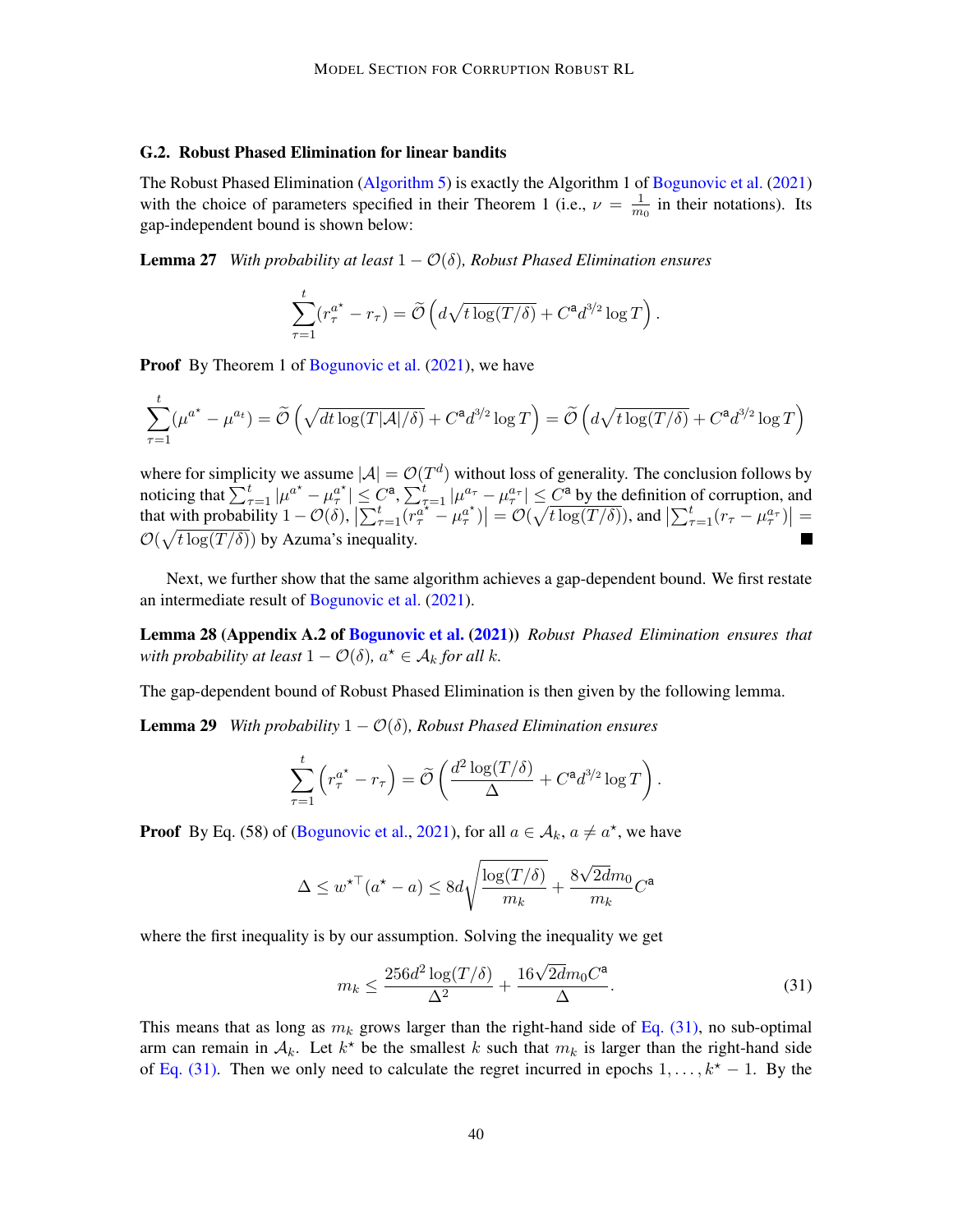same calculation as Eq. (48)-(55) in [\(Bogunovic et al.,](#page-16-6) [2021\)](#page-16-6), we get that with probability at least  $1 - \mathcal{O}(\delta),$ 

$$
\sum_{\tau=1}^{t} (r_{\tau}^{a^{*}} - r_{\tau}) \leq \sum_{k=1}^{k^{*}-1} \sum_{\tau \in \text{epoch}(k)} (r_{\tau}^{a^{*}} - r_{\tau})
$$
\n
$$
\leq \sum_{k=1}^{k^{*}-1} \sum_{\tau \in \text{epoch}(k)} (\mu^{a^{*}} - \mu^{a_{\tau}}) + \mathcal{O}\left(\sum_{k=1}^{k^{*}-1} \sqrt{m_{k} \log(T/\delta)} + C^{a}\right)
$$

(Azuma's inequality)

$$
= \mathcal{O}\left(u_0 + \sum_{k=1}^{k^* - 1} \left(d\sqrt{m_k \log(T/\delta)} + C^{\mathbf{a}} m_0 \sqrt{d}\right)\right)
$$
  
(By Eq. (48)-(55) in (Bogunovic et al., 2021))  

$$
= \mathcal{O}\left(m_0 + d\sqrt{m_{k^*} \log(T/\delta)} + C^{\mathbf{a}} m_0 \sqrt{d} \log T\right)
$$

$$
= \mathcal{O}\left(\frac{d^2 \log(T/\delta)}{\Delta} + d^{3/2} C^{\mathbf{a}} \log T\right).
$$

Theorem 30 *For linear bandits,* COBE *with Robust Phased Elimination as the base algorithm* guarantees  $\text{Reg}(T) = \widetilde{\mathcal{O}}\left(d\right)$ √  $(\overline{T} + d^{3/2}C^{\mathsf{a}} + d^{3/2})$ ; G-COBE with Robust Phased Elimination guarantees  $\text{Reg}(T) = \widetilde{\mathcal{O}}\left(\min\left\{\frac{d^2}{\Delta}\right.$  $\frac{d^2}{\Delta}, d\sqrt{T}$  +  $d^{3/2}C^{\mathbf{a}} + d^2$  ).

Proof By [Lemma 27](#page-39-2) and [Lemma 29,](#page-39-3) we see that Robust Phased Elimination satisfies [Eq. \(5\)](#page-10-1) and [Eq. \(7\)](#page-12-3) with  $\beta_1 = \tilde{\Theta}(d^2), \beta_2 = \tilde{\Theta}(d^{3/2}), \beta_3 = \Theta(d)$  (thus,  $\beta_4 = \tilde{\Theta}(d^2)$ ). Using them in [Theorem 3](#page-10-5) and [Theorem 4](#page-12-1) gives the desired bounds.  $\blacksquare$ 

#### <span id="page-40-0"></span>G.3. Robust OFUL for linear contextual bandits / Robust LSVI-UCB for linear MDPs

From this section, we denote the state, the action, and the reward at the  $h$ -th step of the  $t$ -th episode as  $s_h^t$ ,  $a_h^t$ , and  $\sigma_h^t$  respectively (same as the  $s_{t,h}$ ,  $a_{t,h}$ ,  $\sigma_{t,h}$  defined in [Section 3\)](#page-5-2).

<span id="page-40-1"></span>Below we restate the linear MDP assumption in [\(Jin et al.,](#page-17-2) [2020b\)](#page-17-2) (adapted to our case where the per-step reward lies in [0,  $\frac{1}{H}$  $\frac{1}{H}$ ):

**Assumption 6 (Finite-horizon Linear MDP)** Let  $\phi(s, a) \in \mathbb{R}^d$  be known feature vector for the *state-action pair* (s, a)*. Assume that for all* (s, a)*, the reward function can be represented as*  $\sigma(s,a) = \phi(s,a)^\top \rho$ , and the transition kernel can be represented as  $p(s'|s,a) = \phi(s,a)^\top \nu(s')$ *for some*  $\nu(s') \in \mathbb{R}^d$ . Without loss of generality, we assume that  $\|\phi(s, a)\| \leq 1$ ,  $\|\rho\| \leq \frac{1}{H}\sqrt{d}$ , and  $\left\| \int \nu(s')\mathrm{d}s' \right\| \leq \sqrt{d}.$ 

In [Algorithm 6,](#page-41-0) we present a corruption robust version of LSVI-UCB [\(Jin et al.,](#page-17-2) [2020b\)](#page-17-2) that takes  $C<sup>r</sup>$  as input. Since linear contextual bandit is a special case of linear MDP with  $H = 1$ , we can use the same algorithm to deal with it.

<span id="page-40-2"></span>The following lemma is adapted from (*Jin et al., [2020b,](#page-17-2) Lemma B.4*).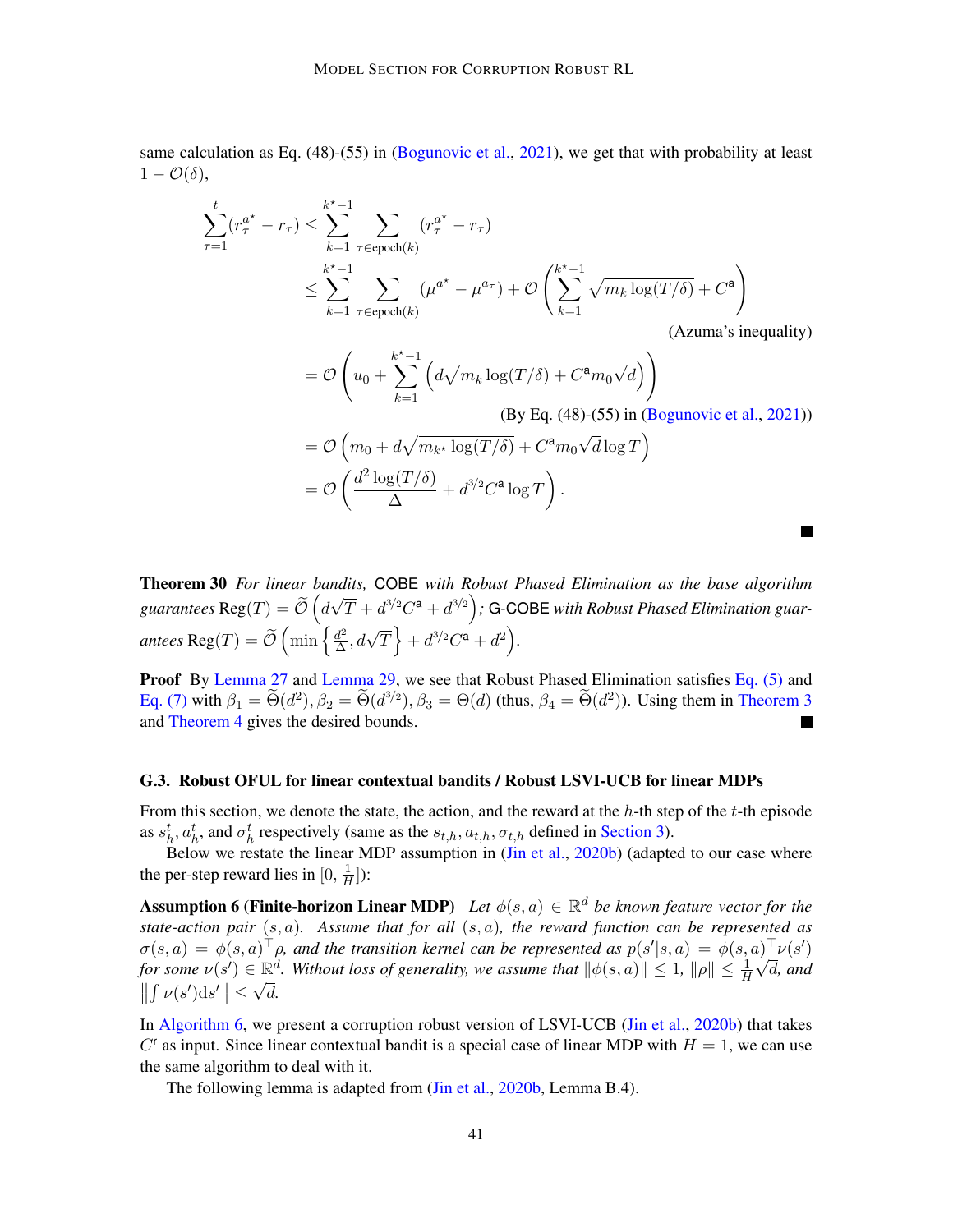<span id="page-41-0"></span>Algorithm 6 Robust OFUL / Robust LSVI-UCB

input:  $C^r$ **define**:  $\zeta = \zeta_0 \cdot \sqrt{d \log(dT/\delta)}$  for  $H=1$  (linear contextual bandit case), or  $\zeta = \zeta_0 \cdot d \sqrt{\log(dHT/\delta)}$ for  $H > 1$  (linear MDP case), where  $\zeta_0$  is a universal constant. for  $t = 1, \ldots, T$  do

$$
\Lambda^t = \sum_{\tau=1}^{t-1} \sum_{h=1}^H \phi_h^{\tau} \phi_h^{\tau \top} + I, \quad \text{where } \phi_h^{\tau} \triangleq \phi(s_h^{\tau}, a_h^{\tau}).
$$

for  $h = H, \ldots, 1$  do  $w_h^t = (\Lambda^t)^{-1} \sum$  $t-1$  $\tau = 1$  $\sum$ H  $k=1$  $\phi_k^{\tau\top}\left(\sigma_k^{\tau}+V_{h+1}^t(s_{k+1}^{\tau})\right)$  $Q_h^t(s,a) \leftarrow \min \left\{ w_h^{t\top} \phi(s,a) + \left( 4\zeta + C^{\mathsf{r}} \sqrt{\frac{d}{Ht}} \right) \Vert \phi(s,a) \Vert_{(\Lambda^t)^{-1}}, \hspace{0.2cm} 1 \right\}.$  $V_h^t(s) \leftarrow \max_a Q_h^t(s, a)$ end for  $h = 1, \ldots, H$  do Observe  $s_h^t$ , choose  $a_h^t = \text{argmax}_a Q_h^t(s_h^t, a)$ , and receive  $\sigma_h^t$ . end end

**Lemma 31** *For any*  $\pi$ *, with probability at least*  $1 - \mathcal{O}(\delta)$ *, the following holds for all* s, a:

$$
\phi(s, a)^{\top} (w_h^t - w_h^{\pi}) = \mathbb{E}_{s' \sim p_t(\cdot | s, a)} \left[ V_{h+1}^t(s') - V_{h+1}^{\pi}(s') \right] + \varepsilon_h^t(s, a)
$$

for some  $\varepsilon_h^t(s,a)$  that satisfies

$$
|\varepsilon_h^t(s, a)| \le \left(4\zeta + C^r \sqrt{\frac{d}{Ht}}\right) \|\phi(s, a)\|_{(\Lambda^t)^{-1}} + \frac{2}{H}c_t \tag{32}
$$

 $\mathcal{L}$ 

**Proof** For any  $(s, a)$  and any  $\pi$ ,

$$
\phi(s, a)^{\top} (w_h^t - w_h^{\pi})
$$
\n
$$
= \phi(s, a)^{\top} \left( (\Lambda^t)^{-1} \sum_{\tau=1}^{t-1} \sum_{k=1}^H \phi_k^{\tau} \left( \sigma_k^{\tau} + V_{h+1}^t(s_{k+1}^{\tau}) \right) - w_h^{\pi} \right)
$$
\n
$$
= \phi(s, a)^{\top} (\Lambda^t)^{-1} \left( \sum_{\tau=1}^{t-1} \sum_{k=1}^H \phi_k^{\tau} \left( \sigma_k^{\tau} + V_{h+1}^t(s_{k+1}^{\tau}) - \phi_k^{\tau} \right) - \phi_k^{\tau} \right) \nu(s') V_{h+1}^{\pi}(s') ds' \right) - w_h^{\pi}
$$
\n
$$
= \phi(s, a)^{\top} (\Lambda^t)^{-1} \left( \sum_{\tau=1}^{t-1} \sum_{k=1}^H \phi_k^{\tau} \left( \sigma_k^{\tau} + V_{h+1}^t(s_{k+1}^{\tau}) - \sigma(s_k^{\tau}, a_k^{\tau}) - \mathbb{E}_{s' \sim p(\cdot | s_k^{\tau}, a_k^{\tau})} V_{h+1}^{\pi}(s') \right) - w_h^{\pi} \right)
$$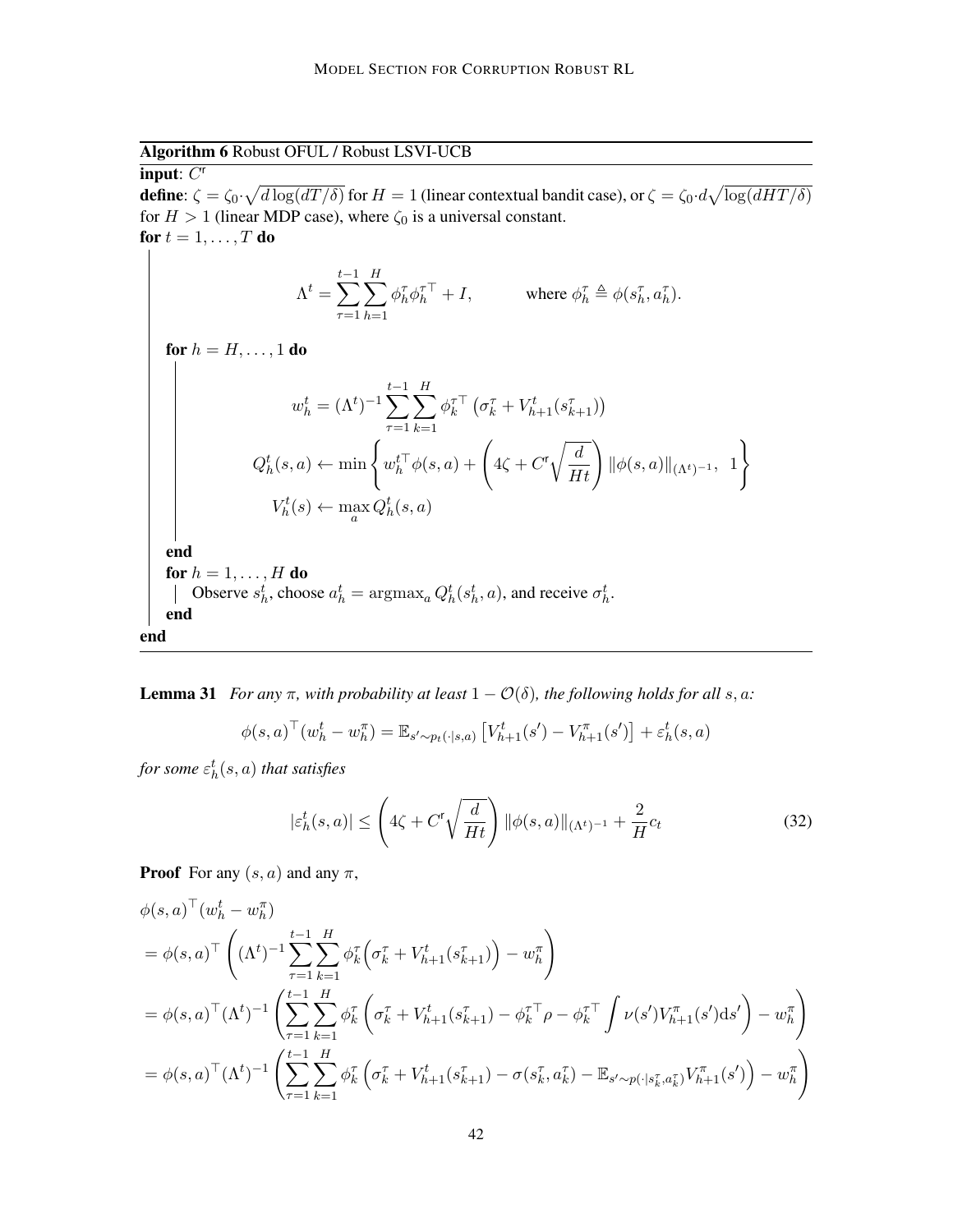$$
= \phi(s, a)^{\top} (\Lambda^{t})^{-1} \sum_{\tau=1}^{t-1} \sum_{k=1}^{H} \phi_{k}^{\tau} (\sigma_{k}^{\tau} - \sigma_{\tau}(s_{k}^{\tau}, a_{k}^{\tau}))
$$
\n
$$
+ \phi(s, a)^{\top} (\Lambda^{t})^{-1} \sum_{\tau=1}^{t-1} \sum_{k=1}^{H} \phi_{k}^{\tau} (V_{h+1}^{t}(s_{k+1}^{\tau}) - \mathbb{E}_{s' \sim p_{\tau}(\cdot | s_{k}^{\tau}, a_{k}^{\tau})} V_{h+1}^{t}(s'))
$$
\n
$$
+ \phi(s, a)^{\top} (\Lambda^{t})^{-1} \sum_{\tau=1}^{t-1} \sum_{k=1}^{H} \phi_{k}^{\tau} (\sigma_{\tau}(s_{k}^{\tau}, a_{k}^{\tau}) + \mathbb{E}_{s' \sim p_{\tau}(\cdot | s_{k}^{\tau}, a_{k}^{\tau})} V_{h+1}^{t}(s') - \sigma(s_{k}^{\tau}, a_{k}^{\tau}) - \mathbb{E}_{s' \sim p(\cdot | s_{k}^{\tau}, a_{k}^{\tau})} V_{h+1}^{t}(s'))
$$
\n
$$
+ \phi(s, a)^{\top} (\Lambda^{t})^{-1} \sum_{\tau=1}^{t-1} \sum_{k=1}^{H} \phi_{k}^{\tau} (\mathbb{E}_{s' \sim p(\cdot | s_{k}^{\tau}, a_{k}^{\tau})} V_{h+1}^{t}(s') - \mathbb{E}_{s' \sim p(\cdot | s_{k}^{\tau}, a_{k}^{\tau})} V_{h+1}^{\pi}(s')) \underbrace{-\phi(s, a)^{\top} (\Lambda^{t})^{-1} w_{h}^{\pi}}_{\text{term}_{5}}
$$

term<sub>1</sub> and term<sub>2</sub> are of the same form, Their absolute values  $|\text{term}_1|$  and  $|\text{term}_2|$  can both be upper bounded by  $\zeta$ || $\phi(s, a)$ ||<sub>( $\Lambda^t$ )</sub>−1 with a similar proof as Lemma B.3 and Lemma D.4 of [\(Jin](#page-17-2) [et al.,](#page-17-2) [2020b\)](#page-17-2) (notice that our range of reward is smaller than theirs by a  $\frac{1}{H}$  factor).

Then notice that

$$
\mathbf{term}_3 = \phi(s, a)^\top (\Lambda^t)^{-1} \sum_{\tau=1}^{t-1} \sum_{k=1}^H \phi_k^\tau \left( \mathcal{T}_\tau V_{h+1}^t(s_k^\tau, a_k^\tau) - \mathcal{T} V_{h+1}^t(s_k^\tau, a_k^\tau) \right)
$$
  

$$
\left( \mathcal{T}_t \text{ and } \mathcal{T} \text{ are Bellman operators defined in Section 3} \right)
$$

and  $|\textbf{term}_3|$  is upper bounded by

$$
\|\phi(s,a)\|_{(\Lambda^t)^{-1}} \sum_{\tau=1}^{t-1} \sum_{k=1}^H \|\phi_k^{\tau}\|_{(\Lambda^t)^{-1}} \times \frac{1}{H} c_{\tau}
$$
\n
$$
\text{(recall that } c_t \triangleq H \cdot \sup_{s,a} \sup_{V \in [0,1]^S} |(\mathcal{T}V - \mathcal{T}_t V)(s,a)|)
$$
\n
$$
\leq \frac{1}{H} \|\phi(s,a)\|_{(\Lambda^t)^{-1}} \sqrt{\sum_{\tau=1}^{t-1} \sum_{k=1}^H c_{\tau}^2} \sqrt{\sum_{\tau=1}^{t-1} \sum_{k=1}^H \|\phi_k^{\tau}\|_{(\Lambda^t)^{-1}}^2}
$$
\n
$$
\leq \frac{C^{\mathsf{r}}}{\sqrt{H\mathsf{t}}} \times \sqrt{d} \|\phi(s,a)\|_{(\Lambda^t)^{-1}}. \qquad \text{(by Lemma D.1 of (Jin et al., 2020b))}
$$

$$
\begin{split} \mathbf{term}_{4} &= \phi(s,a)^{\top} (\Lambda^{t})^{-1} \sum_{\tau=1}^{t-1} \sum_{k=1}^{H} \phi_{k}^{\tau} \phi_{k}^{\tau \top} \left( \rho + \int \nu(s') \left( V_{h+1}^{t}(x') - V_{h+1}^{\pi}(s') \right) \mathrm{d}s' \right) \\ &= \phi(s,a)^{\top} \left( \rho + \int \nu(s') \left( V_{h+1}^{t}(s') - V_{h+1}^{\pi}(s') \right) \mathrm{d}s' \right) \end{split}
$$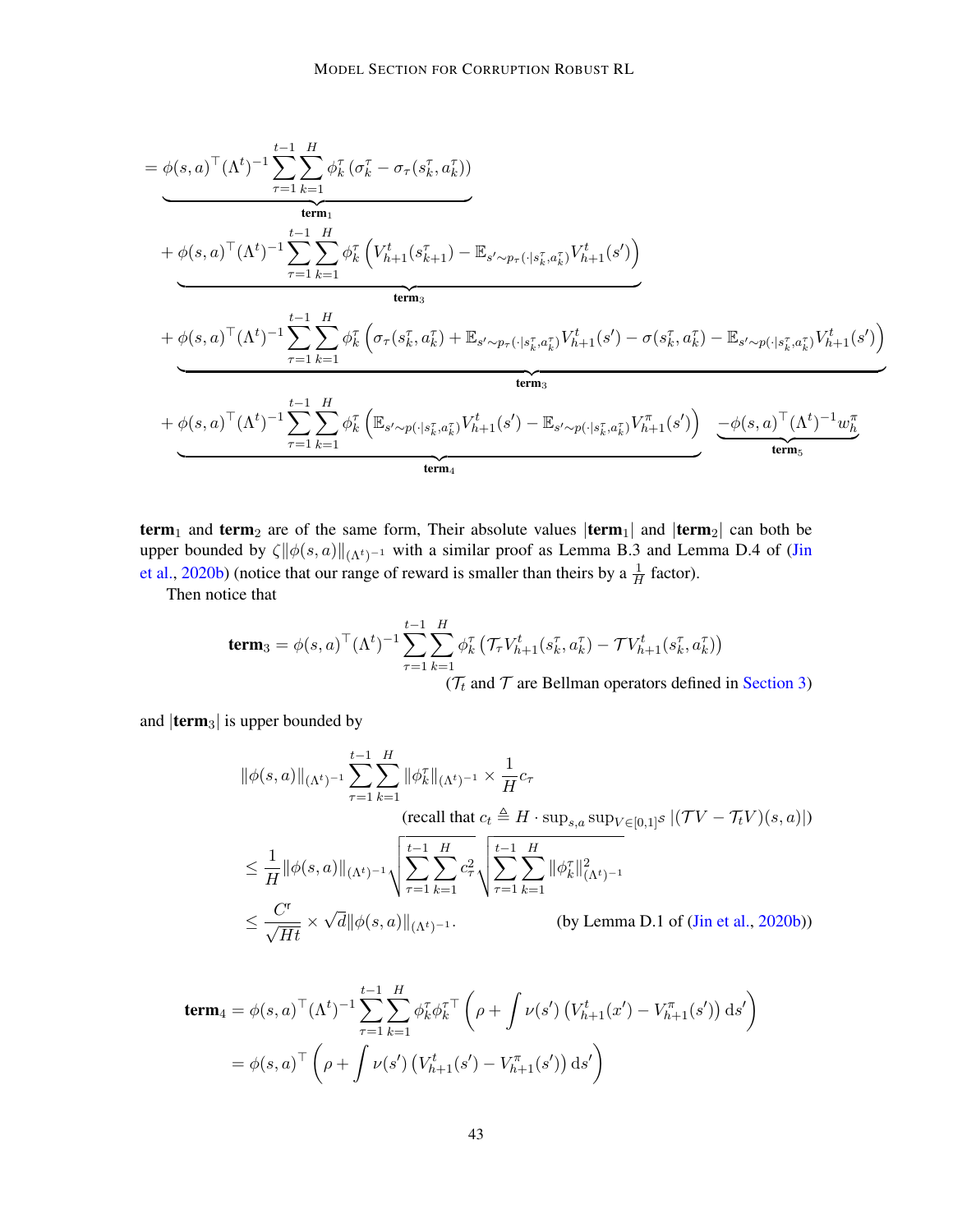$$
-\phi(s, a)^{\top} (\Lambda^{t})^{-1} (\rho + \int \nu(s') (V_{h+1}^{t}(s') - V_{h+1}^{\pi}(s')) ds')
$$
  
\n
$$
= \mathbb{E}_{s' \sim p(\cdot|s,a)} [V_{h+1}^{t}(s') - V_{h+1}^{\pi}(s')] + \text{term}_{5}
$$
  
\n
$$
= \mathbb{E}_{s' \sim p_{t}(\cdot|s,a)} [V_{h+1}^{t}(s') - V_{h+1}^{\pi}(s')] + \text{term}_{5}
$$
  
\n
$$
+ (\sigma(s, a) + \mathbb{E}_{s' \sim p(\cdot|s,a)} [V_{h+1}^{t}(s')] - \sigma_{t}(s, a) - \mathbb{E}_{s' \sim p_{t}(\cdot|s,a)} [V_{h+1}^{t}(s')])
$$
  
\n
$$
- (\sigma(s, a) + \mathbb{E}_{s' \sim p(\cdot|s,a)} [V_{h+1}^{\pi}(s')] - \sigma_{t}(s, a) - \mathbb{E}_{s' \sim p_{t}(\cdot|s,a)} [V_{h+1}^{\pi}(s')])
$$
  
\n
$$
\text{term}_{7}
$$

Furthermore,

$$
|\text{term}_{5}| \leq ||\phi(s, a)||_{(\Lambda^{t})^{-1}} \left\| \rho + \int \nu(s') \left( V_{h+1}^{t}(s') - V_{h+1}^{\pi}(s') \right) ds' \right\|_{(\Lambda^{t})^{-1}}
$$
  
\n
$$
\leq ||\phi(s, a)||_{(\Lambda^{t})^{-1}} \left\| \rho + \int \nu(s') \left( V_{h+1}^{t}(s') - V_{h+1}^{\pi}(s') \right) ds' \right\|
$$
  
\n
$$
\leq 2\sqrt{d} ||\phi(s, a)||_{(\Lambda^{t})^{-1}}
$$
 (by Assumption 6)  
\n
$$
\leq \zeta ||\phi(s, a)||_{(\Lambda^{t})^{-1}},
$$

$$
|\mathbf{term}_6| \le \sup_{s',a',V \in [0,1]^S} |(\mathcal{T}_t V - \mathcal{T} V)(s',a')| = \frac{1}{H}c_t
$$
  

$$
|\mathbf{term}_7| \le \sup_{s',a',V \in [0,1]^S} |(\mathcal{T}_t V - \mathcal{T} V)(s',a')| = \frac{1}{H}c_t
$$

Finally,

$$
\mathbf{term}_5\leq \|\phi(s,a)\|_{(\Lambda^t)^{-1}}\|w_h^\pi\|_{(\Lambda^t)^{-1}}\leq \sqrt{d}\|\phi(s,a)\|_{(\Lambda^t)^{-1}}\leq \zeta\|\phi(s,a)\|_{(\Lambda^t)^{-1}}.
$$

 $\blacksquare$ 

Combining all terms above finishes the proof.

<span id="page-43-0"></span>**Lemma 32** *With probability at least*  $1 - \mathcal{O}(\delta)$ ,  $V_h^t(s) \geq V_h^*(s) - 2c_t$  for all t, h, s.

**Proof** We use induction to show that with probability at least  $1 - \mathcal{O}(\delta)$ ,  $Q_h^t(s, a) \geq Q_h^{\pi}(s, a) 2(H+1-h)$  $\frac{H^{(n+1)}(t)}{H}$  c<sub>t</sub> for all h, s, a and any  $\pi$ . Consider the case  $h = H$ ,

$$
Q_H^t(s, a)
$$
  
= min 
$$
\left\{ w_H^t \phi(s, a) + \left( 4\zeta + C'\sqrt{\frac{d}{Ht}} \right) ||\phi(s, a)||_{(\Lambda^t)^{-1}}, 1 \right\}
$$
  
= min 
$$
\left\{ w_H^{\pi \top} \phi(s, a) + \left( 4\zeta + C'\sqrt{\frac{d}{Ht}} \right) ||\phi(s, a)||_{(\Lambda^t)^{-1}} + \varepsilon_H^t(s, a), Q_H^{\pi}(s, a) \right\}
$$
  
(by Lemma 31)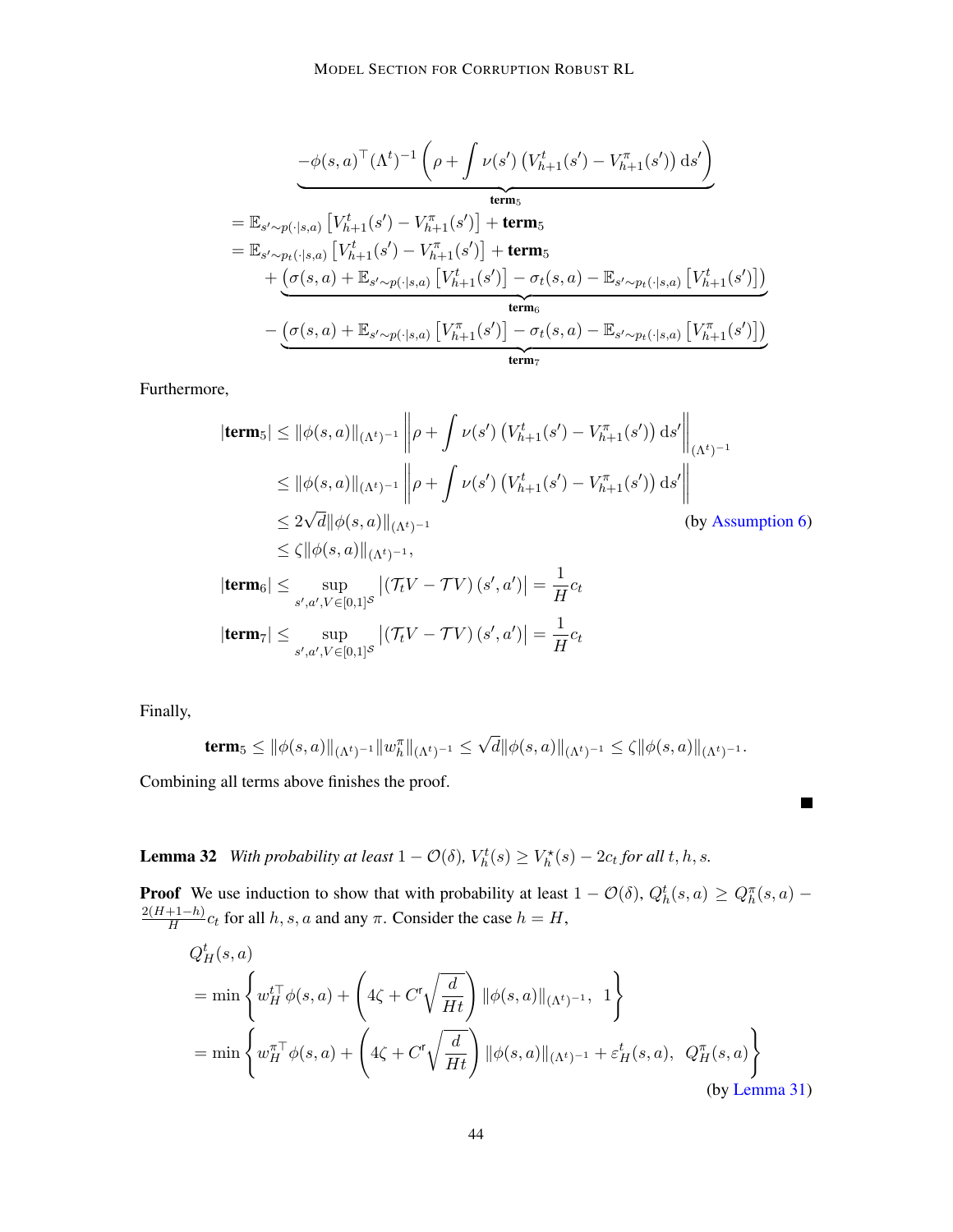$$
\geq \min \left\{ Q_H^{\pi}(s, a) - \frac{2}{H} c_t, Q_H^{\pi}(s, a) \right\}
$$
 (by Lemma 31)  
=  $Q_H^{\pi}(s, a) - \frac{2}{H} c_t.$ 

Suppose that the induction hypothesis holds for  $h + 1$ , then

$$
Q_h^t(s, a)
$$
  
= min  $\left\{ w_h^{t\top} \phi(s, a) + \left( 4\zeta + C^{\mathsf{T}} \sqrt{\frac{d}{Ht}} \right) ||\phi(s, a)||_{(\Lambda^t)^{-1}}, 1 \right\}$   
= min  $\left\{ w_h^{\pi\top} \phi(s, a) + \mathbb{E}_{s' \sim p_t(\cdot|s, a)} [V_{h+1}^t(s') - V_{h+1}^{\pi}(s')] + \left( 4\zeta + C^{\mathsf{T}} \sqrt{\frac{d}{Ht}} \right) ||\phi(s, a)||_{(\Lambda^t)^{-1}} + \varepsilon_h^t(s, a), 1 \right\}$   
 $\ge \min \left\{ Q_h^{\pi}(s, a) + \mathbb{E}_{s' \sim p_t(\cdot|s, a)} [V_{h+1}^t(s') - V_{h+1}^{\pi}(s')] - \frac{2}{H} c_t, Q_h^{\pi}(s, a) \right\}$  (by Lemma 31)

Notice that by the induction hypothesis, we have for any s,  $V_{h+1}^{\pi}(s) \leq \max_{a} Q_{h+1}^{\pi}(s, a) \leq$  $\max_a Q_{h+1}^t(s, a) + \frac{2(H-h)}{H}c_t = V_{h+1}^t(s) + \frac{2(H-h)}{H}c_t$ . Therefore, the last expression can further be lower bounded by

$$
\min \left\{ Q_h^{\pi}(s, a) - \frac{2(H - h)}{H}c_t - \frac{2}{H}c_t, \ Q_h^{\pi}(s, a) \right\}
$$

$$
= Q_h^{\pi}(s, a) - \frac{2(H - h + 1)}{H}c_t,
$$

which finishes the induction. Note that  $Q_h^t(s, a) \ge Q_h^{\pi}(s, a) - \frac{2(H - h + 1)}{H}$  $\frac{(-h+1)}{H}c_t$  implies the lemma since

$$
V_h^t(s) = \max_a Q_h^t(s, a)
$$
  
\n
$$
\geq \max_a Q_h^{\star}(s, a) - \frac{2(H - h + 1)}{H}c_t
$$
  
\n
$$
\geq V_h^{\star}(s) - 2c_t.
$$
 (let  $\pi = \pi^{\star}$ )

 $\blacksquare$ 

<span id="page-44-0"></span>**Lemma 33** *Robust OFUL / Robust LSVI-UCB ensures with probability at least*  $1 - \mathcal{O}(\delta)$ 

$$
\sum_{\tau=1}^t \left( r_{\tau}^{\pi^*} - r_{\tau} \right) = \widetilde{\mathcal{O}} \left( \zeta \sqrt{dHt} + dC^{\mathsf{r}} \right).
$$

**Proof** Note that for all  $t, h$ ,

$$
\sum_{\tau=1}^t \left( V_h^{\tau}(s_h^{\tau}) - V_h^{\pi_{\tau}}(s_h^{\tau}) \right) = \sum_{\tau=1}^t \left( Q_h^{\tau}(s_h^{\tau}, a_h^{\tau}) - Q_h^{\pi_{\tau}}(s_h^{\tau}, a_h^{\tau}) \right)
$$
\n
$$
\leq \sum_{\tau=1}^t \phi_h^{\tau}(w_h^{\tau} - w_h^{\pi_{\tau}}) + \widetilde{\mathcal{O}} \left( \sum_{\tau=1}^t \left( \zeta + C^{\tau} \sqrt{\frac{d}{H\tau}} \right) \|\phi_h^{\tau}\|_{(\Lambda^{\tau})^{-1}} \right)
$$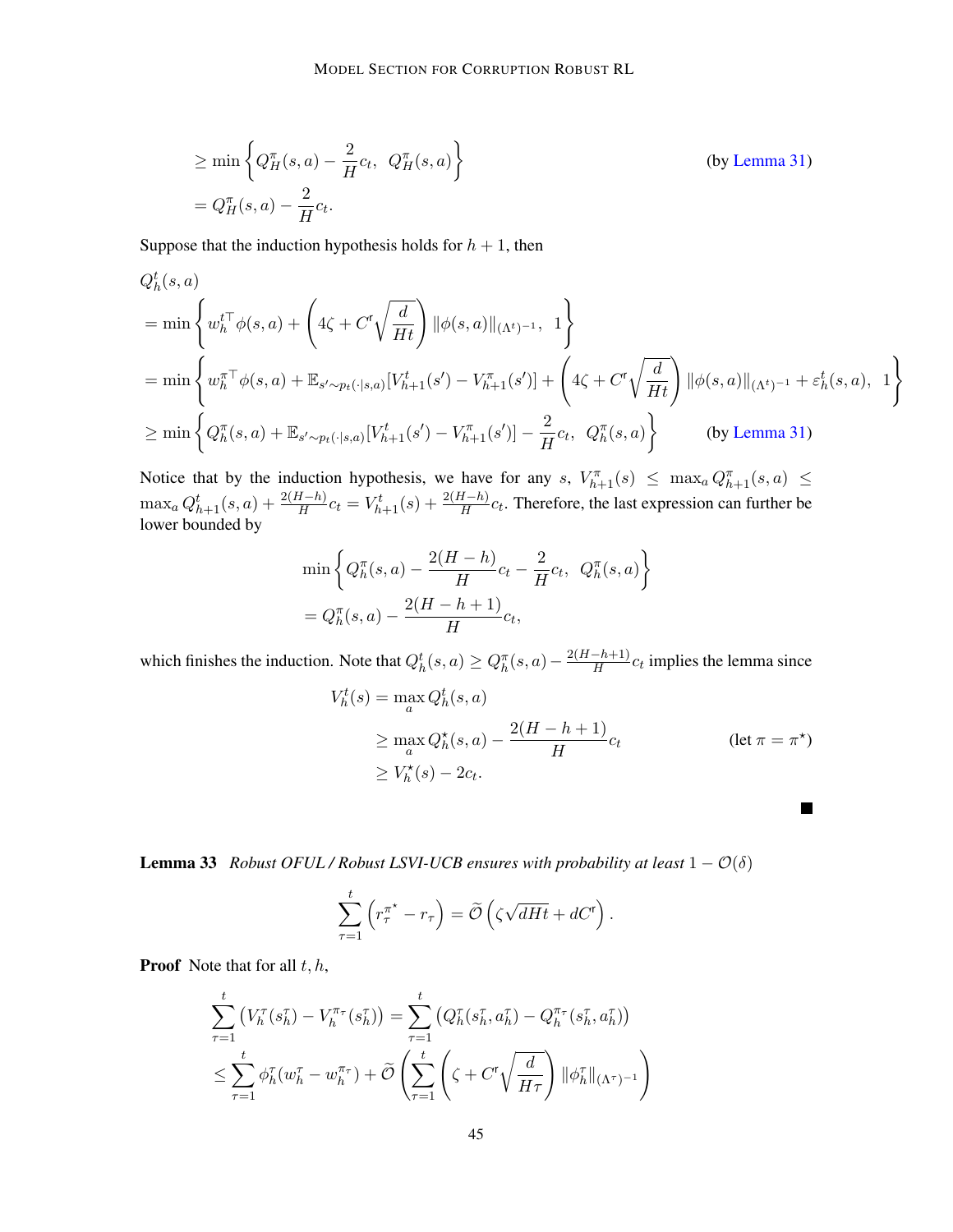$$
\leq \sum_{\tau=1}^{t} \mathbb{E}_{s' \sim p_{\tau}(\cdot | s_{h}^{\tau}, a_{h}^{\tau})} \left[ V_{h+1}^{\tau}(s') - V_{h+1}^{\pi_{\tau}}(s') \right]
$$
  
+  $\tilde{\mathcal{O}} \left( \sum_{\tau=1}^{t} \left( \zeta + C^{\tau} \sqrt{\frac{d}{H\tau}} \right) \|\phi_{h}^{\tau}\|_{(\Lambda^{\tau})^{-1}} + \frac{1}{H} \sum_{\tau=1}^{t} c_{\tau} \right)$  (by Lemma 31)  
=  $\sum_{\tau=1}^{t} \left( V_{h+1}^{\tau}(s_{h+1}^{\tau}) - V_{h+1}^{\pi_{\tau}}(s_{h+1}^{\tau}) \right)$   
+  $\tilde{\mathcal{O}} \left( \sum_{\tau=1}^{t} \left( \zeta + C^{\tau} \sqrt{\frac{d}{H\tau}} \right) \|\phi_{h}^{\tau}\|_{(\Lambda^{\tau})^{-1}} + \frac{1}{H} \sum_{\tau=1}^{t} c_{\tau} + \sum_{\tau=1}^{t} \epsilon_{h}^{\tau} \right),$  (33)

where we define  $\epsilon_{h}^{\tau} \triangleq \mathbb{E}_{s' \sim p_{\tau}(\cdot | s_{h}^{\tau}, a_{h}^{\tau})} \left[ V_{h+1}^{\tau}(s') - V_{h+1}^{\pi_{\tau}}(s') \right] - (V_{h+1}^{\tau}(s_{h+1}^{\tau}) - V_{h+1}^{\pi_{\tau}}(s_{h+1}^{\tau}))$ . Thus,

$$
\sum_{\tau=1}^{t} (V_1^*(s_1^{\tau}) - V_1^{\pi_{\tau}}(s_1^{\tau})) \leq \sum_{\tau=1}^{t} (V_1^{\tau}(s_1^{\tau}) - V_1^{\pi_{\tau}}(s_1^{\tau})) + \mathcal{O}\left(\sum_{\tau=1}^{t} c_{\tau}\right)
$$
\n
$$
\leq \widetilde{\mathcal{O}}\left(\sum_{\tau=1}^{t} \sum_{h=1}^{H} \left(\zeta + C^{\tau}\sqrt{\frac{d}{Ht}}\right) \|\phi_h^{\tau}\|_{(\Lambda^{\tau})^{-1}} + \sum_{\tau=1}^{t} c_{\tau} + \sum_{\tau=1}^{t} \sum_{h=1}^{H} \epsilon_h^{\tau}\right)
$$
\n(by Eq. (33))\n
$$
\leq \widetilde{\mathcal{O}}\left(\sqrt{\sum_{\tau=1}^{t} \sum_{h=1}^{H} \left(\zeta^{2} + \frac{(C^{\tau})^{2}d}{Ht}\right)} \sum_{\tau=1}^{t} \sum_{h=1}^{H} \|\phi_h^{\tau}\|_{(\Lambda^{\tau})^{-1}}^{2} + C^{\mathbf{a}} + \sqrt{Ht}\right)
$$
\n(Cauchy-Schwarz and Azuma's inequality)

$$
\leq \widetilde{\mathcal{O}}\left(\zeta\sqrt{dHt}+dC^{\mathsf{r}}\right).
$$

Finally, by Azuma's inequality, we get

$$
\sum_{\tau=1}^t \left( r_{\tau}^{\pi^*} - r_{\tau} \right) = \widetilde{\mathcal{O}} \left( \zeta \sqrt{dHt} + dC^{\mathsf{r}} \right).
$$

<span id="page-45-0"></span>**Talent** 

Theorem 34 *For linear contextual bandits,* COBE *with Robust OFUL as the base algorithm guarantees*  $\text{Reg}(T) = \widetilde{\mathcal{O}}\left(d\right)$ √  $(\overline{T} + dC^r)$ . For linear MDPs, COBE with Robust LSVI-UCB as the base  $algorithms$  guarantees  $\text{Reg}(T) = \mathcal{O}$  $\left(\sqrt{d^3HT}+H\right)$ √  $\overline{T} + dC^{\mathsf{r}}$ .

**Proof** By [Lemma 33,](#page-44-0) we see that Robust OFUL (with  $\zeta = \Theta(\hat{\zeta} \cdot \hat{\zeta})$ ) and  $\widetilde{\zeta}$  (even) and  $\zeta = \Theta(\hat{\zeta})$ √ d)) satisfies [Eq. \(5\)](#page-10-1) with  $\beta_1 =$  $\widetilde{\Theta}(d^2), \beta_2 = \widetilde{\Theta}(d), \beta_3 = \Theta(1)$ . Using them in [Theorem 3](#page-10-5) gives the desired bound for linear contextual bandits. For Robust LSVI-UCB, we pick  $\zeta = \widetilde{\Theta}(d)$  and thus  $\beta_1 = \widetilde{\Theta}(d^3H), \beta_2 = \widetilde{\Theta}(d)$ .  $\widetilde{\Theta}(d)$ ,  $\beta_3 = \Theta(1)$ . Using them in [Theorem 3](#page-10-5) together with the fact that  $c_{\text{max}} = \mathcal{O}(H)$ , we get the desired bound for linear MDPs desired bound for linear MDPs.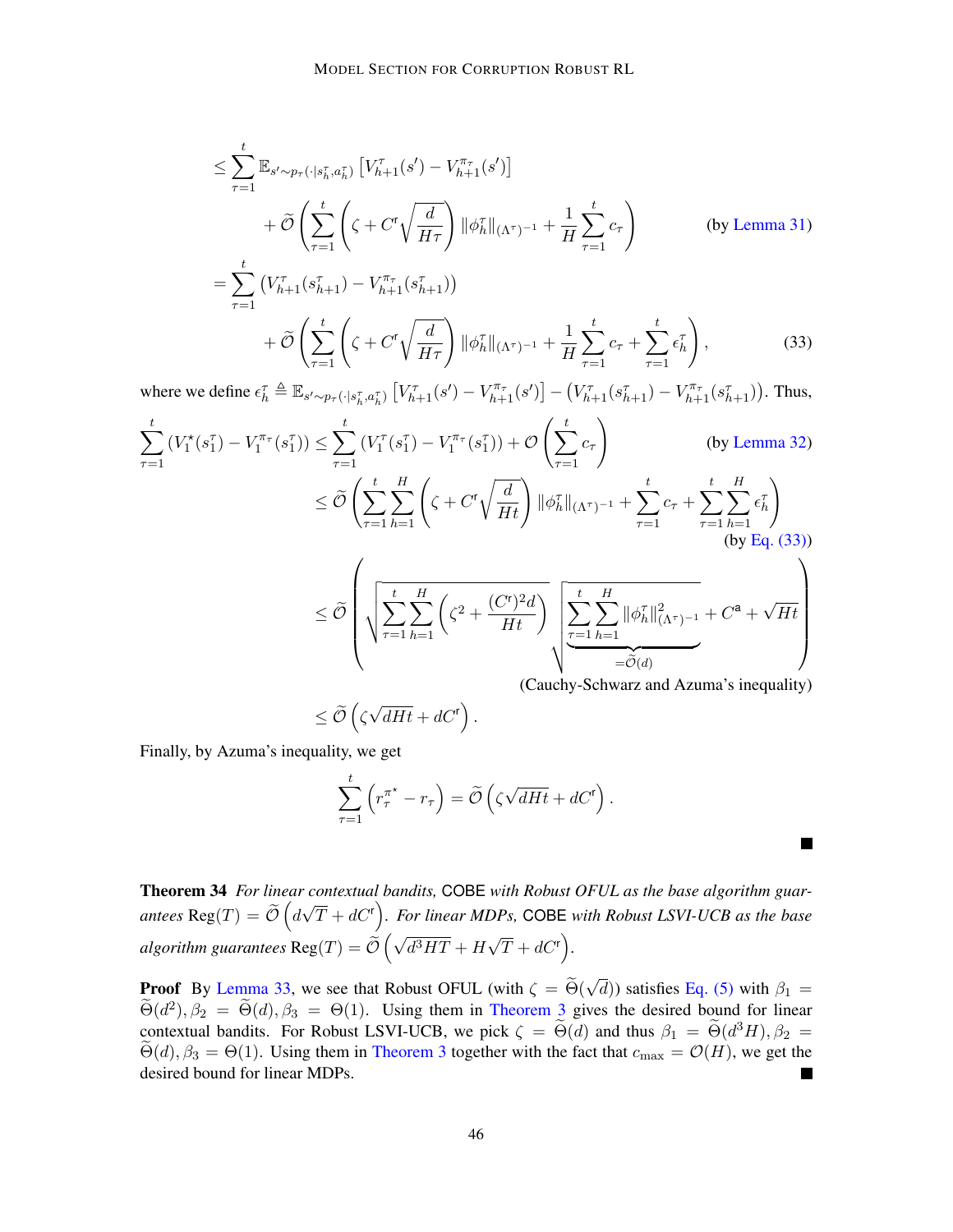<span id="page-46-1"></span>Algorithm 7 Robust VOFUL / Robust VARLin

input:  $C^a$ **define**:  $\ell_j \triangleq 2^{-j}$  and  $\text{clip}_j(v) \triangleq \max(\min(v, \ell_j), -\ell_j)$ . Let  $\mathcal{B}(r)$  be Euclidean ball with radius r. for  $t = 1, 2, \ldots, T$  do

$$
\mathcal{W}^{t} = \left\{ w = (w_1, w_2, \dots, w_H) \in \mathcal{B}(\sqrt{d})^H : \left| \sum_{\tau=1}^{t-1} \text{clip}_j \left( (\phi_h^{\tau})^{\top} \xi \right) \left( (\phi_h^{\tau})^{\top} w_h - \sigma_h^{\tau} - V_{h+1}(w_{h+1})(s_{h+1}^{\tau}) \right) \right|
$$
  

$$
\leq 200 \ell_j \left( \sqrt{dHt \log(dTH/\delta)} + C^{\mathsf{a}} \right)
$$
  

$$
\forall \xi \in \mathcal{B} \left( 2\sqrt{d} \right), \ \forall j \in [[\log_2 T]], \ \forall h \in [H] \right\}
$$

 $\bigg\}$  $\Big\}$  $\begin{array}{c} \end{array}$  $\begin{array}{c} \end{array}$ 

where  $Q_h(w_h)(s, a) \triangleq w_h^{\top} \phi(s, a)$  and  $V_h(w_h)(s) \triangleq \max_a Q_h(w_h)(s, a)$ . Let

$$
w^t = \operatorname*{argmax}_{w \in \mathcal{W}^t} V_1(w_1)(s_1^t),
$$

.

and define 
$$
Q_h^t(s, a) \triangleq Q_h(w_h^t)(s, a)
$$
 and  $V_h^t(s) \triangleq V_h(w_h^t)(s)$ .  
\n**for**  $h = 1, ..., H$  **do**  
\nObserve  $s_h^t$ , choose  $a_h^t = \operatorname{argmax}_a Q_h^t(s_h^t, a)$ , and observe  $\sigma_h^t$   
\n**end**

#### <span id="page-46-0"></span>G.4. Robust-VOFUL for linear contextual bandits / Robust-VARLin for linear MDPs

In this section, we develop a variant of the algorithm of [\(Zhang et al.,](#page-20-1) [2021c\)](#page-20-1) that is robust to corruption [\(Algorithm 7\)](#page-46-1). Notice that their original algorithm is for a different linear model called linear mixture MDP, but we carry the similar idea to the linear MDP setting. Again, the same algorithm works for linear contextual bandits.

<span id="page-46-2"></span>**Lemma 35** *With probability at least*  $1 - \delta$ *, the following holds for all*  $t \in [T]$ *,*  $h \in [H]$ *,*  $j \in \mathbb{R}$ **Lemma 55** with probability at least 1 –<br>[[ $\log_2 T$ ],  $\xi \in \mathcal{B}(2\sqrt{d})$ ,  $w_{h+1} \in \mathcal{B}(\sqrt{d})$ :

$$
\left| \sum_{\tau=1}^{t-1} \text{clip}_j \left( \phi_h^{\tau \top} \xi \right) \left( \phi_h^{\tau \top} \left( \rho + \int \nu(s') V(w_{h+1})(s') \text{d}s' \right) - \left( \sigma_h^{\tau} + V(w_{h+1})(s_{h+1}^{\tau}) \right) \right) \right|
$$
  
 
$$
\leq 200 \ell_j \left( \sum_{\tau=1}^{t-1} c_{\tau} + \sqrt{dt \log(dHT/\delta)} \right) \tag{34}
$$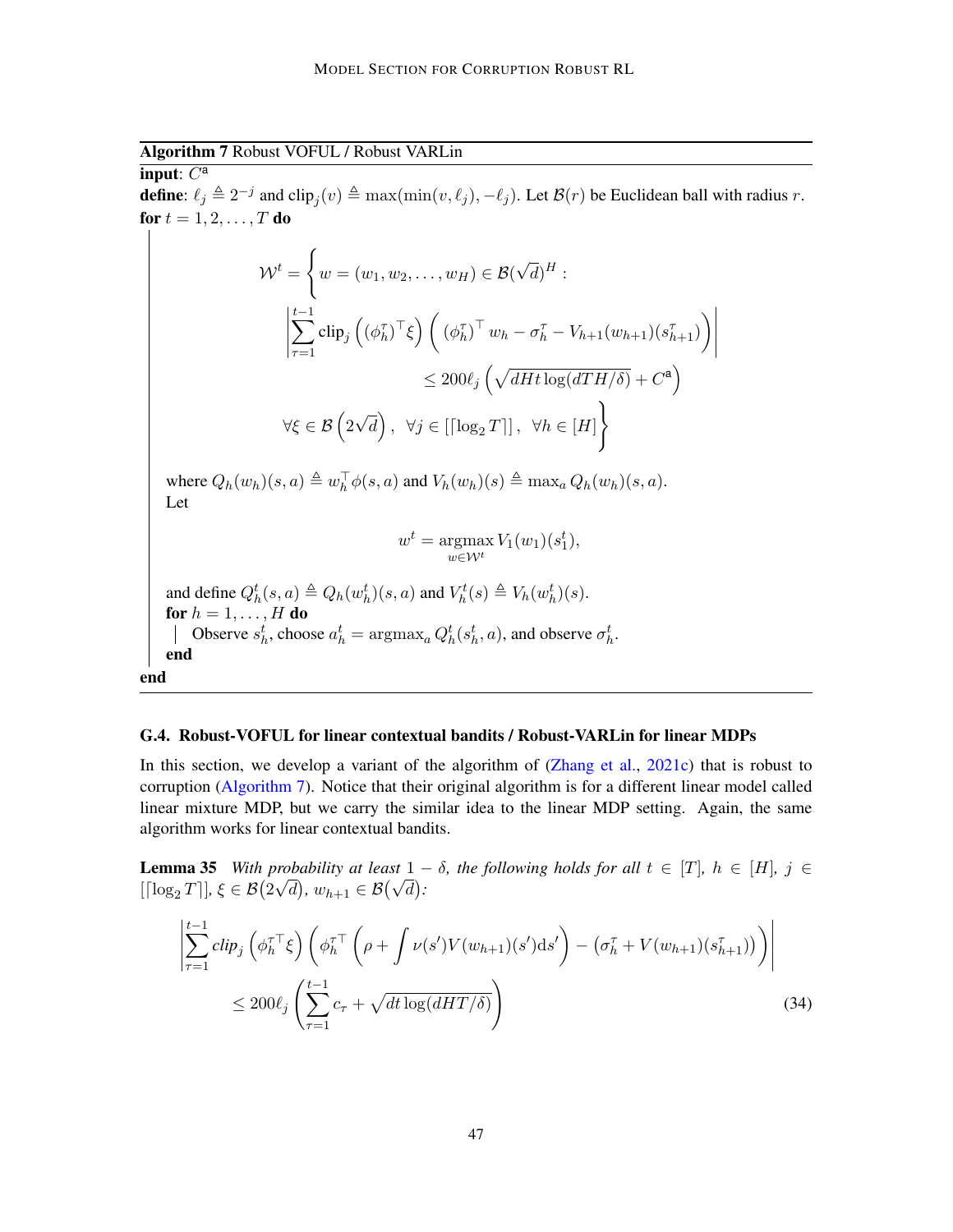**Proof** For a fixed tuple of  $t, h, j, \xi, w_{h+1}$ , recall that  $\mathbb{E}[\sigma_h^{\tau} | s_h^{\tau}, a_h^{\tau}] = \sigma_{\tau}(s_h^{\tau}, a_h^{\tau})$  and  $s_{h+1}^{\tau} \sim$  $p_{\tau}(\cdot|s_h^{\tau}, a_h^{\tau}).$  Therefore,

$$
\begin{split} & \left| \mathbb{E} \left[ \text{clip}_{j} \left( \phi_{h}^{\tau \top} \xi \right) \left( \phi_{h}^{\tau \top} \left( \rho + \int \nu(s') V(w_{h+1})(s') \text{d}s' \right) - \left( \sigma_{h}^{\tau} + V(w_{h+1})(s_{h+1}^{\tau}) \right) \right) \right| s_{h}^{\tau}, a_{h}^{\tau} \right] \right| \\ &= \left| \text{clip}_{j} \left( \phi_{h}^{\tau \top} \xi \right) \left( \sigma_{\tau} \left( s_{h}^{\tau}, a_{h}^{\tau} \right) + \mathbb{E}_{s' \sim p_{\tau}(\cdot | s_{h}^{\tau}, a_{h}^{\tau})} V(w_{h+1})(s') - \sigma \left( s_{h}^{\tau}, a_{h}^{\tau} \right) + \mathbb{E}_{s' \sim p(\cdot | s_{h}^{\tau}, a_{h}^{\tau})} V(w_{h+1})(s') \right) \right| \\ &\leq \ell_{j} c_{\tau}. \end{split}
$$

By Azuma's inequality, for a fixed tuple  $(t, h, j, \xi, w_{h+1})$ , with probability at least  $1 - \delta'$ ,

<span id="page-47-0"></span>
$$
\left| \sum_{\tau=1}^{t-1} \text{clip}_j \left( \phi_h^{\tau \top} \xi \right) \left( \phi_h^{\tau \top} \left( \rho + \int \nu(s') V(w_{h+1})(s') \text{d}s' \right) - \left( \sigma_h^{\tau} + V(w_{h+1})(s_{h+1}^{\tau}) \right) \right) \right|
$$
  
 
$$
\leq \ell_j \left( \sum_{\tau=1}^{t-1} c_{\tau} + 2\sqrt{t \log(T/\delta')} \right). \tag{35}
$$

Next, we take a union bound for [Eq. \(35\)](#page-47-0) over  $t \in [T]$ ,  $h \in [H]$ ,  $j \in [[\log_2 T]]$ , and  $\xi$ ,  $w_{h+1}$ in an  $\frac{\ell_j}{2T}$ -cover of  $\mathcal{B}(2\sqrt{d})$  and  $\mathcal{B}(\sqrt{d})$  respectively. By [\(Wu,](#page-19-14) [2016\)](#page-19-14), the  $\epsilon$ -covering number of a  $d$ -dimensional unit ball is upper bounded by  $(3/\epsilon)^d$ . Therefore, we get that with probability at least  $1 - TH \lceil \log_2 T \rceil \left( 3 \times 4 \right)$ √  $\overline{d}T/\ell_j\Big)^{2d}$   $\delta' \geq 1 - HT^2(12dT^2)^{2d}\delta'$ , [Eq. \(35\)](#page-47-0) holds for all possible t, h, j, and  $\xi$ ,  $w_{h+1}$  in the  $\frac{\ell_j}{2T}$ -cover.

Therefore, for all possible  $t, h, j, \xi$ , and  $w_{h+1}$ , with probability at least  $1 - HT^2(12dT^2)^{2d}\delta'$ , the left-hand side of Eq.  $(35)$  is upper bounded by

$$
\ell_j\left(\sum_{\tau=1}^{t-1}c_\tau + 2\sqrt{t\log(T/\delta')}\right) + \frac{\ell_j}{2T} \times t \times 2 + \ell_j \times \frac{\ell_j}{2T} \times t \times 2 \leq \ell_j\left(\sum_{\tau=1}^{t-1}c_\tau + 4\sqrt{t\log(T/\delta')}\right)
$$

where we use the fact that  $|\text{clip}_j(\phi_h^{\tau\top}\xi) - \text{clip}_j(\phi_h^{\tau\top}\xi')| \leq |\phi_h^{\tau}(\xi - \xi')| \leq ||\xi - \xi'||$  and  $|V(w_{h+1})(s) V(w'_{h+1})(s)| = |\max_a w_{h+1}^{\top} \phi(s, a) - \max_a w_{h+1}^{\top} \phi(s, a)| \leq ||w_{h+1} - w'_{h+1}||$ . Choosing  $\delta' =$  $\delta \int (T^2 H (12dT^2)^{2d})$  finishes the proof.

**Corollary 36** With probability at least  $1 - \delta$ ,  $w^* \in \mathcal{W}^t$  for all t.

**Proof** It suffices to show that with probability at least  $1 - \delta$ ,

$$
\left| \sum_{\tau=1}^{t-1} \text{clip}_j\left( \phi_h^{\tau \top} \xi \right) \left( \phi_h^{\tau \top} w_h^{\star} - \left( \sigma_h^{\tau} + V(w_{h+1}^{\star})(s_{h+1}^{\tau}) \right) \right) \right| \leq 200 \cdot \ell_j \left( \sum_{\tau=1}^{t-1} c_{\tau} + \sqrt{dt \log(dHT/\delta)} \right)
$$

for all t, h,  $\xi$ , j. This can be obtained by [Lemma 35](#page-46-2) with the fact that  $w_h^* = \rho + \int \nu(s') V_{h+1}^*(s') ds' =$  $\rho + \int \nu(s') V(w_{h+1}^{\star})(s') ds'.$ 

<span id="page-47-1"></span>**Definition 37**  $\xi_h^t \triangleq w_h^t - (\rho + \int \nu(s')V_{h+1}^t(s')ds').$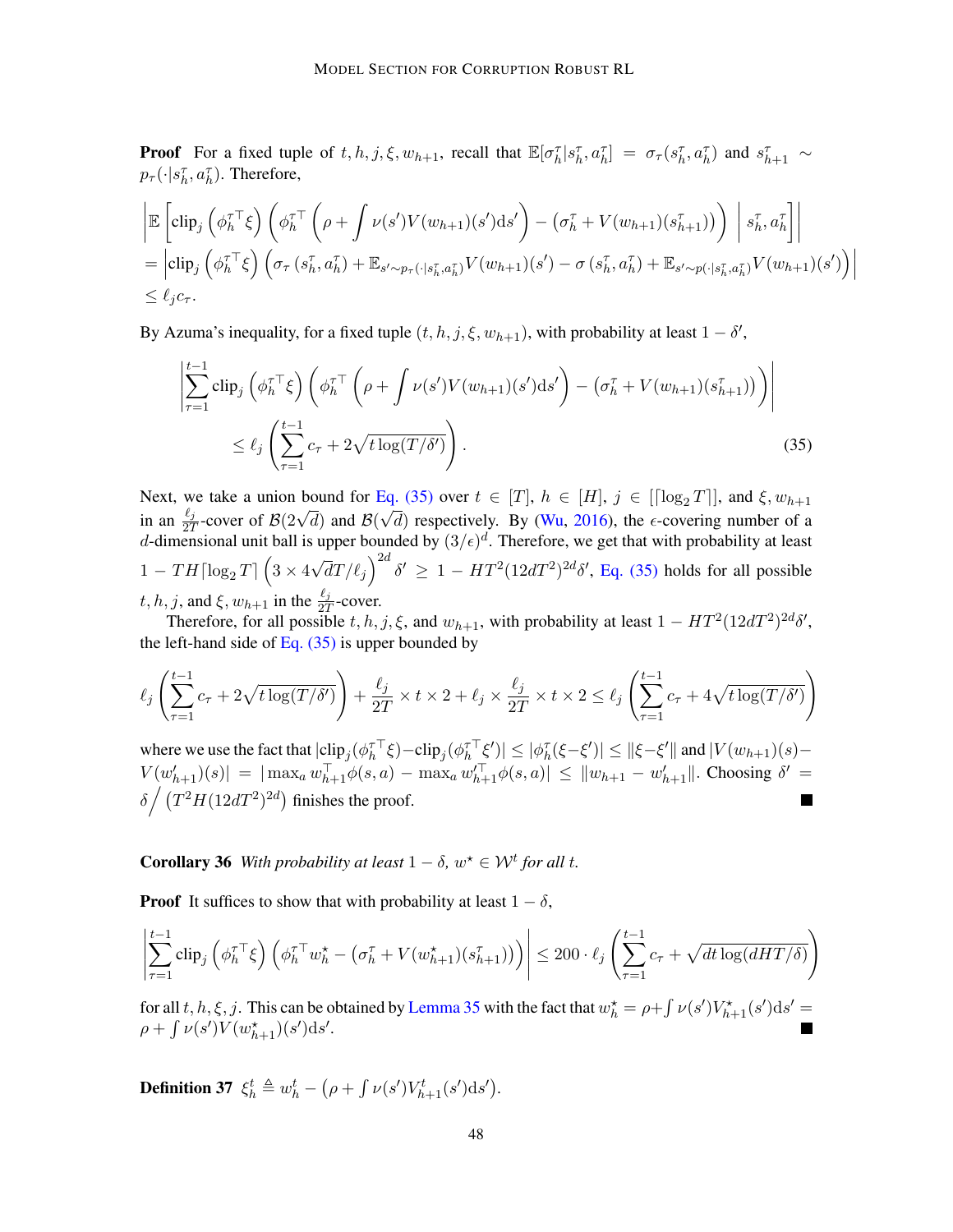**Lemma 38** *With probability at least*  $1 - \delta$ *, the following holds for all t, h, and j:* 

$$
\sum_{\tau=1}^{t-1} \operatorname{clip}_j \left( \phi_h^{\tau \top} \xi_h^t \right) \phi_h^{\tau \top} \xi_h^t \le 400 \cdot \ell_j \left( \sqrt{\operatorname{dt} \log(\operatorname{d} T H / \delta)} + C^{\mathbf{a}} \right).
$$

**Proof** By the definition of  $\xi_h^t$ ,

$$
\sum_{\tau=1}^{t-1} \text{clip}_{j} \left( \phi_{h}^{\tau \top} \xi_{h}^{t} \right) \phi_{h}^{\tau \top} \xi_{h}^{t}
$$
\n
$$
= \sum_{\tau=1}^{t-1} \text{clip}_{j} \left( \phi_{h}^{\tau \top} \xi_{h}^{t} \right) \left( \phi_{h}^{\tau \top} w_{h}^{t} - \sigma_{h}^{\tau} - V_{h+1}^{t}(\mathbf{s}_{h+1}^{\tau}) \right)
$$
\n
$$
+ \sum_{\tau=1}^{t-1} \text{clip}_{j} \left( \phi_{h}^{\tau \top} \xi_{h}^{t} \right) \left( \sigma_{h}^{\tau} + V_{h+1}^{t}(\mathbf{s}_{h+1}^{\tau}) - \phi_{h}^{\tau \top} \left( \rho + \int \nu(s') V_{h+1}^{t}(s') \mathrm{d}s' \right) \right)
$$
\n
$$
\leq 400 \ell_{j} \left( C^{a} + \sqrt{dt \log(dTH/\delta)} \right)
$$

where we use the fact that  $w^t \in \mathcal{W}^t$ , and [Lemma 35](#page-46-2) with  $w = w^t$ .

**Lemma 39** *With probability at least*  $1 - \mathcal{O}(\delta)$ *,* 

$$
\sum_{\tau=1}^t \left( r_{\tau}^{\pi^*} - r_{\tau} \right) \le \widetilde{\mathcal{O}} \left( H d^{4.5} \sqrt{t} + H d^4 C^{\mathbf{a}} \right).
$$

Proof Notice that

$$
V_1^{\star}(s_1^t) - V^{\pi_t}(s_1^t) \le V_1^{\star}(s_1^t) - V^{\pi_t}(s_1^t) = \phi_1^{t\top}(w_1^t - w_1^{\pi_t}).\tag{36}
$$

<span id="page-48-1"></span><span id="page-48-0"></span> $\blacksquare$ 

where in the first equality we use the optimism of  $w_1^t$ . For any h,

$$
\phi_h^{t\top}(w_h^t - w_h^{\pi_t})
$$
\n
$$
= \phi_h^{t\top} w_h^t - \phi_h^{t\top} \rho - \phi_h^{t\top} \int \nu(s') V_{h+1}^{\pi_t}(s') ds'
$$
\n
$$
= \phi_h^{t\top} \xi_h^t + \phi_h^{t\top} \int \nu(s') \left( V_{h+1}^t(s') - V_{h+1}^{\pi_t}(s') \right) ds'
$$
\n
$$
= \phi_h^{t\top} \xi_h^t + \mathbb{E}_{s' \sim p(\cdot | s_h^t, a_h^t)} \left[ V_{h+1}^t(s') - V_{h+1}^{\pi_t}(s') \right]
$$
\n
$$
\leq \phi_h^{t\top} \xi_h^t + \mathbb{E}_{s' \sim p_t(\cdot | s_h^t, a_h^t)} \left[ V_{h+1}^t(s') - V_{h+1}^{\pi_t}(s') \right] + \frac{2}{H} c_t
$$
\n
$$
= \phi_h^{t\top} \xi_h^t + \mathbb{E} \left[ V_{h+1}^t(s_{h+1}^t) - V_{h+1}^{\pi_t}(s_{h+1}^t) \mid s_h^t, a_h^t \right] + \frac{2}{H} c_t
$$
\n
$$
= \phi_h^{t\top} \xi_h^t + \frac{2}{H} c_t + \mathbb{E} \left[ \phi_{h+1}^t(w_{h+1}^t - w_{h+1}^{\pi_t}) \mid s_h^t, a_h^t \right]
$$
\n(37)

where in the inequality we use

$$
\mathbb{E}_{s' \sim p(\cdot|s_h^t, a_h^t)} \left[ V_{h+1}^t(s') - V_{h+1}^{\pi_t}(s') \right]
$$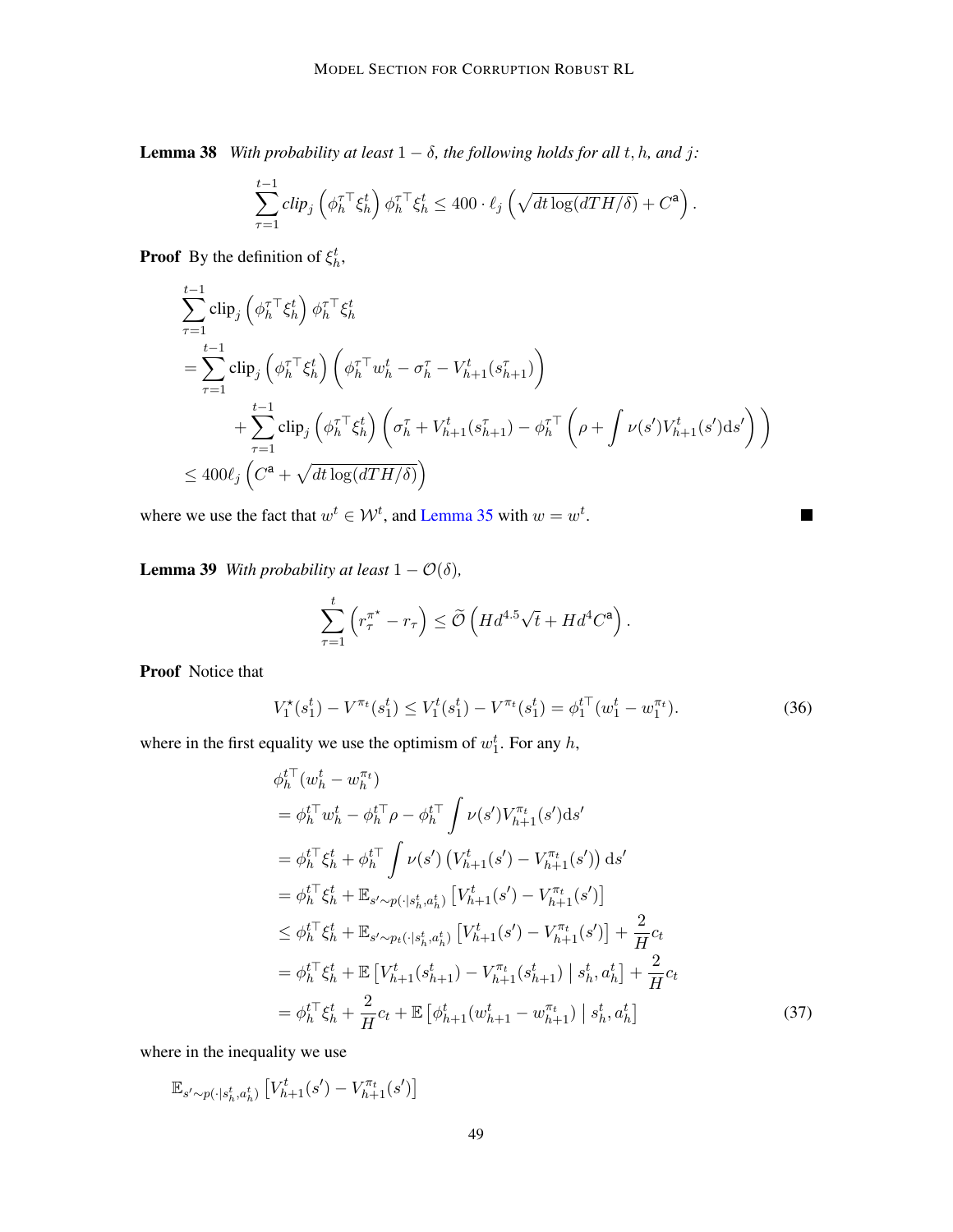$$
= \mathbb{E}_{s' \sim p_t(\cdot | s_h^t, a_h^t)} \left[ V_{h+1}^t(s') - V_{h+1}^{\pi_t}(s') \right] + \left( \sigma(s_h^t, a_h^t) + \mathbb{E}_{s' \sim p(\cdot | s_h^t, a_h^t)} \left[ V_{h+1}^t(s') \right] - \sigma_t(s_h^t, a_h^t) - \mathbb{E}_{s' \sim p_t(\cdot | s_h^t, a_h^t)} \left[ V_{h+1}^t(s') \right] \right) - \left( \sigma(s_h^t, a_h^t) + \mathbb{E}_{s' \sim p(\cdot | s_h^t, a_h^t)} \left[ V_{h+1}^{\pi}(s') \right] - \sigma_t(s_h^t, a_h^t) - \mathbb{E}_{s' \sim p_t(\cdot | s_h^t, a_h^t)} \left[ V_{h+1}^{\pi}(s') \right] \right) \leq \mathbb{E}_{s' \sim p_t(\cdot | s_h^t, a_h^t)} \left[ V_{h+1}^t(s') - V_{h+1}^{\pi_t}(s') \right] + 2 \sup_{s', a'} \sup_{V \in [0,1]^S} \left| \mathcal{T}_t V(s', a') - \mathcal{T} V(s', a') \right| = \mathbb{E}_{s' \sim p_t(\cdot | s_h^t, a_h^t)} \left[ V_{h+1}^t(s') - V_{h+1}^{\pi_t}(s') \right] + \frac{2}{H} c_t.
$$

Combining Eq.  $(36)$  and Eq.  $(37)$ , we get

$$
\sum_{\tau=1}^{t-1} \mathbb{E}\left[V_1^*(s_1^{\tau}) - V^{\pi_{\tau}}(s_1^{\tau})\right] \le \sum_{\tau=1}^{t-1} \sum_{h=1}^{H} \phi_h^{\tau \top} \xi_h^{\tau} + 2 \sum_{\tau=1}^{t-1} c_{\tau}
$$

Applying Azuma-Hoeffding's inequality, we further get that with probability at least  $1 - \mathcal{O}(\delta)$ ,

$$
\sum_{\tau=1}^{t-1} \left( r_{\tau}^{\pi^*} - r_{\tau} \right) \le \sum_{\tau=1}^{t-1} \sum_{h=1}^{H} \phi_h^{\tau \top} \xi_h^{\tau} + 2 \sum_{\tau=1}^{t-1} c_{\tau} + \widetilde{\mathcal{O}}(\sqrt{t}). \tag{38}
$$

<span id="page-49-1"></span> $\blacksquare$ 

It remains to bound  $\sum_{\tau=1}^{t-1} \phi_h^{\tau \top} \xi_h^{\tau}$  for all h:

$$
\sum_{\tau=1}^{t-1} \phi_h^{\tau \top} \xi_h^{\tau}
$$
\n
$$
= \sum_{\tau=1}^{t-1} \phi_h^{\tau \top} \xi_h^{\tau} \mathbf{1} [\phi_h^{\tau \top} \xi_h^{\tau}] \ge 1/(2t) + \sum_{\tau=1}^{t-1} \phi_h^{\tau \top} \xi_h^{\tau} \mathbf{1} [\phi_h^{\tau \top} \xi_h^{\tau}] < 1/(2t) \n\le \sum_{\tau=1}^{t-1} \phi_h^{\tau \top} \xi_h^{\tau} \times \frac{\sum_{s=1}^{t-1} \text{clip}_{j_{\tau}} (\phi_h^{\tau \top} \xi_h^{\tau}) \phi_h^{\tau \top} \xi_h^{\tau} + \ell_{j_{\tau}}}{\sum_{\tau=1}^{\tau-1} \text{clip}_{j_{\tau}} (\phi_h^{\tau \top} \xi_h^{\tau}) \phi_h^{\tau \top} \xi_h^{\tau} + \ell_{j_{\tau}} } + 1 \quad (j_{\tau} \text{ is such that } \frac{1}{2} \ell_{j_{\tau}} \le |\phi_h^{\tau \top} \xi_h^{\tau}| \le \ell_{j_{\tau}})\n\le \sum_{\tau=1}^{t-1} |\phi_h^{\tau \top} \xi_h^{\tau}| \times \frac{\ell_{j_{\tau}} \times \tilde{\mathcal{O}} (\sqrt{d\tau} + C^{\mathbf{a}})}{\sum_{s=1}^{\tau-1} \text{clip}_{j_{\tau}} (\phi_h^{\tau \top} \xi_h^{\tau}) \phi_h^{\tau \top} \xi_h^{\tau} + \ell_{j_{\tau}} } + 1 \quad \text{(Lemma 38)}\n\le \left(\sum_{\tau=1}^{t-1} \frac{2 (\text{clip}_{j_{\tau}} (\phi_h^{\tau \top} \xi_h^{\tau}))^2}{\sum_{s=1}^{\tau-1} \text{clip}_{j_{\tau}} (\phi_h^{\tau \top} \xi_h^{\tau}) \phi_h^{\tau \top} \xi_h^{\tau} + \ell_{j_{\tau}} }\right) \times \tilde{\mathcal{O}} (\sqrt{d}t + C^{\mathbf{a}}) + 1 \quad \text{(by Lemma 40)}
$$

Combining this with [Eq. \(38\)](#page-49-1) finishes the proof.

<span id="page-49-0"></span>Lemma 40 (Lemma 20 of [\(Zhang et al.,](#page-20-1) [2021c\)](#page-20-1))

$$
\sum_{\tau=1}^{t-1} \frac{2 \left( \mathrm{clip}_{j_{\tau}} \left( \phi_{h}^{\tau \top} \xi_{h}^{\tau} \right) \right)^2}{\sum_{s=1}^{\tau-1} \mathrm{clip}_{j_{\tau}} \left( \phi_{h}^{s \top} \xi_{h}^{\tau} \right) \phi_{h}^{s \top} \xi_{h}^{\tau} + \ell_{j_{\tau}}} \leq \mathcal{O} \left( d^4 \log^3(t) \right).
$$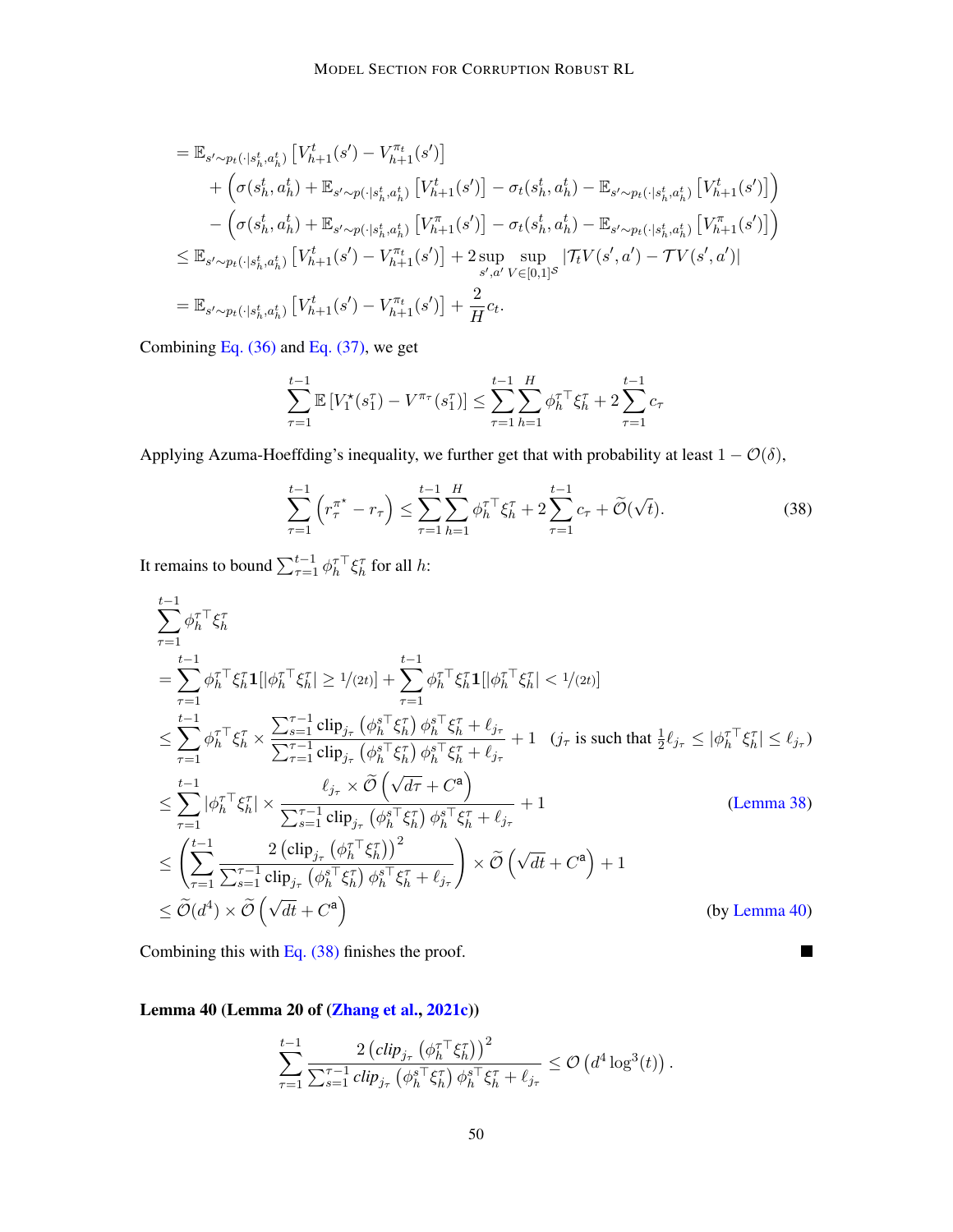Theorem 41 *For linear contextual bandits,* COBE *with Robust VOFUL as the base algorithm guarantees* Reg $(T) = \tilde{\mathcal{O}} \left( d^{4.5} \sqrt{\frac{d^{4.5}}{T}} \right)$  $(\overline{T} + d^4C^{\mathsf{a}})$ . For linear MDPs, COBE with Robust VARLin as the base *algorithm guarantees*  $\text{Reg}(T) = \widetilde{\mathcal{O}}\left(Hd^{4.5}\sqrt{T} + Hd^4C^a\right)$ .

**Proof** By [Lemma 33,](#page-44-0) we see that Robust OFUL satisfies [Eq. \(5\)](#page-10-1) with  $\beta_1 = \tilde{\Theta}(d^9)$ ,  $\beta_2 = \tilde{\Theta}(d^4)$ ,  $\beta_3 = \tilde{\Theta}(d^4)$ Θ(1). Using them in [Theorem 3](#page-10-5) gives the desired bound for linear contextual bandits. For Robust LSVI-UCB,  $\beta_1 = \tilde{\Theta}(d^9 H^2), \beta_2 = \tilde{\Theta}(d^4 H), \beta_3 = \Theta(1)$ . Using them in [Theorem 3,](#page-10-5) we get the desired bound for linear MDPs.

#### <span id="page-50-0"></span>G.5. Robust GOLF

In this section, we adapt the GOLF algorithm by [Jin et al.](#page-17-9) [\(2021a\)](#page-17-9) to the corruption setting. For simplicity, we assume that the function class  $\mathcal F$  is finite (the extension to infinite case is straightfor-ward through a discretization step, as shown in [\(Jin et al.,](#page-17-9) [2021a\)](#page-17-9)). The algorithm is presented in [Algorithm 8.](#page-50-1)

<span id="page-50-1"></span>Algorithm 8 Robust GOLF input:  $C^r$ **parameter:**  $\zeta = 16 \log(T H |\mathcal{F}|/\delta)$ . Initialize:  $\mathcal{B}^1 \leftarrow \mathcal{F}$ for  $t = 1, 2, \ldots, T$  do Choose policy:  $\pi^t = \pi_{f^t}$ , where  $f^t \in \text{argmax}_{f \in \mathcal{B}^t} f(s_1, \pi_f(s_1))$ Collect a trajectory  $(s_1^t, a_1^t, \sigma_1^t, \ldots, s_H^t, a_H^t, \sigma_H^t, s_{H+1}^t)$  by following  $\pi^t$ . Update  $\mathcal{B}^{t+1} = \bigg\{ f \in \mathcal{F} \colon \mathcal{L}_h^t(f_h, f_{h+1}) \leq \inf_{g \in \mathcal{F}_h} \mathcal{L}_h^t(g, f_{h+1}) + \bigg(\zeta + \frac{2C^r}{H^2t}\bigg) \bigg\}$  $H^2t$ for all  $h \in [H]$ , (39) where  $\mathcal{L}_h^t(f_h, f_{h+1}) = \sum$ t  $\tau = 1$  $\left(f_h(s_h^{\tau}, a_h^{\tau}) - \sigma_h^{\tau} - \max_{a'} f_{h+1}(s_{h+1}^{\tau}, a')\right)^2$  $(40)$ end

<span id="page-50-2"></span>**Lemma 42 (***c.f.* **Lemma 39 of [\(Jin et al.,](#page-17-9) [2021a\)](#page-17-9))** *With probability at least*  $1 - \delta$ *, we have* 

(a) 
$$
\sum_{\tau=1}^{t-1} \mathbb{E}\left[\left(f_h^t(s_h, a_h) - (\mathcal{T}f_{h+1}^t)(s_h, a_h)\right)^2 \middle| s_h, a_h \sim \pi_{\tau}\right] \leq \mathcal{O}\left(\zeta + \frac{C^{\tau}}{H^2 t}\right)
$$
  
\n(b) 
$$
\sum_{\tau=1}^{t-1} \left(f_h^t(s_h^{\tau}, a_h^{\tau}) - (\mathcal{T}f_{h+1}^t)(s_h^{\tau}, a_h^{\tau})\right)^2 \leq \mathcal{O}\left(\zeta + \frac{C^{\tau}}{H^2 t}\right)
$$

**Proof** Define for any  $h \in [H], g \in \mathcal{F}$ ,

$$
X_h^t(g) \triangleq (g_h(s_h^t, a_h^t) - \sigma_h^t - g_{h+1}(s_{h+1}^t, \pi_g(s_{h+1}^t)))^2 - ((\mathcal{T}g_{h+1})(s_h^t, a_h^t) - \sigma_h^t - g_{h+1}(s_{h+1}^t, \pi_g(s_{h+1}^t)))^2.
$$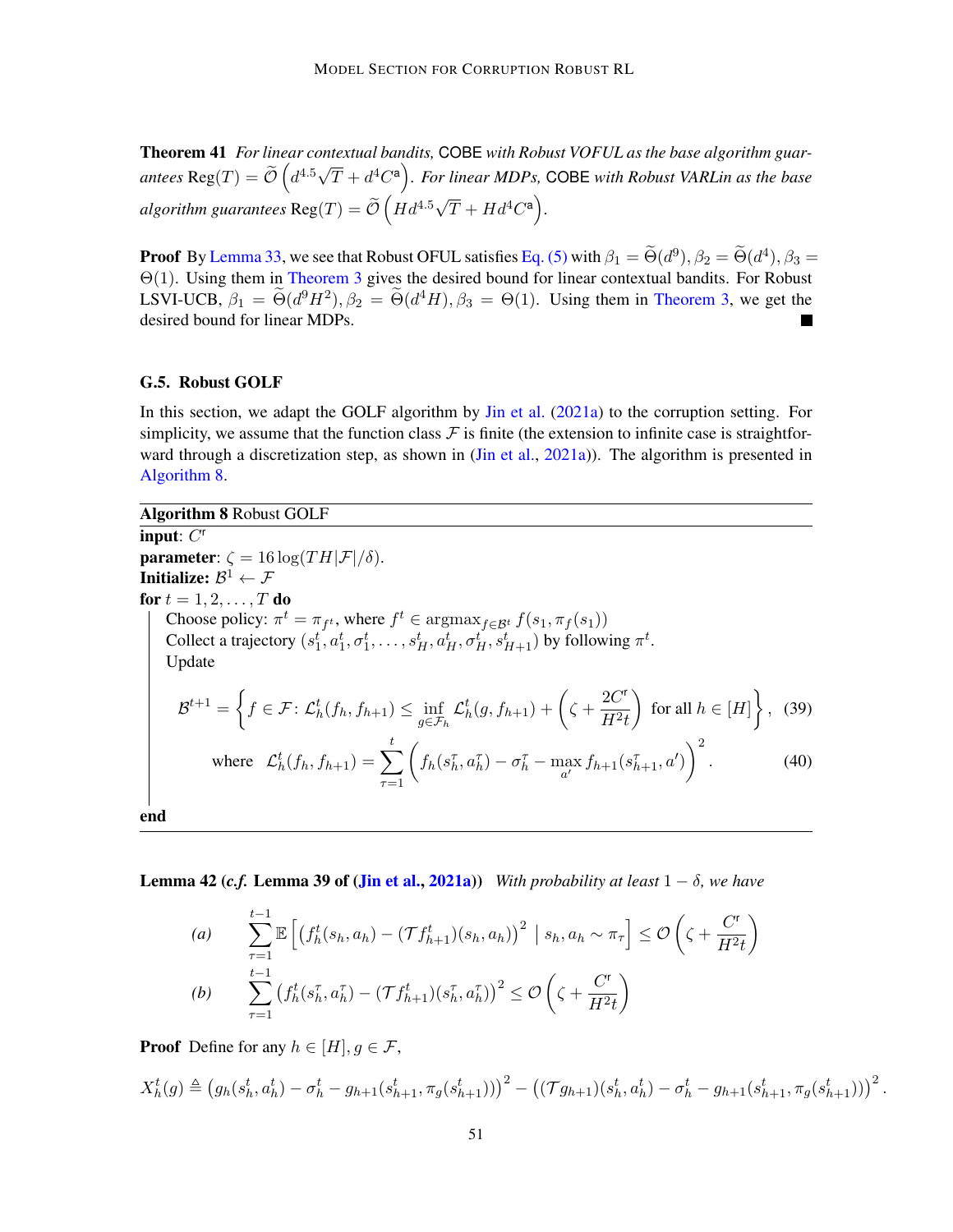Then we have

$$
X_{h}^{t}(g)
$$
\n
$$
= (g_{h}(s_{h}^{t}, a_{h}^{t}) - (\mathcal{T}g_{h+1})(s_{h}^{t}, a_{h}^{t}))^{2}
$$
\n
$$
+ 2 ((\mathcal{T}g_{h+1})(s_{h}^{t}, a_{h}^{t}) - \sigma_{h}^{t} - g_{h+1}(s_{h+1}^{t}, \pi_{g}(s_{h+1}^{t})))) (g_{h}(s_{h}^{t}, a_{h}^{t}) - (\mathcal{T}g_{h+1})(s_{h}^{t}, a_{h}^{t}))
$$
\n
$$
= (g_{h}(s_{h}^{t}, a_{h}^{t}) - (\mathcal{T}g_{h+1})(s_{h}^{t}, a_{h}^{t}))^{2}
$$
\n
$$
+ 2 ((\mathcal{T}g_{h+1})(s_{h}^{t}, a_{h}^{t}) - \sigma_{t}(s_{h}^{t}, a_{h}^{t}) - \mathbb{E}_{s' \sim p_{t}(\cdot | s_{h}^{t}, a_{h}^{t})} [g_{h+1}(s', \pi_{g}(s'))]) (g_{h}(s_{h}^{t}, a_{h}^{t}) - (\mathcal{T}g_{h+1})(s_{h}^{t}, a_{h}^{t}))
$$
\n
$$
+ \underbrace{2 (\sigma_{t}(s_{h}^{t}, a_{h}^{t}) - \sigma_{h}^{t} + \mathbb{E}_{s' \sim p_{t}(\cdot | s_{h}^{t}, a_{h}^{t})} [g_{h+1}(s', \pi_{g}(s'))] - g_{h+1}(s_{h+1}^{t}, \pi_{g}(s_{h+1}^{t})))}_{\triangleq \epsilon_{h}^{t}} (g_{h}(s_{h}^{t}, a_{h}^{t}) - (\mathcal{T}g_{h+1})(s_{h}^{t}, a_{h}^{t}))
$$
\n
$$
\geq (g_{h}(s_{h}^{t}, a_{h}^{t}) - (\mathcal{T}g_{h+1})(s_{h}^{t}, a_{h}^{t}))^{2} - \frac{2}{H}c_{t} |g_{h}(s_{h}^{t}, a_{h}^{t}) - (\mathcal{T}g_{h+1})(s_{h}^{t}, a_{h}^{t}) - (\mathcal{T}g_{h+1})(s_{h}^{t}, a_{h}^{t}))
$$
\n(by the definition of  $c_{t}$ )\n
$$
\geq \frac{1
$$

<span id="page-51-0"></span>Notice that  $\epsilon_h^t$  is a zero-mean random variable. By the definition of  $\mathcal{B}^t$  and that  $f^t \in \mathcal{B}^t$ , we have

$$
\sum_{\tau=1}^{t-1} X_h^{\tau}(f^t)
$$
\n
$$
= \sum_{\tau=1}^{t-1} \left[ \left( f_h^t(s_h^{\tau}, a_h^{\tau}) - \sigma_h^{\tau} - f_{h+1}^t(s_{h+1}^{\tau}, \pi_{f^t}(s_{h+1}^{\tau})) \right)^2 - \left( \mathcal{T} f_{h+1}^t(s_h^{\tau}, a_h^{\tau}) - \sigma_h^{\tau} - f_{h+1}^t(s_{h+1}^{\tau}, \pi_{f^t}(s_{h+1}^{\tau})) \right)^2 \right]
$$
\n
$$
\leq \sum_{\tau=1}^{t-1} \left[ \left( f_h^t(s_h^{\tau}, a_h^{\tau}) - \sigma_h^{\tau} - f_{h+1}^t(s_{h+1}^{\tau}, \pi_{f^t}(s_{h+1}^{\tau})) \right)^2 - \min_{g \in \mathcal{F}_h} \left( g(s_h^{\tau}, a_h^{\tau}) - \sigma_h^{\tau} - f_{h+1}^t(s_{h+1}^{\tau}, \pi_{f^t}(s_{h+1}^{\tau})) \right)^2 \right]
$$
\n(by the closeness of  $\mathcal{F}$ )

$$
\leq \zeta + \frac{2C^\mathsf{r}}{H^2 t}.
$$

Combining this with [Eq. \(41\),](#page-51-0) we get

$$
\frac{1}{2} \sum_{\tau=1}^{t-1} \left( f_h^t(s_h^{\tau}, a_h^{\tau}) - (\mathcal{T} f_{h+1}^t)(s_h^{\tau}, a_h^{\tau}) \right)^2
$$
\n
$$
\leq \sum_{\tau=1}^{t-1} X_h^{\tau}(f^t) + \frac{2}{H^2} \sum_{\tau=1}^{t-1} c_{\tau}^2 - \sum_{\tau=1}^{t-1} \epsilon_h^{\tau} \left( f_h^t(s_h^{\tau}, a_h^{\tau}) - (\mathcal{T} f_{h+1}^t)(s_h^{\tau}, a_h^{\tau}) \right)
$$
\n
$$
\leq \sum_{\tau=1}^{t-1} X_h^{\tau}(f^t) + \frac{2C^{\tau}}{H^2 t} + 2 \sqrt{\sum_{\tau=1}^{t-1} \left( f_h^t(s_h^{\tau}, a_h^{\tau}) - (\mathcal{T} f_{h+1}^t)(s_h^{\tau}, a_h^{\tau}) \right)^2 \log(TH|\mathcal{F}|/\delta)}
$$
\n(Freedman's inequality)

$$
\leq \zeta + \frac{4C^{\mathsf{r}}}{H^2 t} + \frac{1}{4} \sum_{\tau=1}^{t-1} \left( f_h^t(s_h^{\tau}, a_h^{\tau}) - (\mathcal{T} f_{h+1}^t)(s_h^{\tau}, a_h^{\tau}) \right)^2 + 4 \log(TH|\mathcal{F}|/\delta) \tag{AM-GM}
$$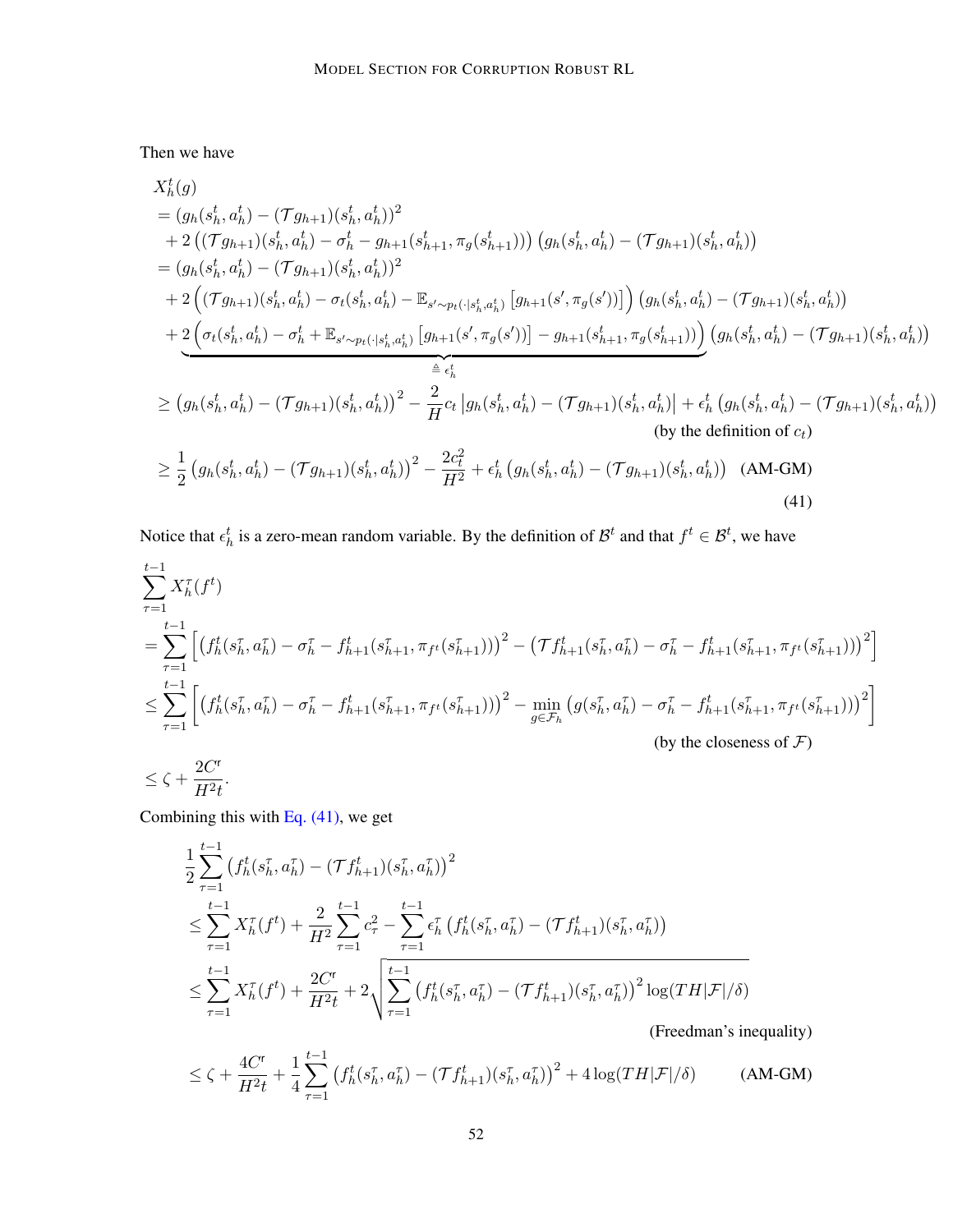The above inequality implies

$$
\sum_{\tau=1}^{t-1} \left( f_h^t(s_h^{\tau}, a_h^{\tau}) - (\mathcal{T} f_{h+1}^t)(s_h^{\tau}, a_h^{\tau}) \right)^2 \leq (4\zeta + 16\log(TH|\mathcal{F}|/\delta)) + \frac{16C^{\tau}}{H^2t} = \mathcal{O}\left(\zeta + \frac{C^{\tau}}{H^2t}\right),
$$

П

proving (b). (a) can be proven by the same approach (see also [\(Jin et al.,](#page-17-9) [2021a\)](#page-17-9)).

**Lemma 43** *With probability at least*  $1 - \delta$ *, the optimal Q-function of the uncorrupted MDP is always feasible, that is,*  $Q^{\star} \in \mathcal{B}^t$  for all  $t \in [T]$ .

**Proof** Following the proof of Lemma 40 in [Jin et al.](#page-17-9) [\(2021a\)](#page-17-9), we define for any  $h \in [H], t \in [T]$ and  $g \in \mathcal{F}$ ,

$$
W_{h}^{t}(g) \triangleq (g_{h}(s_{h}^{t}, a_{h}^{t}) - \sigma_{h}^{t} - V^{\star}(s_{h+1}^{t}))^{2} - (Q^{\star}(s_{h}^{t}, a_{h}^{t}) - \sigma_{h}^{t} - V^{\star}(s_{h+1}^{t}))^{2}
$$
  
\n
$$
= (g_{h}(s_{h}^{t}, a_{h}^{t}) - Q^{\star}(s_{h}^{t}, a_{h}^{t}))^{2} + 2 (Q^{\star}(s_{h}^{t}, a_{h}^{t}) - \sigma_{h}^{t} - V^{\star}(s_{h+1}^{t})) (g_{h}(s_{h}^{t}, a_{h}^{t}) - Q^{\star}(s_{h}^{t}, a_{h}^{t}))
$$
  
\n
$$
+ 2 (Q^{\star}(s_{h}^{t}, a_{h}^{t}) - \sigma_{t}(s_{h}^{t}, a_{h}^{t}) - \mathbb{E}_{s' \sim p_{t}(s'|s_{h}^{t}, a_{h}^{t})}[V^{\star}(s')])(g_{h}(s_{h}^{t}, a_{h}^{t}) - Q^{\star}(s_{h}^{t}, a_{h}^{t}))
$$
  
\n
$$
+ \underbrace{2 (\sigma_{t}(s_{h}^{t}, a_{h}^{t}) - \sigma_{h}^{t} + \mathbb{E}_{s' \sim p_{t}(s'|s_{h}^{t}, a_{h}^{t})}[V^{\star}(s')] - V^{\star}(s_{h+1}^{t}))(g_{h}(s_{h}^{t}, a_{h}^{t}) - Q^{\star}(s_{h}^{t}, a_{h}^{t}))
$$
  
\n
$$
\geq (g_{h}(s_{h}^{t}, a_{h}^{t}) - Q^{\star}(s_{h}^{t}, a_{h}^{t}))^{2} - \frac{2}{H} c_{t}[g_{h}(s_{h}^{t}, a_{h}^{t}) - Q^{\star}(s_{h}^{t}, a_{h}^{t})] + \epsilon_{h}^{t}(g_{h}(s_{h}^{t}, a_{h}^{t}) - Q^{\star}(s_{h}^{t}, a_{h}^{t}))
$$
  
\n
$$
\geq \frac{1}{2} (g_{h}(s_{h}^{t}, a_{h}^{t}) - Q^{\star}(s_{h}^{t}, a_{h}^{t}))^{2} - \frac{2}{H^{2}} c_{t}^{2} + \epsilon_{h}^{
$$

Let  $\mathfrak{F}^t_h$  be the sigma-field induced by all samples up to  $s^t_h$ ,  $a^t_h$  (but not  $\sigma^t_h$  or  $s^t_{h+1}$ ). Then

$$
\mathbb{E}[W_h^t(g) | \mathfrak{F}_h^t] \ge \frac{1}{2} (g_h(s_h^t, a_h^t) - Q^\star(s_h^t, a_h^t))^2 - \frac{2}{H^2} c_t^2.
$$
 (42)

and by the definition of  $W_h^t(g)$ , the variance is bounded by

<span id="page-52-1"></span><span id="page-52-0"></span>
$$
\mathbb{E}[W_h^t(g)^2 \mid \mathfrak{F}_{t,h}] \le 4(g_h(s_h^t, a_h^t) - Q^\star(s_h^t, a_h^t))^2. \tag{43}
$$

By Freedman's inequality, we have with probability at least  $1 - \delta$ ,

$$
\frac{1}{2} \sum_{\tau=1}^{t-1} (g_h(s_h^{\tau}, a_h^{\tau}) - Q_h^{\star}(s_h^{\tau}, a_h^{\tau}))^2 - \sum_{\tau=1}^{t-1} W_h^{\tau}(g)
$$
\n
$$
\leq \frac{2}{H^2} \sum_{\tau=1}^{t-1} c_{\tau}^2 + 2 \sqrt{4 \sum_{\tau=1}^{t-1} (g_h(s_h^{\tau}, a_h^{\tau}) - Q_h^{\star}(s_h^{\tau}, a_h^{\tau}))^2 \log(TH|\mathcal{F}|/\delta)}
$$
 (by Eq. (42) and Eq. (43))\n
$$
\leq \frac{2C^{\tau}}{H^2 t} + \frac{1}{4} \sum_{\tau=1}^{t-1} (g_h(s_h^{\tau}, a_h^{\tau}) - Q_h^{\star}(s_h^{\tau}, a_h^{\tau}))^2 + 16 \log(TH|\mathcal{F}|/\delta)
$$
 (AM-GM)